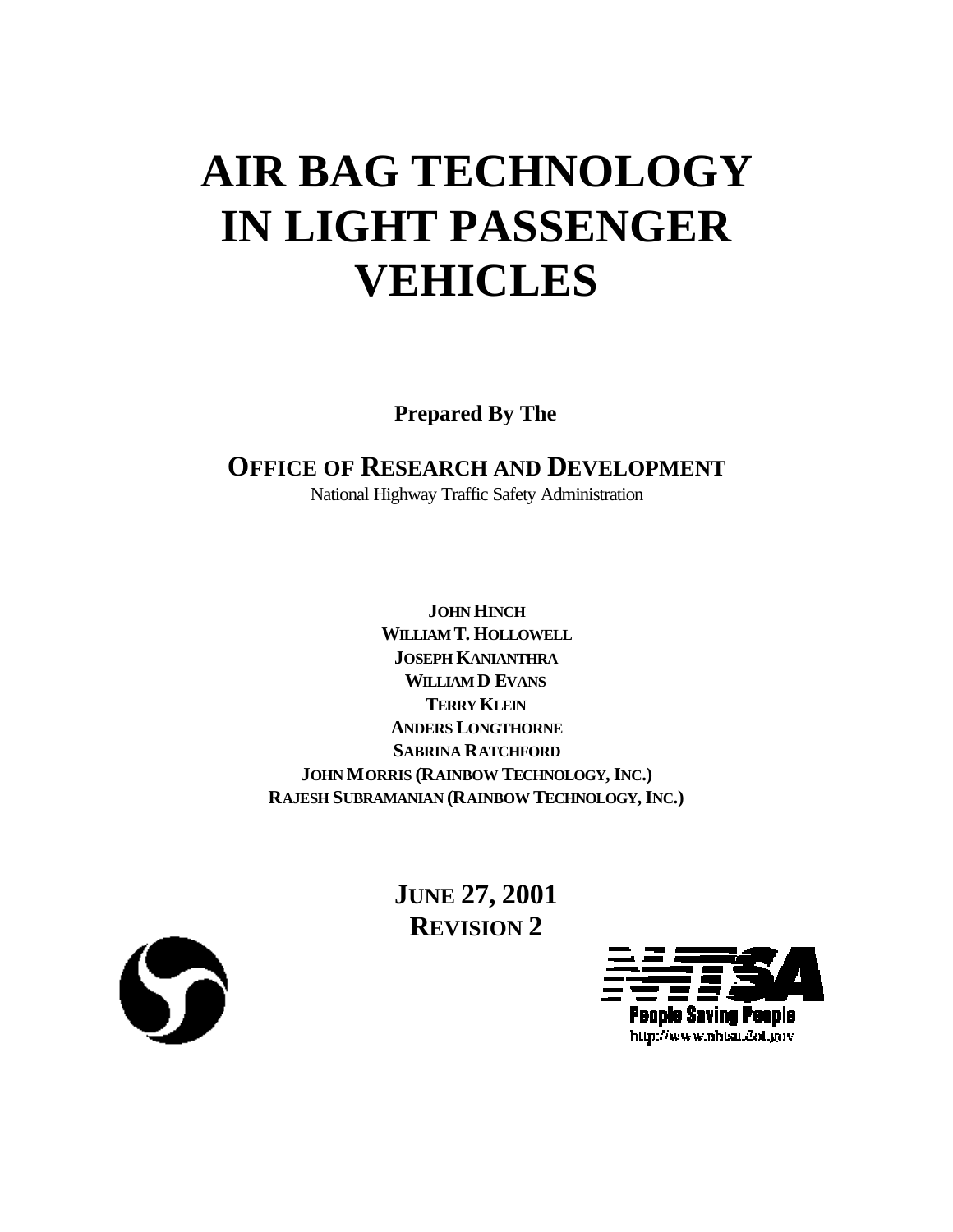# **Table of Contents**

| Sec                                     | <b>Title</b>                                                                                     | <b>Page Number</b> |
|-----------------------------------------|--------------------------------------------------------------------------------------------------|--------------------|
|                                         |                                                                                                  |                    |
|                                         |                                                                                                  |                    |
|                                         |                                                                                                  |                    |
|                                         |                                                                                                  |                    |
|                                         |                                                                                                  |                    |
|                                         |                                                                                                  |                    |
|                                         | 3.0 Analysis of Air Bag System Trends by Model Year and Air Bag Inflator Power Characteristics 9 |                    |
| 4.1<br>4.1.1<br>4.1.2<br>4.1.3<br>4.1.4 |                                                                                                  |                    |
|                                         | 4.2 Performance of New Model Vehicles with Redesigned Air Bag Systems in Rigid Barrier Tests 32  |                    |
|                                         |                                                                                                  |                    |
|                                         |                                                                                                  |                    |
|                                         |                                                                                                  |                    |
|                                         |                                                                                                  |                    |
| Appendix C                              |                                                                                                  |                    |
| Appendix D                              |                                                                                                  |                    |
| Appendix E                              |                                                                                                  |                    |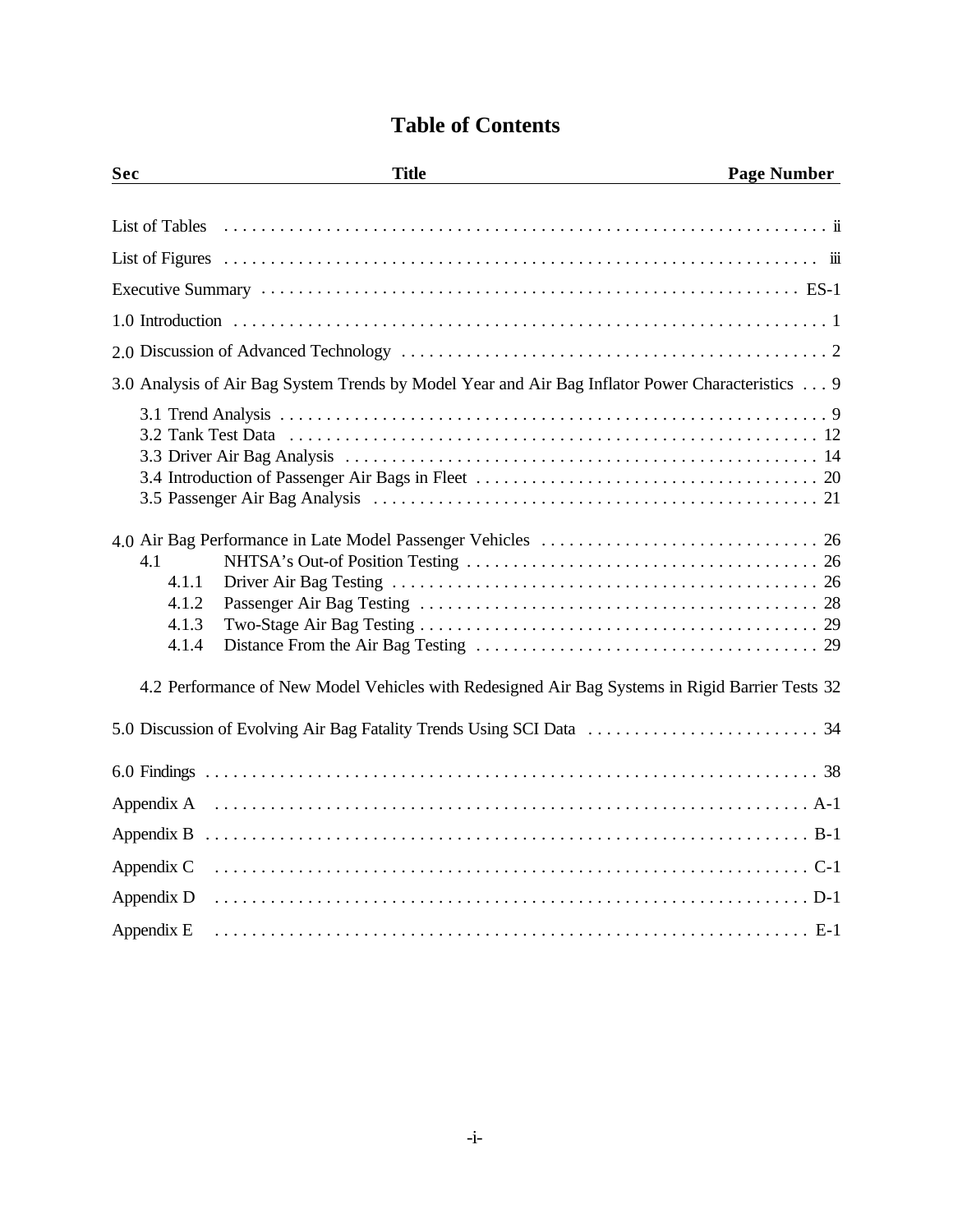# **List of Tables**

<span id="page-2-0"></span>

| <b>Num</b> | <b>Title</b>                                                                                            | <b>Page Number</b> |
|------------|---------------------------------------------------------------------------------------------------------|--------------------|
|            |                                                                                                         |                    |
|            | <b>Table 2.</b> Trend Data for Weighted Average Adjusted Driver Air Bag Inflator Peak Pressure and Rise |                    |
|            | <b>Table 3.</b> Trend Data for Weighted Average Adjusted Passenger Air Bag Inflator Peak Pressure and   |                    |
|            | <b>Table 4.</b> Neck Injury Data for Out-of-Position Testing for Position 1, by Model Year. 27          |                    |
|            | <b>Table 6.</b> Neck Injury Reference Values for Acura RL Dual Stage Testing with Out-of-Position Dummy |                    |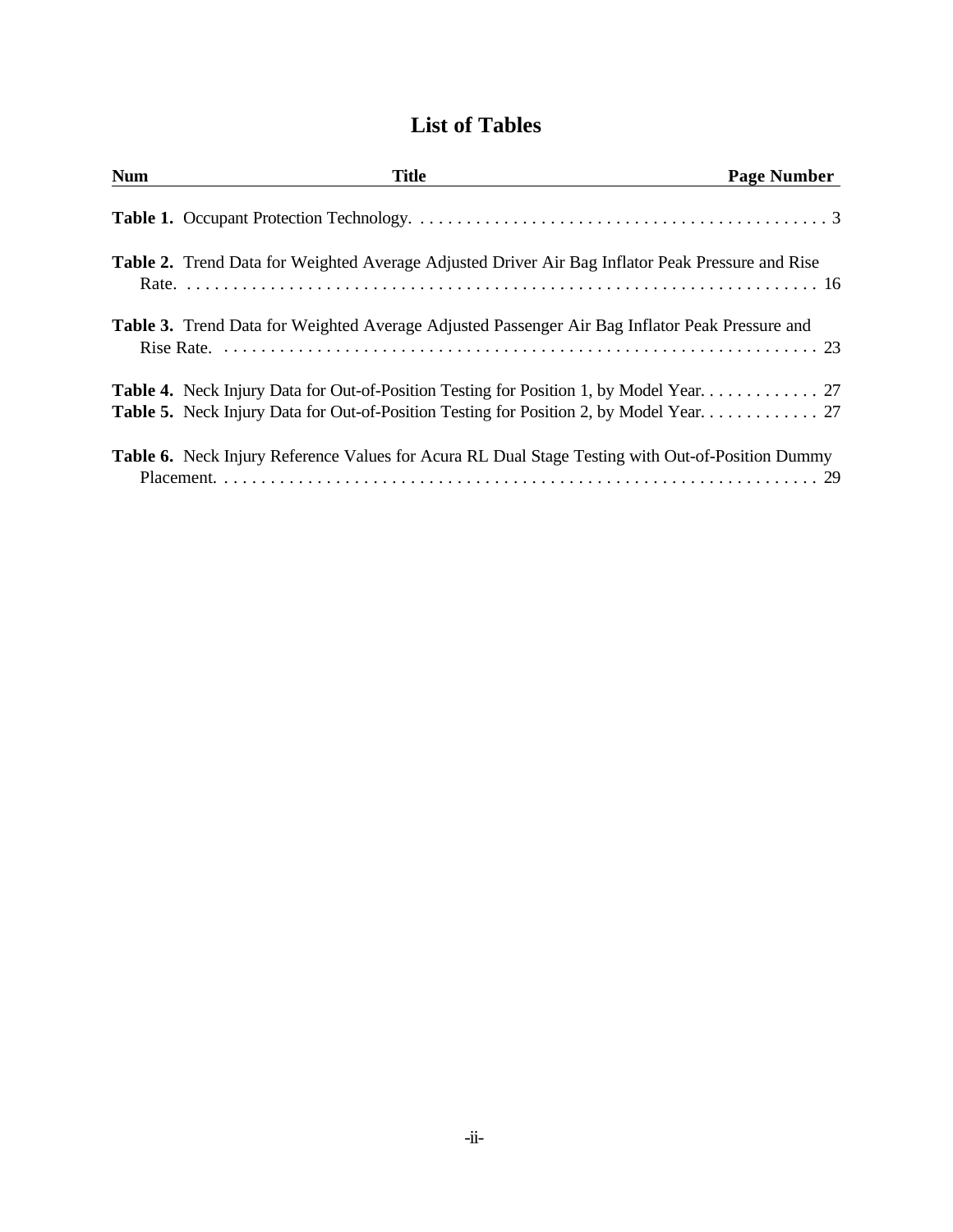# **List of Figures**

<span id="page-3-0"></span>

| <b>Fig Num</b> | <b>Title</b>                                                                                                                                                                                                     | <b>Page Number</b> |
|----------------|------------------------------------------------------------------------------------------------------------------------------------------------------------------------------------------------------------------|--------------------|
|                |                                                                                                                                                                                                                  |                    |
|                | <b>Figure 2.</b> Weighted Average Air Bag Volume for IR Fleet by Model Year, Driver Side. 13                                                                                                                     |                    |
|                | <b>Figure 3.</b> Weighted Average Air Bag Volume for IR Fleet, by Model Year, Passenger Side. 14                                                                                                                 |                    |
|                | Figure 4. Weighted Average Adjusted Driver Air Bag Inflator Peak Pressure by Model Year.<br>Figure 5. Weighted Average Adjusted Driver Air Bag Inflator Rise Rate, by Model Year.  15                            |                    |
|                |                                                                                                                                                                                                                  |                    |
|                | Figure 7 Graphical Representation of Weighted Average Adjusted Driver Air Bag Inflator Output for IR                                                                                                             |                    |
|                | <b>Figure 8.</b> Adjusted Driver Air Bag Inflator Characteristics, by Direction of Change in Rise Rate and                                                                                                       |                    |
|                | <b>Figure 9.</b> Frequency Distribution Plot showing Concentration Areas for Rise Rate and Peak Pressure,<br>Figure 10. Frequency Distribution Plot showing Concentration Areas for Rise Rate and Peak Pressure, |                    |
|                | Figure 11. Vehicles in the IR Fleet with Driver or Passenger Air Bags, by Model Year. 20                                                                                                                         |                    |
|                |                                                                                                                                                                                                                  |                    |
|                | Figure 13. Weighted Average Adjusted Passenger Air Bag Inflator Peak Pressure, by Model Year. . 22<br>Figure 14. Weighted Average Adjusted Passenger Air Bag Inflator Rise Rate, by Model Year.                  |                    |
|                |                                                                                                                                                                                                                  |                    |
|                | Figure 16. Graphical Representation of Average Adjusted Passenger Air Bag Inflator Output for IR<br>Figure 17. Adjusted Passenger-Side Air Bag Inflator Characteristics, by Direction of Change in Rise          |                    |
|                | Figure 18. Frequency Distribution Plot showing Concentration Areas for Average Rise Rate and Peak                                                                                                                |                    |
|                | Figure 19. Frequency Distribution Plot showing Concentration Areas for Average Rise Rate and Peak                                                                                                                |                    |
|                | Figure 20. Average Test Results for Neck Injury Measurements for Driver Out-of-Position Testing                                                                                                                  |                    |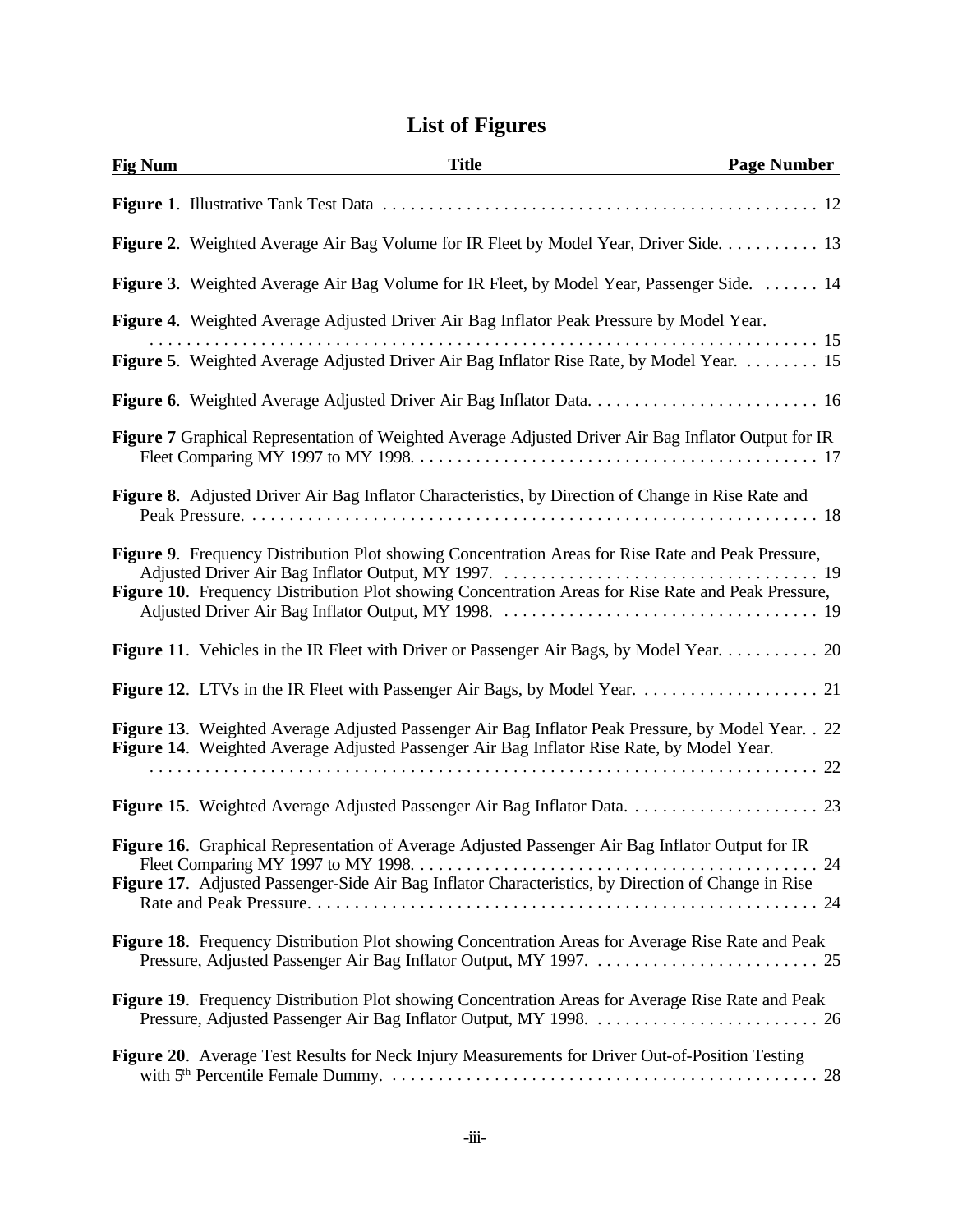| Figure 21. Average Normalized Injury Criteria for Passenger Out-of-Position Testing with 6-Year-Old                                                                                                                                                                                                           |
|---------------------------------------------------------------------------------------------------------------------------------------------------------------------------------------------------------------------------------------------------------------------------------------------------------------|
| Figure 22. Average Normalized HIC 15 msec for Passenger Out-of-Position Testing with 6-Year-Old                                                                                                                                                                                                               |
| Figure 23. Average Normalized Neck Criteria for Passenger Out-of-Position Testing with 6-Year-Old<br>Figure 24. Average Normalized Chest Acceleration for Passenger Out-of-Position Testing with 6-Year-<br>Figure 25. Average Normalized Chest Deflection for Passenger Out-of-Position Testing with 6-Year- |
| Figure 26. Driver Normalized Injury Measures in 30 mph Unbelted Barrier Tests. 33                                                                                                                                                                                                                             |
| <b>Figure 27.</b> Right Front Passenger Normalized Injury Measures in 30 mph Unbelted Barrier Tests. 34                                                                                                                                                                                                       |
| Figure 28. SCI Data for Fatal Drivers Normalized for Registrations of Vehicles with Driver Air Bags,<br>Figure 29. SCI Data for Fatal Passengers Normalized for Registrations of Vehicles with Passenger Air                                                                                                  |
| Figure 30. SCI Data for Fatal Drivers Normalized for Vehicle Registrations, by Model Year.                                                                                                                                                                                                                    |
| Figure 31. SCI Data for Fatal Passengers Normalized for Vehicle Registrations, by Model Year.                                                                                                                                                                                                                 |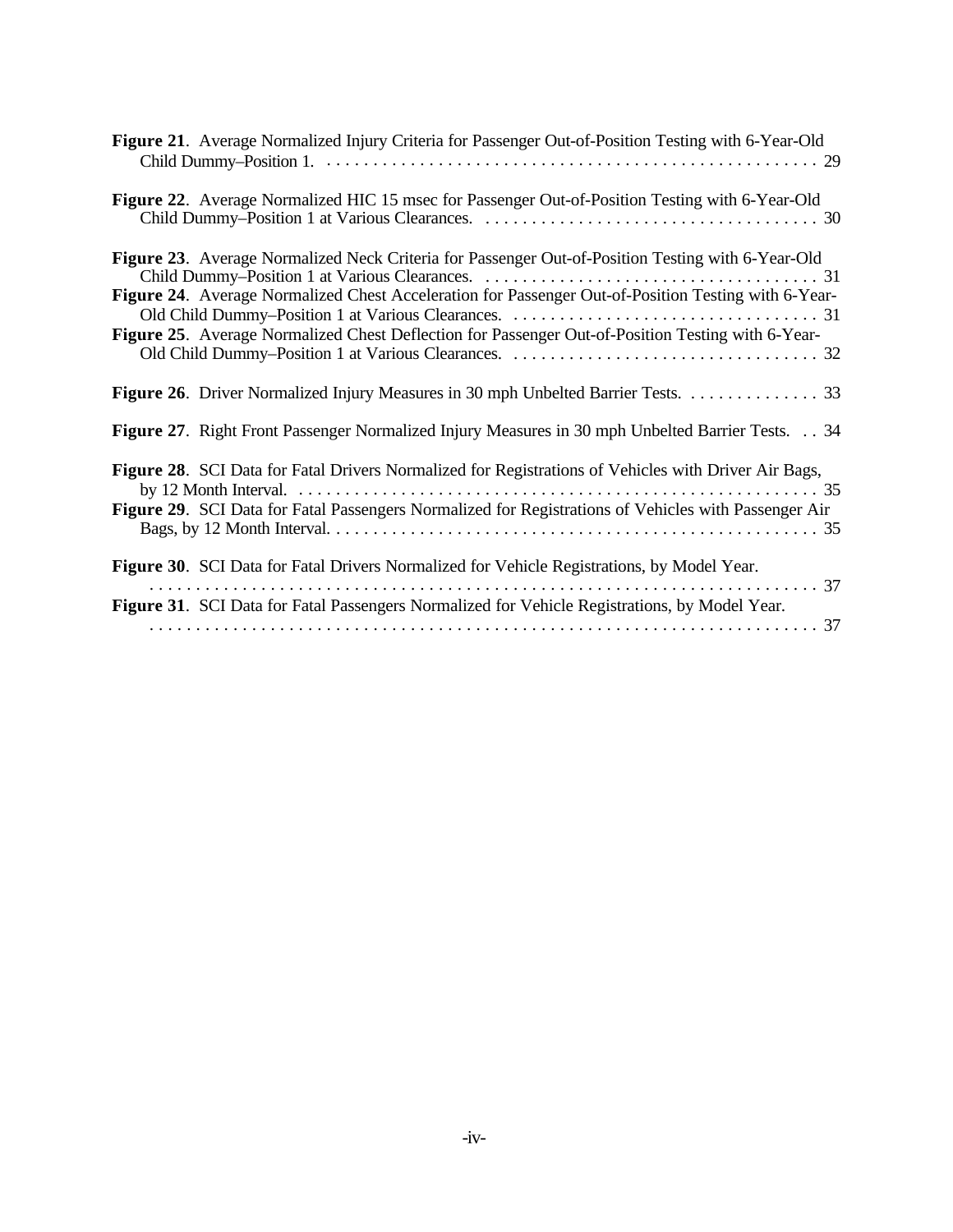## **Executive Summary**

<span id="page-5-0"></span>In December 1997, the National Highway Traffic Safety Administration (NHTSA) sent an information request to nine automobile manufacturers requesting detailed technical information on the current industry practice on air bag technologies, and how air bag design and performance characteristics had evolved through the 1990's. The manufacturers provided the agency with the requested data, much of which was proprietary and confidential. The data included information on MY 1990 through MY 1998 vehicles.

This report uses those data, as well as other available information, to illustrate the general trends in air bag design and performance characteristics. It also uses data from static and dynamic tests of various air bags and an assessment of air bag performance in terms of injury measures made on dummies representing occupants under low speed and high speed conditions. It also discusses the results of investigations of real world crashes by NHTSA's Special Crash Investigations office. The report is only intended to provide an overview of the trends in air bag characteristics and design changes. The limited analyses presented in this report are not intended to be a comprehensive report on the projected safety performance of the past, present, or future vehicle fleet.

Section 1 of the report gives the background which led to the information request. Section 2 provides a summary of various advanced air-bag related technologies that are actively being considered by the manufacturers. Additionally, a brief description of air bag design changes and air bag performance measures are given for both driver and passenger air bags. Section 3 discusses general trends, including a detailed analysis of inflator output trends over time. Section 4 gives a discussion of the static and dynamic test results from air bag aggressivity and vehicle crash tests conducted by the agency. Section 5 provides a discussion of the trends in real world fatalities due to air bags. Section 6 gives a summary of the findings.

The agency's analyses of the data show some of the ways in which air bag technology is evolving. There have been numerous changes in air bag design both on the driver side and the passenger side.

Some of the changes in air bag design reduce their aggressivity, an issue to which NHTSA has given a great deal of attention. Since the problem of air bag deaths first emerged, NHTSA has taken a number of steps to address the problem. In late November 1996, the agency announced that it would be implementing a comprehensive plan of rulemaking and other actions (e.g., consumer education) addressing the adverse effects of air bags. Recognizing that a relatively long period of lead time is required to make some types of significant design changes to air bags, the agency's comprehensive plan called for both interim and longer-term solutions. The interim solutions included temporary adjustments in Standard No. 208's performance requirements to ensure that the vehicle manufacturers had maximum flexibility to address quickly the risks from air bags. One such change was to permit manufacturers to certify their vehicles to an unbelted sled test option instead of the unbelted 30 mph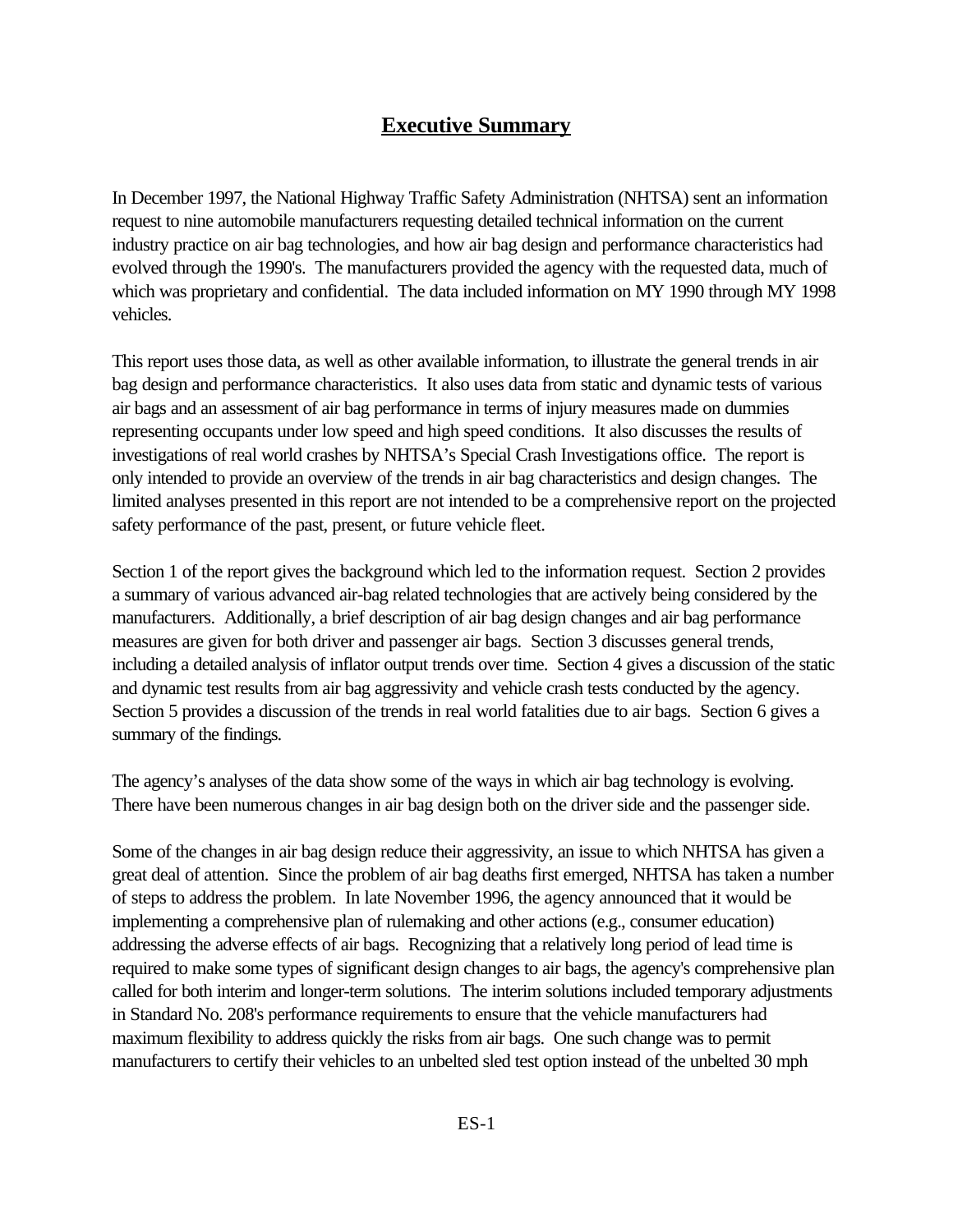rigid barrier test. This facilitated efforts of the manufacturers to make quick design changes to their air bags, such as reducing inflator power.

Data provided by the manufacturers show that air bag outputs have been reduced significantly in the most recent model year (MY) vehicles in comparison to the earlier generation vehicles. While there are many means by which air bag aggressivity can be reduced, reducing air bag outputs is a quick means of accomplishing this goal. The agency's analyses also show that, between MY 1997 and MY 1998, 50 to 60 percent of the vehicles in the fleet covered by the information request lowered the output of the driver-side air bag, while about 50 percent of the fleet lowered the output for the passenger side. Comparison of the data for MY 1997 and MY 1998 vehicles show that, on average, the pressure rise rate in MY 1998 vehicles decreased about 22 percent for the driver air bag and 14 percent for the passenger air bags.

The data provided by the manufacturers also show that they have made significant changes in the design of their air bag systems other than the air bag pressure rise rate and peak pressure in their air bag designs, some over a period of many years. One change is the recessing of driver air bags so that the module is located farther away from the plane of the steering wheel, and thus farther from the driver. Although this practice was not common in the early 90's, it is found in almost half of the MY 1997 and MY 1998 vehicles. Similarly, the air bag mounting location on the passenger side has also shown significant changes. Other features, such as cover tear patterns, tear pressure, fold patterns and the number and type of tethers have changed in recent years, all of which may have collectively contributed to reduced aggressivity of air bags.

NHTSA conducted tests on the aggressivity of air bags in certain MY 1996, MY 1998 and MY 1999 vehicles. Static tests were conducted with 5<sup>th</sup> percentile female dummies in the driver seating position and 6-year-old dummies in the passenger seating position, placed in two positions in close proximity of the air bag. Various dummy injury measures, such as the Head Injury Criteria (HIC), chest accelerations, chest deflections, and neck injury measures were obtained. These results showed that the air bags in MY 1998 and 1999 vehicles, generally, posed less of an injury risk to out-of-position occupants than the air bags in the MY 1996 vehicles. However, it should be noted that, for each model year, only a few vehicles were tested. While NHTSA attempted to select vehicles that were representative of the existing fleet, firm conclusions can only be reached after testing additional vehicles.

NHTSA has conducted special crash investigations to assess whether there has been a reduction in the rate of air bag-induced fatalities for later MY vehicles. While there has been little change in the driver air bag fatality rate between MY 1992 and MY 1997 vehicles, there has been a significant reduction in fatality rate in MY 1998 vehicles and no driver air bag fatalities, thus far, in MY 1999 vehicles. There has also been reduction in passenger fatality rate in recent MY vehicles, with MY 1998 showing an appreciable reduction.

One concern about reducing inflator power is potential loss of protection in high severity crashes. To help see how vehicles certified to the unbelted sled test perform in high severity crashes, NHTSA tested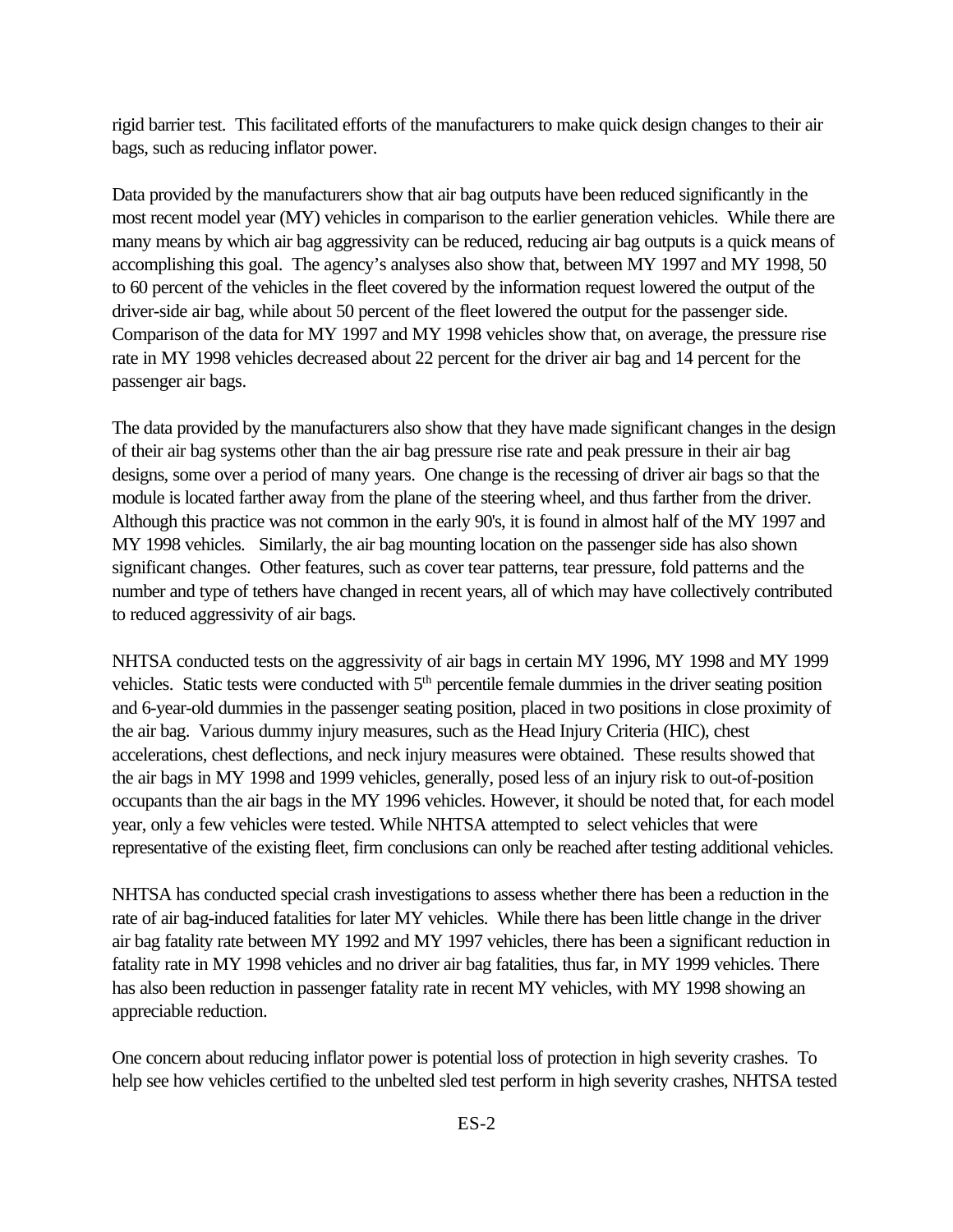13 production vehicles from MY 1998-1999, in a 30 mph barrier test using unbelted  $50<sup>th</sup>$  percentile dummies in the driver and passenger seating positions. For the driver dummy, except for the femur loads for one vehicle, the injury measures for the femurs, chest (accelerations and displacements), head, and neck were below the requirements specified in FMVSS No. 208, with most below 80 percent of the threshold values. For the passenger seating position in one vehicle, the chest acceleration slightly exceeded the FMVSS No. 208 requirement. All the other injury measures met the requirements in FMVSS No. 208. Again, most were below 80 percent of those requirements. Thus, with minor exceptions, the tested vehicles, although certified to the sled test, also passed the pre-existing 30 mph unbelted rigid barrier crash test.

Some advanced technologies are already in some vehicles and are expected to be used in additional vehicles in the early 2000's model years, as a result of NHTSA's ongoing rulemaking to require advanced air bags. Some of the technologies identified extend from changes in inflator characteristics, new air bag shapes, sizes, fabrics, venting systems and venting levels, occupant size and location sensors, seat position sensors, belt use sensors, and crash severity sensors to computation algorithms that use the information in making air bag deployment decisions.

In conclusion, risks to out-of-position occupants have been reduced in recent years. These reduced risks can be ascribed, at least in part, to the following:

- On average, the inflator outputs of recently redesigned air bags have been significantly reduced. While there are variations among manufacturers and among vehicles of each manufacturer, analysis of the data provided by the manufacturers show a significant reduction in the average peak pressure and pressure rise rate of MY 1998 air bags in comparison to earlier air bags. However, those parameters increased in approximately ten percent of the vehicles covered by the information request and approximately one third showed no change.
- Changes in air bag volumes, vent sizes, inflator characteristics and other design changes have all contributed to a reduction in the safety risk from air bags, which is reflected in the dummy injury measures obtained from static deployment of air bags of various model years as well as in real world crash investigations.
- Based on static and dynamic tests using adult and child dummies and the injury measures obtained in those tests, it is clear that air bags in recent MY 1998 and 1999 vehicles are less aggressive than the pre-MY 1998 air bags. As such, these air bags generally pose less of an injury risk to out-of-position occupants. The special crash investigations of real-world cases tend to confirm this general trend showing a significant reduction in fatality rates due to air bags in recent MY vehicles.
- In high speed rigid barrier tests at 30 mph of seven MY 1998 and six MY 1999 vehicles, unbelted,  $50<sup>th</sup>$  percentile male dummies were used in the driver and passenger seating positions. The dummy injury measures for the  $50<sup>th</sup>$  percentile male driver dummy showed that the HIC,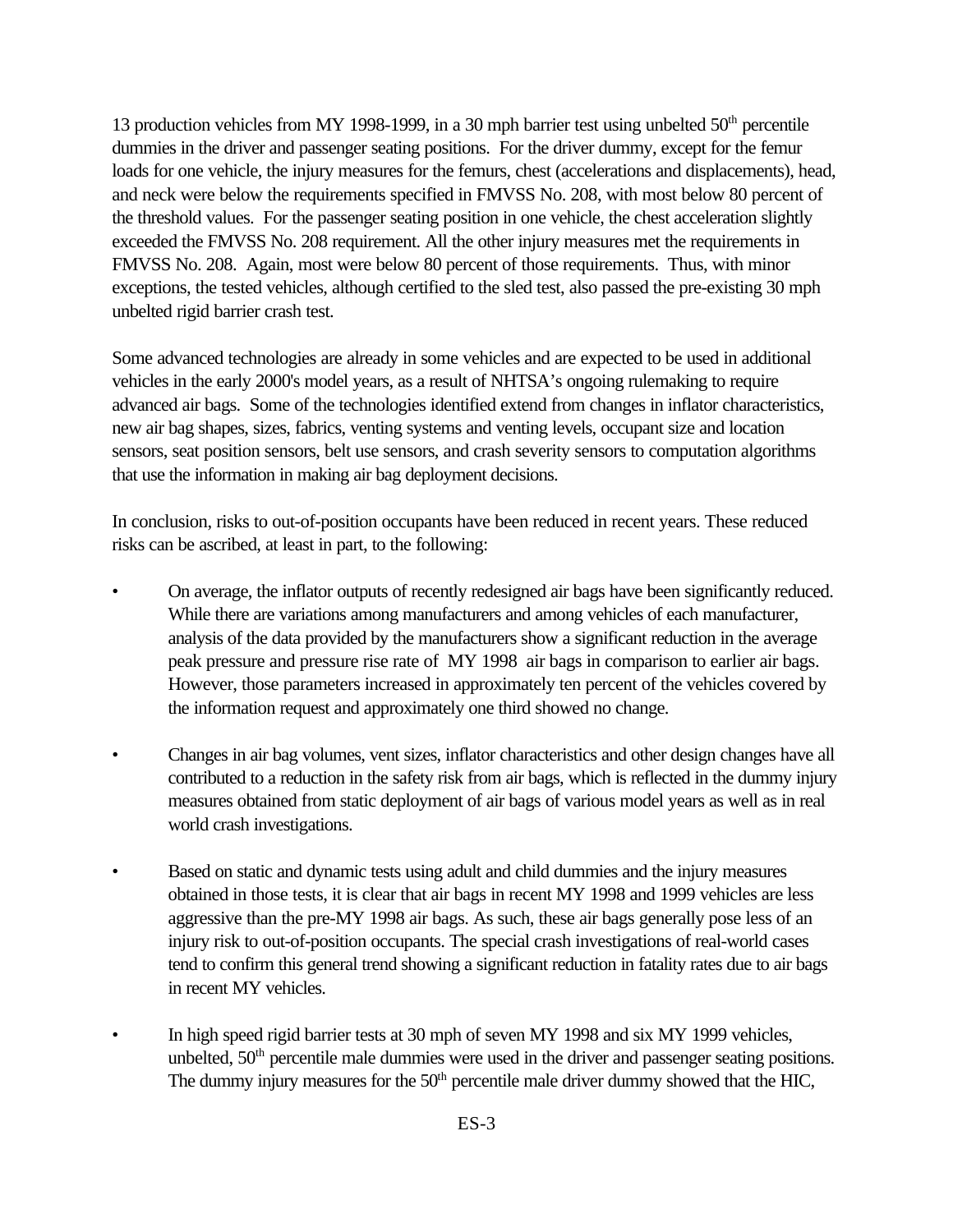chest "g," chest deflection and the neck injury measures (Nij) were all within the threshold values. In a MY 1999 vehicle, the femur load exceeded the limit. For the passenger dummy, the chest "g" value exceeded the limit by 1.4 "g" in one vehicle and all others met the requirements.

• Manufacturers have made many changes to air bag designs. They are also on the threshold of making a significant leap in introduction of sophisticated technologies to improve air bag performance. For example, tailored inflation to suit different size occupants located in various positions in relation to the air bag and to match the severity of the crash will be a reality in the not too distant future. NHTSA's ongoing rulemaking to require advanced air bags will ensure that future air bags provide improved protection of belted as well as unbelted occupants of different sizes in moderate to high speed crashes, while minimizing risks posed by air bags to infants, children, and other occupants, especially in low speed crashes.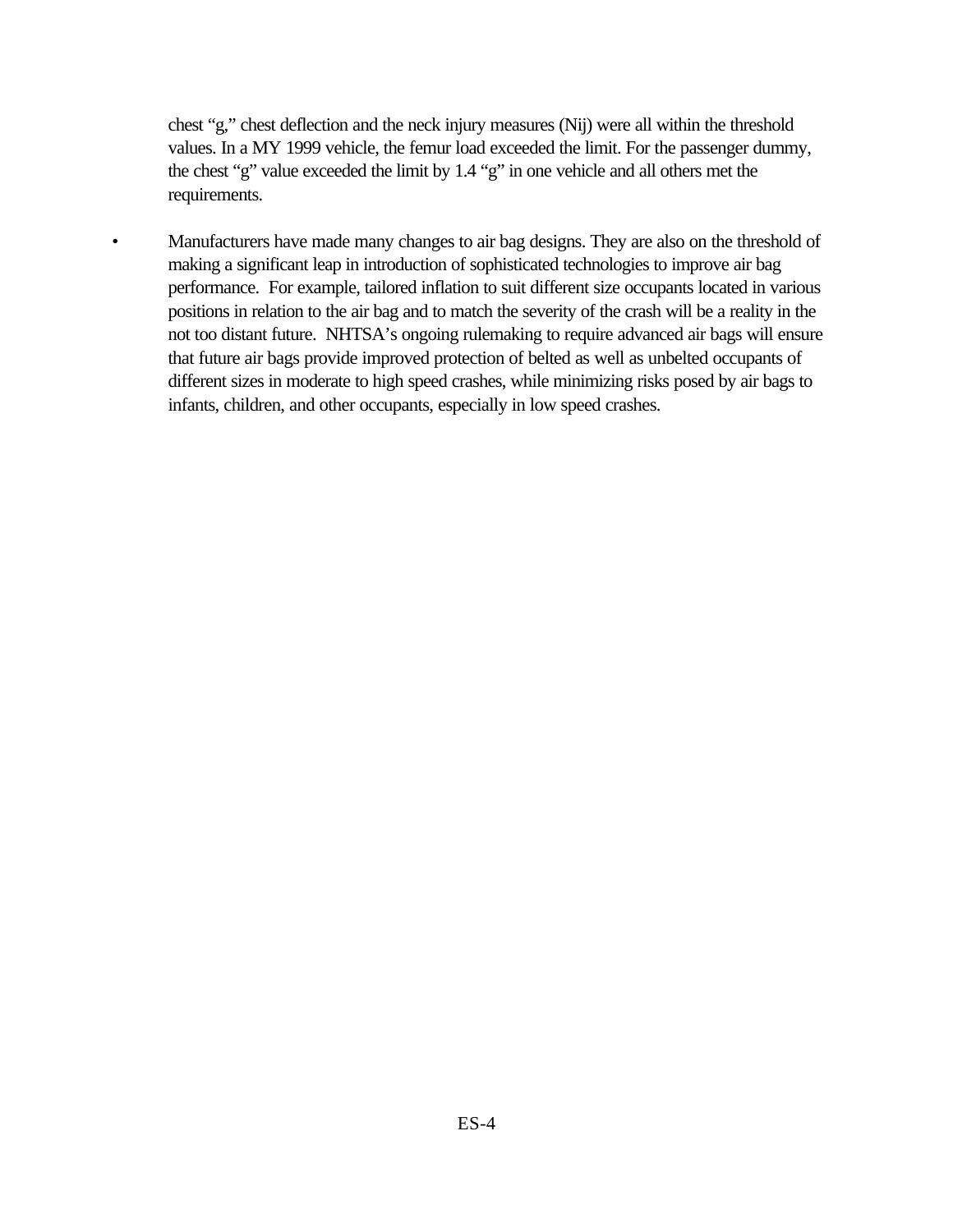## <span id="page-9-0"></span>**1.0 Introduction**

On December 17, 1997, the Associate Administrator for Safety Performance Standards of the National Highway Traffic Safety Administration (NHTSA) sent a letter to nine vehicle manufacturers<sup>1</sup> requesting detailed technical information about the frontal crash protection systems of vehicles that they had designed, built, and sold during model years 1990-1998. Over time, numerous design and performance changes have been made by vehicle manufacturers to their vehicles' frontal crash protection systems to both mitigate the risk to occupants and improve the performance of these systems. These occupant protection systems included air bags, safety belts, crash sensors, steering system components such as steering wheels and steering column, knee bolsters, dash boards, and the vehicle structures on which they were mounted. The primary purpose of the information request was to provide NHTSA with specific technical information documenting these changes over time. Among other things, the agency wanted to understand the specific changes made in occupant restraint design subsequent to its March 19, 1997, final rule that allowed manufacturers to temporarily certify their vehicles to Federal Motor Vehicle Safety Standard (FMVSS) No. 208 using a sled test instead of a rigid barrier test.

Pursuant to the Intermodal Surface Transportation Efficiency Act of 1991, passenger cars and light trucks are required to have air bags at the driver position and the right front passenger position. As of September 1, 1999, NHTSA estimates that air bags have saved over 4,600 lives. However, in the early 1990's, fatalities and serious injuries caused by air bags began to occur. In November, 1996, NHTSA announced a comprehensive plan in response to public concerns related to occupants, especially children who are out-of-position, being injured or killed by deploying air bags. At the time the information request was made, NHTSA had completed or was working on three rulemaking initiatives that the agency believed would minimize occupant injury risks due to deploying air bags while preserving the benefits of the occupant protection system.

On March 19, 1997, NHTSA implemented the first step in this plan by facilitating efforts of vehicle manufacturers to quickly redesign these air bags by certifying their vehicles to FMVSS No. 208 using a sled test with a generic crash pulse instead of a rigid barrier test. This action resulted in air bags in most MY 1998 vehicles being redesigned, with most having reduced inflator output and aggressivity.

Beyond the concerns with the early and current generation air bags, the agency continued to take steps in regards to future air bags. The enactment of the Transportation Equity Act for the  $21<sup>st</sup>$  Century (TEA 21) on June 9, 1998, required NHTSA to initiate new rulemaking on air bags. On September 17, 1998, the agency published a new proposal to amend FMVSS No. 208 to require advanced air bags. The goal of this proposal was to improve occupant protection for occupants of different sizes, regardless of whether they use their seat belts, while minimizing the risk to infants, children, and other occupants of deaths and injuries caused by air bags. The proposal gave automakers the maximum

<sup>&</sup>lt;sup>1</sup> The manufacturers were: Chrysler, Ford, General Motors, Honda, Mercedes-Benz, Nissan, Toyota, Volkswagen and Volvo. The vehicles which are covered by their responses will be called the "IR Fleet."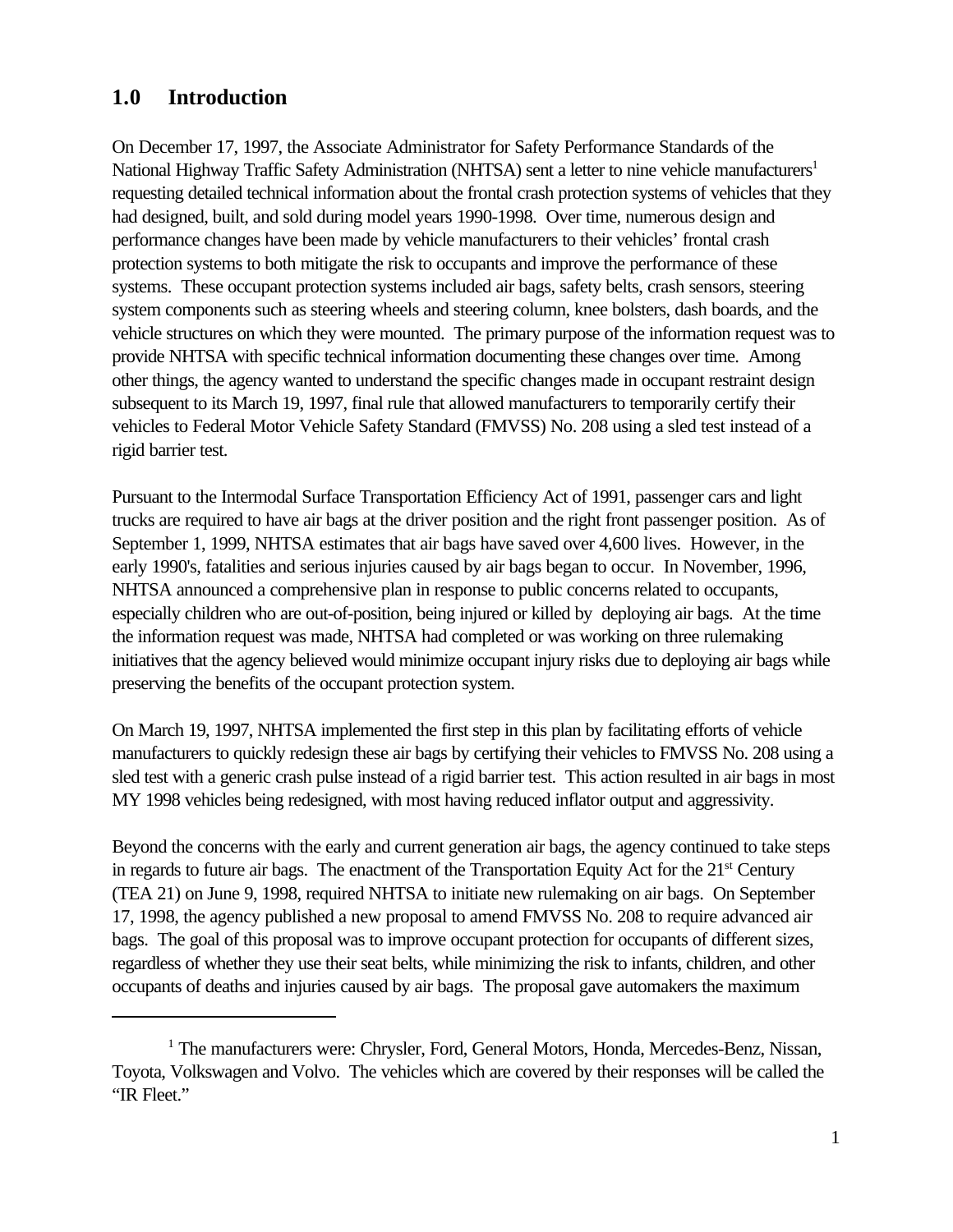<span id="page-10-0"></span>flexibility to pursue effective technological solutions. The proposal incorporates additional air bag system performance tests and requirements to increase protection for properly seated adults, and to greatly reduce air bag deployment risks for infants, young children and small adults.

Our comprehensive plan provided for a rapid change in air bag designs, a method for occupants at high risk to obtain on-off switches for air bags in their present vehicles, and a proposal to improve air bag performance in future vehicles.

These rapid changes gave rise to two questions. First, what technological advances have actually been incorporated in automobile designs by vehicle manufacturers to enhance safety in frontal crashes? Secondly, how do those changes affect occupant safety, especially as the risk to occupants from air bags became better understood?

The December 17, 1997 information request (IR) was intended to address these questions. First, the agency needed to identify the technical changes being made in motor vehicles for frontal crash protection. By identifying those design changes, the agency could determine whether changes in injury and fatality patterns in frontal crashes correlated to the changes in air bag design and other vehicle characteristics. This could allow the agency to identify the most significant performance characteristics of an occupant restraint system, and the vehicle designs that achieved the best safety performance.

The analysis in this report aggregates the data obtained from the manufacturers to avoid disclosing confidential information.

## **2.0 Discussion of Advanced Technology**

As part of the IR, NHTSA requested information on advanced technology. Based on a review of the manufacturers' responses, the types of advanced occupant protection technologies introduced by these nine manufacturers are presented in Table 1. Also included are advances and improvements in technologies that were used in the design and development of their early air bag systems. Since other manufacturers who were not sent the IR were also producing motor vehicles at the same time, it is quite possible that those manufacturers also developed and introduced other technologies during the same time period. Further, there may be additional safety systems introduced by manufacturers which were not identified during the IR process. A discussion of new technologies which post-date the IR responses is also presented in the table.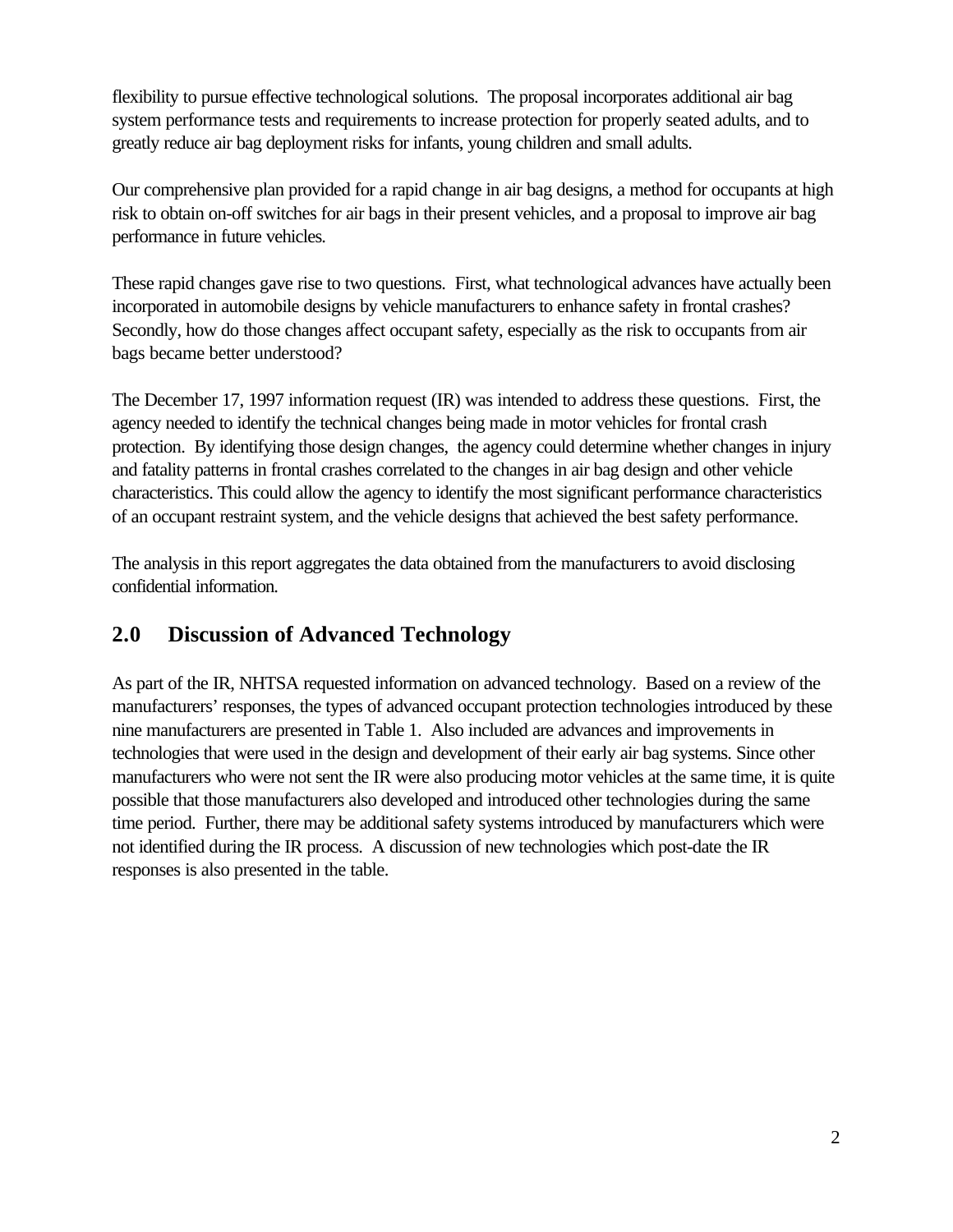| <b>Table 1. Occupant Protection Technology.</b> |                                                                                                                                                                                                                                                       |                                                                                                                                                                                                                                                                                                 |                                                                                                                                                                                                                                                                                                                  |
|-------------------------------------------------|-------------------------------------------------------------------------------------------------------------------------------------------------------------------------------------------------------------------------------------------------------|-------------------------------------------------------------------------------------------------------------------------------------------------------------------------------------------------------------------------------------------------------------------------------------------------|------------------------------------------------------------------------------------------------------------------------------------------------------------------------------------------------------------------------------------------------------------------------------------------------------------------|
| <b>Technology</b>                               | <b>Description of Technology</b>                                                                                                                                                                                                                      | <b>Based on the IR response</b>                                                                                                                                                                                                                                                                 | <b>Discussion of Activities</b><br>which Post-Date the IR                                                                                                                                                                                                                                                        |
| <b>Buckle Sensors</b>                           | Sensors that sense if the occupant is wearing the<br>seat belt. For use in systems with dual level air<br>bag inflation thresholds, permitting a different<br>level of deployment crash velocity for belted and<br>unbelted occupants.                | Mercedes had buckle sensors on all model years<br>MY 1990-98. This represents about one percent of<br>the IR fleet.                                                                                                                                                                             | Honda installed these devices<br>in MY 1999. Other<br>manufacturers are currently<br>implementing these sensors<br>for MY 2000. Future use of<br>the buckle sensor will allow<br>different inflation levels for<br>belted and unbelted occupants<br>(i.e., low level for belted and<br>high level for unbelted). |
| <b>Pre Tensioners</b>                           | A device, usually pyrotechnic, to remove slack<br>from the seat belt upon detection of a crash<br>condition.                                                                                                                                          | Driver: Mercedes, Volkswagen & Volvo in MY 1990,<br>Honda in MY 1991, Nissan & Toyota in MY 1993,<br>Chrysler in MY 1996, GM in MY 1997.<br>Passenger: Mercedes in MY 1990, Honda in<br>MY 1991, Volkswagen in MY 1992, Toyota, Nissan<br>& Volvo in MY 1993, GM in MY 1997.                    |                                                                                                                                                                                                                                                                                                                  |
| <b>Load Limiters</b>                            | A device to limit the forces imparted to the<br>occupant by the seat belt during the crash event.<br>The forces are prevented from exceeding a<br>predetermined level by allowing the seat belt<br>webbing to yield when the forces reach this level. | Driver: Toyota introduced it in MY 1990, Chrysler &<br>GM in MY 1991, Ford & Honda in MY 1993,<br>Mercedes in MY 1996, Nissan, Volkswagen & Volvo<br>in MY 1998.<br>Passenger: Chrysler, Ford, Gm, Honda & Toyota in<br>MY 1994, Mercedes in MY 1996, Nissan,<br>Volkswagen & Volvo in MY 1998. |                                                                                                                                                                                                                                                                                                                  |
| Web Clamps                                      | A device in the seat belt retractor that locks the<br>webbing to prevent or minimize shoulder belt<br>spool-out.                                                                                                                                      | Driver: GM, Honda & Nissan in MY 1990, Ford in<br>MY 1991, Chrysler in MY 1992, MY Toyota in<br>MY 1993, GM in MY 1997.<br>Passenger: Honda in MY 1991, Chrysler in<br>MY 1993, Ford, Nissan & Toyota in MY 1994, GM in<br>MY 1997.                                                             |                                                                                                                                                                                                                                                                                                                  |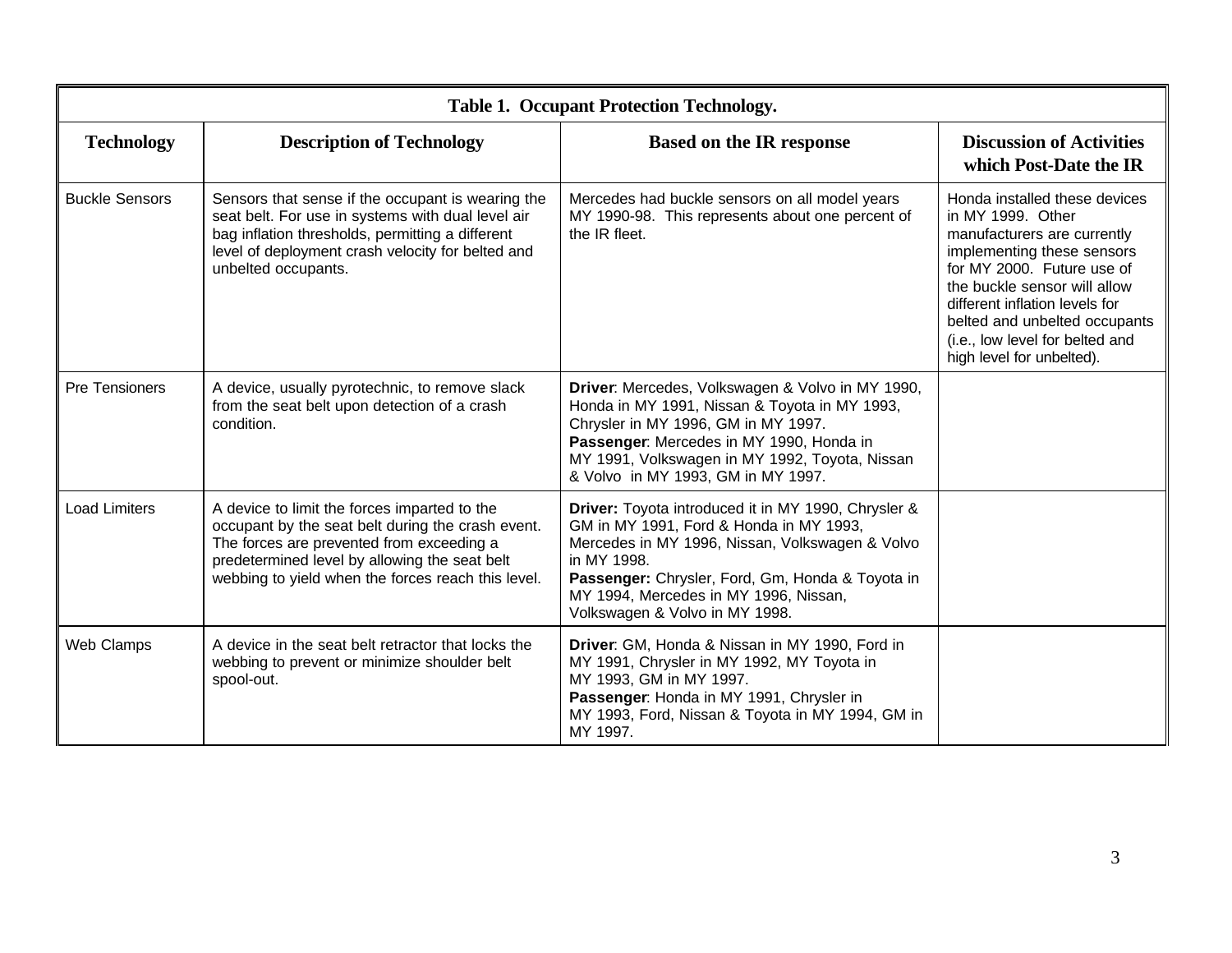| <b>Table 1. Occupant Protection Technology.</b> |                                                                                                                                                                                                                                                                                                                           |                                                                                                                                                                                      |                                                                                                                                                            |
|-------------------------------------------------|---------------------------------------------------------------------------------------------------------------------------------------------------------------------------------------------------------------------------------------------------------------------------------------------------------------------------|--------------------------------------------------------------------------------------------------------------------------------------------------------------------------------------|------------------------------------------------------------------------------------------------------------------------------------------------------------|
| <b>Technology</b>                               | <b>Description of Technology</b>                                                                                                                                                                                                                                                                                          | <b>Based on the IR response</b>                                                                                                                                                      | <b>Discussion of Activities</b><br>which Post-Date the IR                                                                                                  |
| <b>Advanced Crash</b><br>Sensing                | Sensors that discriminate crash severity. For<br>use with systems utilizing staged air bag<br>inflation. Also used in dual threshold air bag<br>systems.                                                                                                                                                                  | Information on this technology was not requested in<br>the IR.                                                                                                                       | Several Manufacturers will<br>soon be adding this technology<br>which will discriminate crashes<br>based on crash severity.                                |
| Multi Stage<br>Inflation                        | A multi staged air bag system is a system that<br>can control two or more air bag inflation stages<br>independently to optimize occupant protection,<br>i.e., a low stage for a small occupant and a high<br>stage for a larger person.                                                                                   | None reported                                                                                                                                                                        | Honda installed multi stage<br>inflators on passenger side in<br>MY 1999. Other<br>manufacturers will be using<br>this technology beginning in<br>MY 2000. |
| On/off Switch                                   | A switch to deactivate the passenger air bag.<br>For use when children can only be transported in<br>the front seat, such as in pickup trucks, or when<br>there is not sufficient room to put a child seat in<br>the back seat.                                                                                           | GM: C/K, S-10 and Sonoma trucks in MY 1997-98<br>models; FORD: F-series trucks, Ranger & Mazda B-<br>Series in MY 1997-98 models; CHRYSLER: Dodge<br>Dakota, Ram Pickups in MY 1998. |                                                                                                                                                            |
| <b>Child Seat</b><br>Sensors<br>(Tags)          | Sensors that sense if a child seat is occupying<br>the front passenger seat. For use in systems<br>where the passenger air bag is designed not to<br>deploy or deploy with decreased force if a child<br>seat is placed on the front passenger seat.                                                                      | Mercedes introduced this in MY 1998.                                                                                                                                                 |                                                                                                                                                            |
| <b>Seat Position</b><br>Sensors                 | Used to sense driver seat adjustment position.<br>For use in systems where the air bag is designed<br>not to deploy or deploy with decreased force if<br>the seat is positioned in close proximity to the air<br>bag.                                                                                                     | No manufacturer reported using Seat Position<br>Sensors in the IR fleet.                                                                                                             | One manufacturer will install<br>seat position sensors in<br>MY 2000.                                                                                      |
| Weight/Pattern<br>Recognition Type<br>Sensors   | Sensors that sense if the front passenger seat is<br>occupied. Used to discriminate children and child<br>seats from adults. For use in systems where the<br>passenger air bag is designed not to deploy or<br>deploy with decreased force if the front<br>passenger seat is occupied by a child or a child<br>restraint. | No manufacturer reported using Weight Sensors in<br>the IR fleet.                                                                                                                    | Manufacturers will begin<br>installing weight/pattern<br>recognition sensors in<br>MY 2000. Wide use is<br>expected in the next model<br>year or two.      |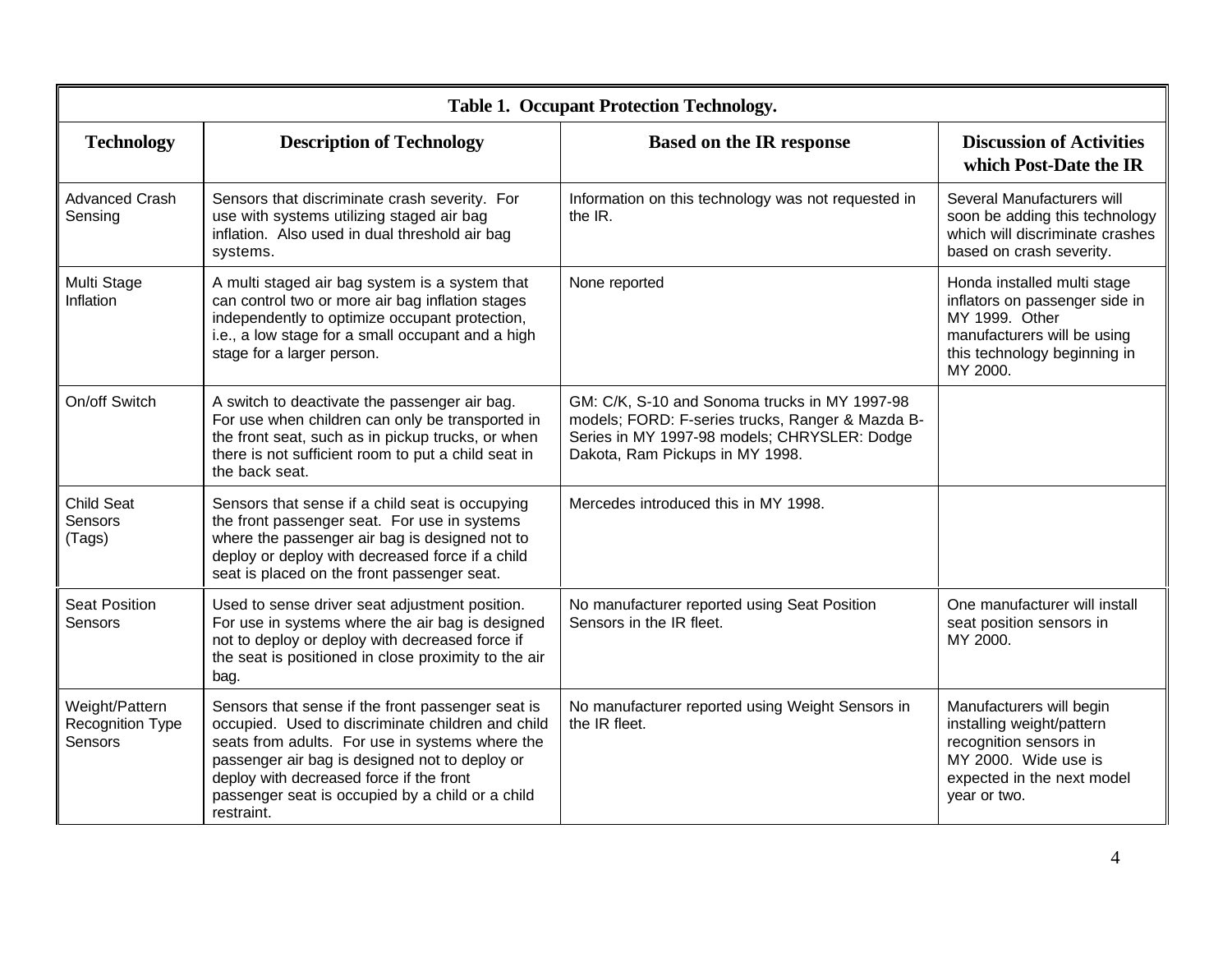| <b>Table 1. Occupant Protection Technology.</b> |                                                                                                                                                                                                                                                                                                                               |                                                                                                                                                                                                                                                |                                                                                     |
|-------------------------------------------------|-------------------------------------------------------------------------------------------------------------------------------------------------------------------------------------------------------------------------------------------------------------------------------------------------------------------------------|------------------------------------------------------------------------------------------------------------------------------------------------------------------------------------------------------------------------------------------------|-------------------------------------------------------------------------------------|
| <b>Technology</b>                               | <b>Description of Technology</b>                                                                                                                                                                                                                                                                                              | <b>Based on the IR response</b>                                                                                                                                                                                                                | <b>Discussion of Activities</b><br>which Post-Date the IR                           |
| Capacitance<br>Sensors                          | Sensors utilizing an electrical field to determine if<br>the front passenger seat is occupied and the<br>location and size of the occupant. For use in<br>systems where the passenger air bag is designed<br>to not deploy or deploy with decreased force if a<br>child or out of position occupant is occupying the<br>seat. | Information on this technology was not requested in<br>the $IR.$                                                                                                                                                                               | Some may be in use, but<br>research is ongoing.                                     |
| <b>Pre-crash Sensors</b>                        | A sensor that senses an impending crash and<br>could allow a crash severity sensor to make an<br>earlier decision on whether or not to deploy the air<br>bags. This could lead to reduced air bag<br>deployment force on the occupant.                                                                                        | No manufacturer reported using Pre-crash Sensors<br>in the IR fleet.                                                                                                                                                                           | Research underway                                                                   |
| <b>Infrared Sensors</b>                         | Sensors utilizing heat detection to determine if<br>the seat is occupied and the location and size of<br>the occupant. For use in systems where the air<br>bag is designed to not deploy or deploy with<br>decreased force if a child or out of position<br>occupant is occupying the seat.                                   | Information on this technology was not requested in<br>the IR.                                                                                                                                                                                 | Under research and may be<br>introduced soon.                                       |
| Inflatable Knee<br><b>Bolsters</b>              | Small cylindrical air bags located at the bottom of<br>the instrument panel to reduce femur forces<br>during the crash event.                                                                                                                                                                                                 | No manufacturer reported using Inflatable Knee<br>Boosters in the IR fleet.                                                                                                                                                                    | Some manufacturers have<br>used these devices and others<br>are planning their use. |
| <b>Hybrid Inflators</b>                         | Device used to generate the gas to inflate the air<br>bag. Can be classified as pyrotechnic, hybrid or<br>compressed gas. The predominant driver and<br>passenger side inflators have been the<br>pyrotechnic type.                                                                                                           | <b>DRIVER:</b> In MY 1998 manufacturers introduced<br>hybrid driver inflators.<br>PASSENGER: In MY 1998 about 45 per cent of the<br>passenger side inflators were the hybrid type.                                                             |                                                                                     |
| <b>Crash Sensors</b>                            | Device used to sense an impending crash,<br>generally electromechanical or electronic, or a<br>combination of each (electronic-<br>electromechanical). In the early 1990's the vast<br>majority of crash sensors were multiple<br>electromechanical (spring mass).                                                            | <b>TRENDS:</b> The trend is toward either a single<br>electronic or a combination electronic-<br>electromechanical sensor, 73 percent in MY 1998.<br>Also in MY 1998, 44 percent of the vehicles in the<br>IR fleet had only one crash sensor. |                                                                                     |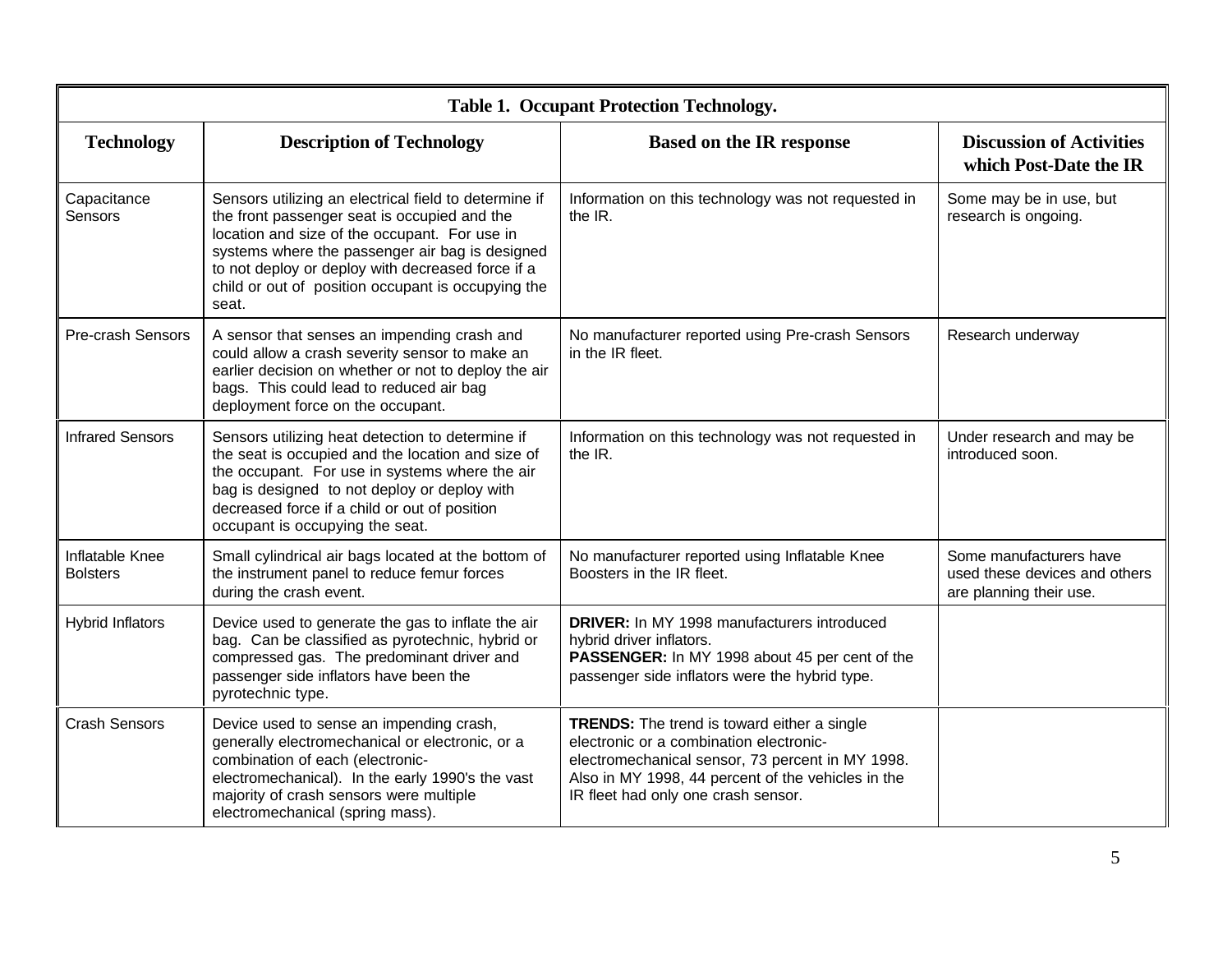| <b>Table 1. Occupant Protection Technology.</b> |                                                                                                                                                                                                                                                        |                                                                                                                                                                                                                                                                                                                                                                                                                                                                                                   |                                                           |
|-------------------------------------------------|--------------------------------------------------------------------------------------------------------------------------------------------------------------------------------------------------------------------------------------------------------|---------------------------------------------------------------------------------------------------------------------------------------------------------------------------------------------------------------------------------------------------------------------------------------------------------------------------------------------------------------------------------------------------------------------------------------------------------------------------------------------------|-----------------------------------------------------------|
| <b>Technology</b>                               | <b>Description of Technology</b>                                                                                                                                                                                                                       | <b>Based on the IR response</b>                                                                                                                                                                                                                                                                                                                                                                                                                                                                   | <b>Discussion of Activities</b><br>which Post-Date the IR |
| <b>Tethers</b>                                  | Internal straps used to control the shape of the<br>air bag.                                                                                                                                                                                           | Driver: In the early 1990's the majority of the driver<br>air bags had no tethers. In MY 1998, 88 percent of<br>all vehicles in the IR fleet had two or more driver air<br>bag tethers.<br><b>PASSENGER:</b> The majority of passenger air bags<br>remain untethered.                                                                                                                                                                                                                             |                                                           |
| Inflation Time                                  | Time from initiation of air bag inflation to full air<br>bag inflation                                                                                                                                                                                 | <b>TREND:</b> The average time for driver air bag inflation<br>has been consistent since MY 1990, approximately<br>33 ms. The average time for passenger air bag<br>inflation was 12 percent less in MY 1998 (52 ms)<br>than MY 1993 (59 ms).                                                                                                                                                                                                                                                     |                                                           |
| Area of Opening                                 | The area of the opening through which the air bag<br>is deployed.                                                                                                                                                                                      | <b>TREND:</b> Although there has been a 19 percent<br>reduction in air bag volume, the area of the driver air<br>bag opening has remained constant. In contrast, the<br>passenger air bag opening has remained constant<br>while its volume has decreased 27 percent on<br>average.                                                                                                                                                                                                               |                                                           |
| Air Bag<br>Deployment<br>Distance               | The average distance from the air bag module to<br>the maximum rearward point the air bag reaches,<br>Distance A, and the average distance from the<br>seating reference point (SRP) to the maximum<br>rearward point the air bag reaches, Distance B. | <b>DRIVER:</b> Distance A has decreased approximately<br>one inch since MY 1991 and Distance B has<br>increased approximately three inches since 1991,<br>placing the aft face of the deployed air bag further<br>from the driver.<br>PASSENGER: For mid mounted <sup>2</sup> air bags Distance<br>A has decreased approximately 6 inches and<br>Distance B increased about 9 inches placing the air<br>bag further from the passenger. Distance A has<br>been constant for top mounted air bags. |                                                           |

 $^2$  Mid mounted passenger air bags are mounted in the portion of the instrument panel facing the passenger, while top mounted passenger air bags are mounted in the top portion of the instrument panel, typically facing upward toward the windshield.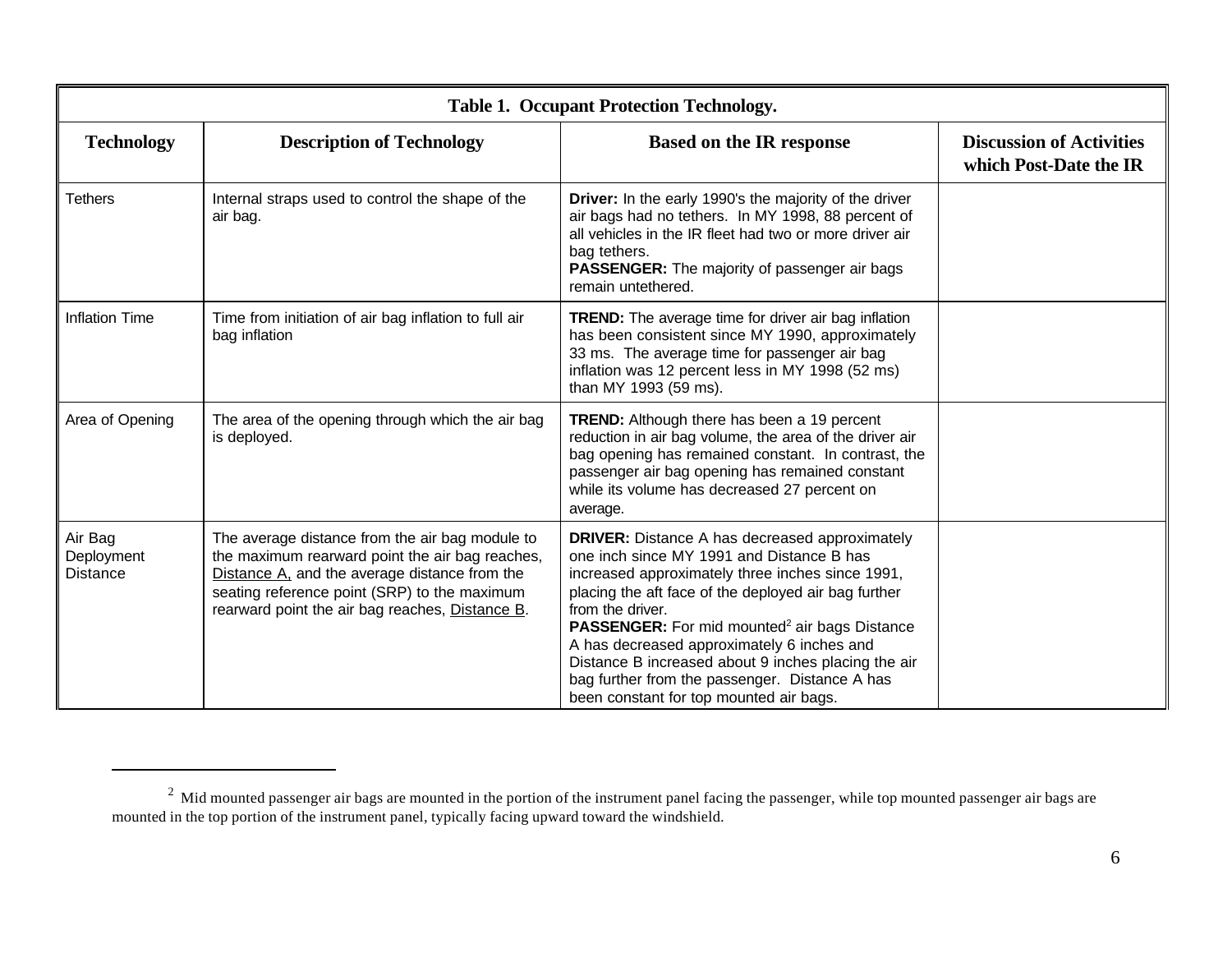| <b>Table 1. Occupant Protection Technology.</b> |                                                                                                                                                                                                                                                                                               |                                                                                                                                                                                                                                                                                                                                                                      |                                                           |
|-------------------------------------------------|-----------------------------------------------------------------------------------------------------------------------------------------------------------------------------------------------------------------------------------------------------------------------------------------------|----------------------------------------------------------------------------------------------------------------------------------------------------------------------------------------------------------------------------------------------------------------------------------------------------------------------------------------------------------------------|-----------------------------------------------------------|
| <b>Technology</b>                               | <b>Description of Technology</b>                                                                                                                                                                                                                                                              | <b>Based on the IR response</b>                                                                                                                                                                                                                                                                                                                                      | <b>Discussion of Activities</b><br>which Post-Date the IR |
| Air Bag Volume                                  |                                                                                                                                                                                                                                                                                               | <b>DRIVER:</b> The average volume of the driver air bag<br>has remained constant since MY 1990<br>(approximately 56 liters).<br>PASSENGER: The average volume of the<br>passenger air bag was 27 percent smaller in 1998<br>(120 liters) than it was in MY 1993 (165 liters).                                                                                        |                                                           |
| Air Bag<br>Mounting Location                    | The driver air bag can be either recessed, flush,<br>or protruding from the steering wheel.<br>The passenger air bag can be either top or mid<br>mounted on the passenger side of the instrument<br>panel.                                                                                    | <b>DRIVER:</b> The trend has been toward an increase in<br>recessed driver air bags and a decrease in<br>protruding air bags.<br><b>PASSENGER:</b> The trend has been toward an<br>increase in mid mounted air bags and a decrease in<br>top mounted air bags.                                                                                                       |                                                           |
| <b>Tear Patterns</b>                            | The four predominant tear patterns for the driver<br>air bag are the H, U, I, and horizontal. See<br>Appendix A for description.<br>The four predominant tear patterns for the<br>passenger air bag are the H, U, and horizontal<br>plus a breakaway door. See Appendix A for<br>description. | <b>DRIVER:</b> Predominantly an H shaped tear, the<br>current trend shows an increase in I and U shaped<br>tear patterns and a decrease in the H shaped tear<br>pattern.<br><b>PASSENGER:</b> Predominantly a horizontal shaped<br>tear, the current trend shows the H shaped tear<br>pattern increasing and the number of air bag module<br>cover doors decreasing. |                                                           |
| Minimum<br><b>Breakout Pressure</b>             | The minimum pressure required for the air bag to<br>break through the air bag cover at the time of<br>deployment                                                                                                                                                                              | <b>DRIVER:</b> Since MY 1993 the average minimum<br>breakout pressure for the driver air bag has<br>decreased 28 percent.<br>PASSENGER: Since MY 1993 the average<br>minimum breakout pressure has decreased 24<br>percent.                                                                                                                                          |                                                           |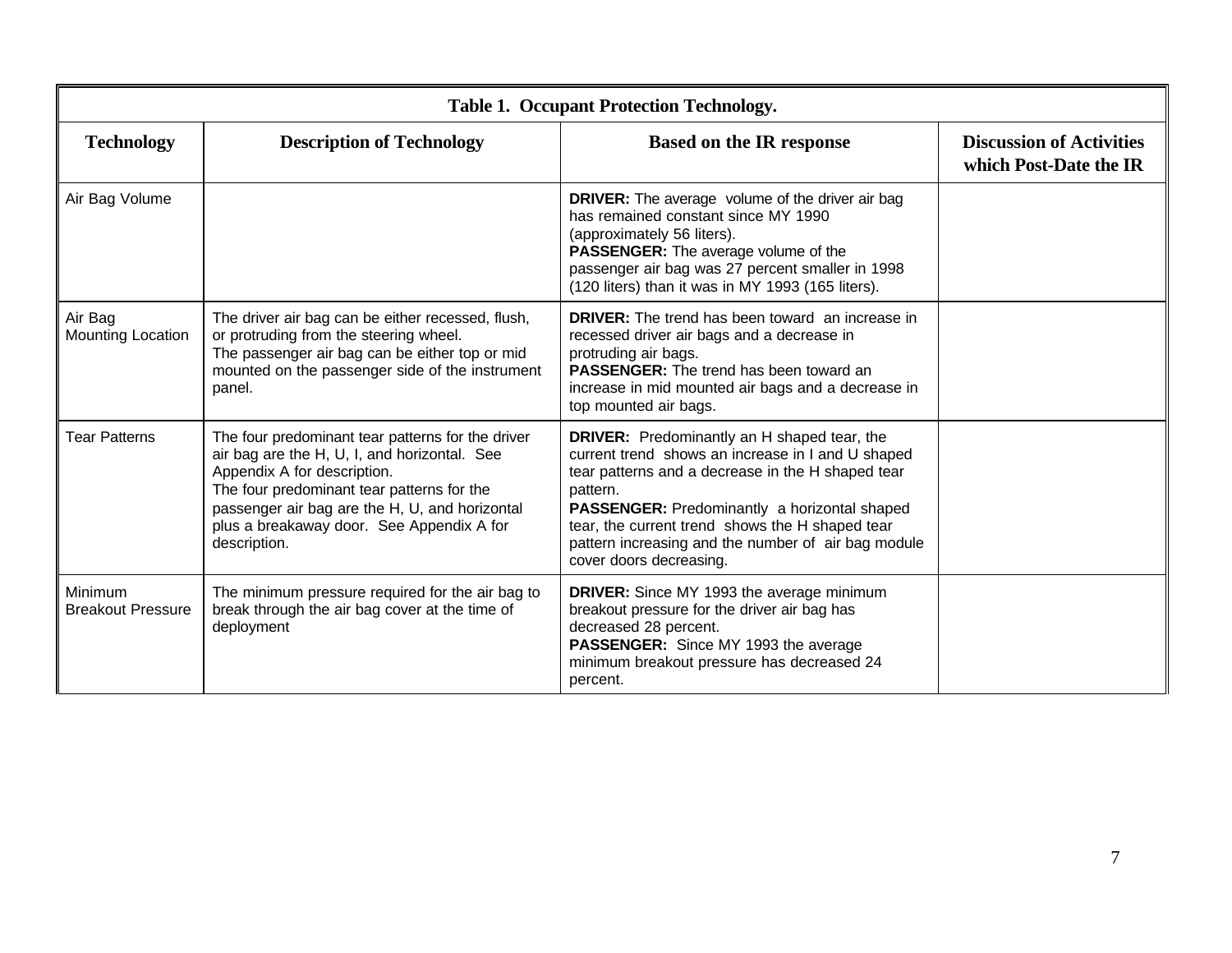| <b>Table 1. Occupant Protection Technology.</b> |                                                                                                                                                                                                                                                                                                                     |                                                                                                                                                                                                                                                                                                                                              |                                                           |  |
|-------------------------------------------------|---------------------------------------------------------------------------------------------------------------------------------------------------------------------------------------------------------------------------------------------------------------------------------------------------------------------|----------------------------------------------------------------------------------------------------------------------------------------------------------------------------------------------------------------------------------------------------------------------------------------------------------------------------------------------|-----------------------------------------------------------|--|
| <b>Technology</b>                               | <b>Description of Technology</b>                                                                                                                                                                                                                                                                                    | <b>Based on the IR response</b>                                                                                                                                                                                                                                                                                                              | <b>Discussion of Activities</b><br>which Post-Date the IR |  |
| <b>Fold Pattern</b>                             | The predominant driver air bag fold patterns are<br>the accordion, reverse roll, overlap, and modified<br>accordion. See Appendix A for a description.<br>The predominant passenger air bag fold patterns<br>are the accordion, roll, overlap, and rotated<br>accordion. Again see Appendix A for a<br>description. | <b>DRIVER:</b> The reverse roll has been the predominant<br>driver air bag fold pattern since 1990. The number of<br>driver air bags with overlap folds has increased<br>since MY 1993.<br>PASSENGER: The trend in passenger air bag folds<br>has been an increase in rotated accordion and roll<br>folds and a decrease in accordion folds. |                                                           |  |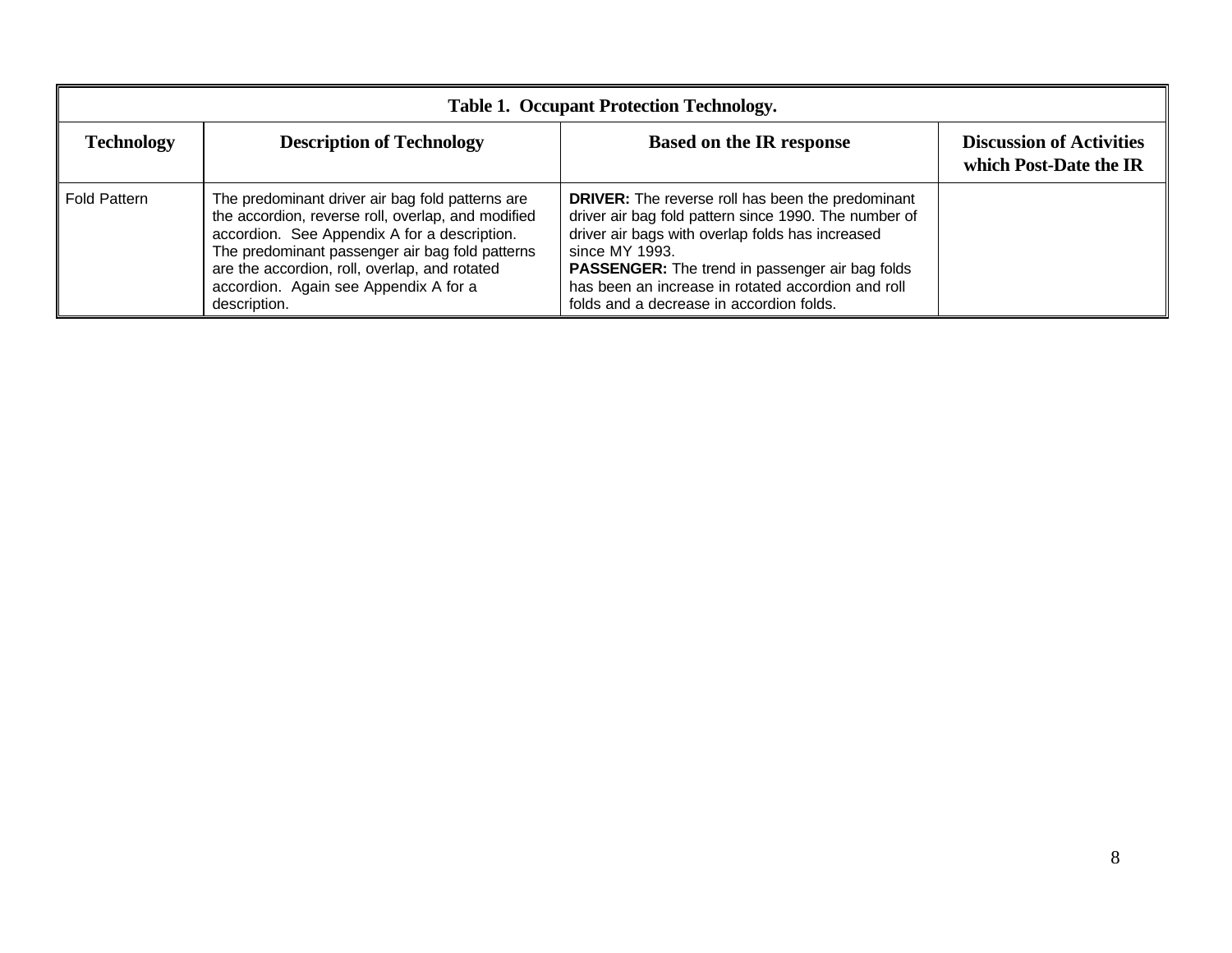## <span id="page-17-0"></span>**3.0 Analysis of Air Bag System Trends by Model Year and Air Bag Inflator Power Characteristics**

The manufacturers' air bag systems data were analyzed to determine various trends. In order to use these data, NHTSA compiled the data in an electronic file using a uniform format. During this review, NHTSA made several revisions to the input data, as a result of communications with the manufacturers.

Appendix A consists of analyses of the data submitted to NHTSA in response to the questions in the Information Request (IR). This appendix presents a number of graphical representations of the data contained in the IR computer file, in summary form. The data are presented by model year of vehicles, and weighted by the number of vehicles sold, as reported by R.L. Polk in the National Vehicle Population Profile. It should be noted that in the early years presented in the graphs, not all vehicles were equipped with air bags, especially passenger air bags. Therefore, changes over time (model year) do not necessarily represent changes in air bag characteristics, but may also represent introductions of air bags, especially passenger air bags, into the fleet as new vehicles became equipped with these new systems. The introduction to Appendix A provides a description of the types of information presented on each page.

#### **Data Collection Processes and Data Definitions**

NHTSA received the data related to air bag systems from manufacturers in response to the agency's letters. The outgoing letter which lists the questions is presented in Appendix B. Throughout the report and in responses to questions, several references are used to describe specific locations of certain components within the vehicle. These definitions are also found in the outgoing letter.

NHTSA also informally requested electronic copies of each major submission which was utilized, along with the hard copy submission, to develop a computerized. standard format for the data. Throughout the analytical process, NHTSA communicated with the manufacturers to obtain clarifications and replacement data where the submissions were ambiguous or erroneous.

#### **Discussion of weighting**

Manufacturers submitted data specific to each make/model/model year combination. NHTSA did not request sales data for each type of vehicle sold. The analysis used sales data obtained from R.L. Polk. These data were then used to weight each make/model/model year.

#### **3.1 Trend Analysis**

The following discussion is based on Appendix A. For further discussion, please refer to the appendix.

**Driver Air Bag Location:** Some manufacturers have changed the location of the driver air bag. From MY 1990-1998, there has been an industry trend to recess the driver air bag into the steering column, with nearly 50 percent having the air bag recessed in MY 1998, up from about 10 percent in the early years covered by the IR. This change has been relatively slight, with the average of all driver air bags in the IR fleet being recessed about 0.2 inches below the plane of the steering wheel in MY 1998.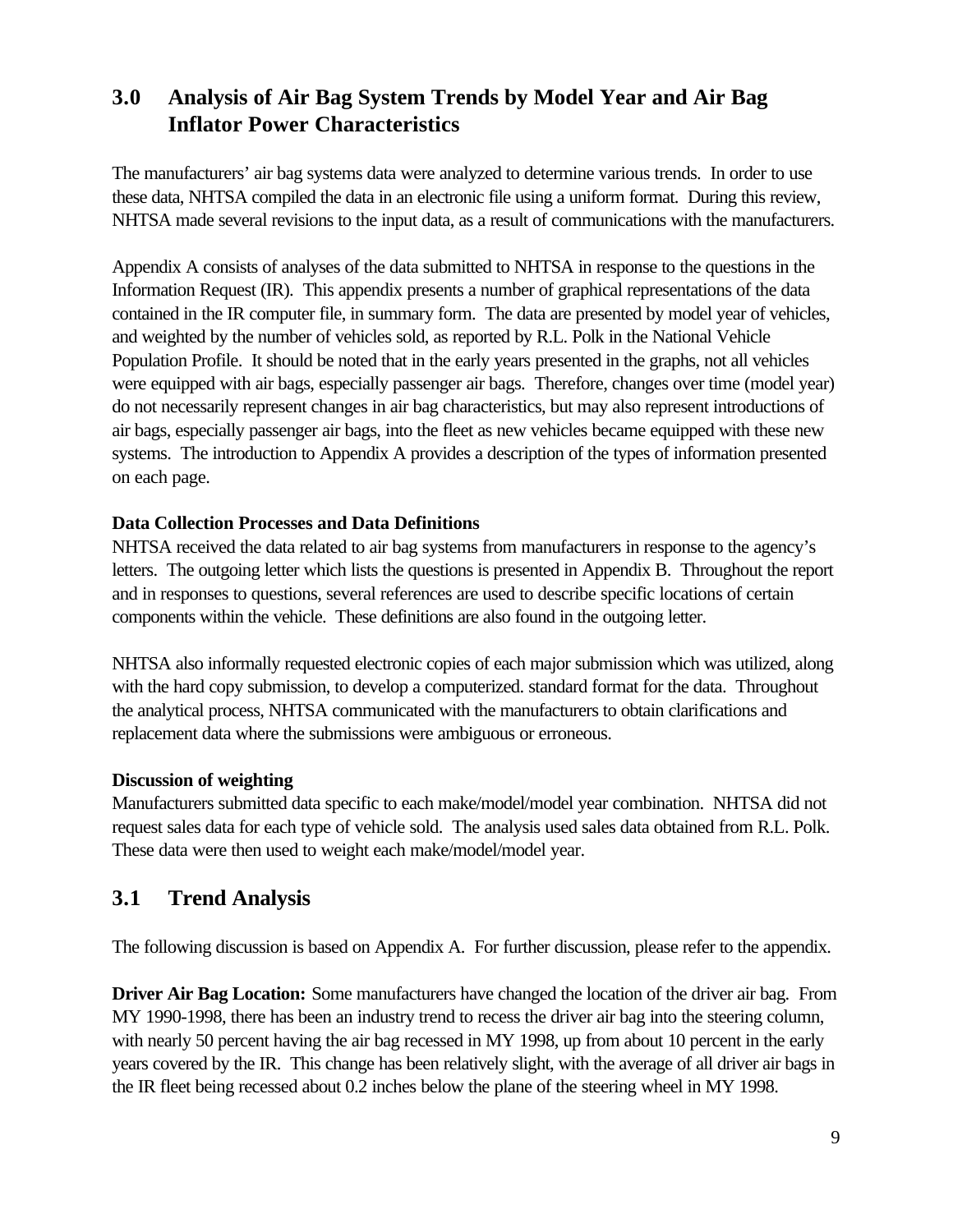**Passenger Air Bag Mounting Location:** There has been a trend to move toward mid-mounted air bags, increasing from about 20 percent in MY 1990 to over 50 percent in MYs 1997 and 1998.

**Direction of Movement of Air Bag Module:** Analysis of whether the driver air bag module was designed to move away from the occupant during deployment indicated that very few manufacturers employed this technology, about 5 percent in MY 1998. A similar trend was observed on the passenger side, but here about 15 percent of the modules were designed to move away from the occupant in MY 1998.

**Air Bag Module Opening Size:** The size of the opening of the air bag module has decreased over the years for driver air bags. The average opening size was about 40 square inches in MY 1990, and decreased to about 33 square inches in MY 1998. On the passenger side, the average opening size has remained about constant, at about 70 square inches. Similar trends were observed for the air bag cover opening.

**Breakout Pressure:** Minimum breakout pressure on the driver side has decreased somewhat, from an average of about 41 psi in MY 1990 to 31 psi in MY 1998. On the passenger side the pressure has decreased from about 54 psi in MY 1993 to an average of about 38 psi in MY 1998.

**Cover Mass:** The average mass of the bag cover has remained nearly constant over the years - about seven ounces on the driver side and about 14 ounces on the passenger side.

**Door Tear Pattern:** There was an observable trend in the type of tear patterns on the driver side. "U" shaped and "I" shaped tear patterns have become more common in the last 5 years, accounting for nearly 40 percent in MY 1998. "Horizontal" tear patterns have remained about constant, while "H" shaped patterns have decreased markedly over the years. On the passenger side, the use of the "H" shaped tear has increased and the use of the "U" shape tear has decreased, while the others do not show any clear indication of a trend.

**Bag Fold Patterns:** Fold patterns have remained fairly constant over the years on the driver side, with a slight increase in the "overlap" design. On the passenger side, there has been a slight decrease in the "accordion" type in favor of the "rotated accordion" type.

**Air Bag Mass:** The mass of the air bag itself has decreased slightly over the years on the driver side, going from an average of about ten ounces in MY 1990 to nine ounces in MY 1998. On the passenger side, it decreased from an average of about 22 ounces in MY 1993 to about 20 ounces in MY 1998.

**Air Bag Inflation Time:** The average amount of time required to inflate the air bag has been relatively constant over the years at 33 milliseconds for driver air bags. On the passenger side, it has also been constant for the past 5 years at 50 milliseconds.

**Air Bag Volume:** The volume of the driver air bag has remained about the same over the years, at an average of about 56 liters. On the passenger side, the volume has decreased from an average of about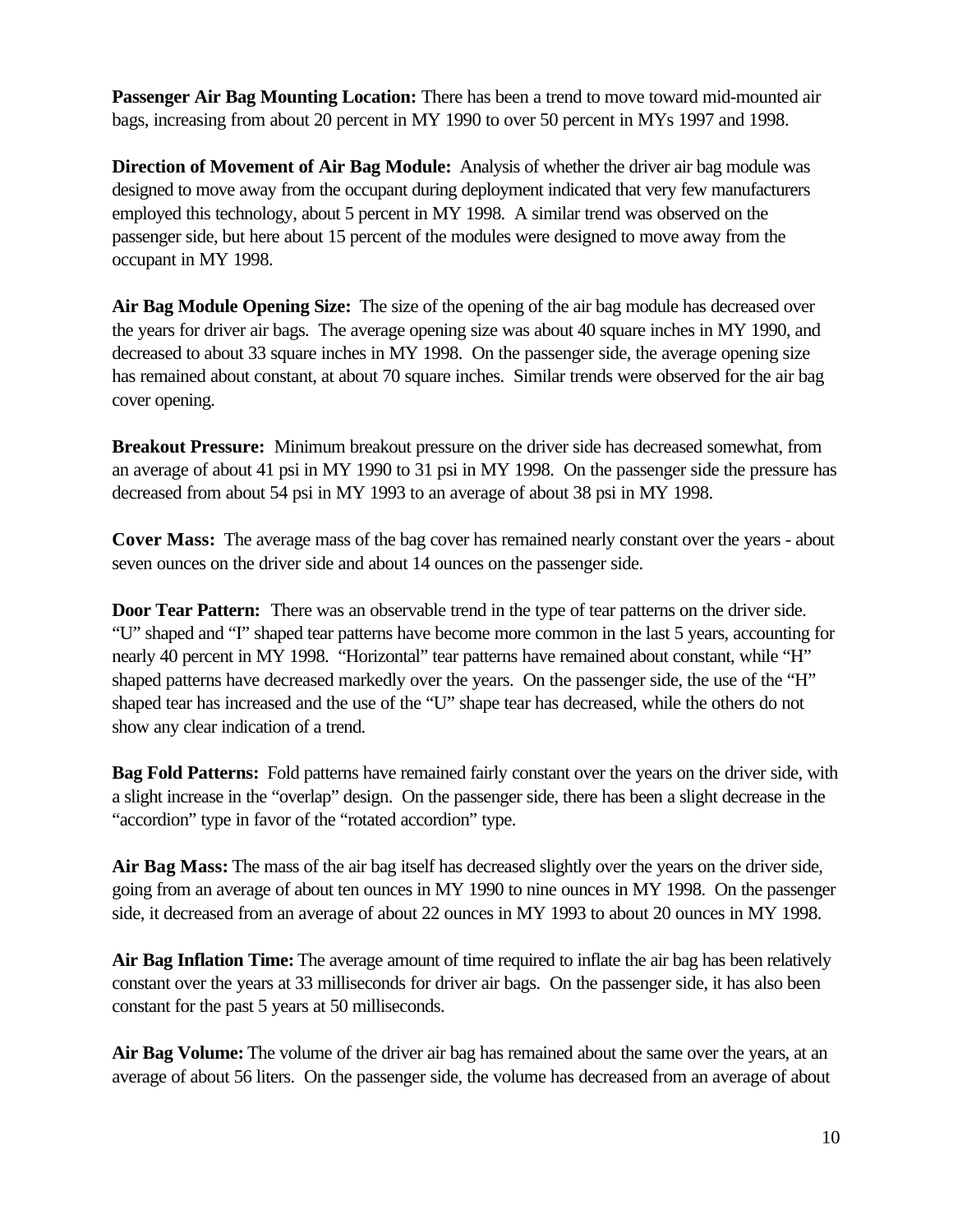160 liters in MY 1993 to about 120 liters in MY 1998.

**Number of Tethers:** The number of tethers for the driver air bag has varied over the years. In the early years either "0" or "3 or more" prevailed. In the later years there has been a trend toward "2" tethers. On the passenger side, no clear trend exists, with manufacturers using all combinations of tethers, but the use of "no tethers" has been the most common.

**Driver Air Bag Deployment Distance:** The maximum extent to which the driver air bag deploys has decreased somewhat over the years, from an average of 15 to 16 inches in the early years to about 14 inches in MY 1998. The proximity to the Seating Reference Point (SRP) has changed. The current air bags do not extend as close to the SRP as previous air bags did. Lateral deployment of the driver air bag has decreased also, from an average of about 27 inches in width in MY 1990 to about 25 inches in MY 1998.

**Passenger Air Bag Deployment Distance:** For top-mounted air bags, the fore-aft mounting location of the air bag relative to the front of the instrument panel has remained constant at an average of about seven inches. For mid-mounted air bags the average distance from the center of the door opening to the top of the instrument panel has also remained constant at an average of about four inches. The average mounting height for mid-mounted air bags relative to the SRP has decreased somewhat from about 15 inches in MY 1993 to about 13 inches in MY 1998. The deployment distance (maximum extent to which the air bag deploys) of top-mounted air bags, relative to the center of the air bag cover, has remained steady at an average of about 27 to 28 inches. For mid-mounted air bags, this distance has decreased over the years from about 29 inches in MY 1993 to about 23 inches for MYs 1996- 1998. For these mid-mounted air bags, proximity to the SRP (maximum extent to which the air bag deploys relative to a transverse vertical plane that passes through the SRP) has decreased about an average of eight to nine inches, from overlapping the SRP by six inches in MY 1993 to not reaching the SRP by an average of two to three inches in MYs 1996 through 1998. The maximum lateral extent of the passenger air bags has decreased from an average of about 31 inches in MY 1993 to about 24 inches in MY 1998.

**Inflator Type:** No trend was observed in inflator type on the driver side, with almost all manufacturers using a pyrotechnic type. On the passenger side, hybrid types have made an appearance over the past five years, and are currently being used in about half of the vehicles.

**Inflating Agent:** Sodium azide is by far the most predominant agent in the modules on the driver side. Arcite was used in a few vehicles in MY 1998. On the passenger side, argon, PVC, hydrogen, and helium have been used to replace sodium azide, with approximately 50 percent of the vehicles using non-sodium azide agents in MY 1998.

**Multi-Stage Inflation:** Multi-stage inflators were not used in the IR fleet on either the driver or passenger side.

**Seat Belt Stiffness:** For the driver and passenger sides, the seat belt stiffness has remained about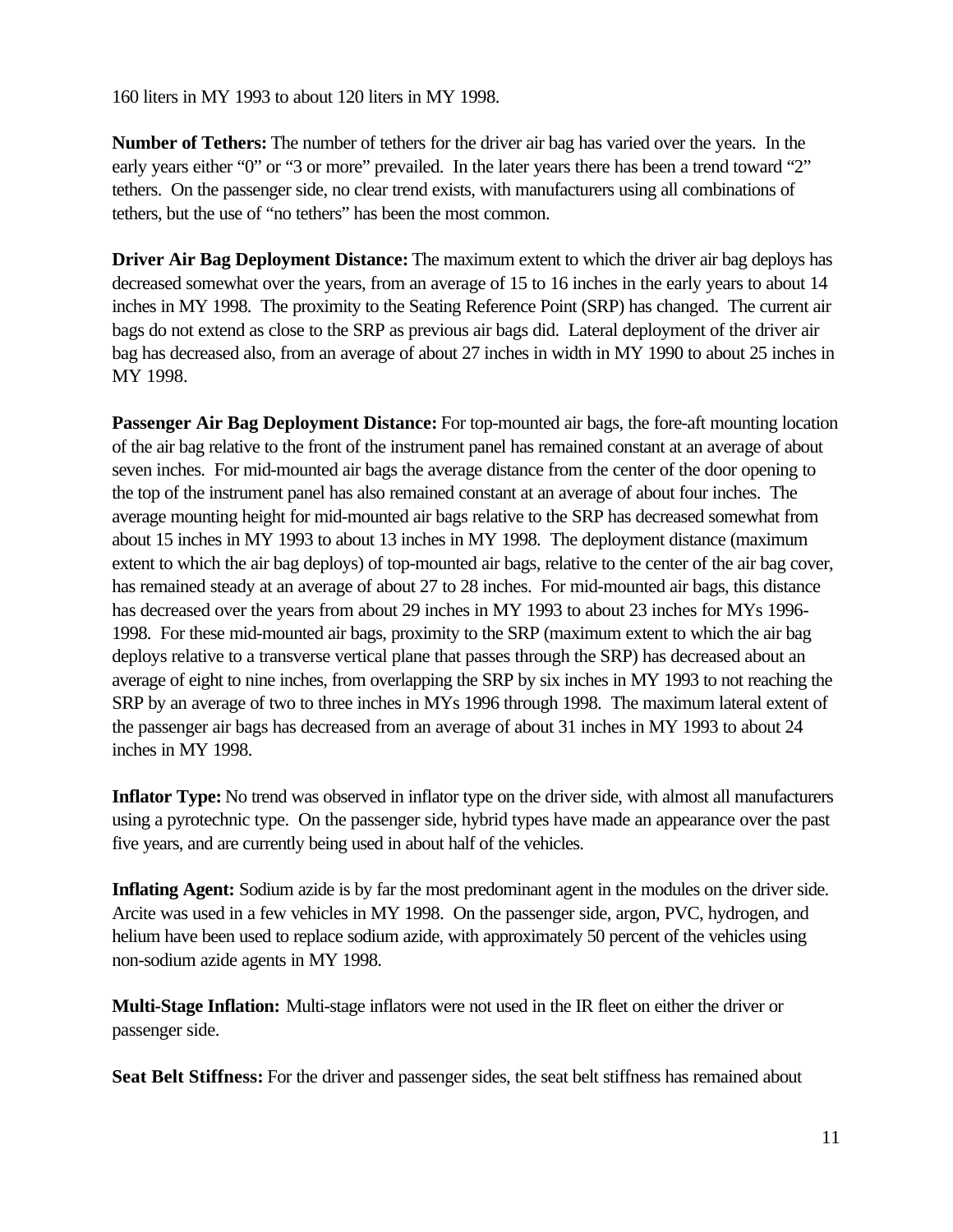<span id="page-20-0"></span>constant at around eight to nine percent elongation per unit load.

**Load Limiters:** Load limiters have been introduced into the fleet in increasing numbers. On the driver side they have increased from none in MY 1990 to about 40 percent of the vehicles in MY 1998. On the passenger side, a similar trend was observed.

**Pre-Tensioners:** Pre-tensioners were used in a small percentage of the vehicles through MY 1997. In MY 1998, their use in vehicles increased to about 15 percent.

**Web Clamps:** Web clamp use has been varied over the years from about five to 30 percent.

**Number, Location, and Type of Air Bag Controller Sensors:** There has been a trend toward fewer sensors over the years. In the early years, 3, 4, or more sensors predominated. In the later years, the use of single point sensors has grown to over 40 percent. There has been a trend of moving sensors from the crush zone in the early years to inside the occupant compartment in the later years. The type of sensor has also changed over the years, from electromechanical in the early years (about 85 percent in MY 1990) to electronic type sensors in the later MYs (about 50 percent in MY 1998).

## **3.2 Tank Test Data**

Air bag inflator output performance characteristics often are defined using a "tank test." In a tank test, the inflator is placed in a pressure vessel and deployed. A photo of a tank test vessel is found in Appendix C. A time history of the pressure inside the pressure vessel is measured. A typical test outcome is depicted in Figure 1.



**Figure 1**. Illustrative Tank Test Data.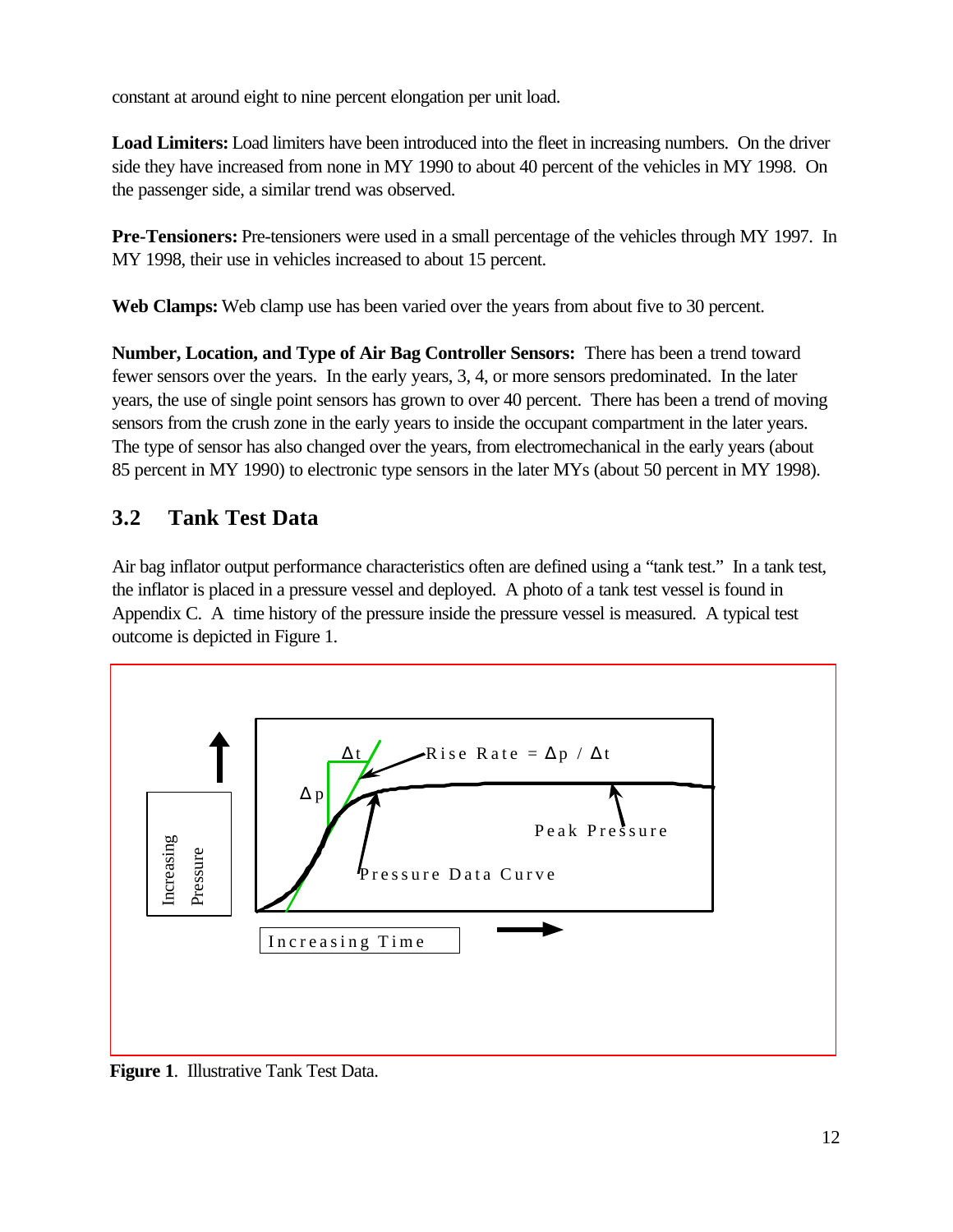In response to the IR, the manufacturers supplied NHTSA these data for the driver and passenger air bag inflators for all models equipped with air bags. The data were presented in graphical form. Using these graphs, NHTSA determined the average peak pressure and rise rate for each inflator.

#### Determination of Peak Pressure and Rise Rate:

The average rise rate was approximated by NHTSA by manually fitting a best-fit line to the data in the area where the pressure was changing the fastest, and then determining the slope of the line. The peak pressure was defined as the maximum pressure obtained in the pressure vessel during the test. Typically this occurred at or near the end of the data curve.

Adjustment for Vehicle Air Bag Size: Both driver and passenger air bag inflators were analyzed. The first step in analyzing these inflator tank tests was to normalize for the volume of the air bag installed in the vehicle. This was done by holding the pressure-volume ratio constant, i.e., the adjusted pressure is equal to the peak pressure from the tank test times the volume of the tank divided by the volume of the air bag installed in the vehicle. A similar process was used for rise rate. Since all inflators are tested in standard-size test tanks, but may be designed for use with different size air bags, the agency believed that this normalization was necessary to conduct a valid comparison of different air bag characteristics. In particular, passenger air bags are much larger than driver air bags. The average air bag volumes by model year for driver and passenger seat positions are presented in Figures 2 and 3, respectively. While there has been little change in driver air bag volume from one model year to the next, the passenger side shows a significant reduction in air bag volume in later years, as seen in Figure 3.



**Figure 2**. Weighted Average Air Bag Volume for IR Fleet by Model Year, Driver Side.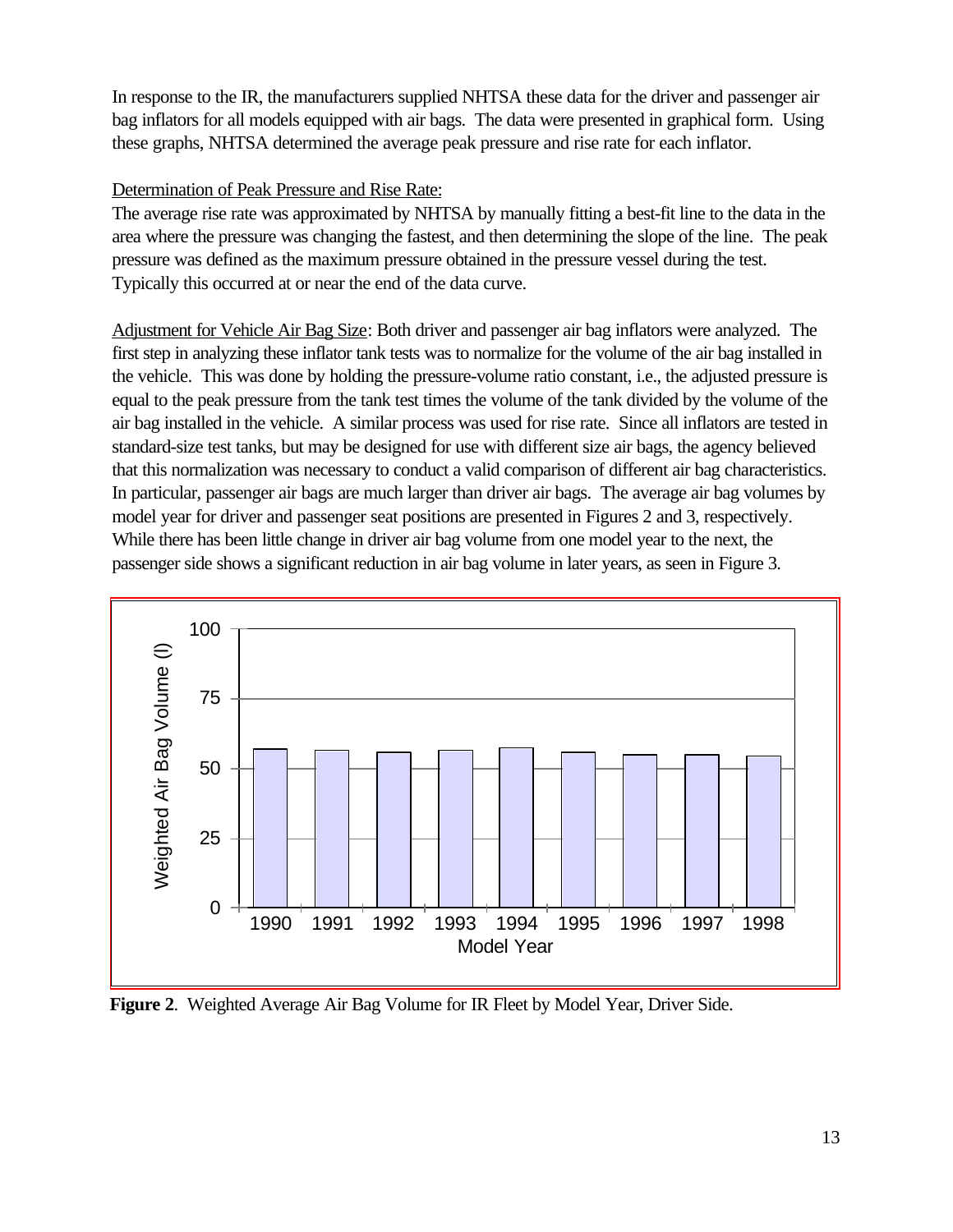<span id="page-22-0"></span>

**Figure 3**. Weighted Average Air Bag Volume for IR Fleet, by Model Year, Passenger Side.

The weighted average for the driver air bag volume in the IR fleet has remained fairly constant at about 55 liters, while the passenger air bag volume has decreased by a factor of nearly 2, from an average of over 200 liters in MY 1990 to about 120 liters in MY 1998. The rate of decrease in volume on the passenger side has leveled off during the past 3 years. Thus, based on the individual make/model/model year combination, the peak pressure and rise rate tank test data were adjusted. If the air bag was larger in volume than the tank volume, the peak pressure and rise rate were reduced by the ratio of these volumes and vice-versa. These data will be referred to as "adjusted data."

## **3.3 Driver Air Bag Analysis**

The adjusted data for the driver air bag inflators was used to determine the weighted average for the IR Fleet by model year. Figures 4 and 5 present these data for the peak pressure and rise rate by model year.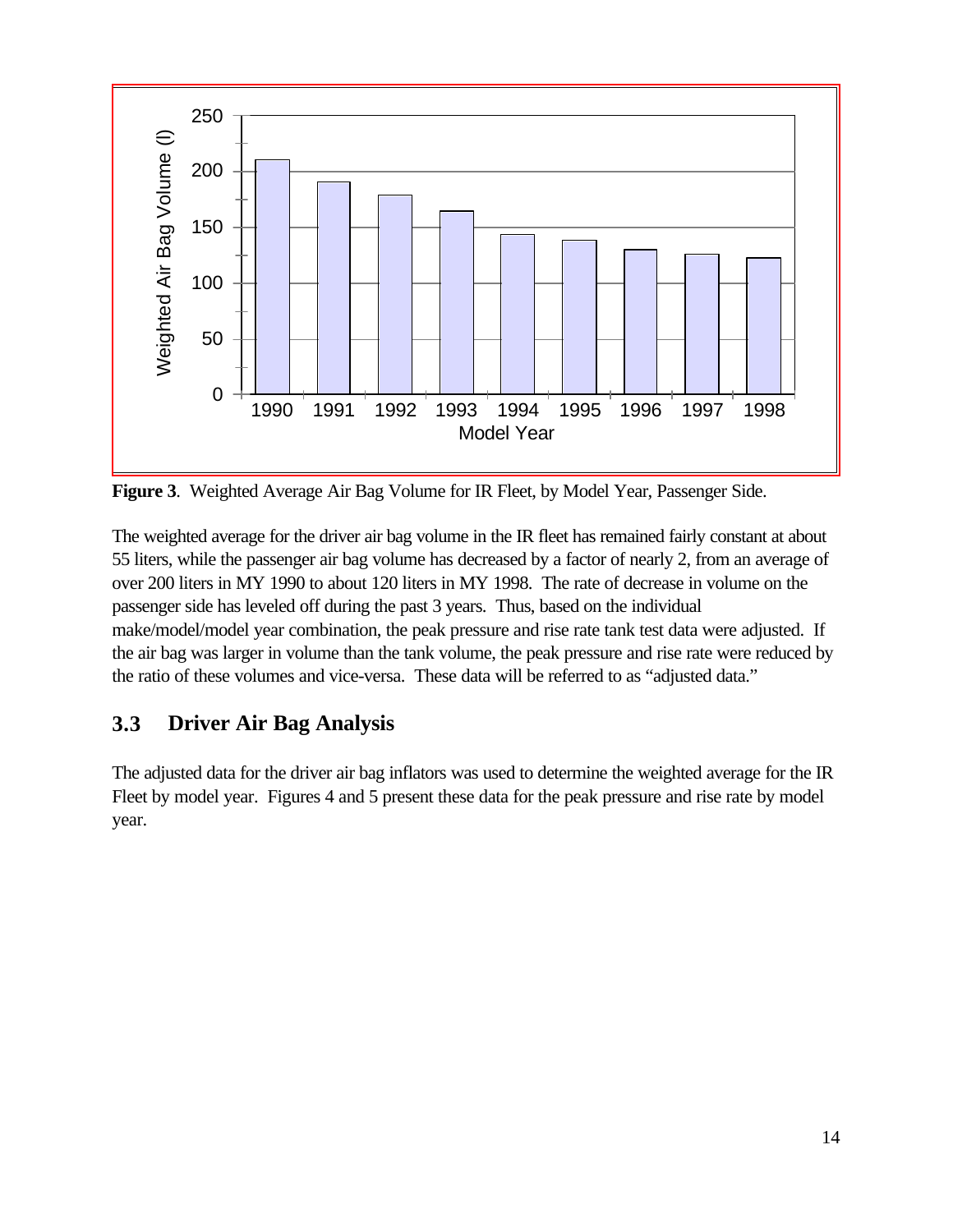

**Figure 4**. Weighted Average Adjusted Driver Air Bag Inflator Peak Pressure by Model Year.

In Figure 4, adjusted peak pressure from the IR Fleet's air bag inflator output is seen to increase slightly from MY 1990 through MY 1997. From MY 1997 to MY 1998 the average peak pressure decreased by about 11 percent. Likewise, as seen in Figure 5, the average adjusted rise rate data for the driver air bag inflators show a similar trend, but there was a larger decrease in MY 1998 from the previous years. Figure 6 presents a composite of the data, showing a cross-plot of the average peak pressure and rise rate data.



**Figure 5**. Weighted Average Adjusted Driver Air Bag Inflator Rise Rate, by Model Year.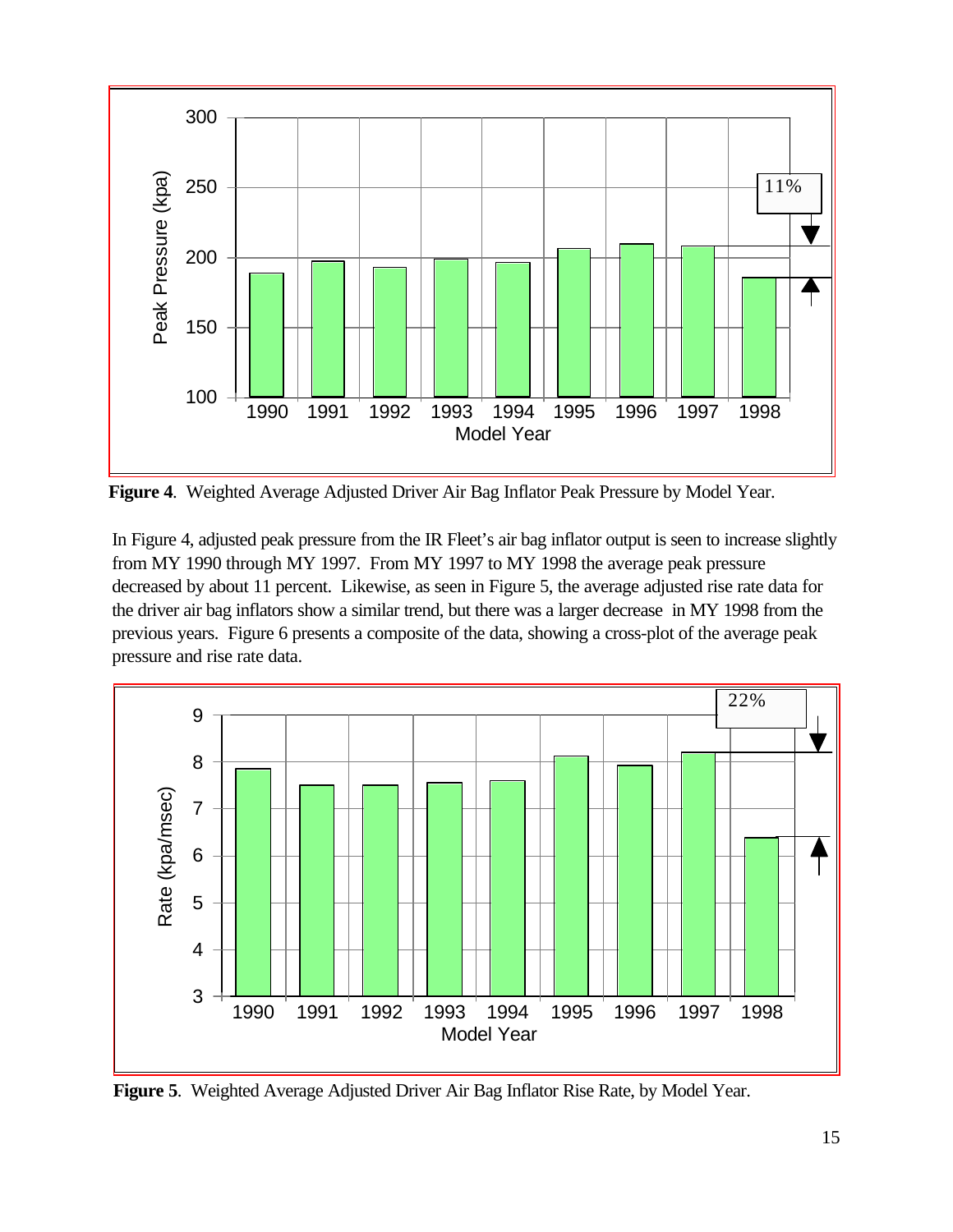

**Figure 6**. Weighted Average Adjusted Driver Air Bag Inflator Data.

Figure 6 shows a distinct clustering of the MY 1990 through 1997 IR Fleet vehicles. The MY 1998 data show that the IR Fleet has a lower average rise rate and average peak pressure. This trend is shown in Table 2 where the MY 1997 vehicles are compared to the MY 1998 vehicles.

| Table 2. Trend Data for Weighted Average Adjusted Driver Air Bag Inflator Peak<br><b>Pressure and Rise Rate.</b> |                  |                  |                       |  |
|------------------------------------------------------------------------------------------------------------------|------------------|------------------|-----------------------|--|
| Data Type                                                                                                        | MY 1997 vehicles | MY 1998 vehicles | <b>Percent change</b> |  |
| Peak Pressure                                                                                                    | $208$ kpa        | 186 kpa          | 11%                   |  |
| <b>Rise Rate</b>                                                                                                 | 8.2 kpa/msec     | 6.4 kpa/msec     | 22%                   |  |
| $100 \text{ kpa} = 14.7 \text{ psi} = 1 \text{ atmosphere}$                                                      |                  |                  |                       |  |

Figure 7 depicts the data presented in Table 2 in graphical form. Each line represents a composite pressure time history of the vehicles in the IR fleet for the two model years. The variation in rate of inflation (rise rate) is shown by the change in slope in the first portion of the curves.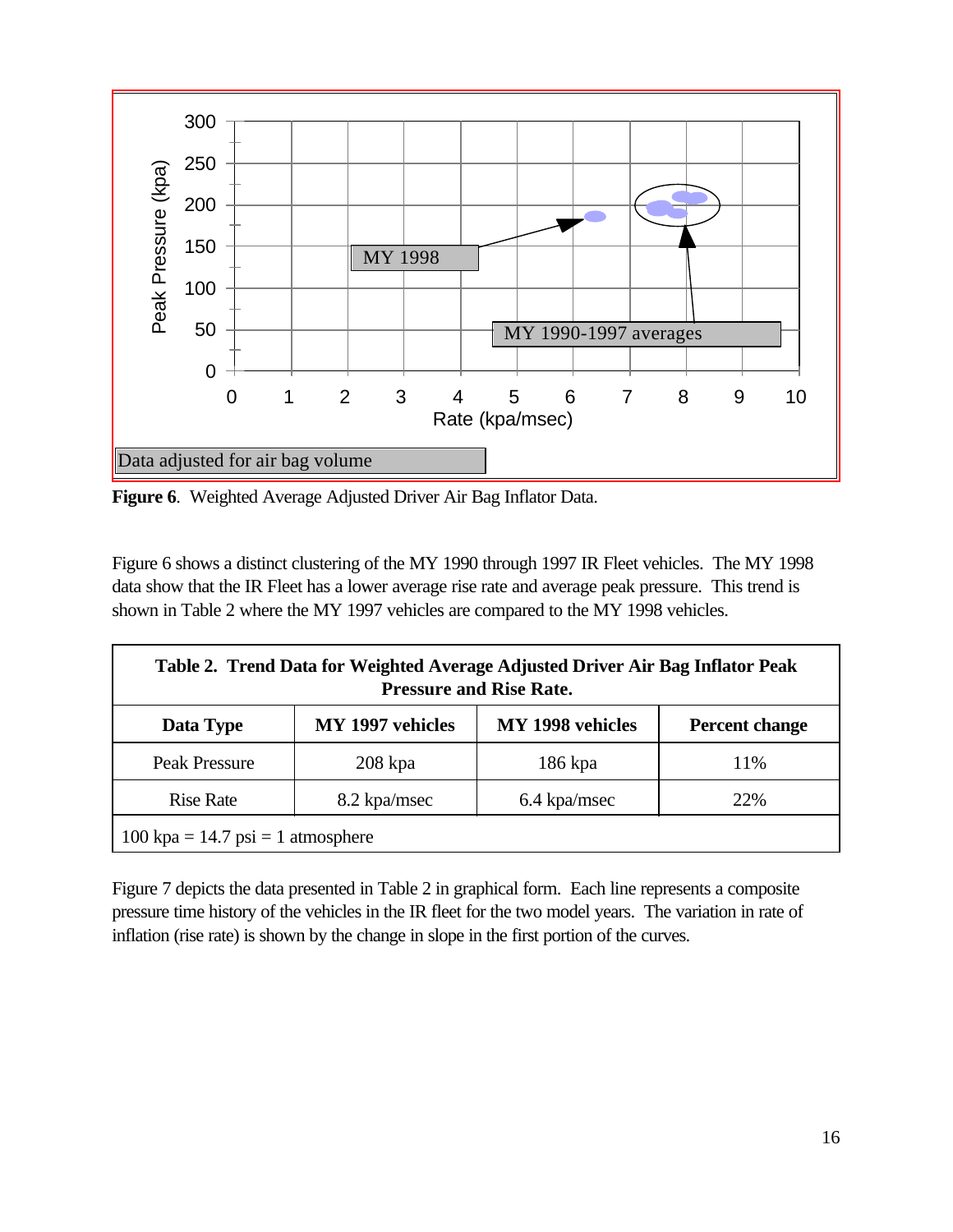

**Figure 7** Graphical Representation of Weighted Average Adjusted Driver Air Bag Inflator Output for IR Fleet Comparing MY 1997 to MY 1998.

Another way to look at the change in adjusted pressure and rise rate data is by segmenting the vehicles into three categories: 1) those which increased peak pressure or rise rate, i.e., the adjusted peak pressure or rise rate for MY 1998 was higher than that for MY 1997, 2) those which remained the same, i.e., having the same value for peak pressure or rise rate for MY 1998 as for MY 1997, and 3) those which decreased these same parameters, i.e., the average air bag peak pressure or rise rate dropped from MY 1997 to MY 1998. This analysis is a pair analysis, hence only those vehicles which were manufactured both in MY 1997 and 1998 are considered. Figure 8 presents this data, which shows that while the majority of the MY 1998 vehicles were designed with a lower air bag inflator output (measured as peak pressure or rise rate) than their MY 1997 equivalent, approximately one third of the vehicles had no change, and some vehicles increased these parameters.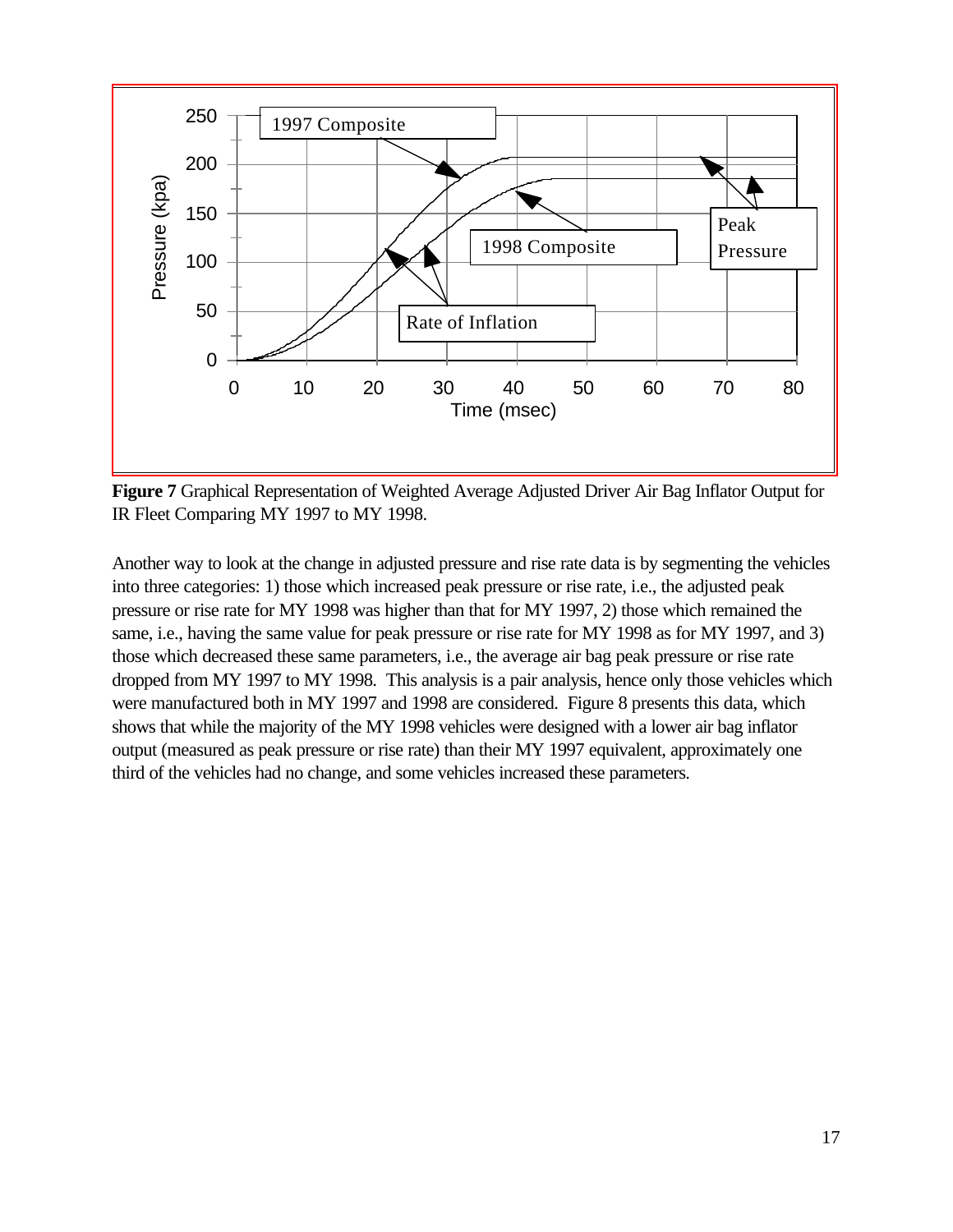

**Figure 8**. Adjusted Driver Air Bag Inflator Characteristics, by Direction of Change in Rise Rate and Peak Pressure.

Figures 9 and 10 show the frequency distribution of air bags in a 3-dimensional format with the adjusted rise rate and peak pressure being shown on the x and y axes, for MYs 1997 and 1998, respectively. The vertical height of the bars indicate the number of vehicles with each combination of adjusted peak pressure and rise rate.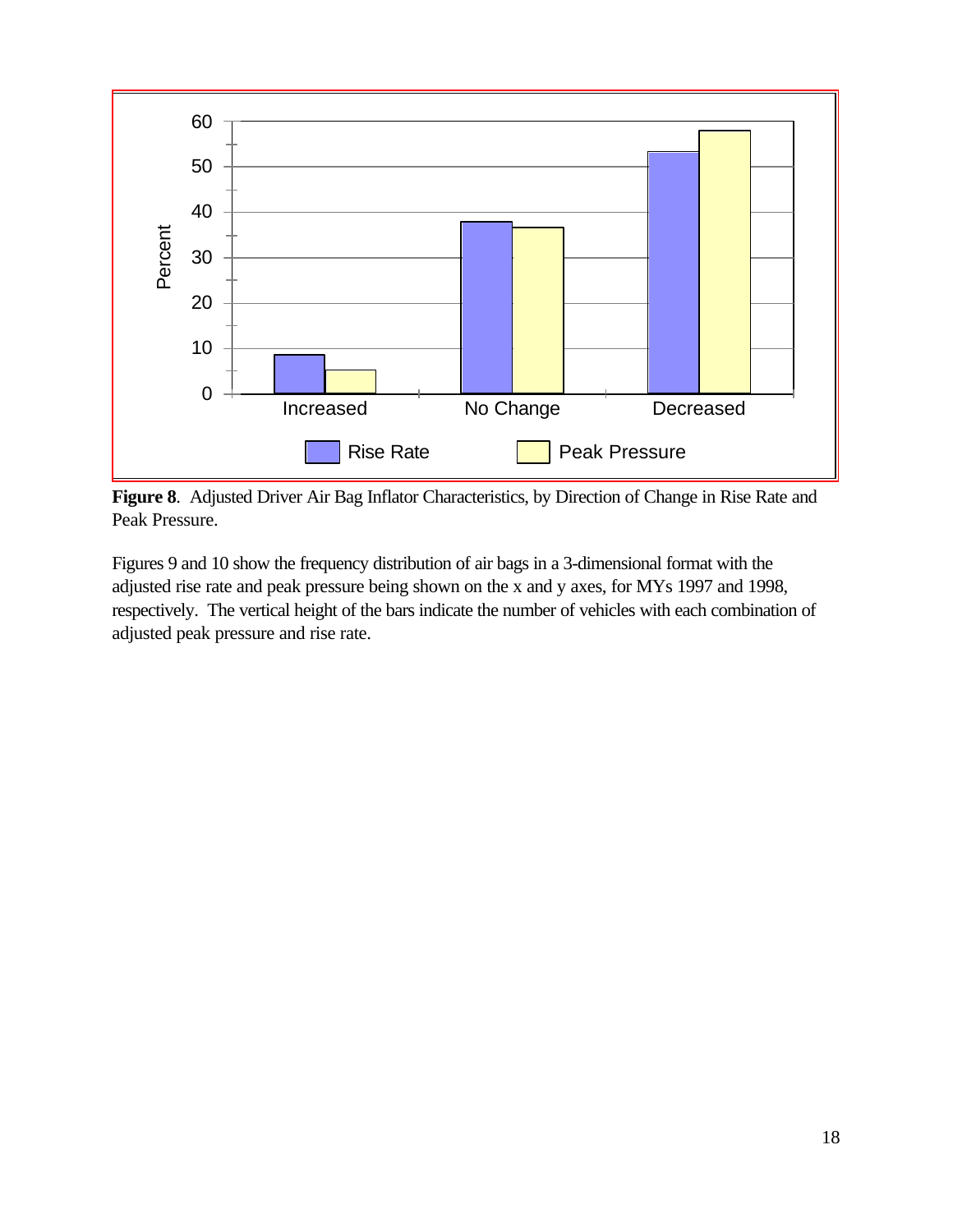

**Figure 9**. Frequency Distribution Plot showing Concentration Areas for Rise Rate and Peak Pressure, Adjusted Driver Air Bag Inflator Output, MY 1997.



**Figure 10**. Frequency Distribution Plot showing Concentration Areas for Rise Rate and Peak Pressure, Adjusted Driver Air Bag Inflator Output, MY 1998.

Figures 9 and 10 confirm that there has been a general shift toward lower adjusted peak pressure and rise rate in MY 1998 vehicles, compared to MY 1997 vehicles.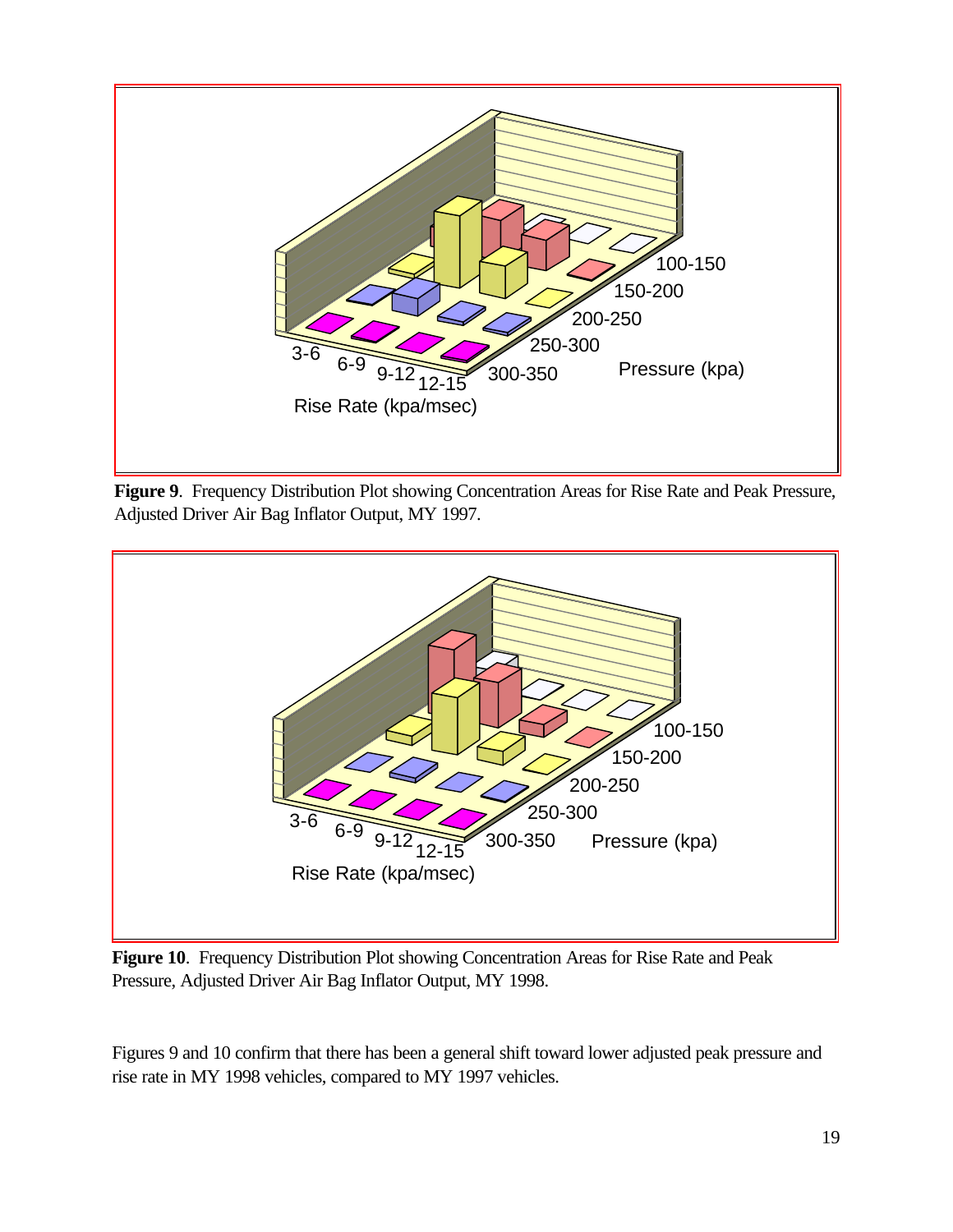## <span id="page-28-0"></span>**3.4 Introduction of Passenger Air Bags in Fleet**

Figure 11 shows the number of vehicles equipped with driver and passenger air bags in the IR fleet by model year. Passenger air bags were not installed in large numbers when air bags were first introduced in the early 1990's.



**Figure 11**. Vehicles in the IR Fleet with Driver or Passenger Air Bags, by Model Year.

Figure 12 presents the number of light trucks and vans (LTV) equipped with passenger air bags. Review of this figure shows the rate of change in the number of passenger air bags installed in LTVs was very high, on average increasing by about 1,000,000 trucks per year between MY 1995 and MY 1998.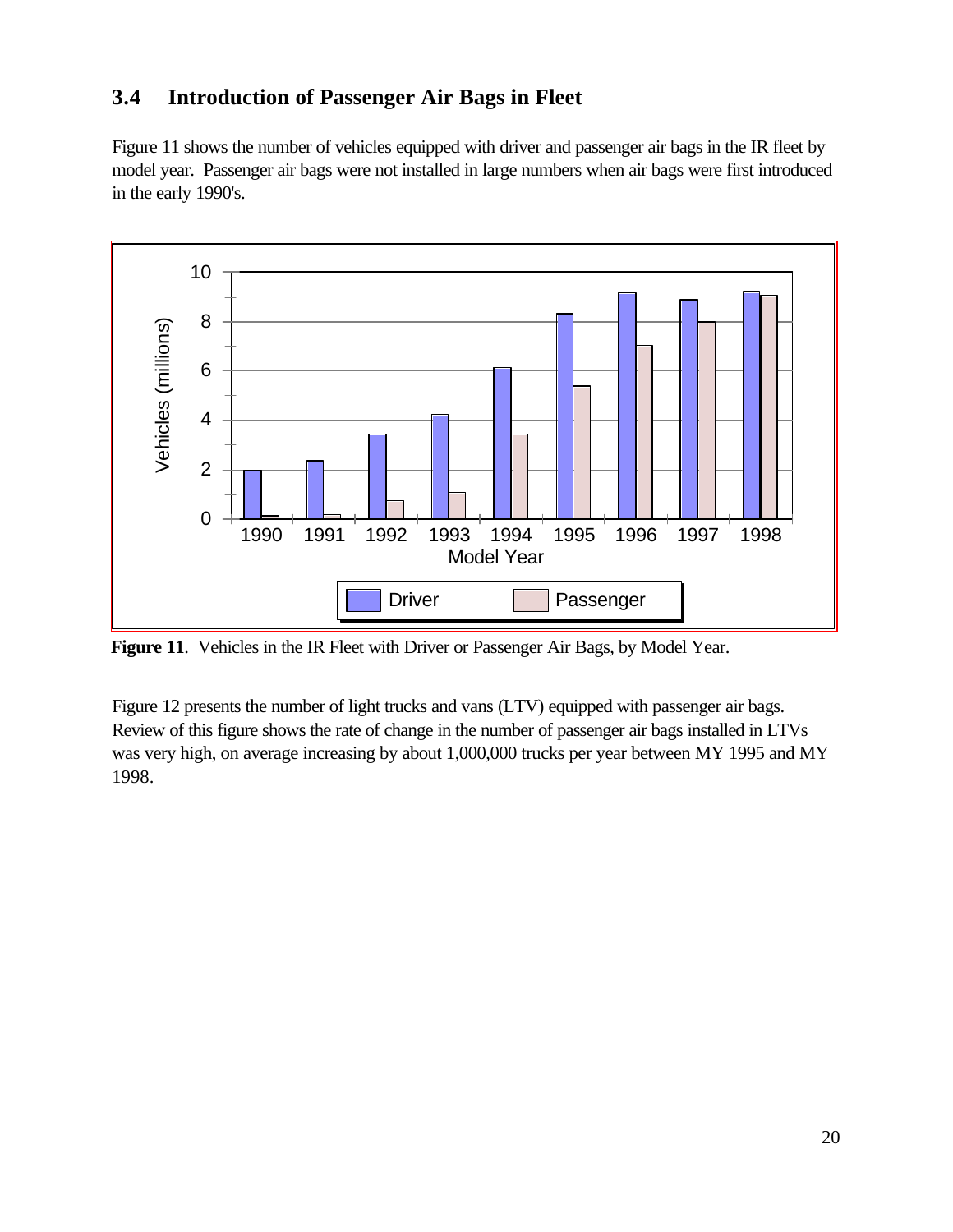<span id="page-29-0"></span>

**Figure 12**. LTVs in the IR Fleet with Passenger Air Bags, by Model Year.

These two data sets (passenger air bags in general and LTVs with passenger air bags) are presented to give the reader some context in reviewing the passenger air bag data. These analyses reflect the manufacturers' IR submissions for each model year, hence they include all vehicles reported by the manufacturers. With the analysis presented in this report utilizing model year averages to establish trends, there is a possibility that these two trends could confound other data trends, as follows:

- 1) During the first few years covered by the IR, there were relatively few vehicles equipped with passenger air bags compared to the later years. Additionally, only two manufacturers offered these devices in the first year or two. To remove possible biases in the trend analysis, NHTSA only analyzed the later portion of the IR data in the analyses in this section, MYs 1994 through 1998, to obtain passenger air bag inflator characteristics.
- 2) Additionally, there were no LTVs in the IR fleet equipped with passenger air bags until MY 1994. LTVs are generally larger than passenger cars, hence they may have different occupant protection design characteristics, particularly on the passenger side. These characteristics could have as much or more of an effect on the IR Fleet trends as emerging technology has had.

## **3.5 Passenger Air Bag Analysis**

A similar analysis as that performed on the driver air bags was conducted to quantify the passenger air bag inflator output characteristics. Figures 13 and 14 shows the average weighted adjusted data for the passenger air bag inflator output for both the peak pressure and rise rate.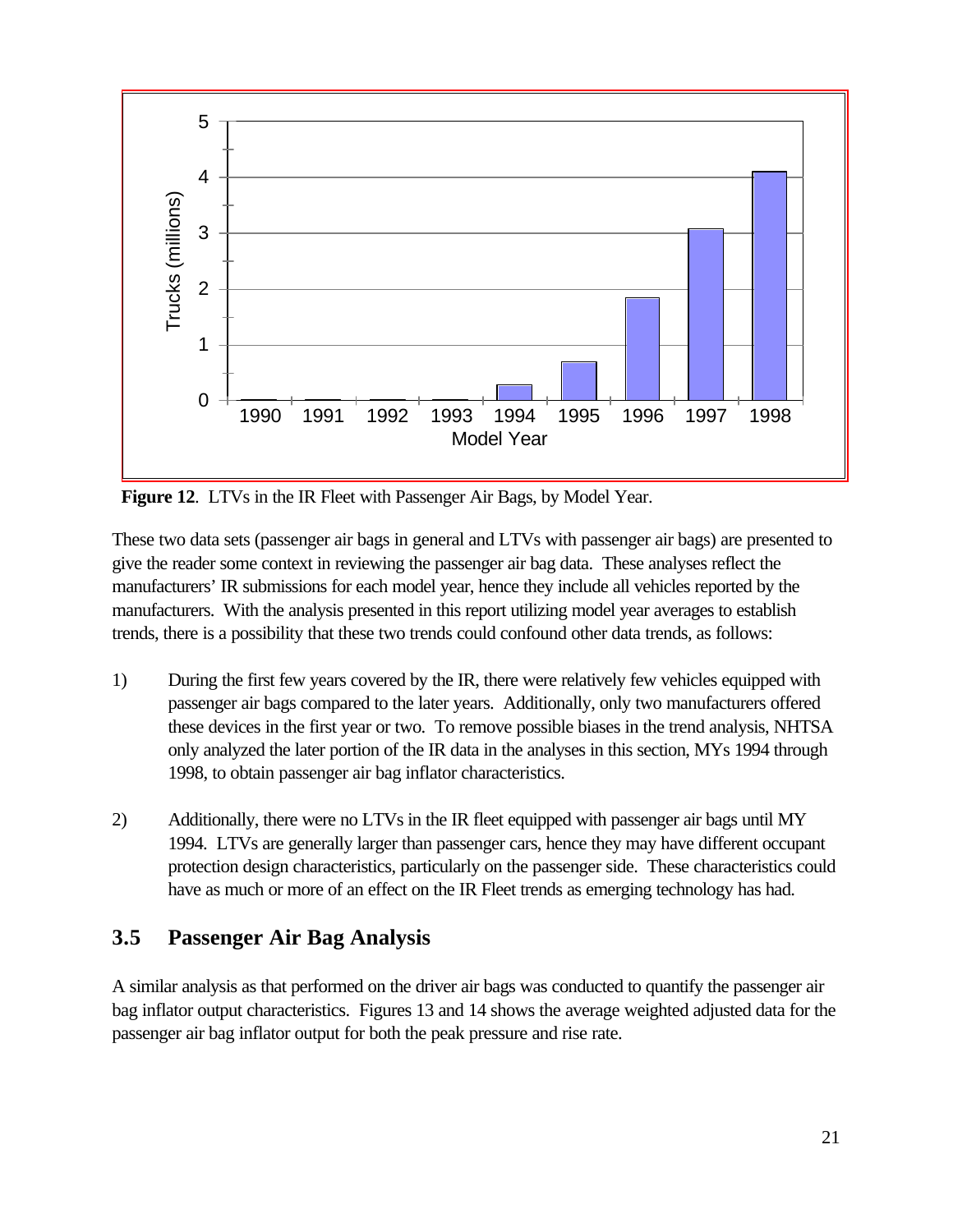

**Figure 13**. Weighted Average Adjusted Passenger Air Bag Inflator Peak Pressure, by Model Year.



**Figure 14**. Weighted Average Adjusted Passenger Air Bag Inflator Rise Rate, by Model Year.

As shown in Figure 13, the average peak pressure rose steadily until MY 1997, after which it dropped significantly, about 10 percent. A similar trend is seen in the average adjusted rise rate data shown in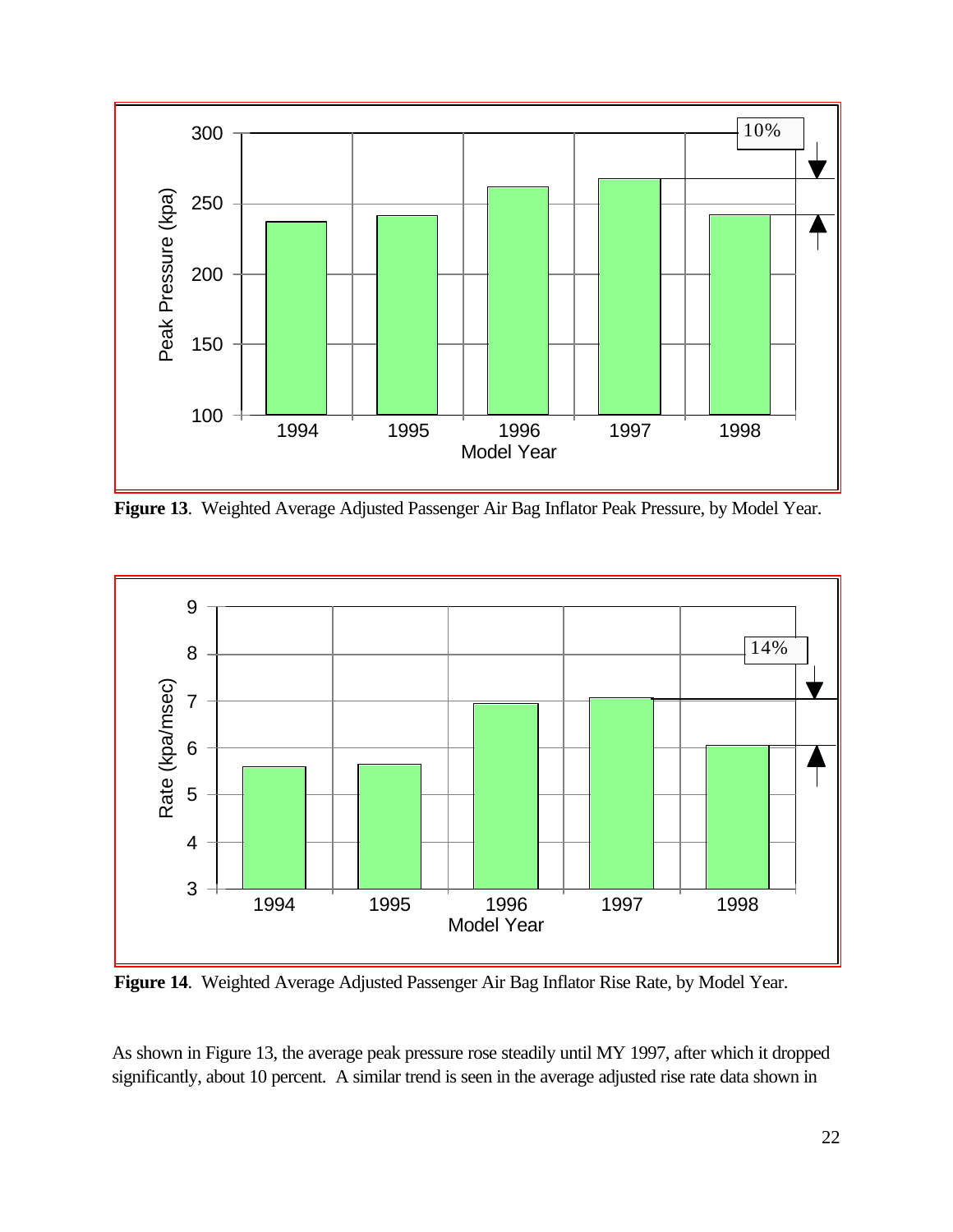Figure 14.

The composite plot is shown in Figure 15. Here the distinct trend observed in the more mature driver air bag systems is not seen, except when comparing the MY 1996 and 1997 IR Fleet vehicles to the MY 1998 IR Fleet vehicles.



**Figure 15**. Weighted Average Adjusted Passenger Air Bag Inflator Data.

Trend data comparing the MY 1997 vehicles to the MY 1998 vehicles are shown in Table 3.

| Table 3. Trend Data for Weighted Average Adjusted Passenger Air Bag Inflator Peak<br><b>Pressure and Rise Rate.</b> |                  |                  |                       |  |
|---------------------------------------------------------------------------------------------------------------------|------------------|------------------|-----------------------|--|
| Data Type                                                                                                           | MY 1997 vehicles | MY 1998 vehicles | <b>Percent change</b> |  |
| <b>Peak Pressure</b>                                                                                                | 268              | 242              | 10%                   |  |
| <b>Rise Rate</b>                                                                                                    | 7.1              | 6.1              | 14%                   |  |
| $100 \text{ kpa} = 14.7 \text{ psi} = 1 \text{ atmosphere}$                                                         |                  |                  |                       |  |

Figure 16 presents a graphical representation of the rise rate and peak pressure for the passenger side.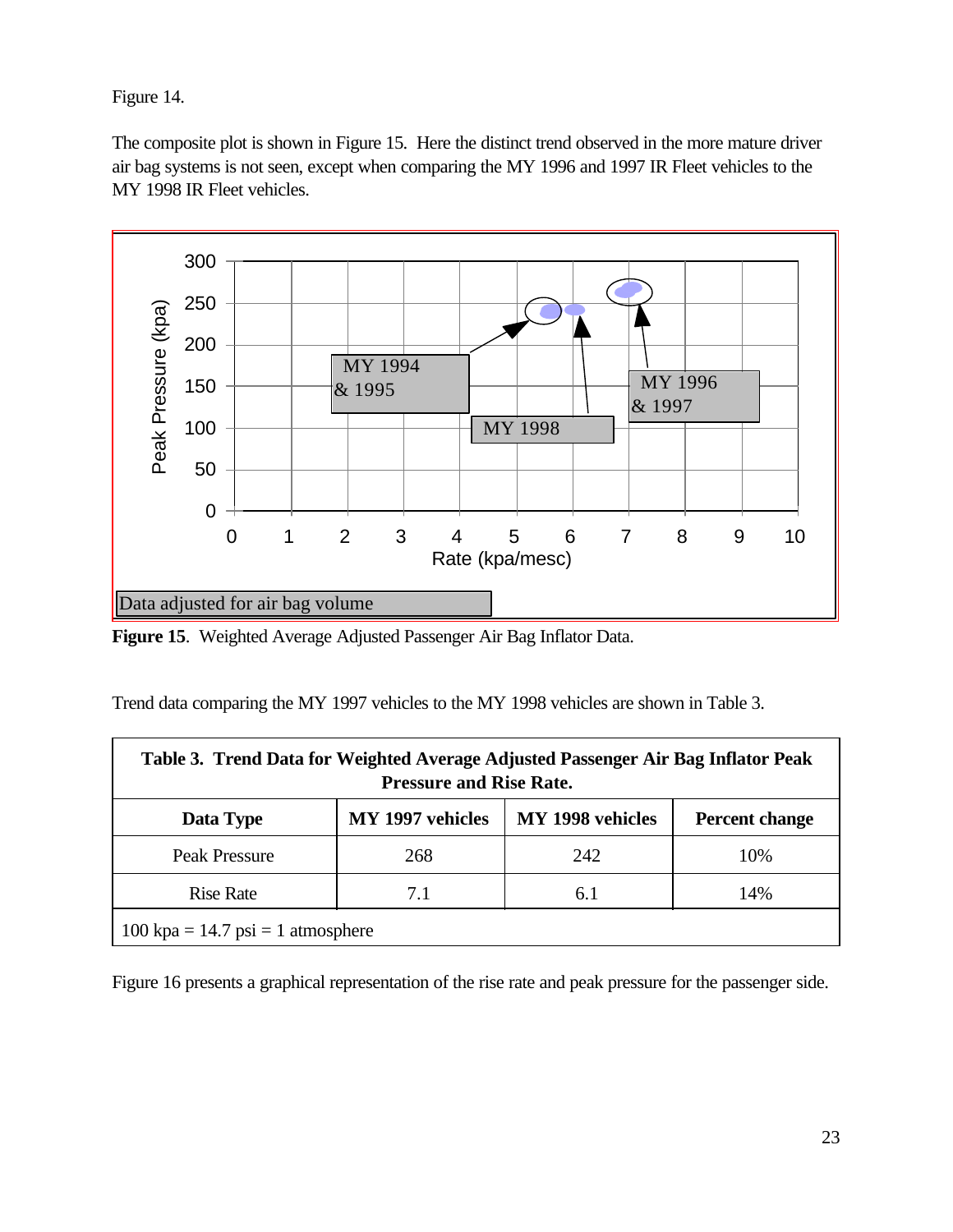

**Figure 16**. Graphical Representation of Average Adjusted Passenger Air Bag Inflator Output for IR Fleet Comparing MY 1997 to MY 1998.

The change in pressure and pressure rise rate for the passenger air bag inflators is shown in Figure 17. The plot indicates about 10 to 15 percent of the vehicles were equipped with passenger air bags with "increased" rise rate or peak pressure, while the remainder were split roughly equally between "nochange" or "decreased" rise rate and/or peak pressure.



**Figure 17**. Adjusted Passenger-Side Air Bag Inflator Characteristics, by Direction of Change in Rise Rate and Peak Pressure.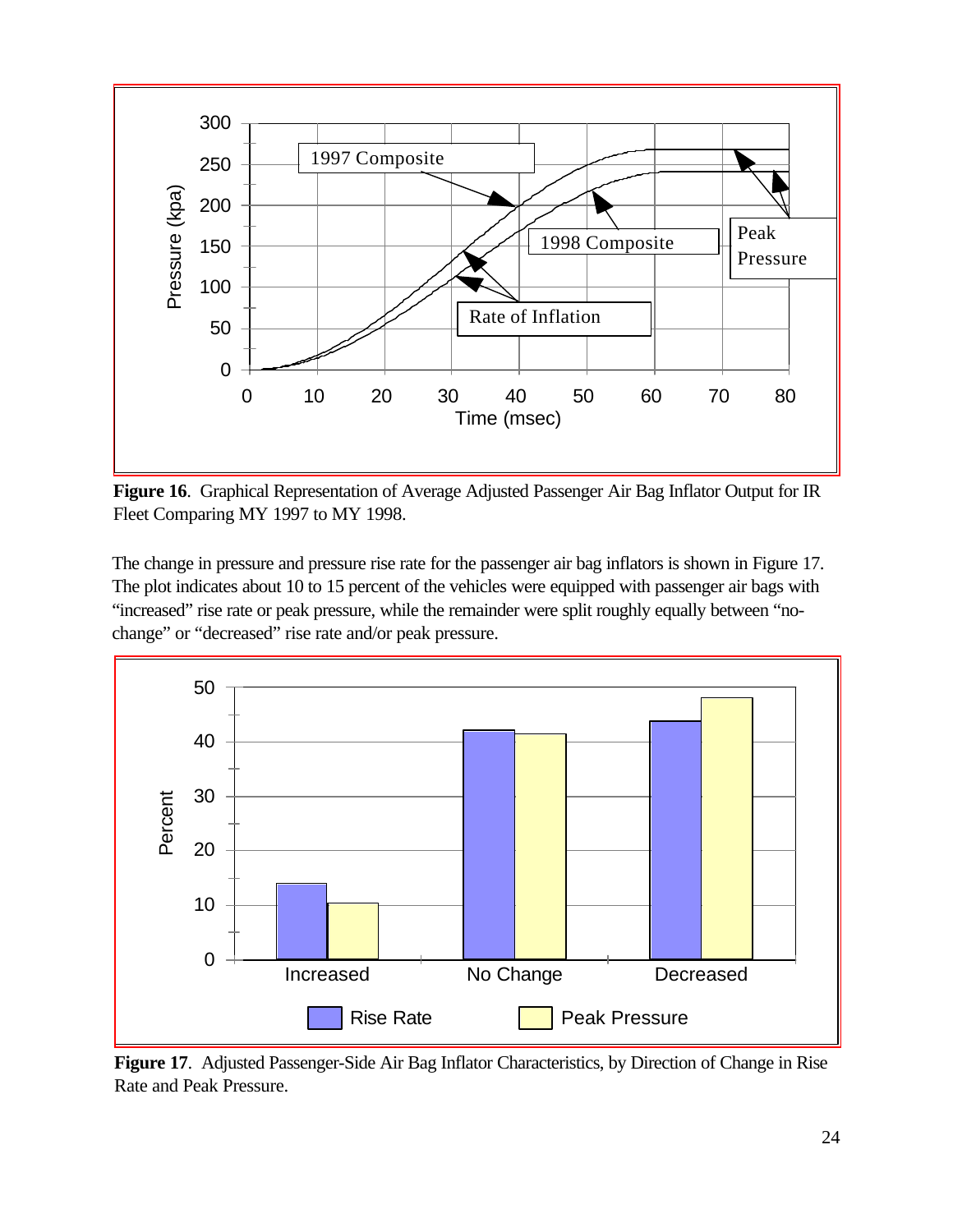The frequency distribution plots for the passenger air bags are found in Figures 18 and 19. As with the driver air bags, there is a distinct migration toward the lower values of peak pressure and rise rate when MY 1997 and 1998 vehicles are compared.



**Figure 18**. Frequency Distribution Plot showing Concentration Areas for Average Rise Rate and Peak Pressure, Adjusted Passenger Air Bag Inflator Output, MY 1997.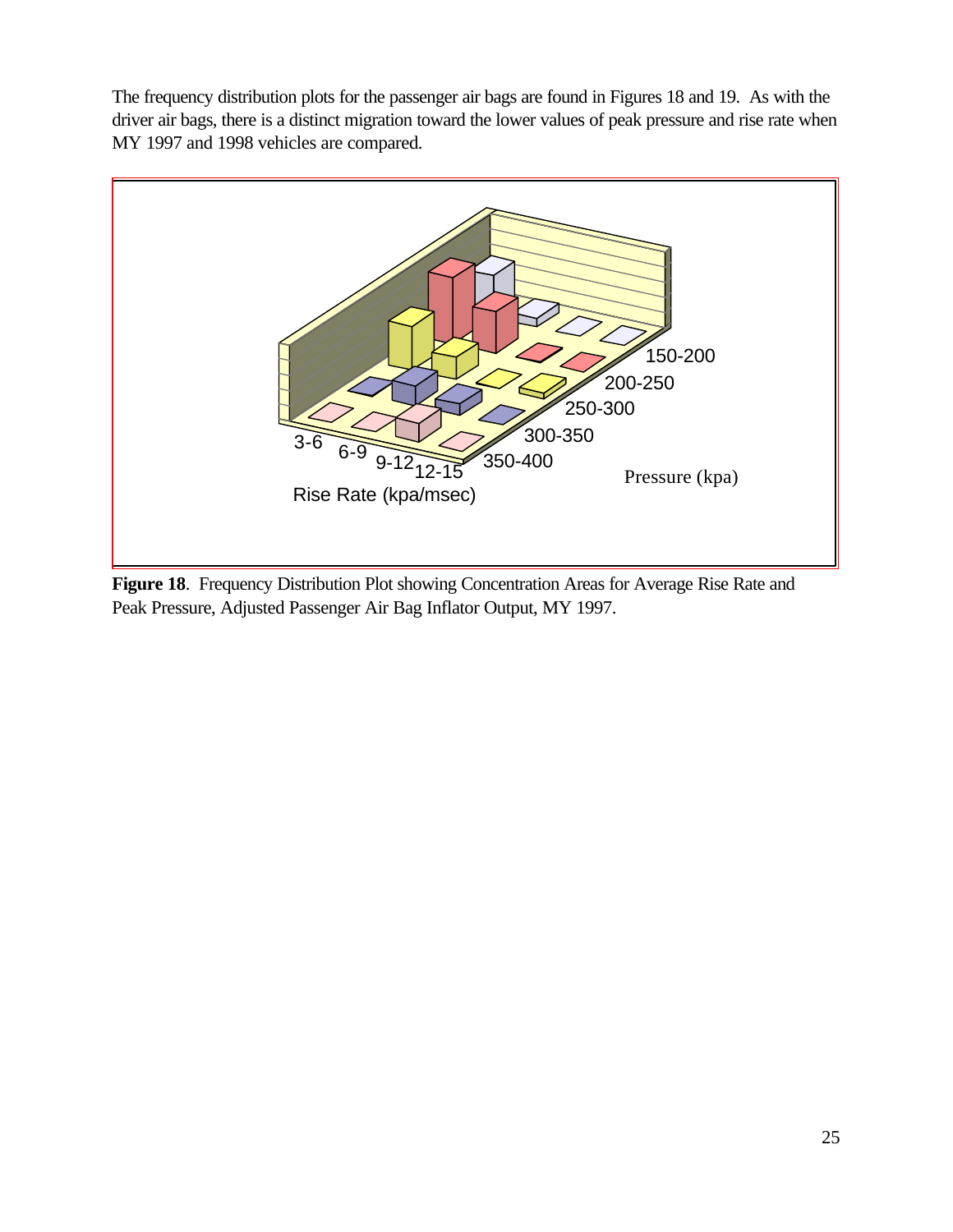<span id="page-34-0"></span>

**Figure 19**. Frequency Distribution Plot showing Concentration Areas for Average Rise Rate and Peak Pressure, Adjusted Passenger Air Bag Inflator Output, MY 1998.

## **4.0 Air Bag Performance in Late Model Passenger Vehicles**

## **4.1 NHTSA's Out-of Position Testing**

To evaluate the potential adverse effects of air bag deployment, NHTSA conducted out-of-position tests with different sized dummies using both driver and passenger air bag systems. For the evaluation of driver air bags, 5th percentile female dummies were tested in two different positions. For the evaluation of passenger air bags, 6-year-old child dummies also were tested in two different positions. (See Appendix D for reference data, discussion of the rationale, and dummy setup for the out-ofposition testing.) The two positions used on each side were intended to provide air bag loadings to the chest and to the head/neck complex, the body regions in which severe and fatal injuries have been observed in the real world crashes. Since these tests represent the worst case scenarios involving air bag deployments, dummy measurements were expected to be relatively high.

## **4.1.1 Driver Air Bag Testing**

Results from the 5<sup>th</sup> percentile female dummy tests using MY 1996, 1998 and 1999 air bag systems are found in Appendix D in Tables D-1 and D-2. For both Position 1 and 2 configurations, the test results indicate that each of the tested vehicles met the injury assessment reference value (IARV<sup>3</sup>) for the head

<sup>&</sup>lt;sup>3</sup> IARVs are shown in two formats, engineering units and normalized. In the normalized format, the IARV is divided by the reference value for the particular criteria, hence a value of 1 would represent the maximum acceptable level.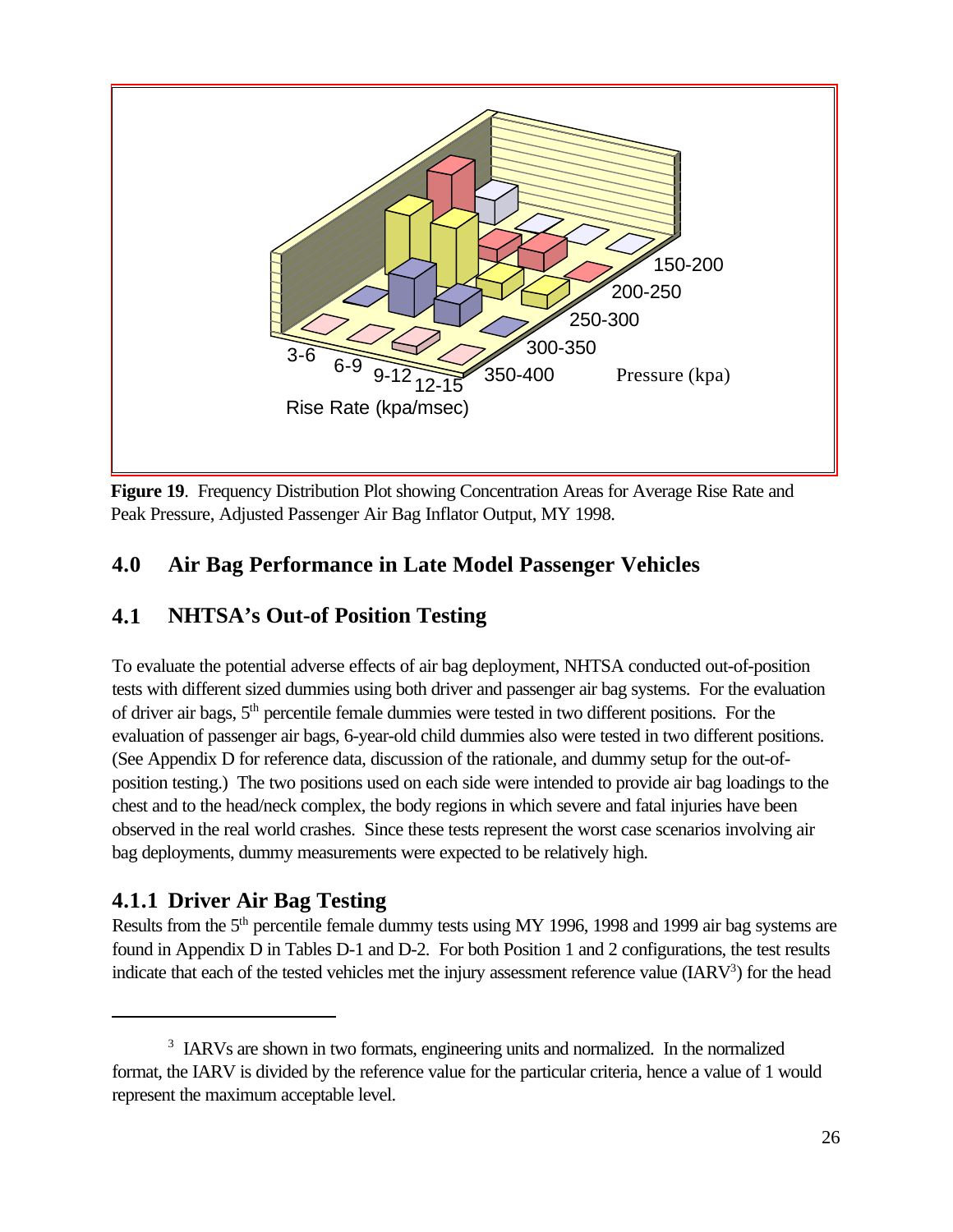injury criterion, the chest acceleration, and the chest deflection. The IARV for the neck injury criterion (shown as Nij in the Tables in Appendix D) was exceeded in both Position 1 and 2 testing. Tables 4 and 5 summarize these data. It is noted that the average neck injury measurement decreased with each model year.

| Table 4. Neck Injury Data for Out-of-Position Testing for Position 1, by Model Year. |                                                                                             |         |                                    |  |
|--------------------------------------------------------------------------------------|---------------------------------------------------------------------------------------------|---------|------------------------------------|--|
| Vehicle Model<br>Year                                                                | Vehicles Exceeding the Neck<br><b>Injury Reference Value</b><br>out of<br>the Number Tested | Percent | Average Neck Injury<br>Measurement |  |
| 1996                                                                                 | $3$ of 4                                                                                    | 75      | 1.66                               |  |
| 1998                                                                                 | 5 of 5                                                                                      | 100     | 1.44                               |  |
| 1999                                                                                 | $2$ of 6                                                                                    | 33      | 0.90                               |  |

| Table 5. Neck Injury Data for Out-of-Position Testing for Position 2, by Model Year. |                                                                                             |         |                                    |  |
|--------------------------------------------------------------------------------------|---------------------------------------------------------------------------------------------|---------|------------------------------------|--|
| Vehicle Model<br>Year                                                                | Vehicles Exceeding the Neck<br><b>Injury Reference Value</b><br>out of<br>the Number Tested | Percent | Average Neck Injury<br>Measurement |  |
| 1996                                                                                 | 3 of 4                                                                                      | 75      | 1.60                               |  |
| 1998                                                                                 | 5 of 5                                                                                      | 100     | 0.83                               |  |
| 1999                                                                                 | $0$ of 6                                                                                    | 0       | 0.47                               |  |

As with position 1, the average neck injury measurement decreased with each model year in position 2. Figure 20 presents these data graphically.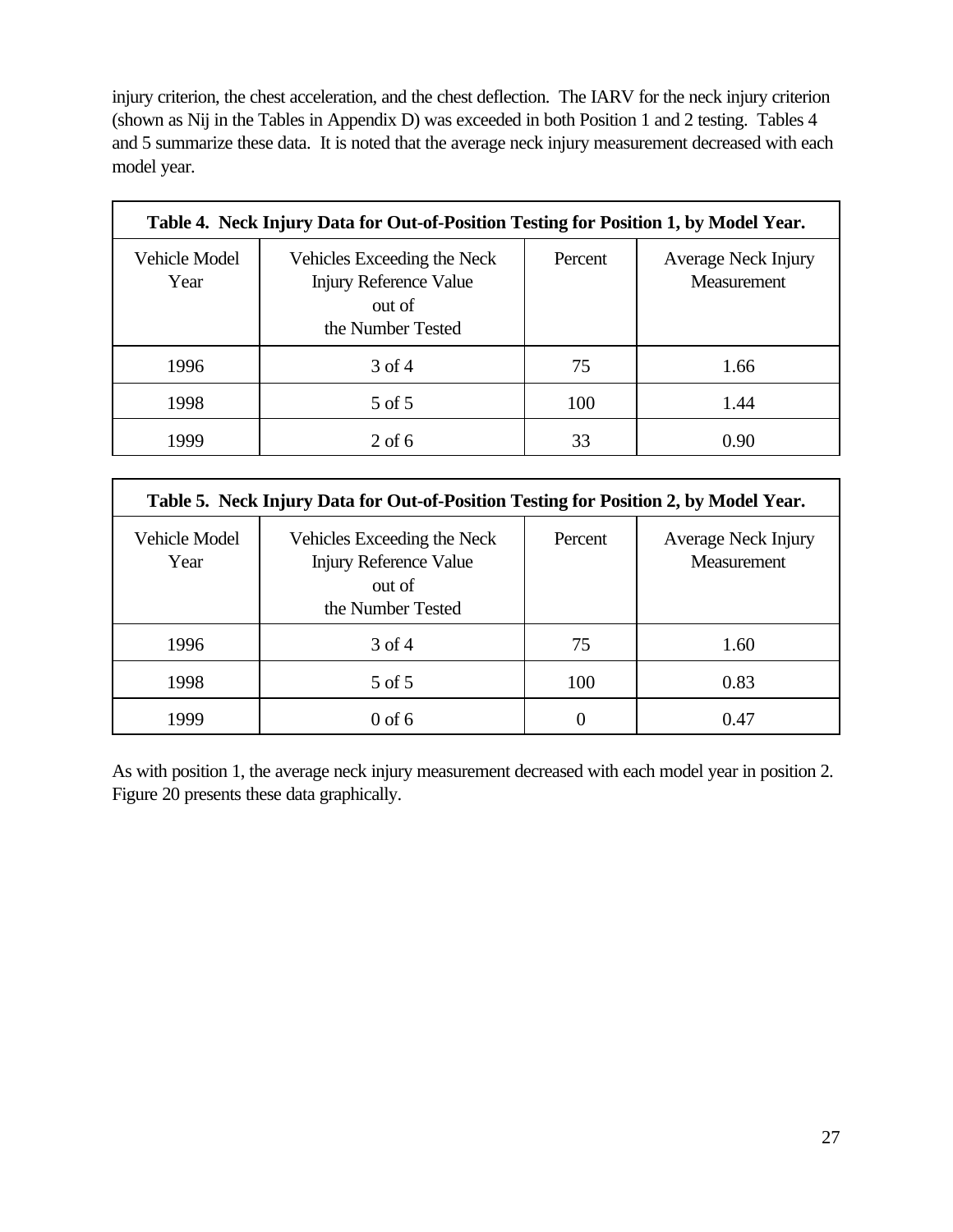

**Figure 20**. Average Test Results for Neck Injury Measurements for Driver Out-of-Position Testing with 5<sup>th</sup> Percentile Female Dummy.

## **4.1.2 Passenger Air Bag Testing**

Results from the 6-year-old child dummy tests using MY 1996, 1998 and 1999 air bag systems are found in Appendix D in Table D-3. For the Position 1 test configuration, the results indicate that the head injury criterion, the neck injury criterion, the chest acceleration, and the chest deflection measurements exceeded the IARV in some of the tested vehicles. The average injury measurement for the head injury criterion, neck injury criterion, the chest acceleration, and chest deflection decreased with the newer model year vehicles. These data are depicted in Figure 21. Position 2 data are not presented here since Position 2 tests were only conducted for MY 1999 vehicles.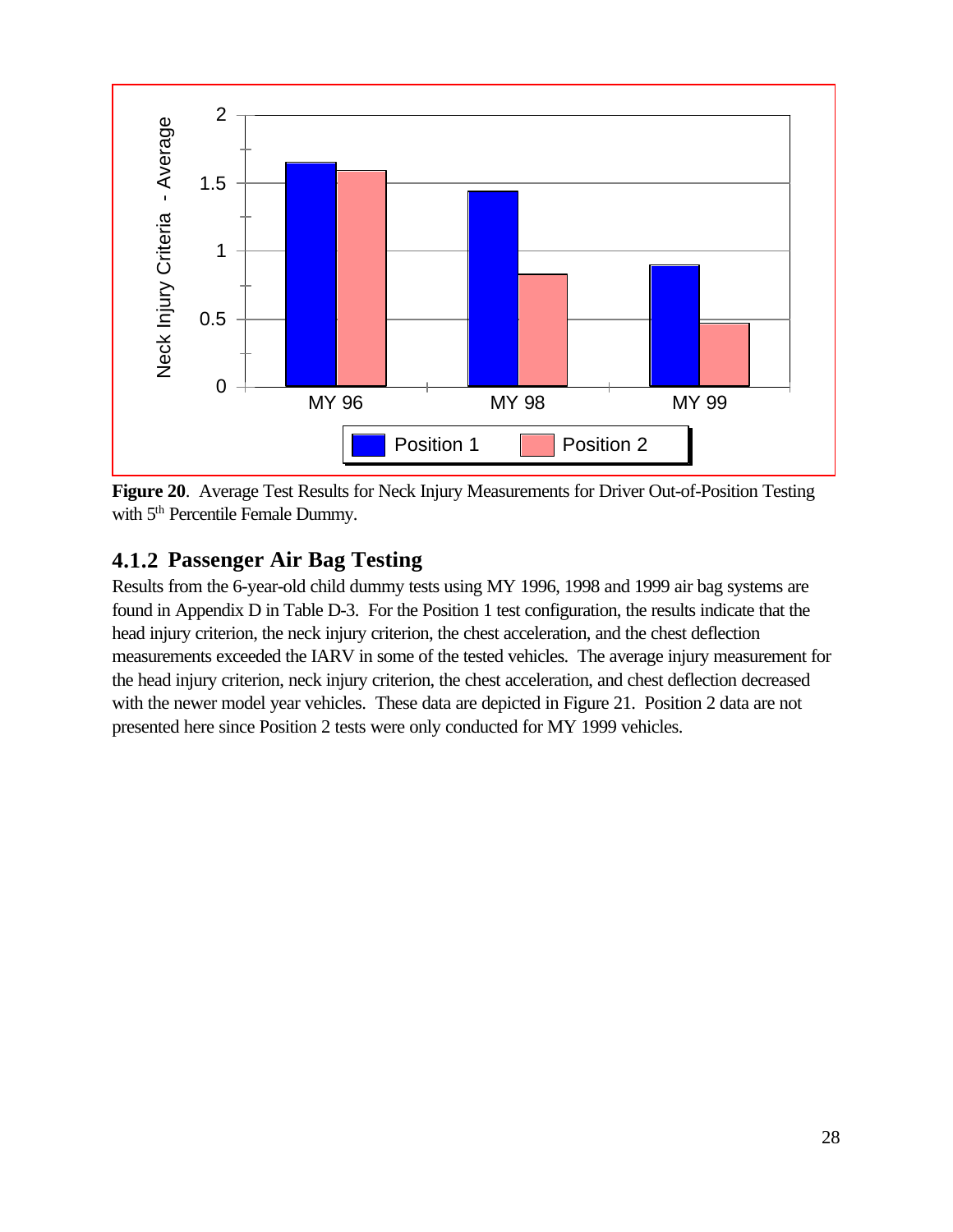

**Figure 21**. Average Normalized Injury Criteria for Passenger Out-of-Position Testing with 6-Year-Old Child Dummy–Position 1.

# **4.1.3 Two-Stage Air Bag Testing**

The 1999 Acura RL, which has dual-stage passenger air bag, was tested in the Positions 1 and 2 in two ways: (1) firing only the first stage and (2) firing the both stages with a 40 ms delay between the two stages. Position 2 data are presented in Table D-4.

| Table 6. Neck Injury Reference Values for Acura RL Dual Stage Testing with Out-of-<br><b>Position Dummy Placement.</b> |            |            |  |  |
|------------------------------------------------------------------------------------------------------------------------|------------|------------|--|--|
|                                                                                                                        | Position 1 | Position 2 |  |  |
| <b>First Stage Only</b>                                                                                                | 0.91       | 0.83       |  |  |
| First Stage followed by Second Stage after 40 msec Delay                                                               | 1.26       | 0.94       |  |  |

Thus, the first stage Acura RL was the only passenger air bag system which passed the neck injury criteria in both test configurations.

# **4.1.4 Distance From the Air Bag Testing**

In addition to the aforementioned out-of-position testing, additional testing was undertaken to quantify the effect of proximity of the dummy to the passenger air bag module on neck injury. A series of tests were run using a modified Position 1 configuration. The modification entailed the placement of the 6 year-old child dummy four and eight inches away from the air bag. These tests were conducted on MY 1996 and 1998 air bag systems. The results are shown in Table D-3. While most of the tested systems exceeded the IARVs for clearances of zero and four inches, a large majority met the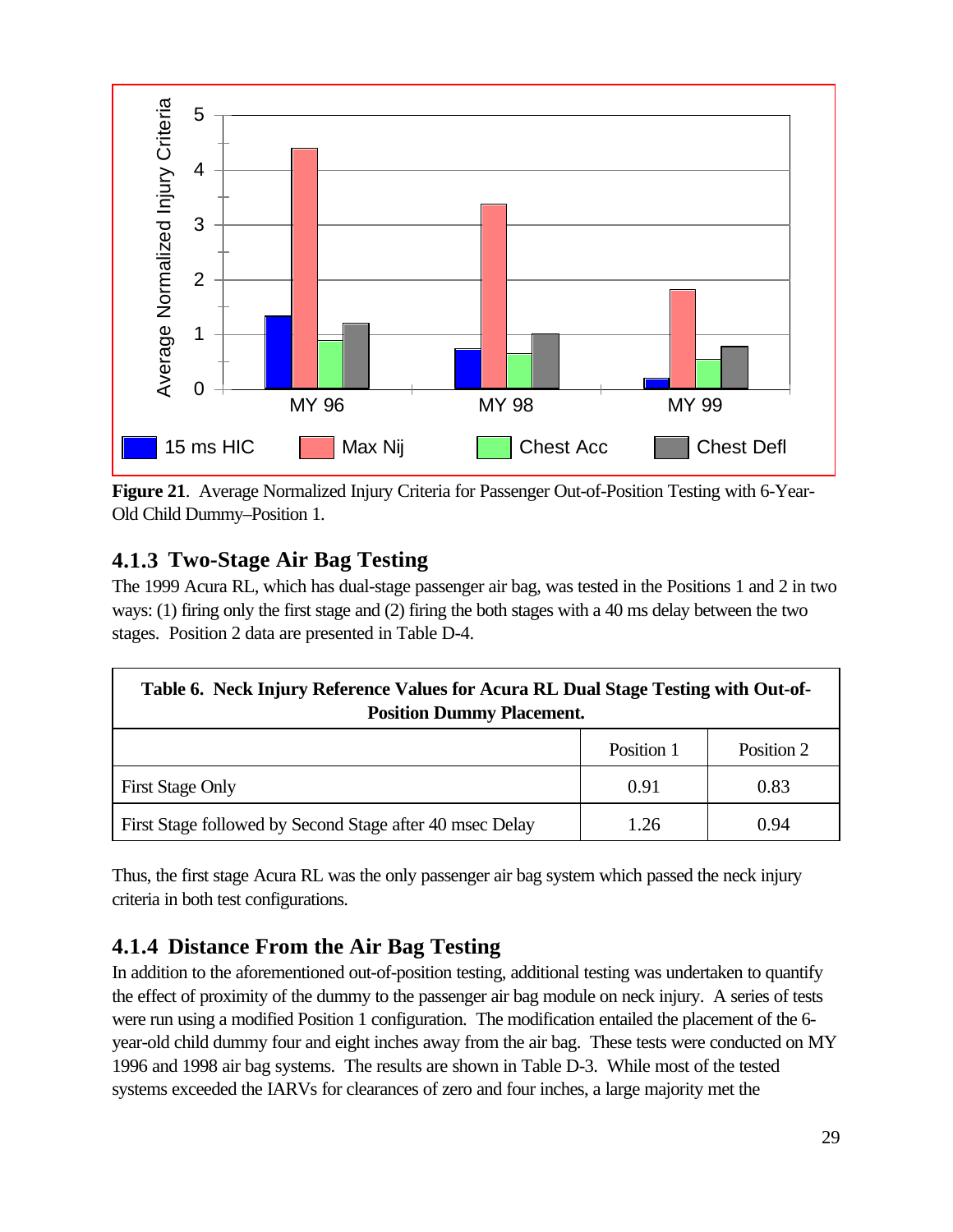requirements with eight inches clearance. Also, the average of each of the injury measures decreased as the distance away from the module increased. These data demonstrate that with the newer technology, occupants can be closer to the air bag without being subjected to increased risk of injury. Figures 22 through 25 present these data graphically.



**Figure 22**. Average Normalized HIC 15 msec for Passenger Out-of-Position Testing with 6-Year-Old Child Dummy–Position 1 at Various Clearances.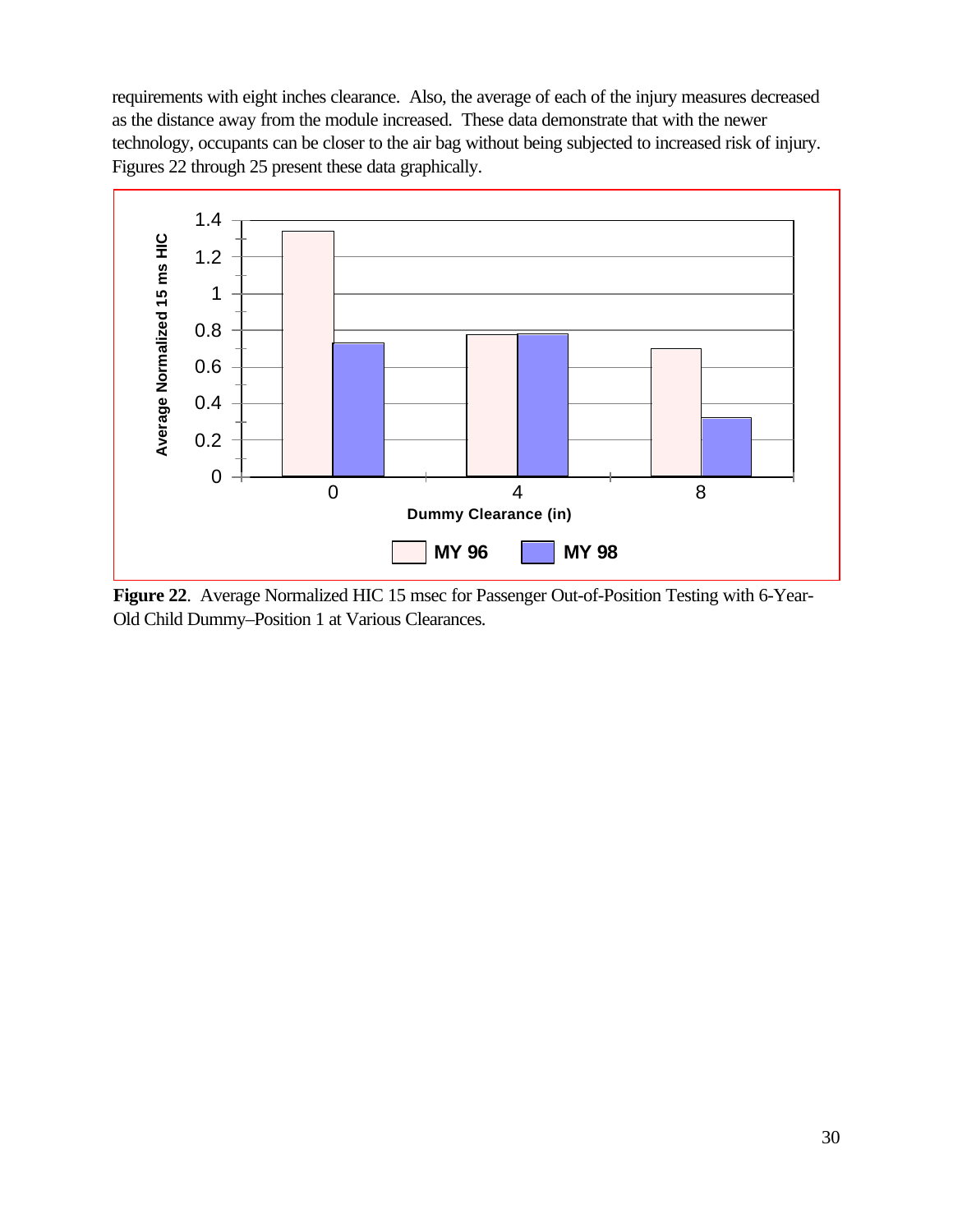

**Figure 23**. Average Normalized Neck Criteria for Passenger Out-of-Position Testing with 6-Year-Old Child Dummy–Position 1 at Various Clearances.



**Figure 24**. Average Normalized Chest Acceleration for Passenger Out-of-Position Testing with 6-Year-Old Child Dummy–Position 1 at Various Clearances.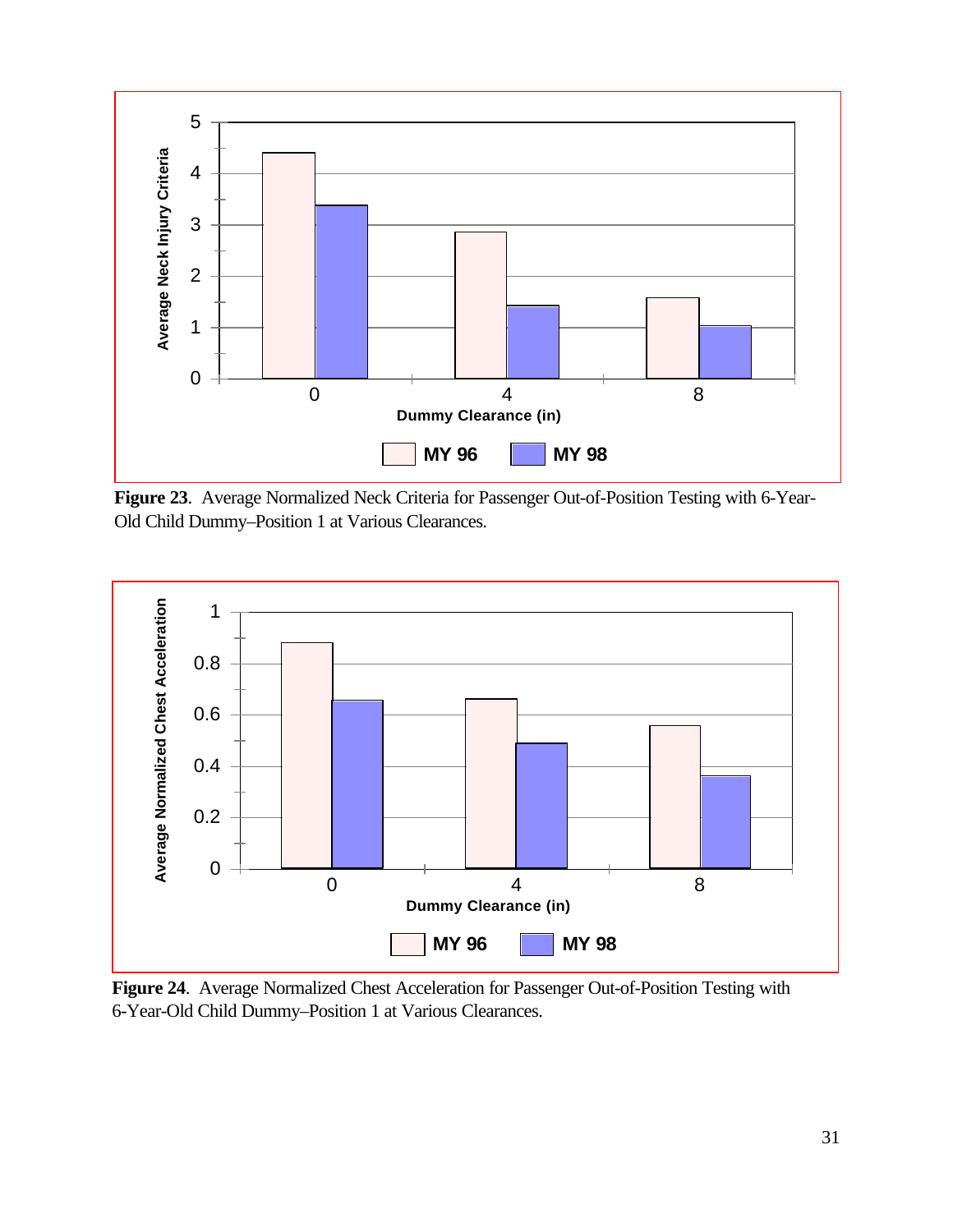

**Figure 25**. Average Normalized Chest Deflection for Passenger Out-of-Position Testing with 6-Year-Old Child Dummy–Position 1 at Various Clearances.

## **4.2 Performance of New Model Vehicles with Redesigned Air Bag Systems in Rigid Barrier Tests**

In 1997, the generic sled test option was introduced as a temporary alternative to the rigid barrier test to allow automakers to rapidly install less aggressive air bags. To check the performance of these redesigned air bags high-speed crashes, NHTSA conducted a series of FMVSS No. 208 rigid barrier tests in thirteen MY 1998 and 1999 production vehicles with unbelted 50<sup>th</sup> percentile male dummies in the driver and right front passenger seating positions. Details on these tests are provided in Appendix D, including supporting data and graphical representations of the injury criteria.

The injury measures obtained from these 13 tests for each seating position were normalized and averaged by model years. These are shown in Figures 26 and 27, driver and passenger data, respectively. Included for comparison are a set of equivalent vehicles from pre-98 model years. The pre-98 vehicle set is comprised of the same vehicles as the vehicles tested in the MY 1998 and MY 1999 program, with two exceptions. In MY 1998, there was not an equivalent model to the MY 1999 Acura RL and earlier versions of the Toyota Tacoma did not have a passenger side air bag. The pre-98 data came from NHTSA's compliance crash test program. There were no Nij data for the older vehicles, because the dummies used in the tests of the pre-98 vehicles were not instrumented to measure neck injury measures.

The average injury measures in the MY 1998 and MY 1999 vehicles increased only slightly for most of the measures, and in some instances actually decreased. It is interesting to note that even though the MY 1998 and 1999 vehicles tested showed large improvement in out-of-position performance, these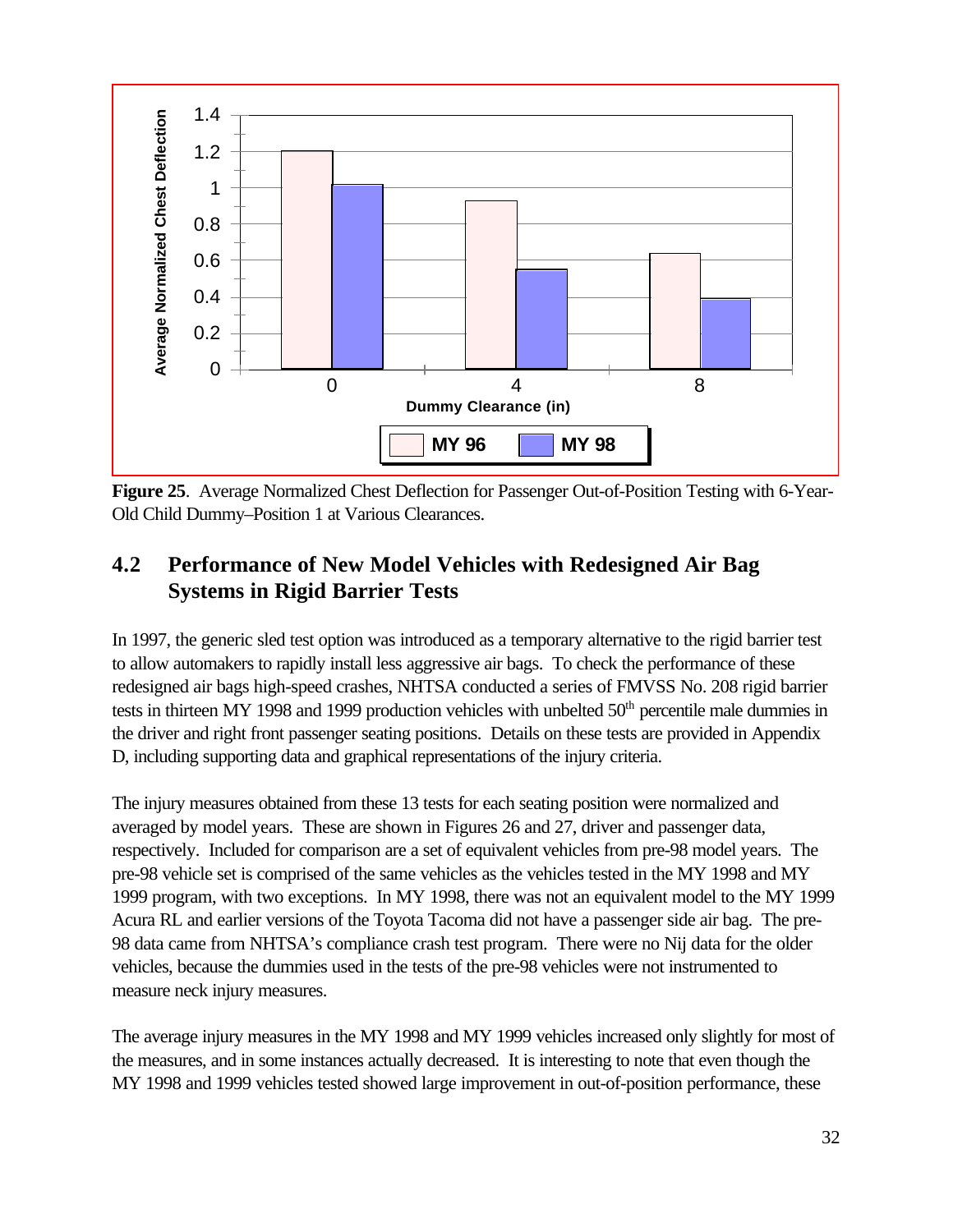same systems also performed very well overall in the 30 mph unbelted barrier test. Indeed, although there was some variation among the vehicles, the average values were no greater than 81 percent of the IARVs.



**Figure 26**. Driver Normalized Injury Measures in 30 mph Unbelted Barrier Tests.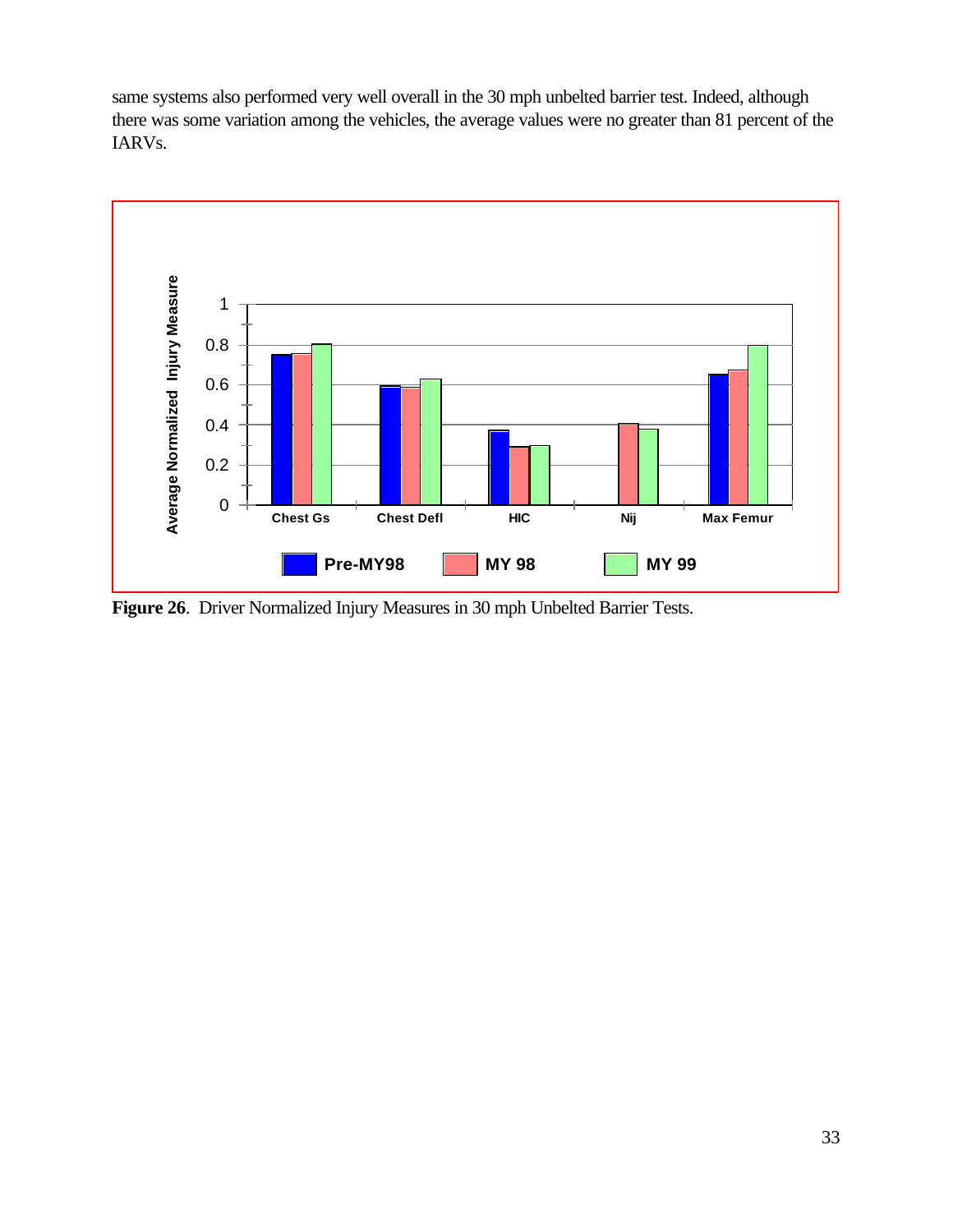

**Figure 27**. Right Front Passenger Normalized Injury Measures in 30 mph Unbelted Barrier Tests.

## **5.0 Discussion of Evolving Air Bag Fatality Trends Using SCI Data**

As of September 1, 1999, NHTSA's Special Crash Investigations (SCI) Program has confirmed over 180 crashes involving air bag deployment-related fatalities and serious injuries. In addition, SCI is reviewing an additional 50 crashes. Included in the confirmed number are 83 fatal children injured by the deploying air bag, of which eighteen were in rear facing child safety seats.

NHTSA used R.L. Polk vehicle registration data to determine the number of new air bag-equipped passenger cars and light trucks registered in the United States for each model year. These registration counts are used to normalize the SCI fatality counts to obtain rate data, i.e., the number of air bagrelated fatalities per million registered vehicle years (MRVY). This analysis includes MYs 1988 through 1999. The SCI fatality counts are based on confirmed and unconfirmed data. The majority of the SCI cases are confirmed within the same crash year; however, some cases are not located and confirmed for several years after the crash date. The supporting data for these figures is presented in Appendix E.

Figures 28 and 29 present the data for 12-month intervals for driver and passenger air bags. The data was calculated by dividing the SCI count of fatal crashes for each 12-month interval by the total number of registered vehicles with driver or passenger air bags during that same interval. Each 12 month interval was aligned with the vehicle production year, hence it starts in September and ends in August.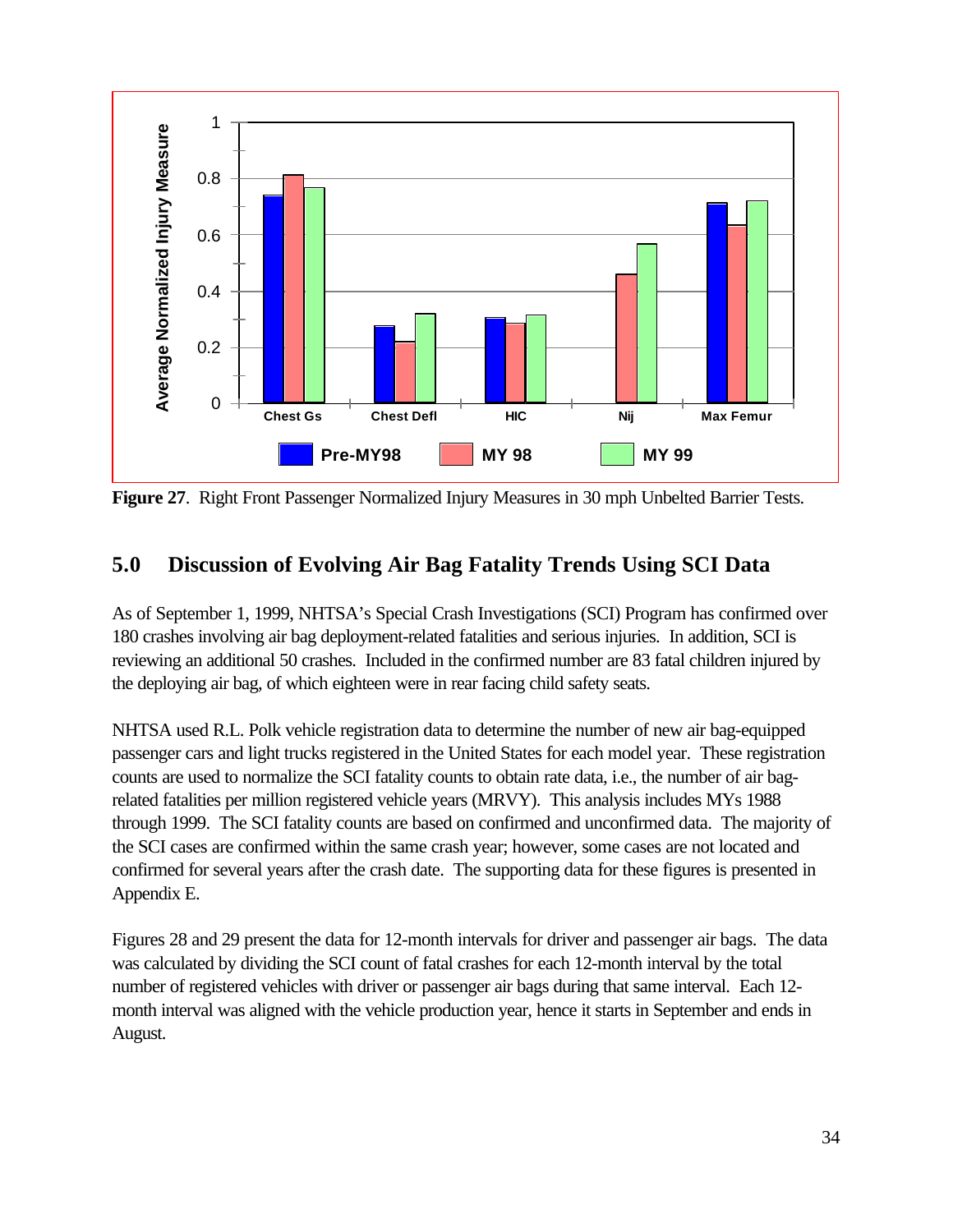

**Figure 28**. SCI Data for Fatal Drivers Normalized for Registrations of Vehicles with Driver Air Bags, by 12 Month Interval.



**Figure 29**. SCI Data for Fatal Passengers Normalized for Registrations of Vehicles with Passenger Air Bags, by 12 Month Interval.

With driver air bags, there has been a decrease in the fatality rate beginning in the 1996-1997 interval, dropping from 0.25 fatalities per MRVY to 0.05 fatalities per MRVY in the current period. Passenger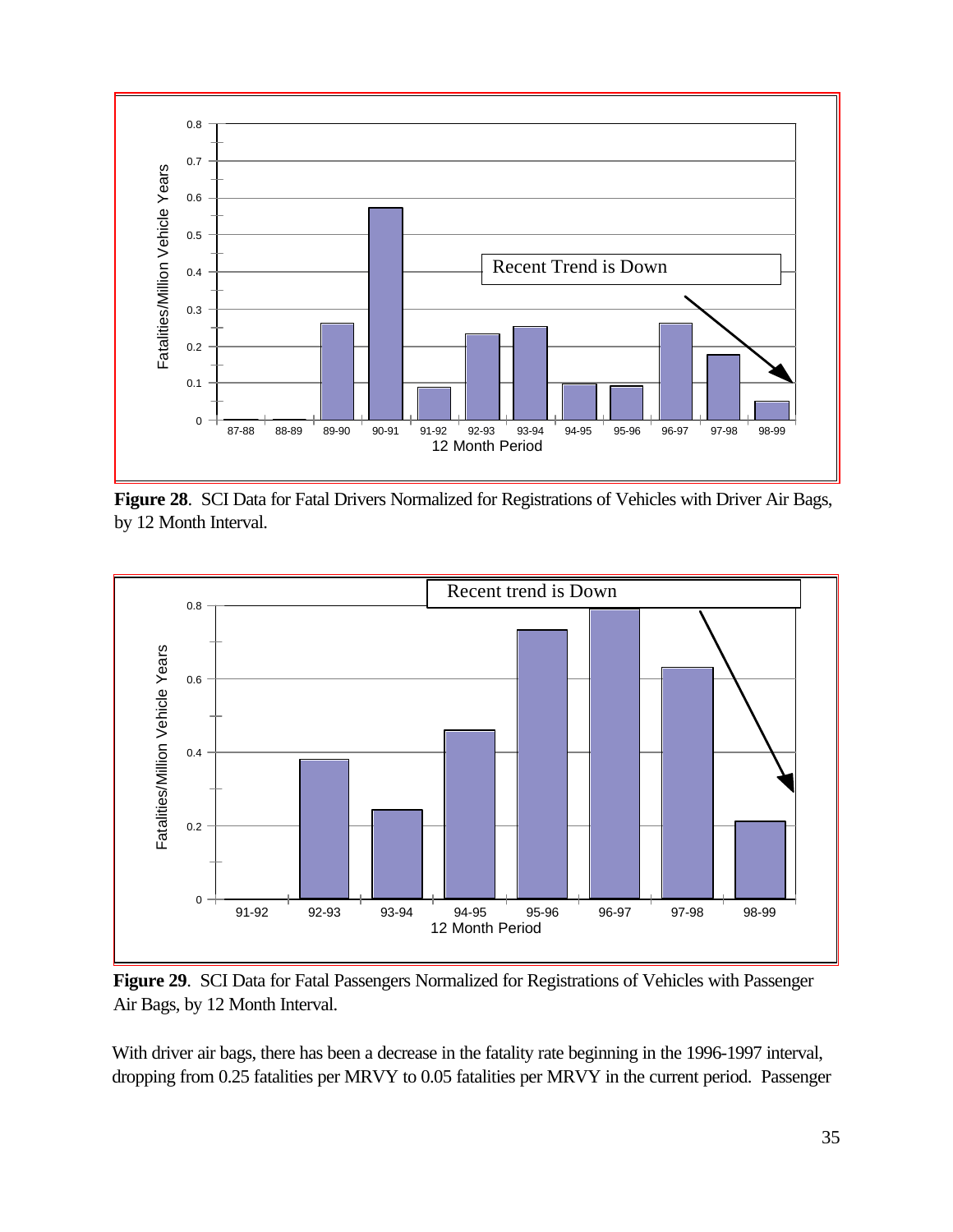air bags have undergone even a larger decrease, dropping from about 0.8 fatalities per MRVY in the 96-97 interval to about 0.2 in the current interval.

Figures 30 and 31 present model year analyses using the SCI data. The vehicle model year data were calculated by dividing the number of SCI fatalities for a given model year by the product of the cumulative number of vehicles registered (and equipped with a driver or passenger air bag) for these model year vehicles, times the number of years that these model year vehicles have been on the road. Hence, Figures 30 and 31 provide the equivalent of model year vehicle fatality rates, while Figures 28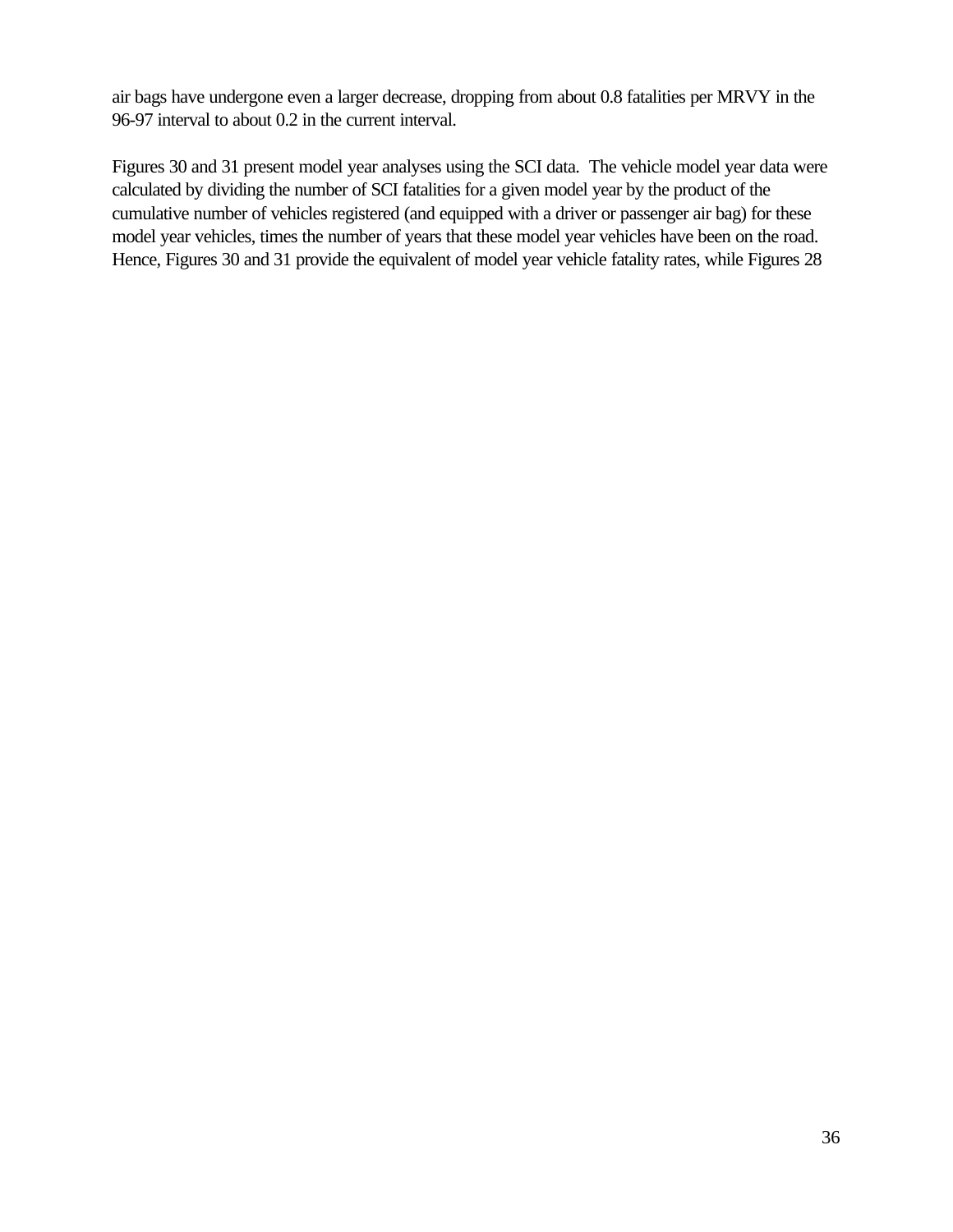

**Figure 30**. SCI Data for Fatal Drivers Normalized for Vehicle Registrations, by Model Year.



**Figure 31**. SCI Data for Fatal Passengers Normalized for Vehicle Registrations, by Model Year.

and 29 provide calendar year fatality rates.On the driver side, there has been a decrease in the fatality rate beginning with MY 1996, dropping from 0.15 fatalities per MRVY in MY 1996 to 0.05 fatalities per MRVY in MY 1998. As of September 1, 1999, there have been no driver air bag fatalities in MY 1999 vehicles. On the passenger side, the trend has been downward, in recent model years, from about 0.4 fatalities per MRVY in MYs 1996 and 1997 to about 0.25 in MY 1999 vehicles.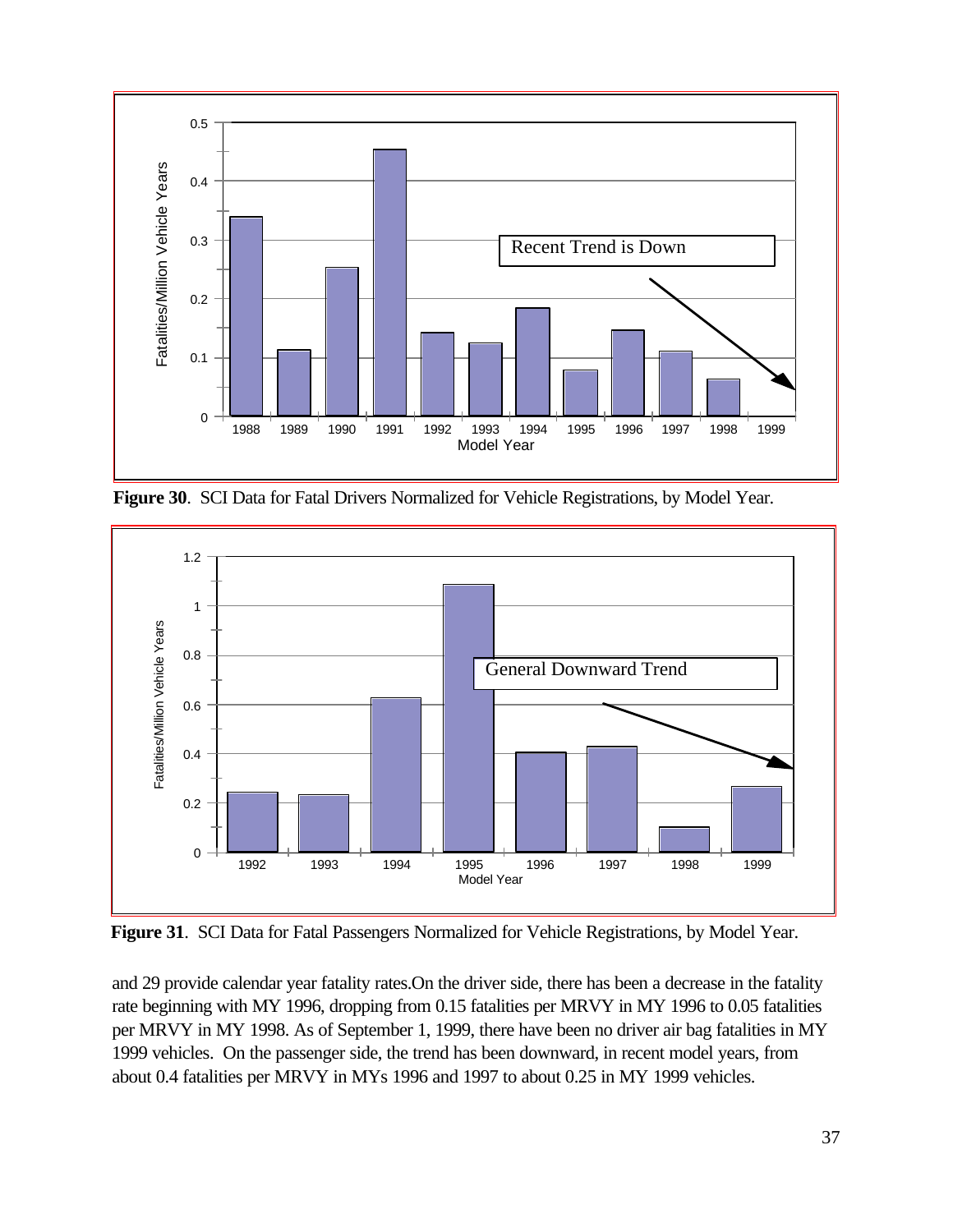## **6.0 Findings**

- On average, the inflator outputs of recently redesigned air bags have been significantly reduced. While there are variations among manufacturers and among vehicles of each manufacturer, analysis of the data provided by the manufacturers show a significant reduction in the average peak pressure and pressure rise rate of MY 1998 air bags in comparison to earlier air bags. However, those parameters increased in approximately ten percent of the vehicles covered by the information request and approximately one third showed no change.
- Changes in air bag volumes, vent sizes, inflator characteristics and other design changes have all contributed to a reduction in the safety risk from air bags, which is reflected in the dummy injury measures obtained from static deployment of air bags of various model years as well as in real world crash investigations.
- Based on static and dynamic tests using adult and child dummies and the injury measures obtained in those tests, it is clear that air bags in recent MY 1998 and 1999 vehicles are less aggressive than the pre-MY 1998 air bags. As such, these air bags generally pose less of an injury risk to out-of-position occupants. The special crash investigations of real-world cases tend to confirm this general trend showing a significant reduction in fatality rates due to air bags in recent MY vehicles.
- In high speed rigid barrier tests at 30 mph of seven MY 1998 and six MY 1999 vehicles, unbelted,  $50<sup>th</sup>$  percentile male dummies were used in the driver and passenger seating positions. Three of the MY 1999 vehicles were also tested at 30 mph using  $5<sup>th</sup>$  percentile unbelted dummies in the driver and passenger positions. The dummy injury measures for the  $50<sup>th</sup>$ percentile male driver dummy showed that the HIC, chest 'g', chest deflection and the neck injury measures (Nij) were all within the threshold values. In a MY 1999 vehicle, the femur load exceeded the limit. For the passenger dummy, the chest 'g' value exceeded the limit by 1.4 'g' in one vehicle and all others met the requirements. In the tests conducted using the  $5<sup>th</sup>$  percentile female dummy, the Nij exceeded the threshold value for the driver and the chest 'g', for the passenger in one vehicle. In another vehicle, the Nij exceeded the limit, for the passenger dummy.
- Manufacturers have made many changes to air bag designs. They are also on the threshold of making a significant leap in introduction of sophisticated technologies to improve air bag performance. For example, tailored inflation to suit different size occupants located in various positions in relation to the air bag and to match the severity of the crash will be a reality in the not too distant future. NHTSA's ongoing rulemaking to require advanced air bags will ensure that future air bags provide improved protection of belted as well as unbelted occupants of different sizes in moderate to high speed crashes, while minimizing risks posed by air bags to infants, children, and other occupants, especially in low speed crashes.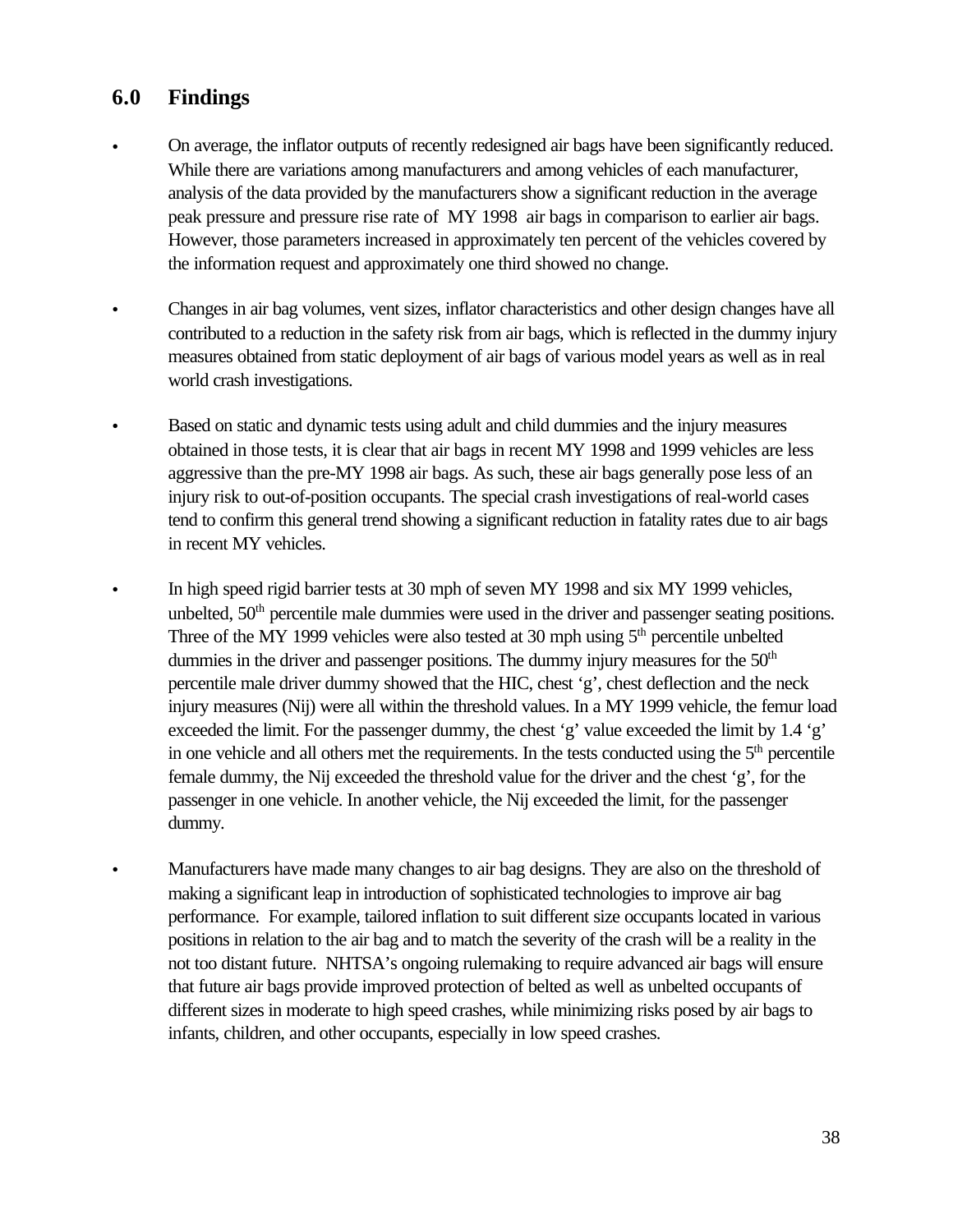# **Appendix A. Model Year Trend Analysis**

This appendix presents a number of graphical presentations of the data contained in the air bag information request database. Each page contains:

- C the title of the information presented;
- C the specific question number and verbal description of the question from the original information request sent to manufacturers (located at the bottom left of each page);
- C the particular graph;
- C a diagram (if appropriate) providing a definition and frame of reference for the information presented (located on the right of the page); and
- C a discussion of the information presented (also located on the right of the page).

The list of charts, presented on pages A-3 to A-4, describes all of the information presented in the appendix. The page number is located on the bottom left corner of each page.

The x-axis of each graph represents the **model year** of the vehicles. The data presented in the graphs represent the actual responses from manufacturers for each make/model/model year combination **WEIGHTED** by the number of vehicles of that particular make/model/model year that were registered in the U.S. according to R.L. Polk's National Vehicle Population Profile. This weighting is an important factor in developing these estimates since manufacturers provided information for each of their models and sub-models. For example, Mercedes-Benz, which sells relatively few vehicles each year, presented information on almost as many different models as General Motors, which has many different name plates built on a smaller number of similar platforms. The weighting gives the proper relative importance of each make/model in accordance with the numbers of vehicles on the road.

As an example of the information provided, the first graph shows the information for question A1A1 – Air Bag Location, Mounting and Deployment. The title of the graph is – *Driver Side Air Bag: Distribution of Module from Plane A, 1990-1998*. To the right of the graph is a *diagram of Plane A* and the definition – *Plane A is the plane tangent to the face of the steering wheel rim*. This is followed by a brief discussion of the data.

Each of the graphs present one of two types of information – categorical and numerical. For example, the first graph presents the air bag location information, which is categorical – either *Recessed*, *Flush* or *Protruded* relative to the steering wheel, as shown in the diagram to the right of the graph. The categorical information is presented as **stacked bar charts**, adding up to 100 percent.

The second graph presents numerical information – *Driver Side Air Bag: Distance from Plane A to the Portion of the Air Bag Module Closest to the Driver, 1990-1998*. The numerical information is presented as a **vertical line marking the 5th percentile, 95th percentile and average values**. Each vertical line extends between the 5<sup>th</sup> percentile (that is, 5 percent of the vehicles registered in that model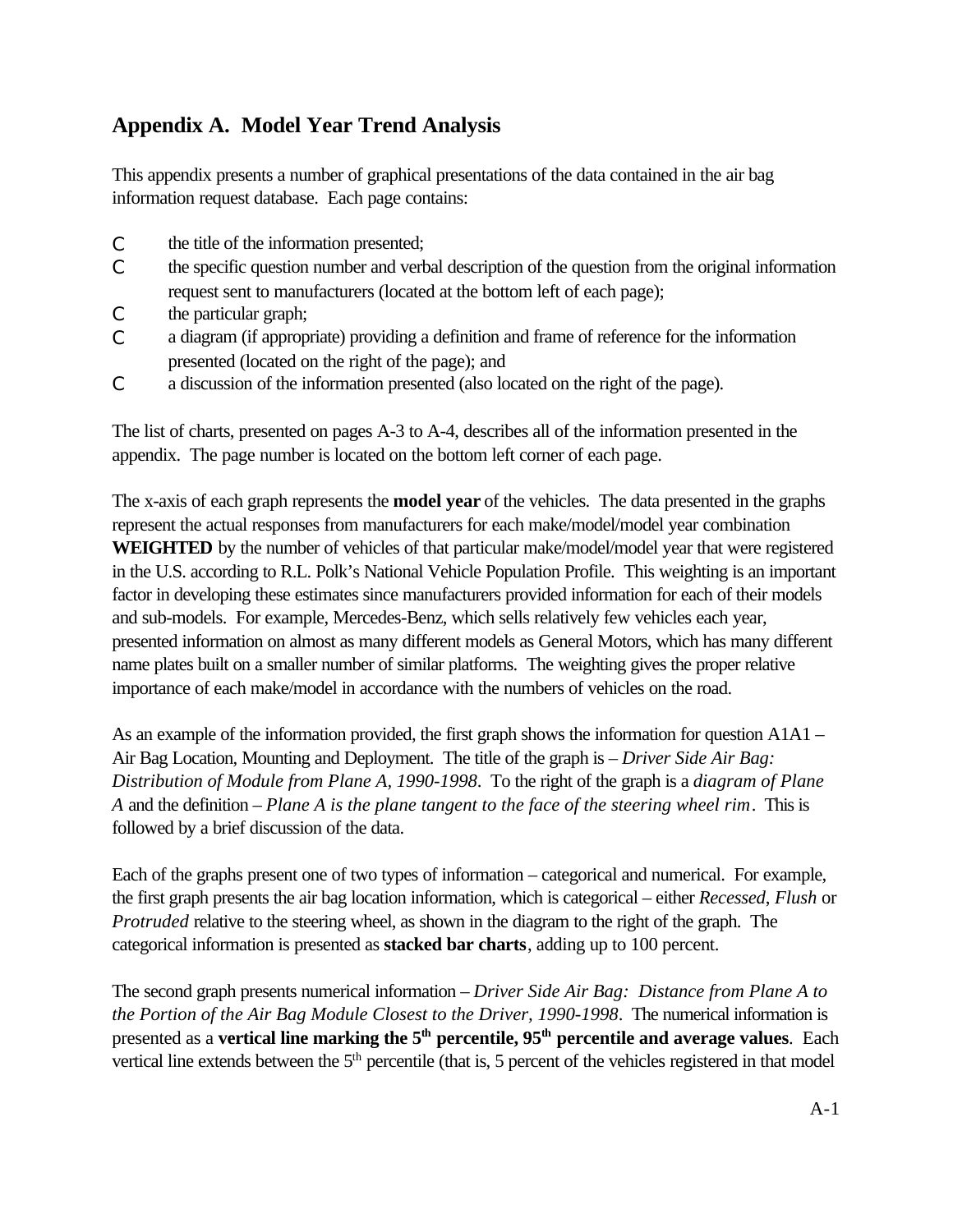year have values less than or equal to the  $5<sup>th</sup>$  percentile value) and the  $95<sup>th</sup>$  percentile (that is,  $95$ ) percent of the vehicles registered in that model year have values less than or equal to the 95<sup>th</sup> percentile value, and conversely, 5 percent of the vehicles registered have values greater than or equal to the 95<sup>th</sup> percentile value) observed for the various vehicles for that model year in the database. The 5<sup>th</sup> and 95<sup>th</sup> percentiles were used in place of upper and lower standard deviations because many of the attributes do not follow a symmetrical (e.g., bell shaped) distribution, and the percentiles are less prone to distortions that can result from a few large outliers. The average value is marked on the vertical line by a solid box.

In a few cases, all of the data points provided were the same (e.g., *Number of Chambers in the Air Bag*) so no graph is provided. A simple description, such as: "*For all model years, there was only one chamber for both the driver and passenger air bags*" is provided.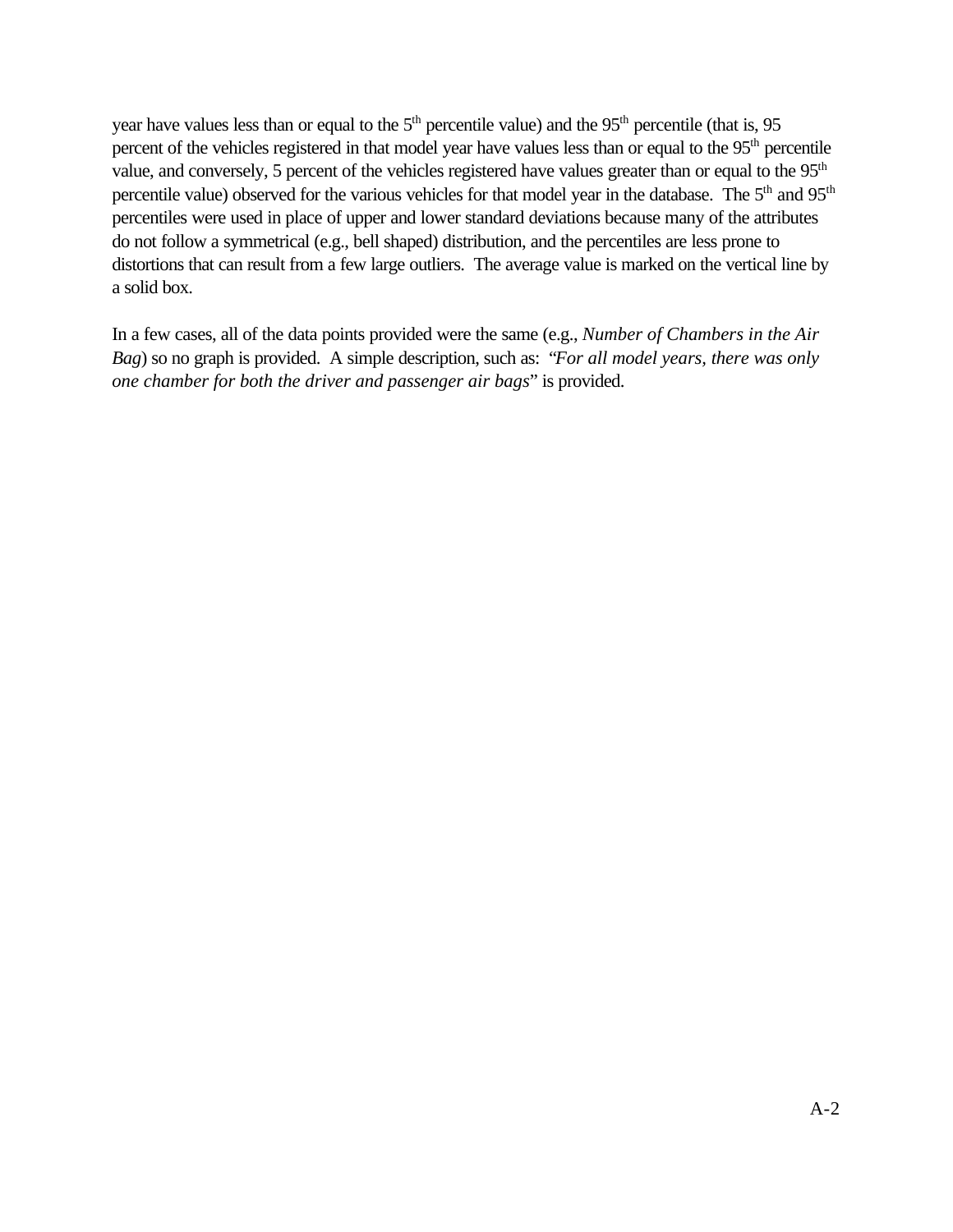**Appendix A: List of Charts**

| <b>Charts</b>      |                                                                     | Page  |
|--------------------|---------------------------------------------------------------------|-------|
| A1A1               |                                                                     | $A-5$ |
| A1A2               | Driver Side Air Bag: Distance from Plane A to the Portion of the    | $A-6$ |
| A1A3               | Driver Side Air Bag Modules Designed to Move Away from the          |       |
| A1A4               | Passenger Side Air Bag Modules Designed to Move Away from the       | $A-8$ |
| A1B1               |                                                                     |       |
| $B1-d$<br>$B1-p$   |                                                                     |       |
| $B1-d$<br>$B1-p$   |                                                                     |       |
| $B2-d$<br>$B2-p$   |                                                                     |       |
| $B3-d$<br>$B3-p$   |                                                                     |       |
| <b>B4</b>          |                                                                     |       |
| <b>B4</b>          |                                                                     |       |
| C1A                |                                                                     |       |
| C1B                |                                                                     |       |
| C1B                |                                                                     |       |
| C1C                |                                                                     |       |
| $ClC-d$<br>$ClC-p$ |                                                                     |       |
| $C1D-d$<br>$C1D-p$ |                                                                     |       |
| C1E-d<br>$C1E-p$   |                                                                     |       |
| $C1F-d$<br>$C1F-p$ |                                                                     |       |
| ClG1               |                                                                     |       |
| ClG2               |                                                                     |       |
| ClG3               | Driver Side Air Bag: Maximum Distance the Air Bag Reaches Laterally |       |
| C1G4               | Passenger Side Air Bag: Distance from Plane C to Plane E for        |       |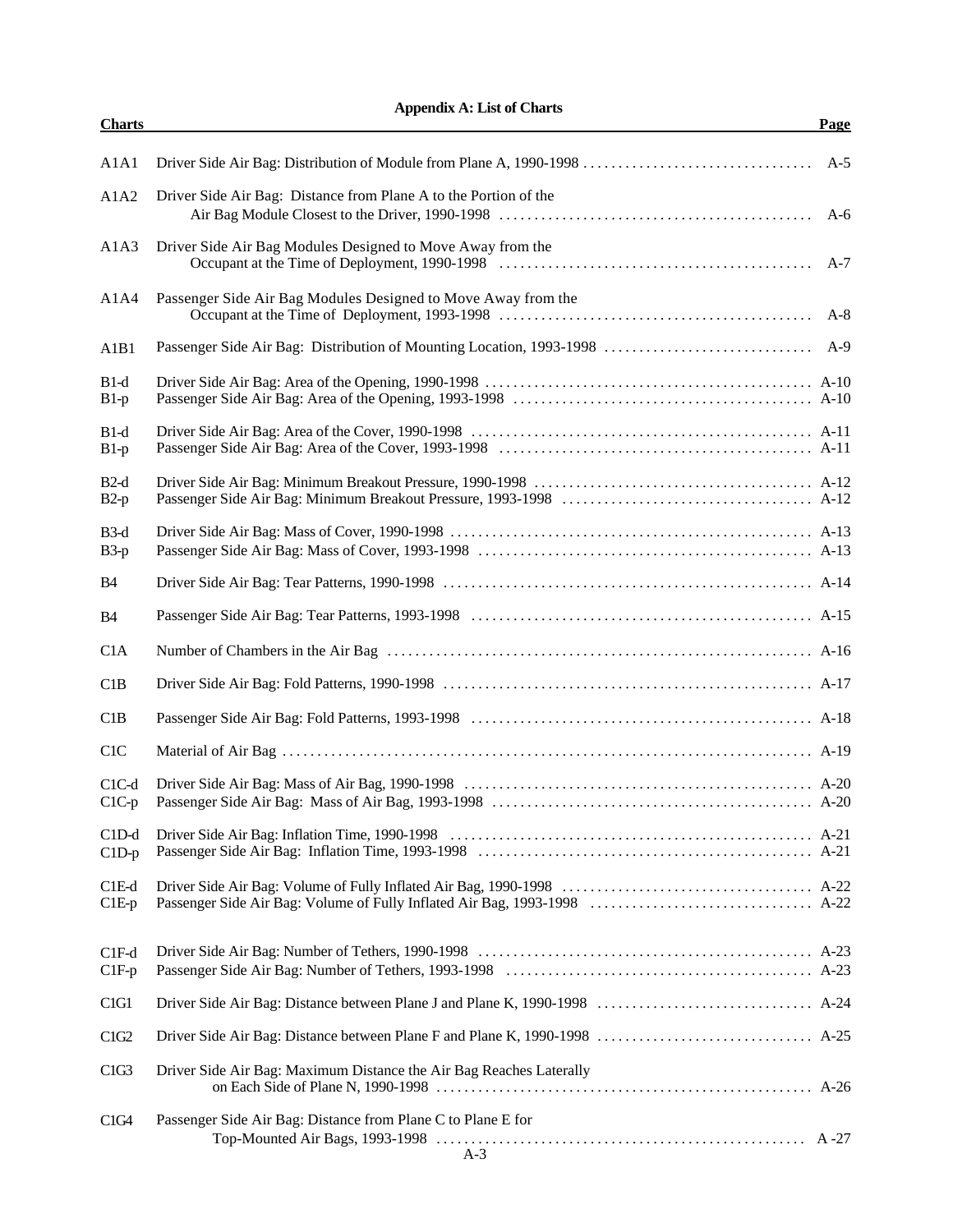| <b>Appendix A: List of Charts</b> |      |
|-----------------------------------|------|
| <b>Charts</b>                     | Page |

| C1G5                                | Passenger Side Air Bag: Distance between Plane B and Plane I for                      |  |
|-------------------------------------|---------------------------------------------------------------------------------------|--|
| C1G6                                | Passenger Side Air Bag: Distance between Planes H and I for                           |  |
| C1H1                                | Passenger Side Air Bag: Distance between Plane C and Plane L for                      |  |
| C1H2                                | Passenger Side Air Bag: Distance between Plane D and Plane L for                      |  |
| C1H3                                | Passenger Side Air Bag: Distance between Planes G and L for                           |  |
| C1H4                                | Passenger Side Air Bag: Maximum Distance the Air Bag Reaches                          |  |
| $C2A-IT-d$<br>C <sub>2</sub> A-IT-p |                                                                                       |  |
| $C2A$ -IA-d<br>$C2A-IA-p$           |                                                                                       |  |
| $C2B-d$<br>$C2B-p$                  |                                                                                       |  |
|                                     |                                                                                       |  |
|                                     |                                                                                       |  |
| $D1-d$                              | Driver Side Air Bag: Stiffness of the Seat Belts (force/elongation),<br>$1990 - 1998$ |  |
| $D1-p$                              | Passenger Side Air Bag: Stiffness of the Seat Belts (force/elongation),               |  |
| $D2-d$                              | Driver Side Air Bag: Presence of Load Limiters in the Seat Belt,                      |  |
| $D2-p$                              | Passenger Side Air Bag: Presence of Load Limiters in the Seat Belt,                   |  |
| $D3-d$                              | Driver Side Air Bag: Presence of Pretensioners in the Seat Belt,                      |  |
| $D3-p$                              | Passenger Side Air Bag: Presence of Pretensioners in the Seat Belt,                   |  |
| $D4-d$<br>$D4-p$                    |                                                                                       |  |
| E1                                  |                                                                                       |  |
| E1                                  |                                                                                       |  |
| E1                                  |                                                                                       |  |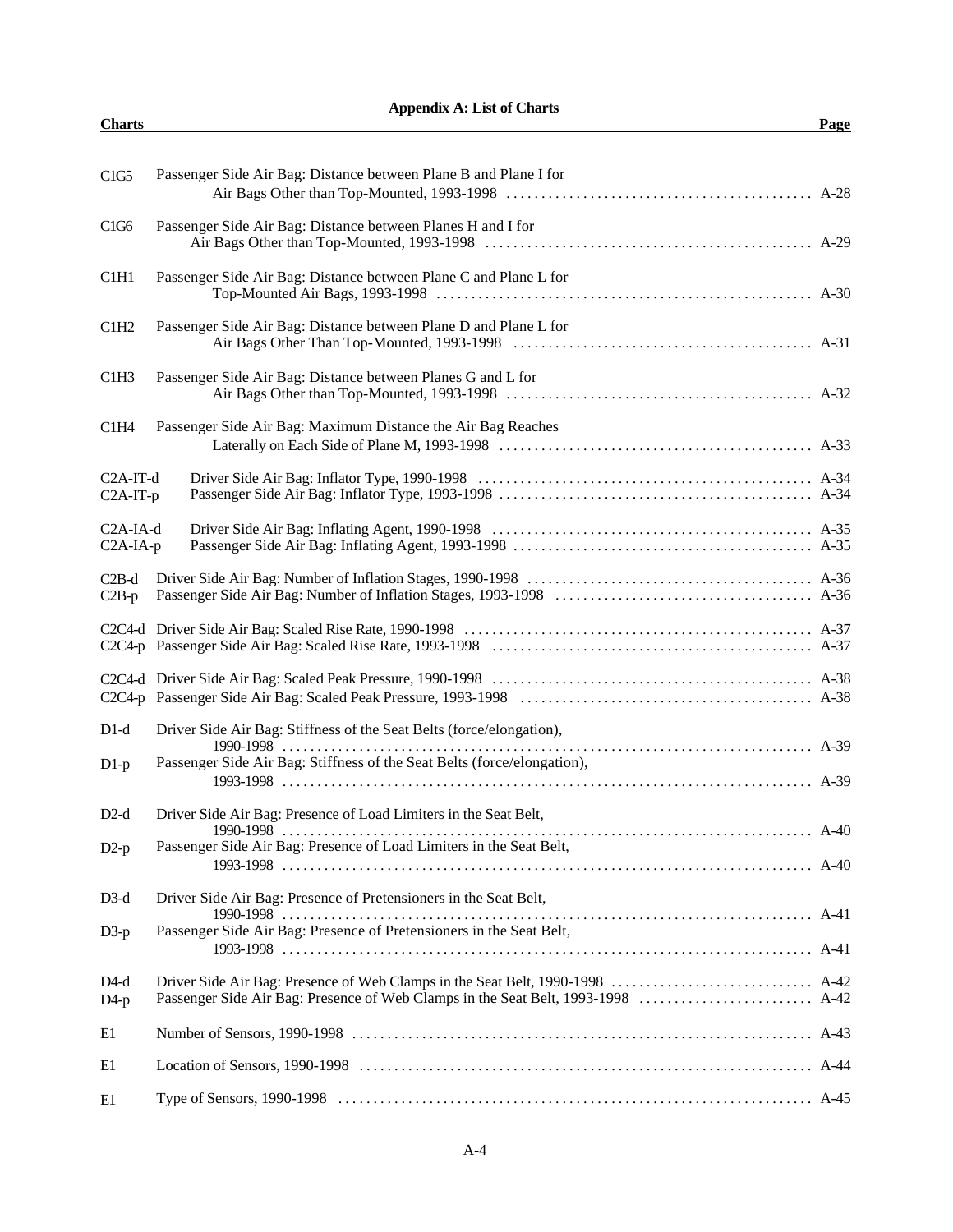<span id="page-51-0"></span>



**Definition:** Plane  $\overline{A}$  is the plane tangent to the face of the steering wheel rim.

**Discussion**: The chart depicts the variation of the placement of the air bag module from Plane A. For the past seven years, the percentage of flush air bag modules has remained constant while the percentage of recessed modules has increased and the percentage of protruded modules has decreased.

*A1A1 (Air Bag Location, Mounting and Deployment Air Bag Characteristics in Light Motor Vehicles A-5*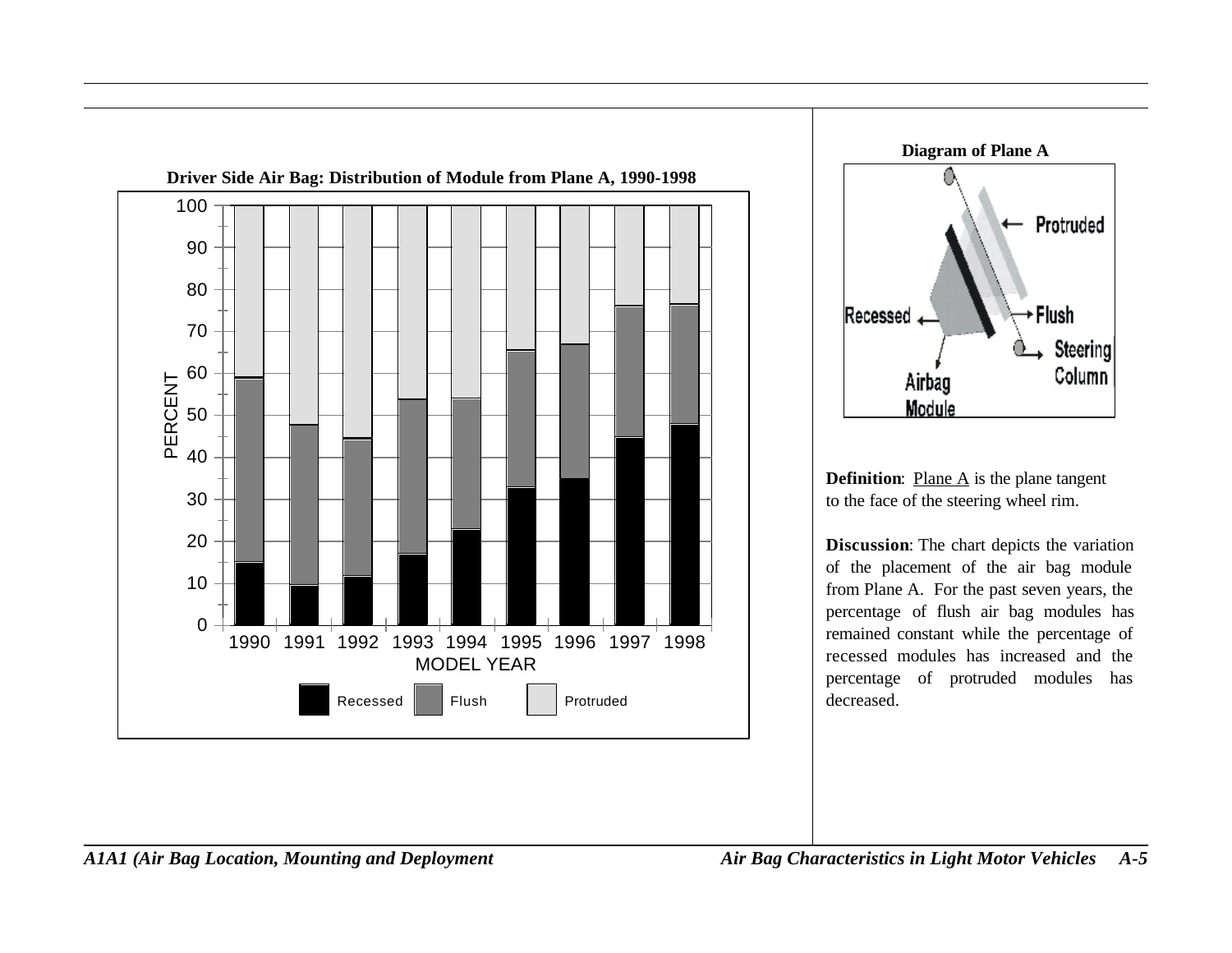<span id="page-52-0"></span>



**Discussion**: Negative values depict air bags recessed with respect to the steering wheel while positive values represent protruding air bags. The chart shows a trend towards recessed driver air bags or air bags being placed further away from the driver. The average distance decreased from +2.8 mm in 1991 to approximately -4.7 mm in 1998.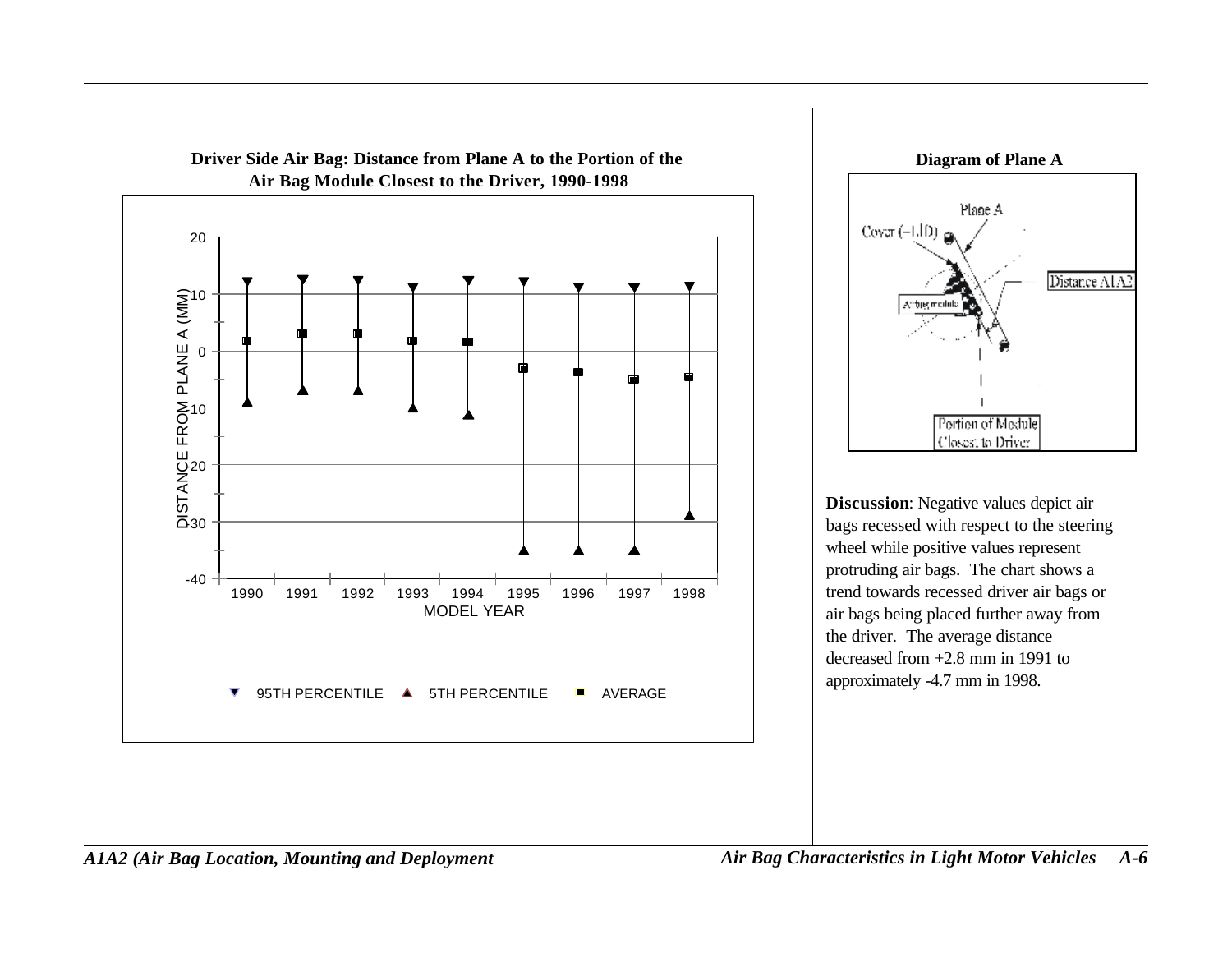<span id="page-53-0"></span>

**Driver Side Air Bag Modules Designed to Move Away from the Occupant**

**Discussion**: The majority of driver side air bag modules were not designed to move away from the driver at the time of deployment. In 1996, air bag modules that were designed to move away from the driver at the time of deployment surfaced.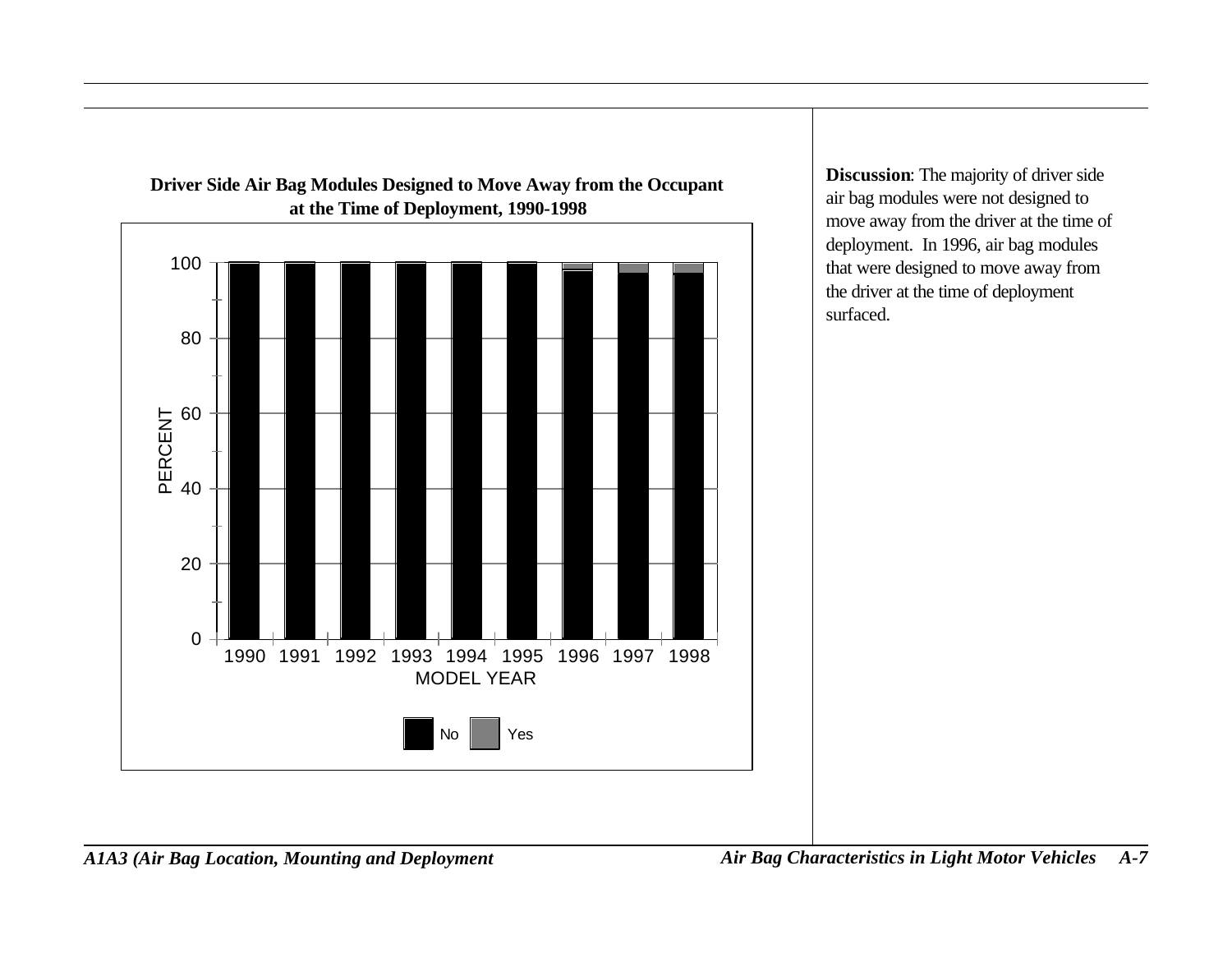

<span id="page-54-0"></span>**Passenger Side Air Bag Modules Designed to Move Away from the Occupant at the Time of Deployment**, **1993-1998**

**Discussion**: The majority of passenger side air bag modules were not designed to move away from the passenger at the time of deployment. In 1995, air bag modules that were designed to move away from the occupant at the time of deployment surfaced. From 1995 to 1998, the number of air bags modules that were designed to move away from the occupant almost doubled.

*A1A4 (Air Bag Location, Mounting and Deployment Air Bag Characteristics in Light Motor Vehicles A-8*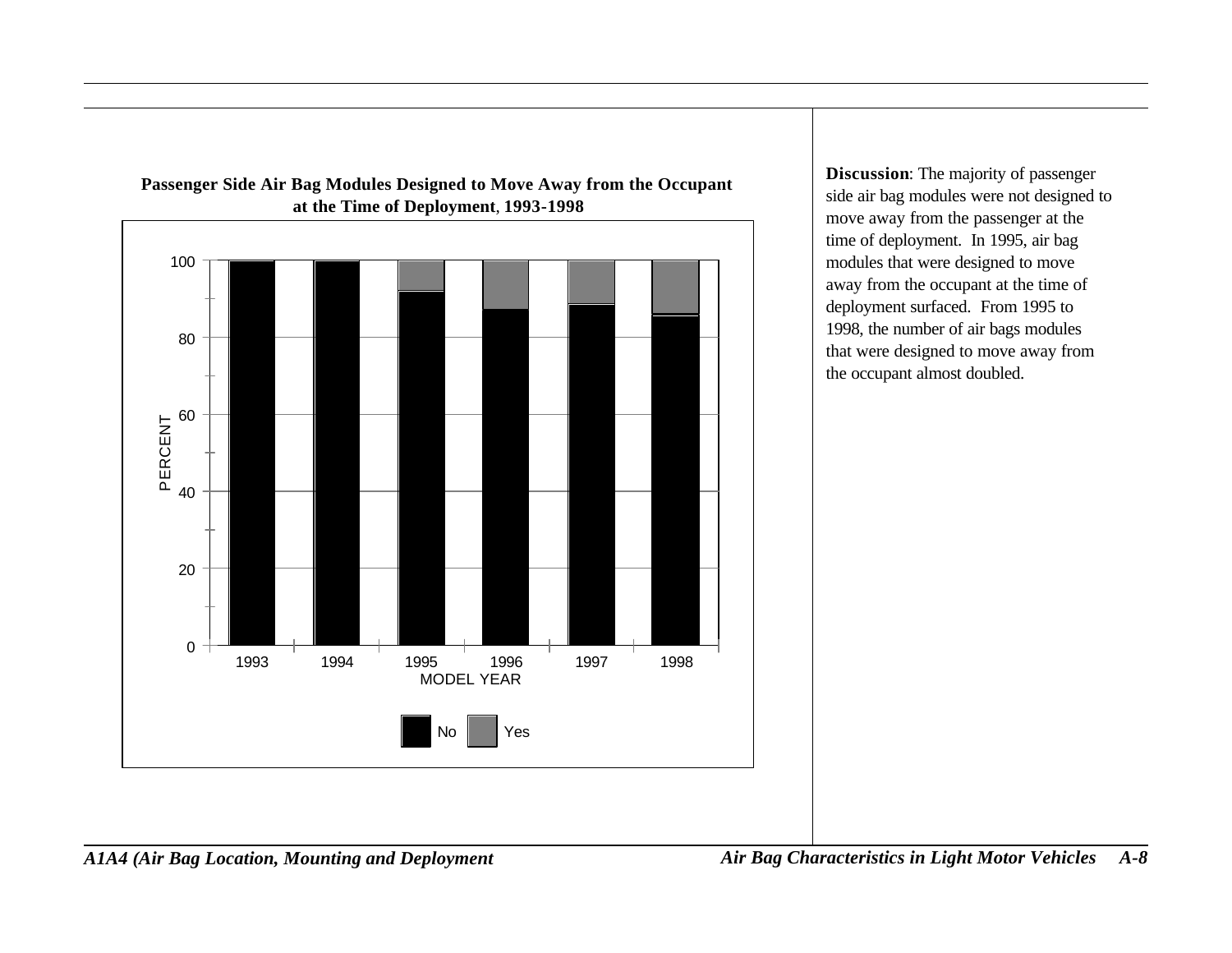<span id="page-55-0"></span>





**Discussion**: The figure depicts the variation of the placement of the passenger air bag on the instrument panel. From 1993 to 1998, the percentage of mid-mounted air bags increased while the percentage of topmounted air bags decreased.

*A1B1 (Air Bag Location, Mounting and Deployment) Air Bag Characteristics in Light Motor Vehicles* **A-9**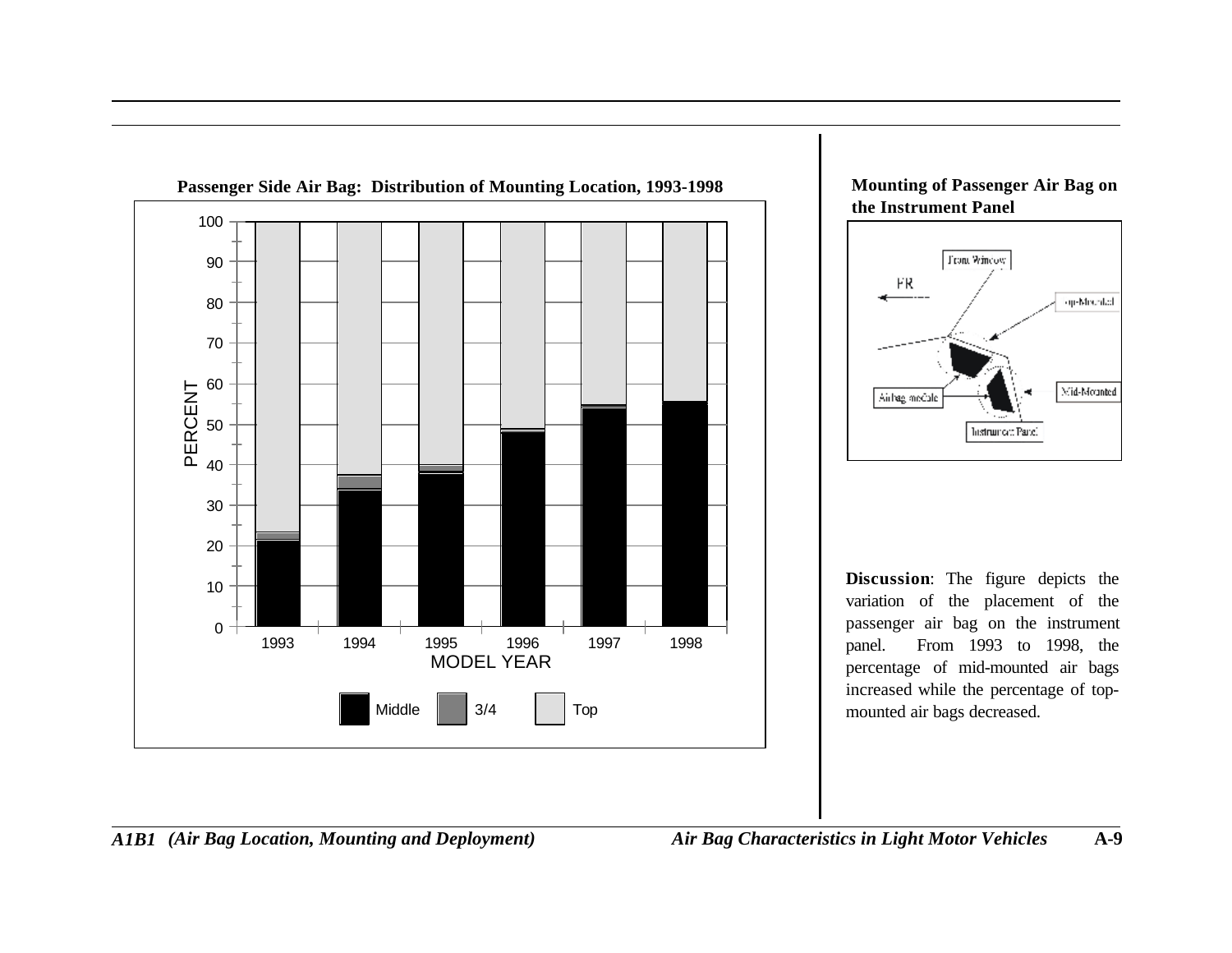<span id="page-56-0"></span>

#### **Passenger Side Air Bag: Area of the Opening, 1993-1998**



#### **Discussion**

The charts illustrate the distribution of the area of the opening through which the air bag is deployed.

*Driver Side*: The chart shows a downward trend towards smaller air bag openings. The average area of the opening decreased from a high of approximately 26,000 mm<sup>2</sup> in 1990 to 21,000 mm<sup>2</sup> in 1998.

*Passenger Side*: As depicted in the chart, there has been a consistent trend in the average area of the opening of approximately 46,000 mm<sup>2</sup> .

*B1 (Air Bag Cover Configuration and Opening during Deployment) Air Bag Characteristics in Light Motor Vehicles A-10*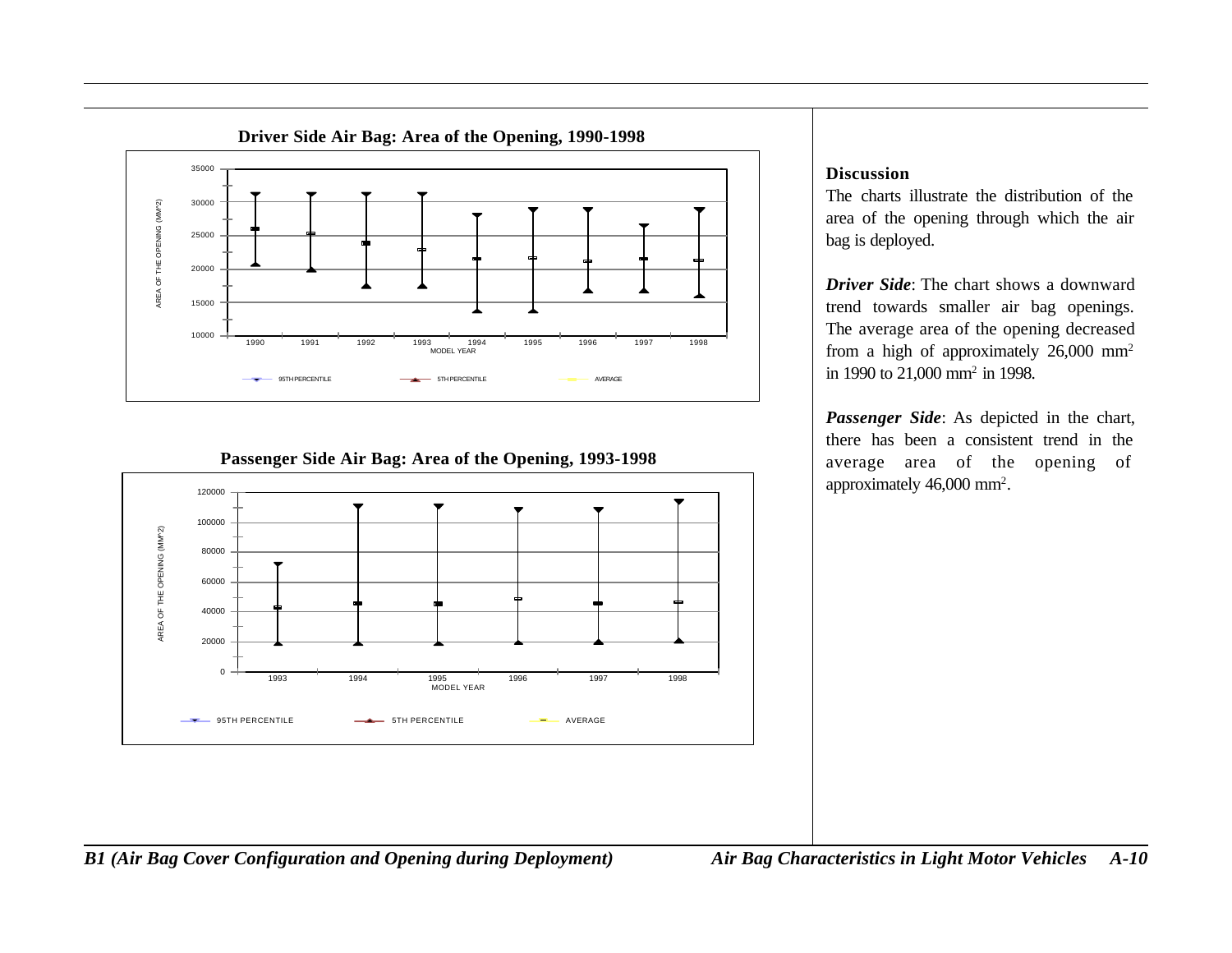<span id="page-57-0"></span>

#### **Discussion**

The charts illustrate the distribution of the area of the opening through which the air bag is deployed.

*Driver Side*: The chart shows a downward trend towards smaller air bag openings. The average area of the opening decreased from a high of approximately 26,000 mm<sup>2</sup> in 1990 to 21,000 mm<sup>2</sup> in 1998.

*Passenger Side*: As depicted in the chart, there has been a consistent trend in the average area of the opening of approximately 46,000 mm<sup>2</sup> .



#### **Passenger Side Air Bag: Area of the Cover, 1993-1998**

*B1 (Air Bag Cover Configuration and Opening during Deployment) Air Bag Characteristics in Light Motor Vehicles A-11*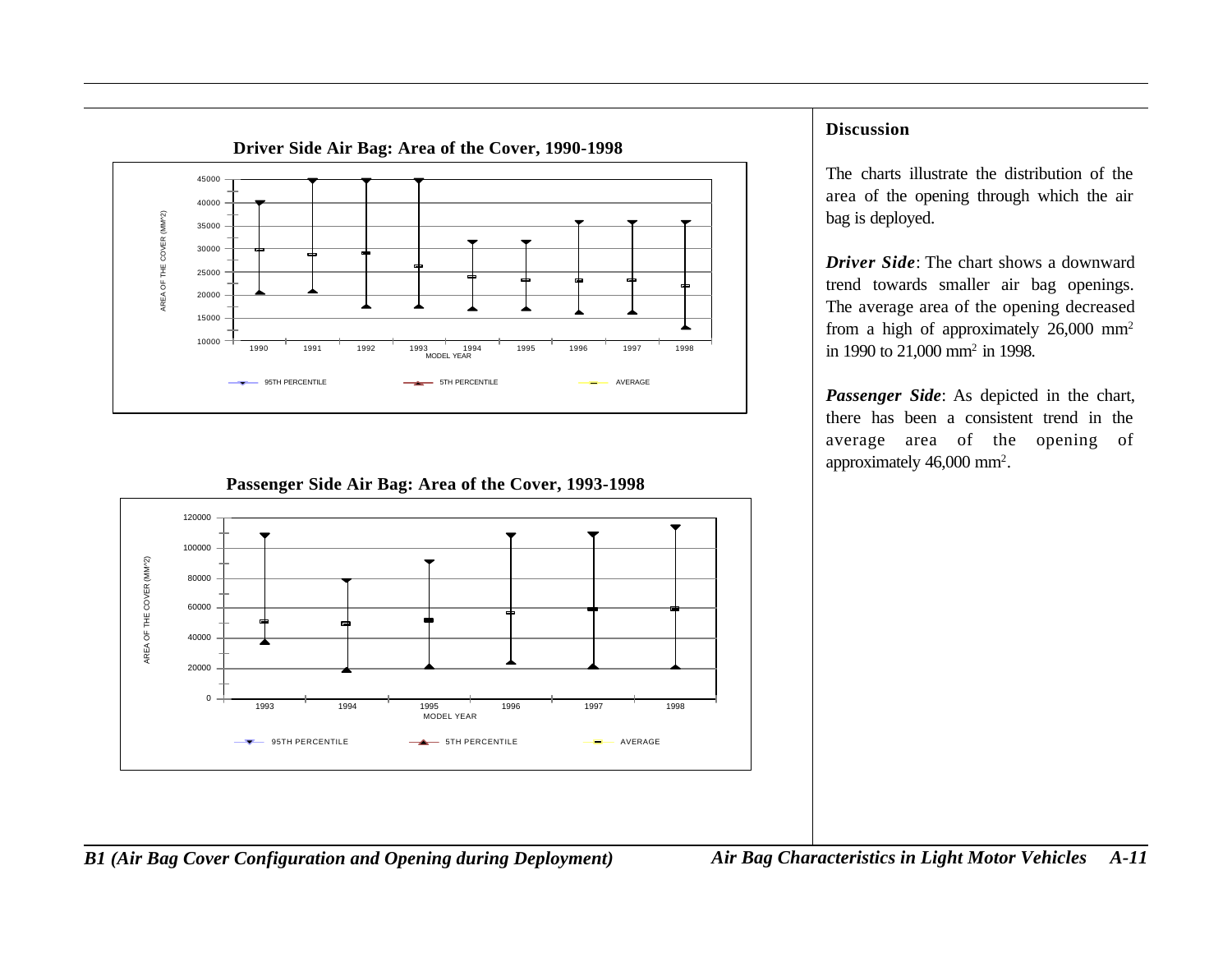<span id="page-58-0"></span>

**Passenger Side Air Bag: Minimum Breakout Pressure, 1993-1998**



**Definition:** The minimum breakout pressure is the pressure required for the air bag to breakthrough the air bag module cover at the time of deployment. The wide range of pressures are due to the use of different air bag cover material or the thickness of the tear line.

**Discussion**: The minimum breakout pressure was not reported for approximately 50 percent of the driver and passenger side air bags.

*Driver Side*: The average minimum breakout pressure decreased slightly from 1990 to 1992. Although there was a slight increase in the average breakout pressure in 1993, the average pressure has been steadily decreasing since 1994.

*Passenger Side*: The average minimum breakout pressure decreased 21 percent from 1993 (367 kpa) to 1998 (291 kpa).

*B2 (Air Bag Cover Configuration and Opening during Deployment) Air Bag Characteristics in Light Motor Vehicles A-12*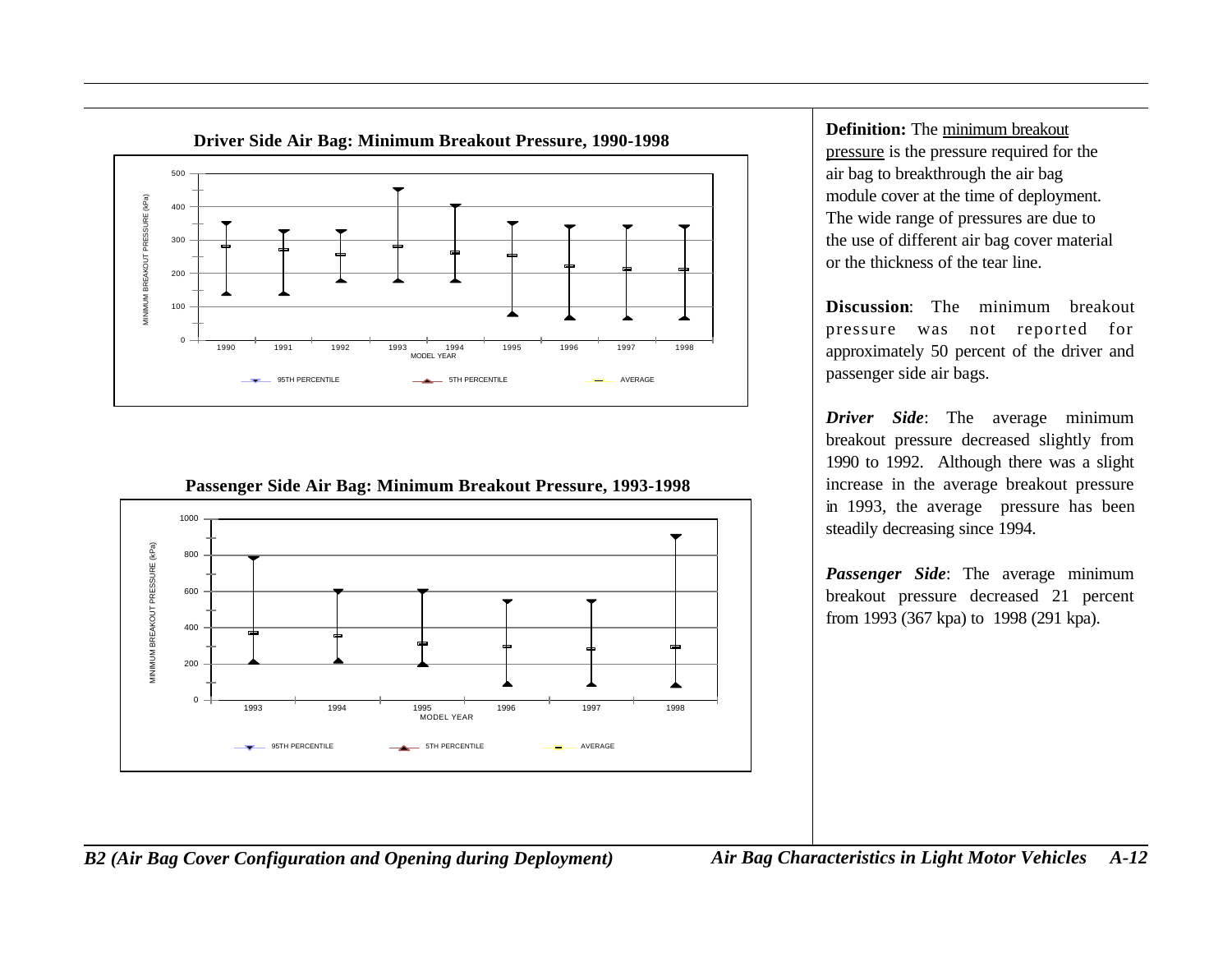<span id="page-59-0"></span>

**Driver Side Air Bag: Mass of Cover, 1990-1998**

### 1400 1200 MASS OF THE COVER (GRAMS) MASS OF THE COVER (GRAMS) 1000 800 600 400 200 0 1993 1994 1995 1996 1997 1998 MODEL YEAR 95TH PERCENTILE **5TH PERCENTILE** 5TH PERCENTILE

**Passenger Side Air Bag: Mass of Cover, 1993-1998**

*Driver Side*: From 1990 to 1994, there was a downward trend towards a slightly lighter air bag cover. Beginning in 1995, the average mass of the cover began to increase slightly. The average mass of the cover has remained basically the same from 1995 to 1998.

*Passenger Side*: The average mass of the passenger air bag cover has fluctuated over time. In a limited number of models, the entire top of the instrument panel is allowed to open to permit the deployment of the passenger air bag. The spread between the average values and the 95th percentile values are due to a few designs in which the entire top of the instrument panel is opened to permit air bag deployment.

*B3 (Air Bag Cover Configuration and Opening during Deployment) Air Bag Characteristics in Light Motor Vehicles A-13*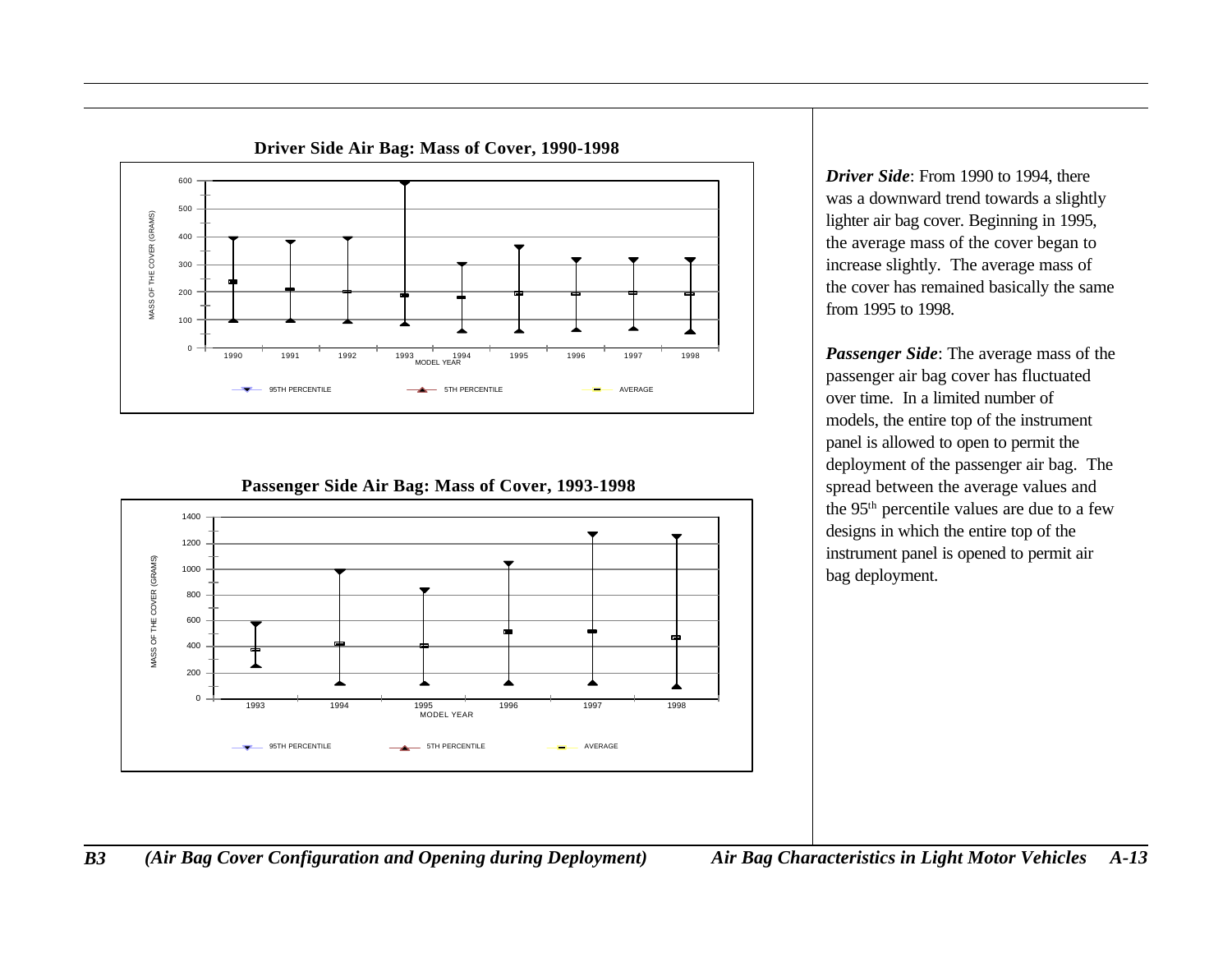<span id="page-60-0"></span>



**Discussion**: The chart depicts four predominant tear patterns in driver air bag covers. In 1994, the H-shaped tear pattern began decreasing in air bags while the I-shaped tear pattern began increasing. In 1995, the U-shaped tear pattern was present in approximately one percent of all tear patterns. The horizontal tear pattern has comprised between 20 and 28 percent of all types of tear patterns since 1990.

*B4 (Air Bag Cover Configuration and Opening during Deployment) Air Bag Characteristics in Light Motor Vehicles A-14*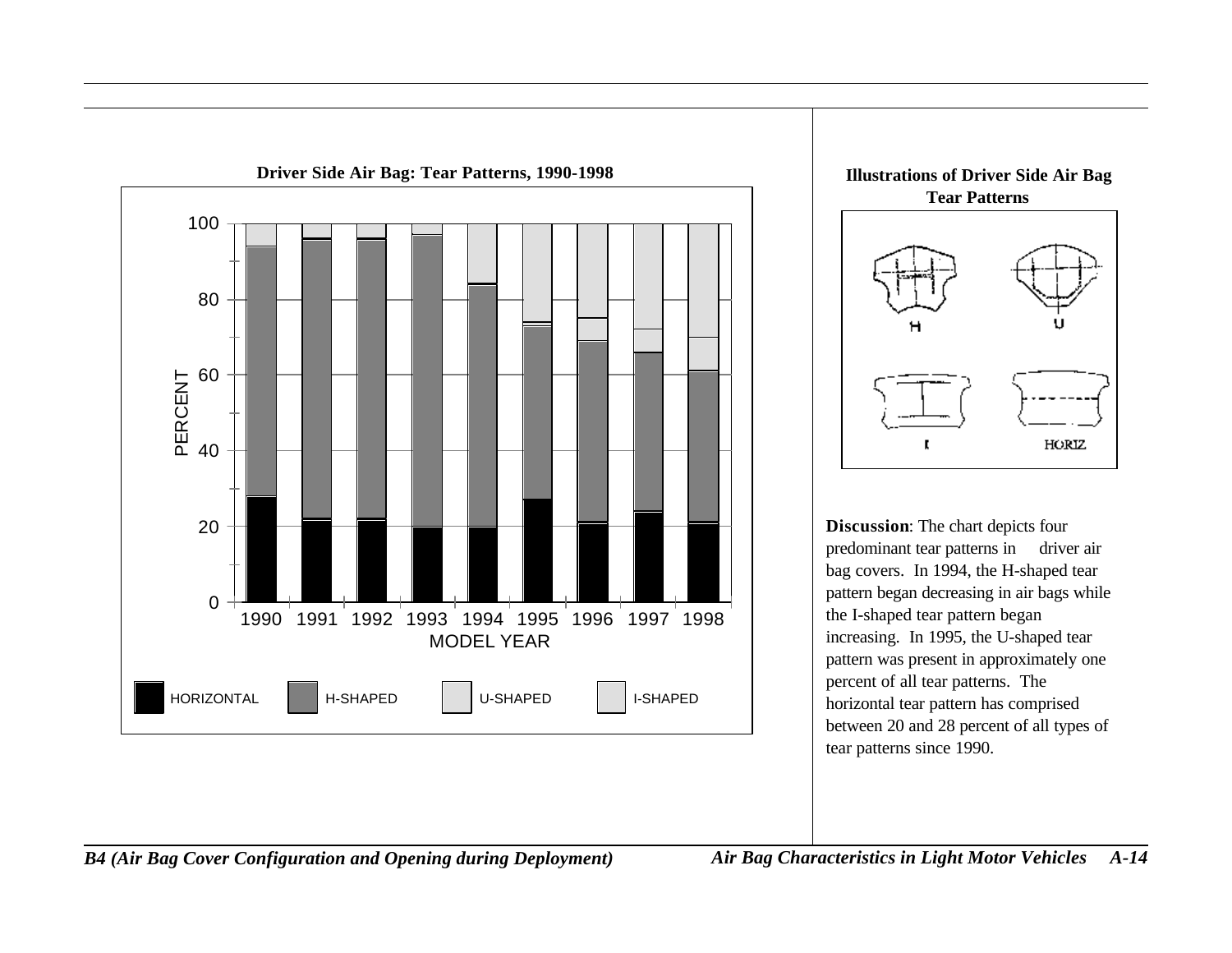<span id="page-61-0"></span>



**Discussion**: The chart depicts four predominant tear patterns in passenger air bag covers. In 1995, the H-shaped tear pattern began increasing in air bags while the U-shaped tear pattern began decreasing. The horizontal and door tear patterns have fluctuated over the past several years.

*B4 (Air Bag Cover Configuration and Opening during Deployment) Air Bag Characteristics in Light Motor Vehicles A-15*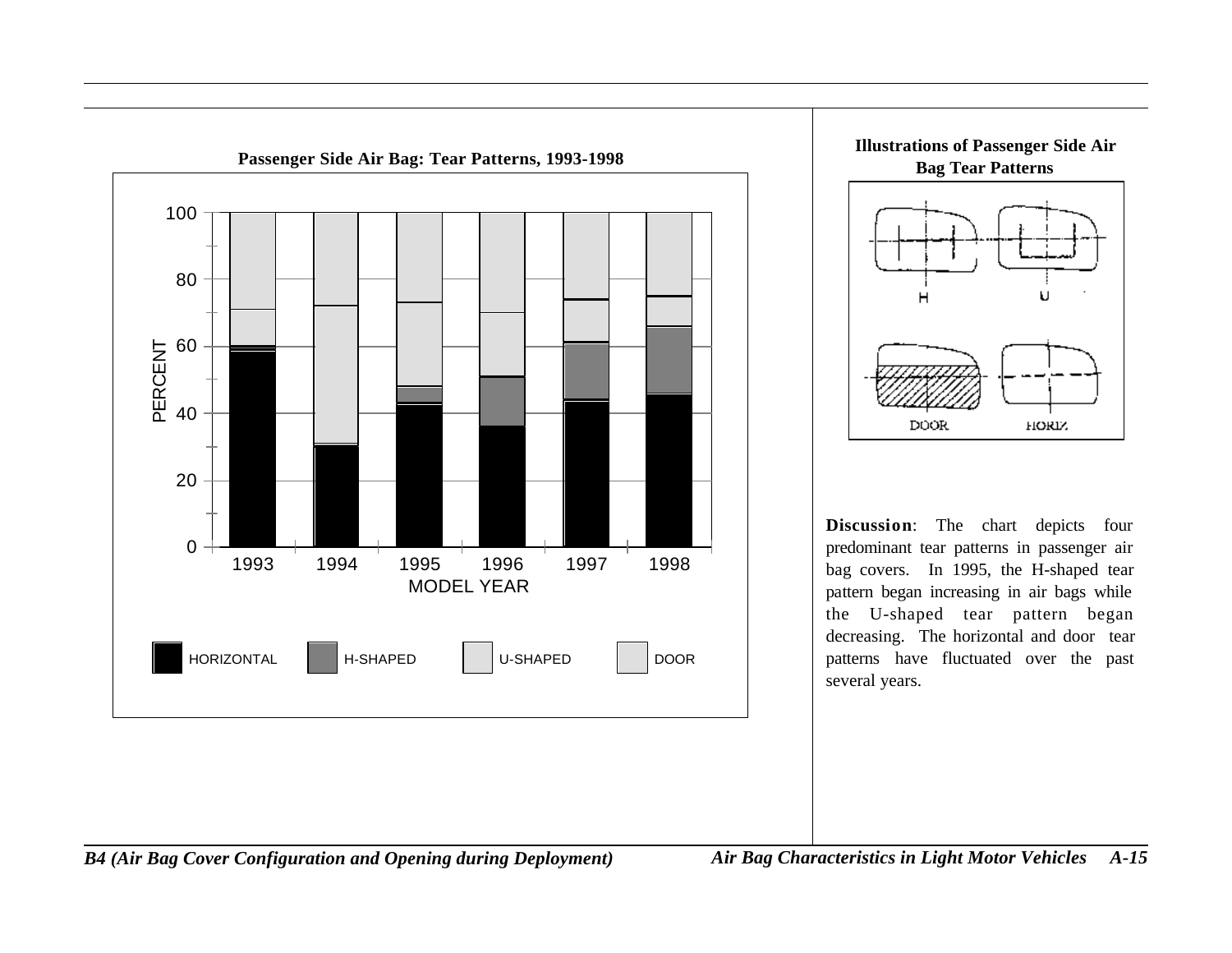#### <span id="page-62-0"></span>**Number of Chambers in the Air Bag**

For all model years, there was only one chamber in both the driver side and the passenger sige air bags.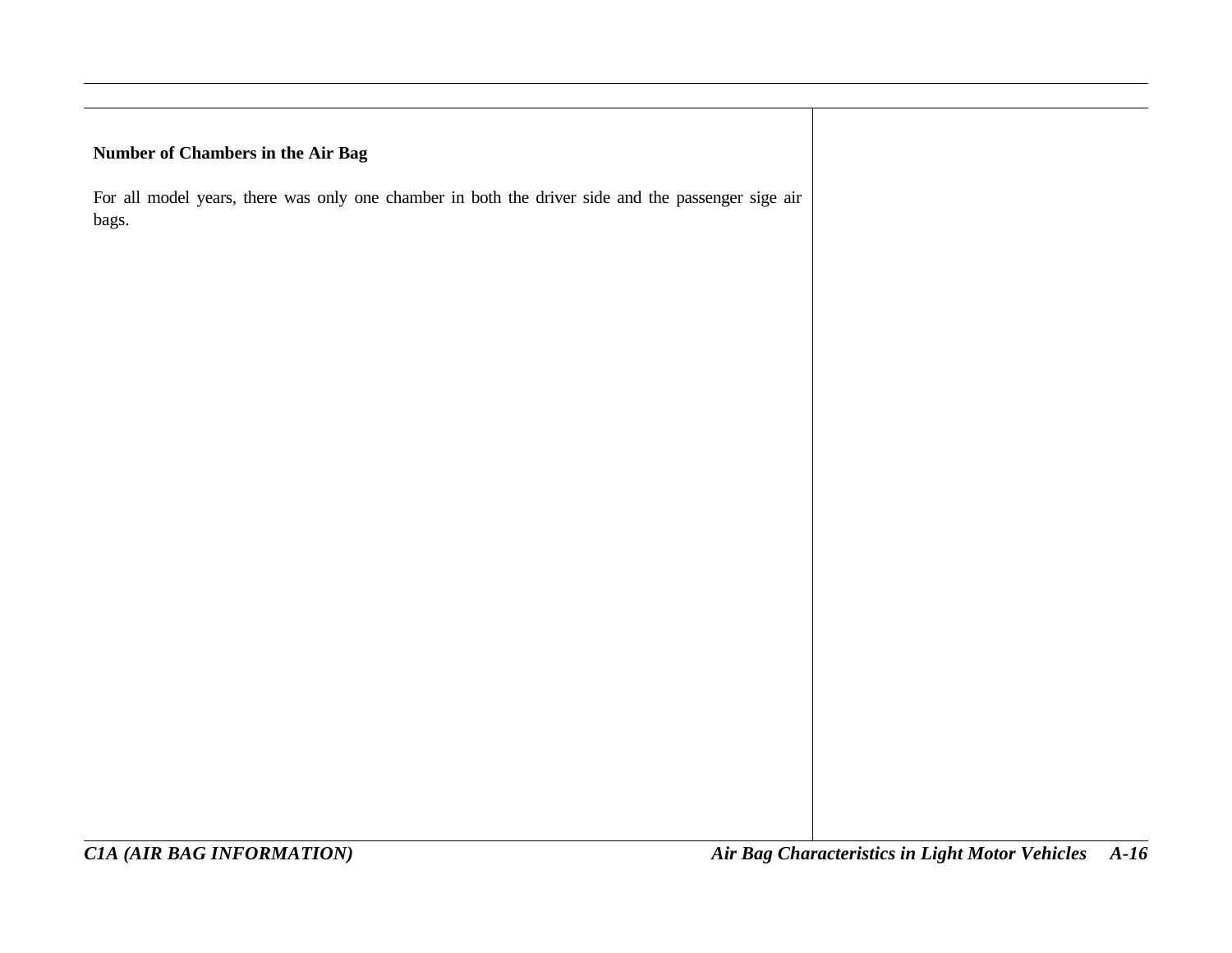<span id="page-63-0"></span>



**Discussion**: The chart depicts four predominant fold patterns used for driver air bags. The reverse roll has been the predominant fold in driver air bags since 1990. In 1994, the percentage of overlap folds began to increase while the percentage of modified accordion folds began to decrease. The presence of accordion folds in air bags has fluctuated since 1990.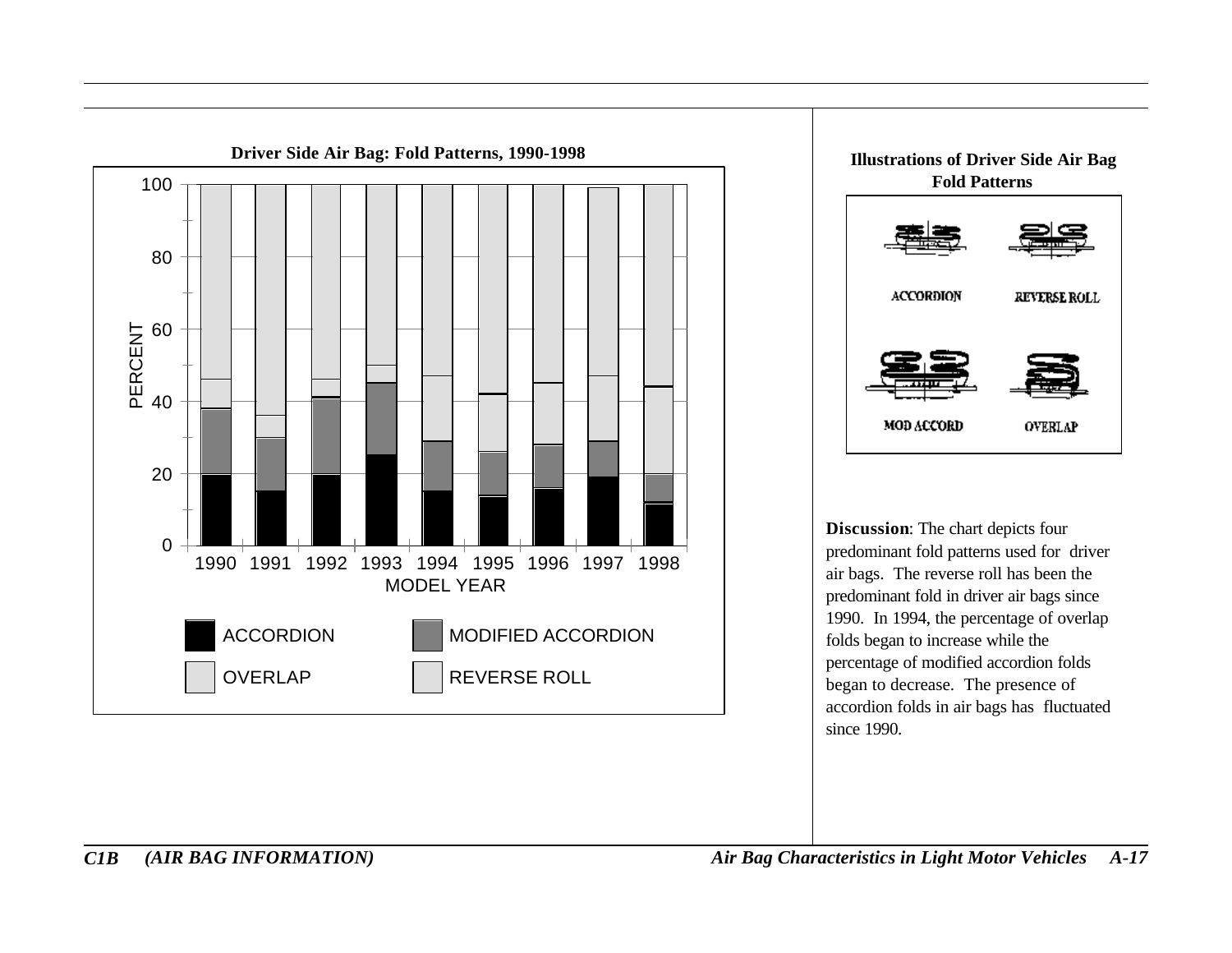<span id="page-64-0"></span>



**Discussion**: The chart depicts four predominant fold patterns used for passenger air bags. From 1993 to 1994, accordion folds decreased approximately 17 percent while the percentage of roll folds almost doubled. Since 1993, the percentage of overlap folds in passenger air bags has fluctuated. Rotated accordion folds have been increasing since 1997.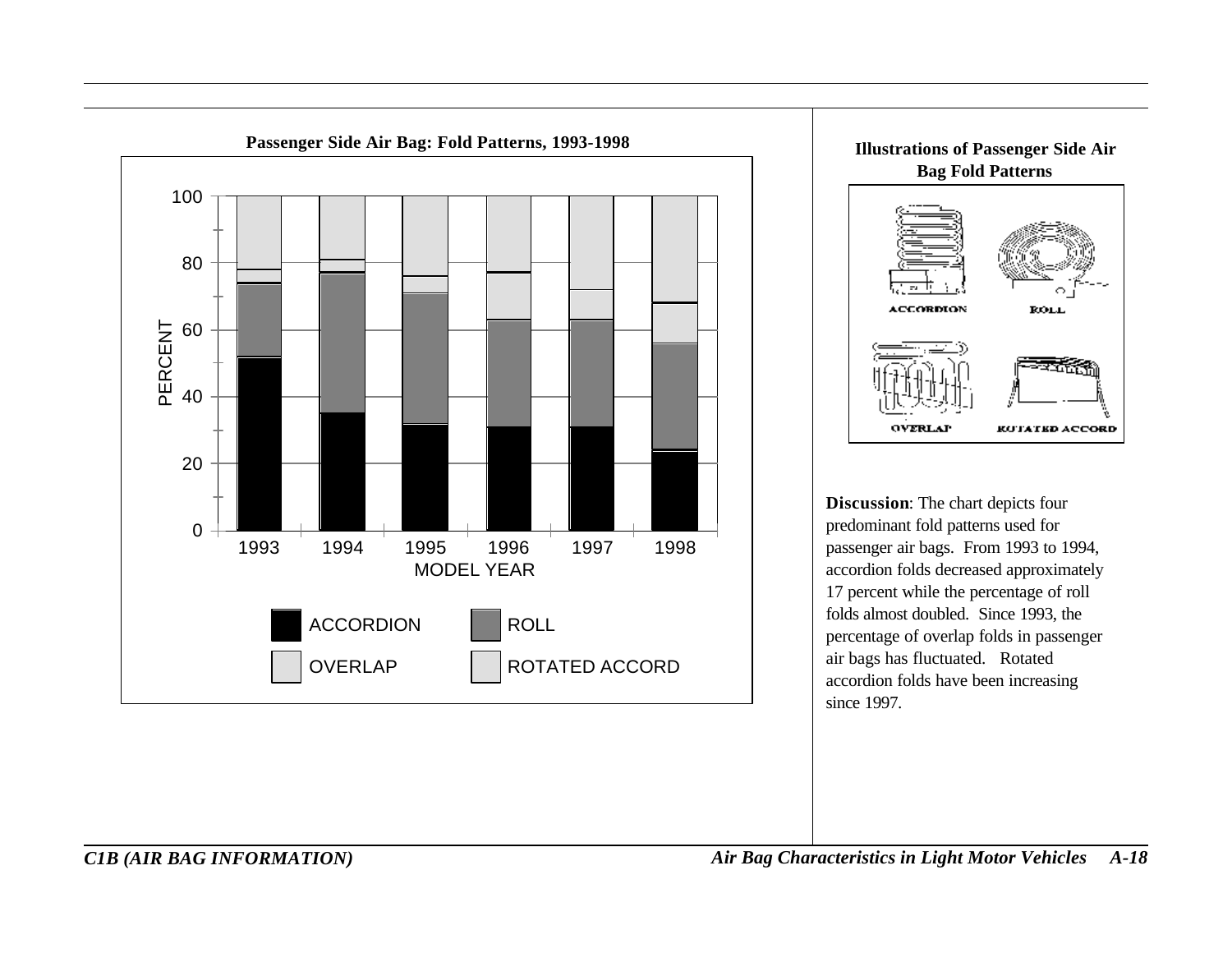#### <span id="page-65-0"></span>**Material of the Air Bag**

For all model years, the manufacturers reported approximately 60 different air bag material types. Thirty-one percent of the driver air bags were Nylon and thirty-one percent of the passenger air bags were Nylon. Most of the other material types contained some variation of Nylon or other type of material.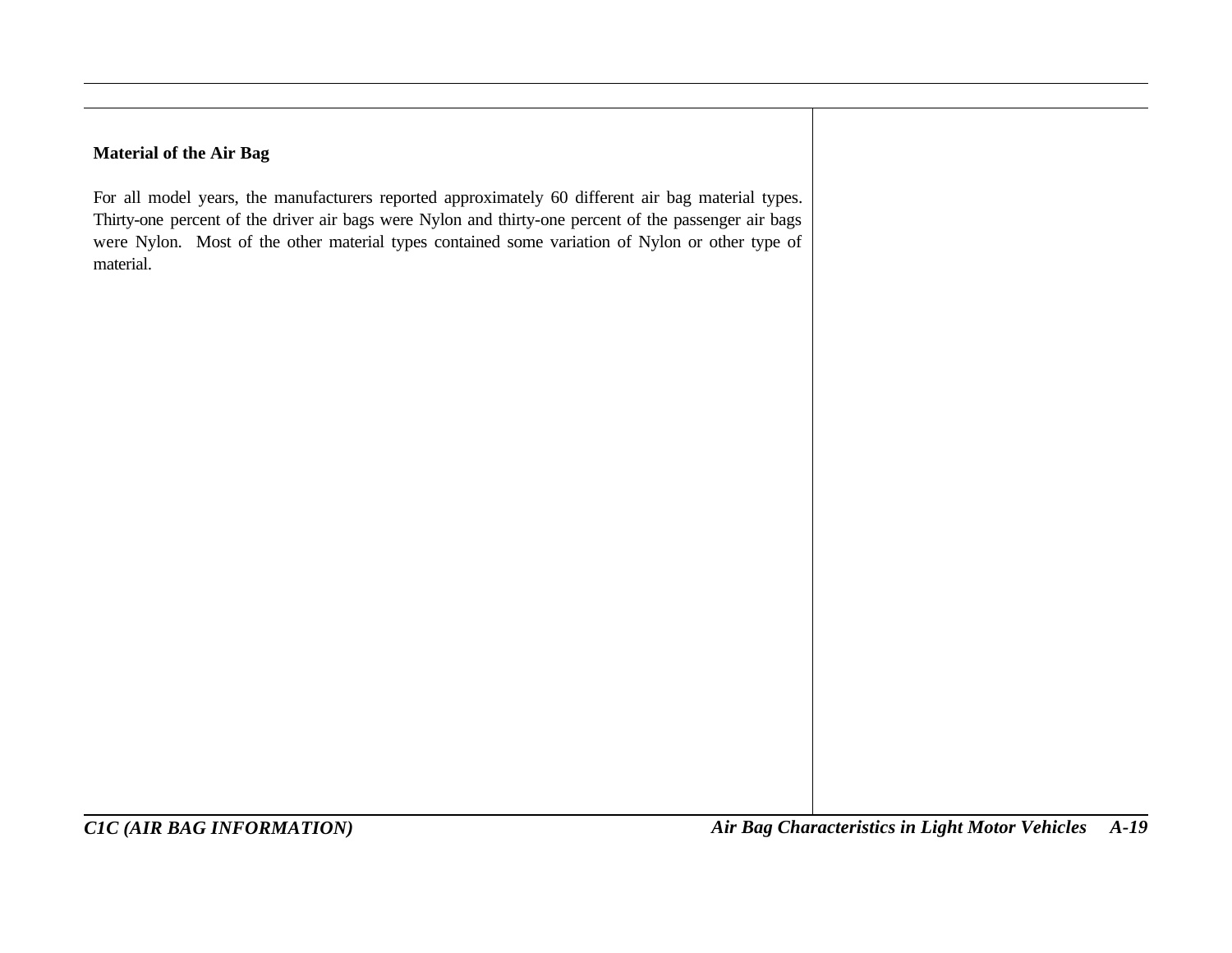<span id="page-66-0"></span>

*Driver Side*: The chart shows a small trend towards a lighter air bag. The average mass of the air bag decreased approximately 15 percent from 1990 (297 grams) to 1998 (253 grams).

*Passenger Side*: The average mass of the passenger air bag decreased approximately 9 percent from 1993 (630 grams) to 1998 (572 grams).

#### **Passenger Side Air Bag: Mass of Air Bag, 1993-1998**



*C1C (AIR BAG INFORMATION) Air Bag Characteristics in Light Motor Vehicles A-20*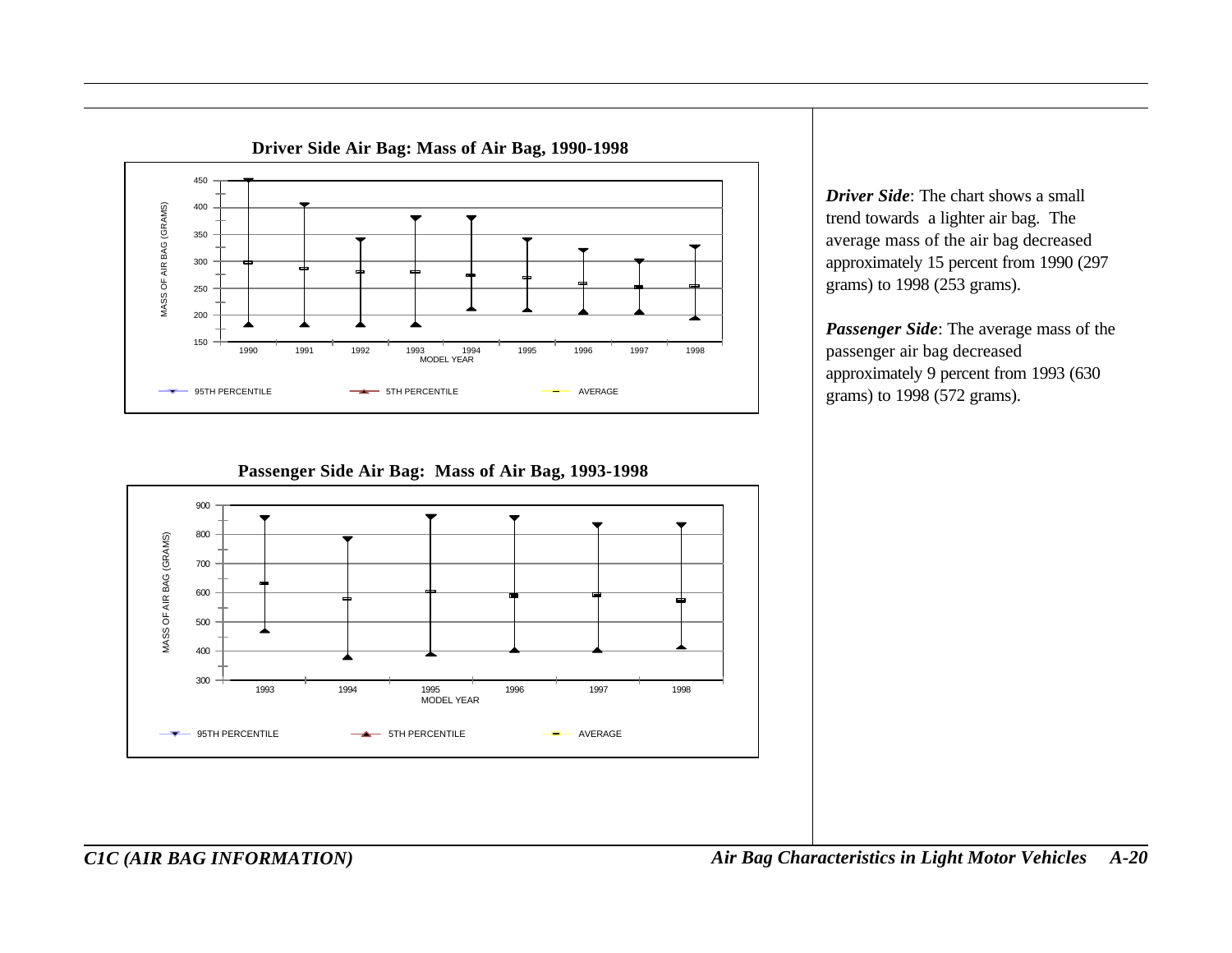<span id="page-67-0"></span>

**Passenger Side Air Bag: Inflation Time, 1993-1998**



**Definition:** The inflation time is the time from the initiation of inflation to full inflation.

*Driver Side*: The chart represents a consistent average inflation time of approximately 33 milliseconds for all driver air bag modules.

*Passenger Side*: From 1993 to 1994, the average inflation time decreased approximately 14 percent and continued to decrease until 1996. The average inflation time increased slightly from 1996 to 1997.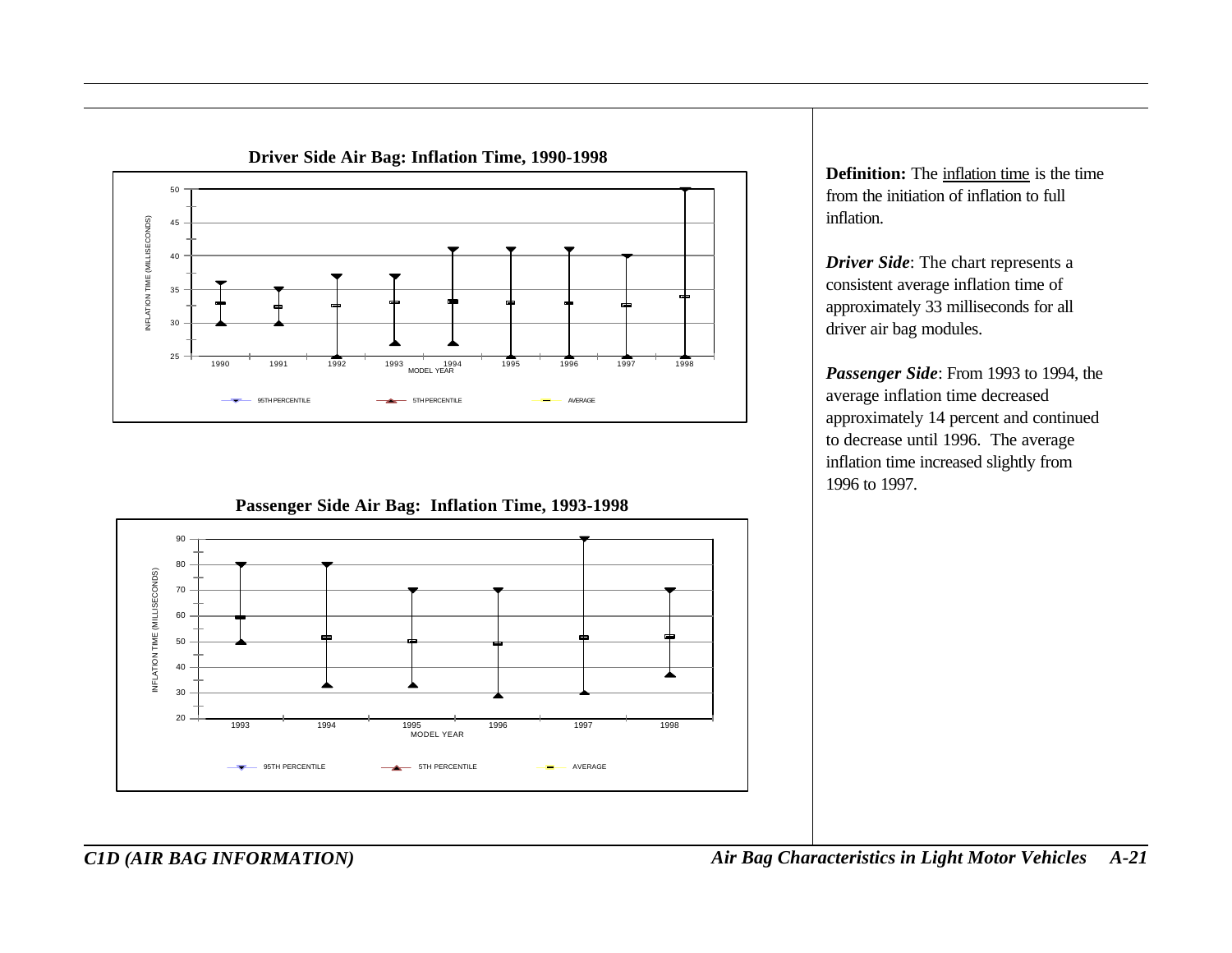<span id="page-68-0"></span>

**Passenger Side Air Bag: Volume of Fully Inflated Air Bag, 1993-1998**



*Driver Side*: The chart shows a relatively stable average volume of the fully inflated driver air bag between approximately 54 and 57 liters.

*Passenger Side*: As depicted in the chart, there is a downward trend in the volume of the fully inflated passenger air bags. From 1993 to 1998, there was a 26 percent decrease in the average volume of the fully inflated air bag.

*C1E (AIR BAG INFORMATION) Air Bag Characteristics in Light Motor Vehicles* **A-22**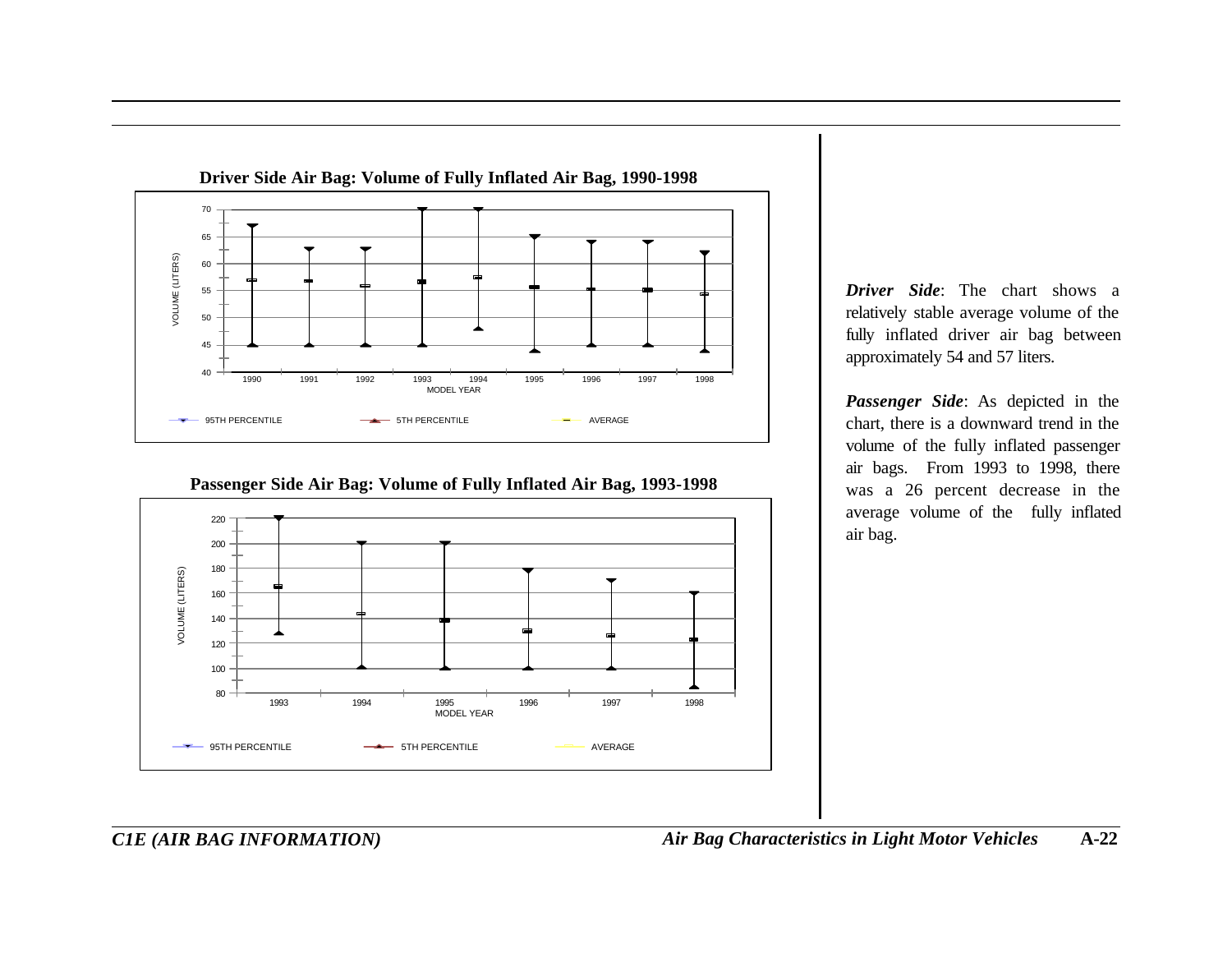<span id="page-69-0"></span>



*Driver Side*: The chart shows an increasing trend towards two-tethered driver air bags. From 1990 to 1993, a majority of the driver air bags were tethered by 3 or more tethers or were untethered. From 1994 to 1998, the percentage of two-tethered air bags tripled while the percentage of untethered air bags or air bags tethered by 3 or more tethers decreased. There were no onetethered driver air bags.

*Passenger Side*: Untethered passenger air bags continue to comprise a large percentage of all air bags. Although the percentage of two-tethered air bags increased from 1993 to 1994, two-tethered air bags have been decreasing since 1995. There were no three-tethered passenger air bags.

*C1F (AIR BAG INFORMATION) Air Bag Characteristics in Light Motor Vehicles A-23*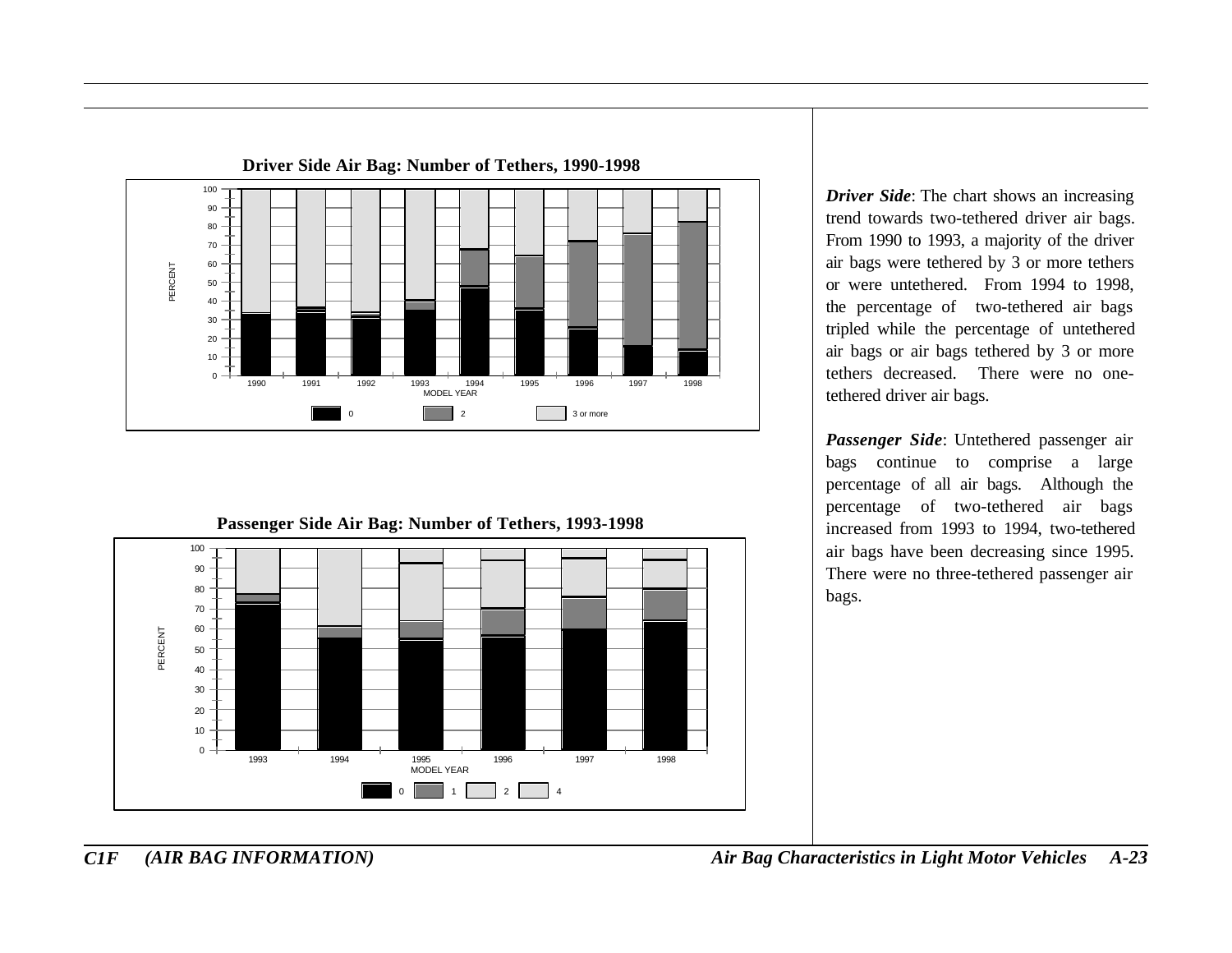<span id="page-70-0"></span>



**Definition**: Plane J is the transverse vertical plane that passes through the center point on the surface of the driver air bag cover. Plane  $K$  is the transverse vertical plane that passes through the maximum rearward point that the driver air bag reaches at any time during deployment.

**Discussion**: The average distance between Planes J and K has fluctuated slightly for many years, however, the average distance has been relatively stable since 1995.

*C1G1 (DRIVER AIR BAG DEPLOYMENT DISTANCE) Air Bag Characteristics in Light Motor Vehicles A-24*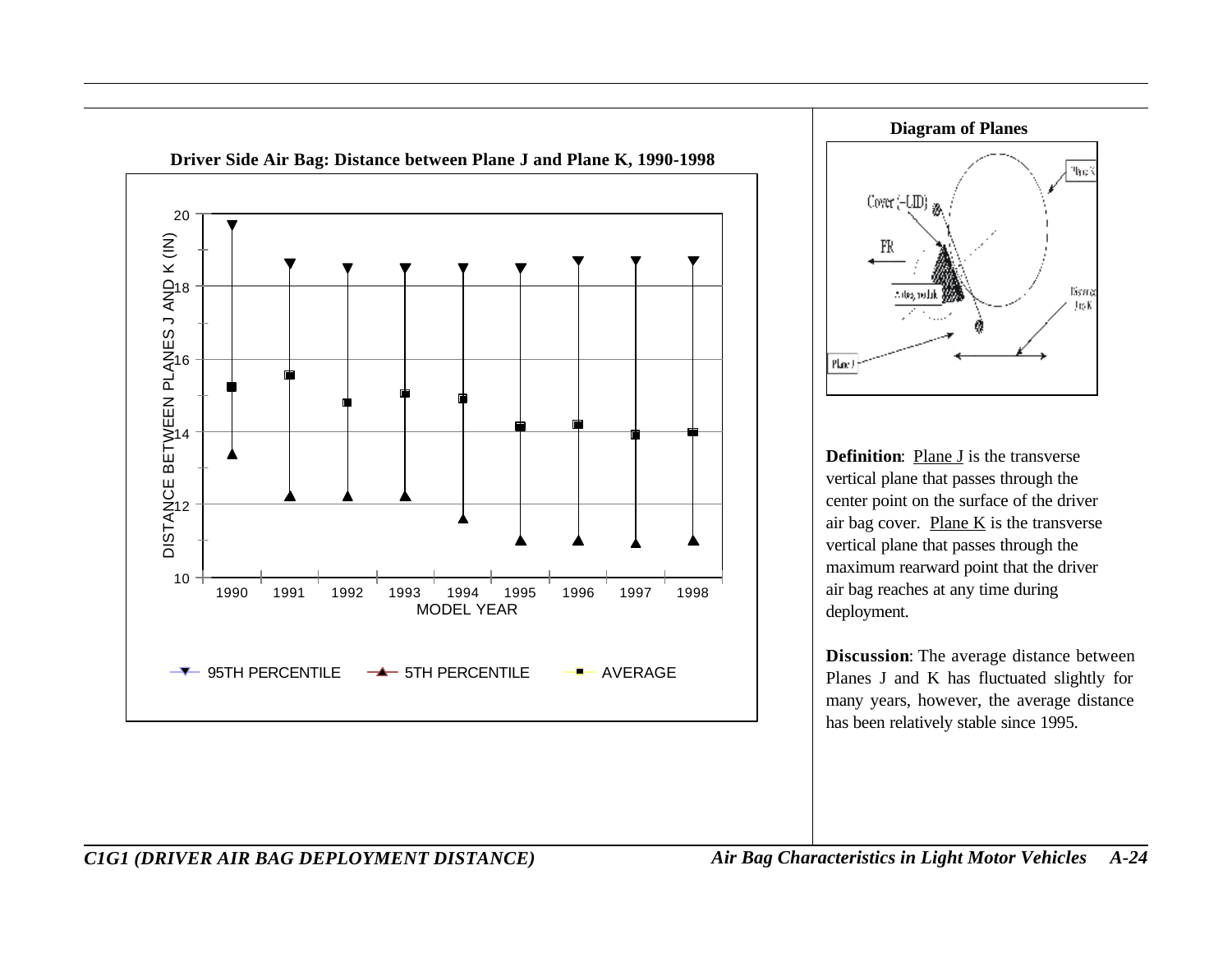-6 -4 -2 0 2  $F$  AND K (IN) 6 DISTANCE BETWEEN PLANES F AND K (IN) 1990 1991 1992 1993 1994 1995 1996 1997 1998 MODEL YEAR 95TH PERCENTILE  $\rightarrow$  5TH PERCENTILE  $\rightarrow$  AVERAGE

<span id="page-71-0"></span>**Driver Side Air Bag: Distance between Plane F and Plane K, 1990-1998**





**Definition**: Plane F is the transverse vertical plane that passes through the seating reference point (SRP) for the driver position. Plane  $K$  is the transverse vertical plane that passes through the maximum rearward point that the driver air bag reaches at any time during deployment.

**Discussion**: The average distance between Planes F and K has changed from approximately -2.0 inches in the early years to approximately +1.0 inch in later years. This change indicates that the maximum rearward point is moving forward relative to the SRP.

*C1G2 (DRIVER AIR BAG DEPLOYMENT DISTANCE) Air Bag Characteristics in Light Motor Vehicles A-25*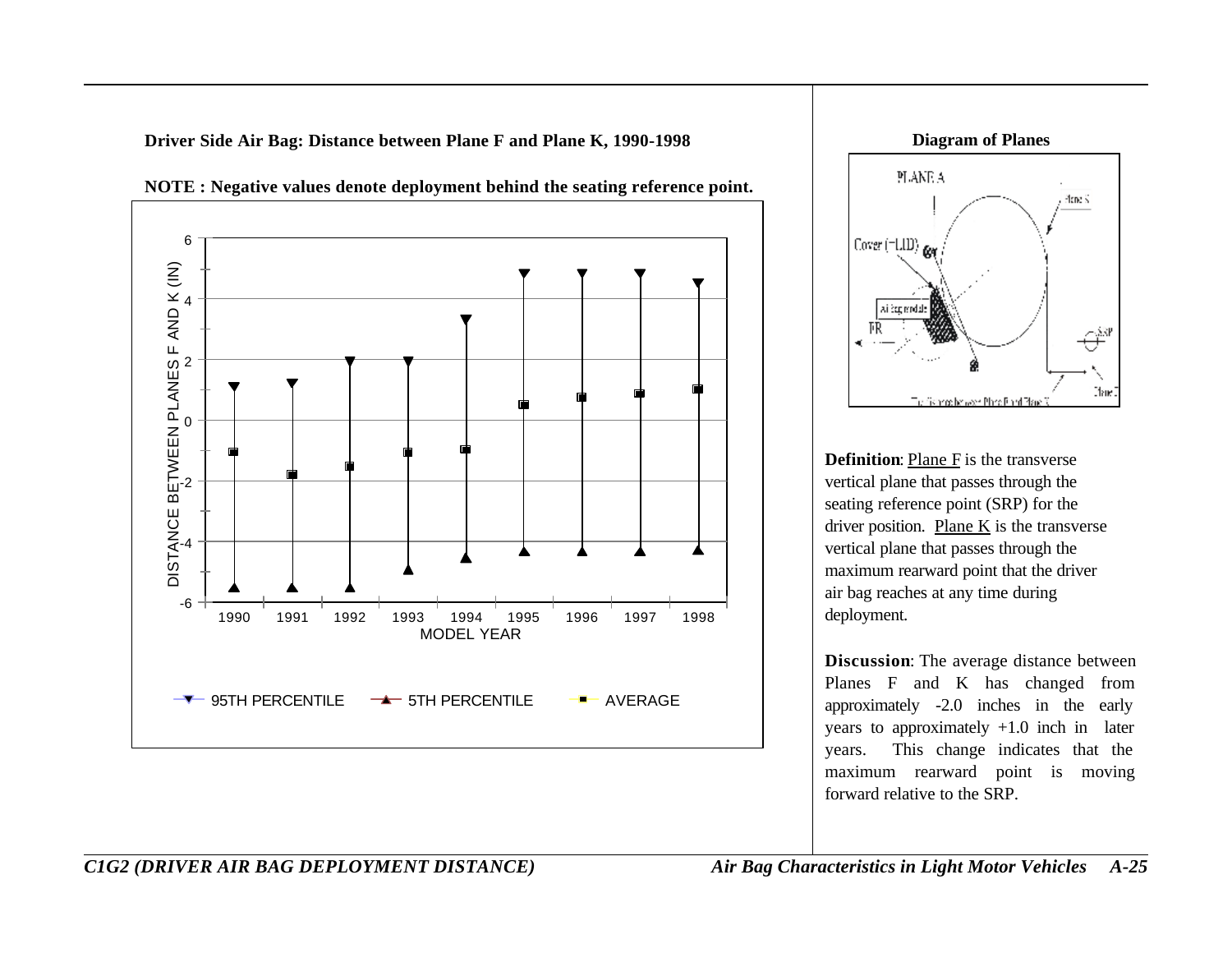

**Driver Side Air Bag: Maximum Distance the Air Bag Reaches Laterally**

**Definition:** Plane N is the longitudinal vertical plane that passes through the centerline of the Hybrid III dummy as positioned at the front outboard driver seating position.

**Discussion:** The chart depicts the trend of the average lateral half-width the driver air bag reaches. The half-width has decreased from a high of 13.8 inches in 1990 to 12.3 inches in 1998, an 11 percent decrease.

*C1G3 (DRIVER AIR BAG DEPLOYMENT DISTANCE) Air Bag Characteristics in Light Motor Vehicles A-26*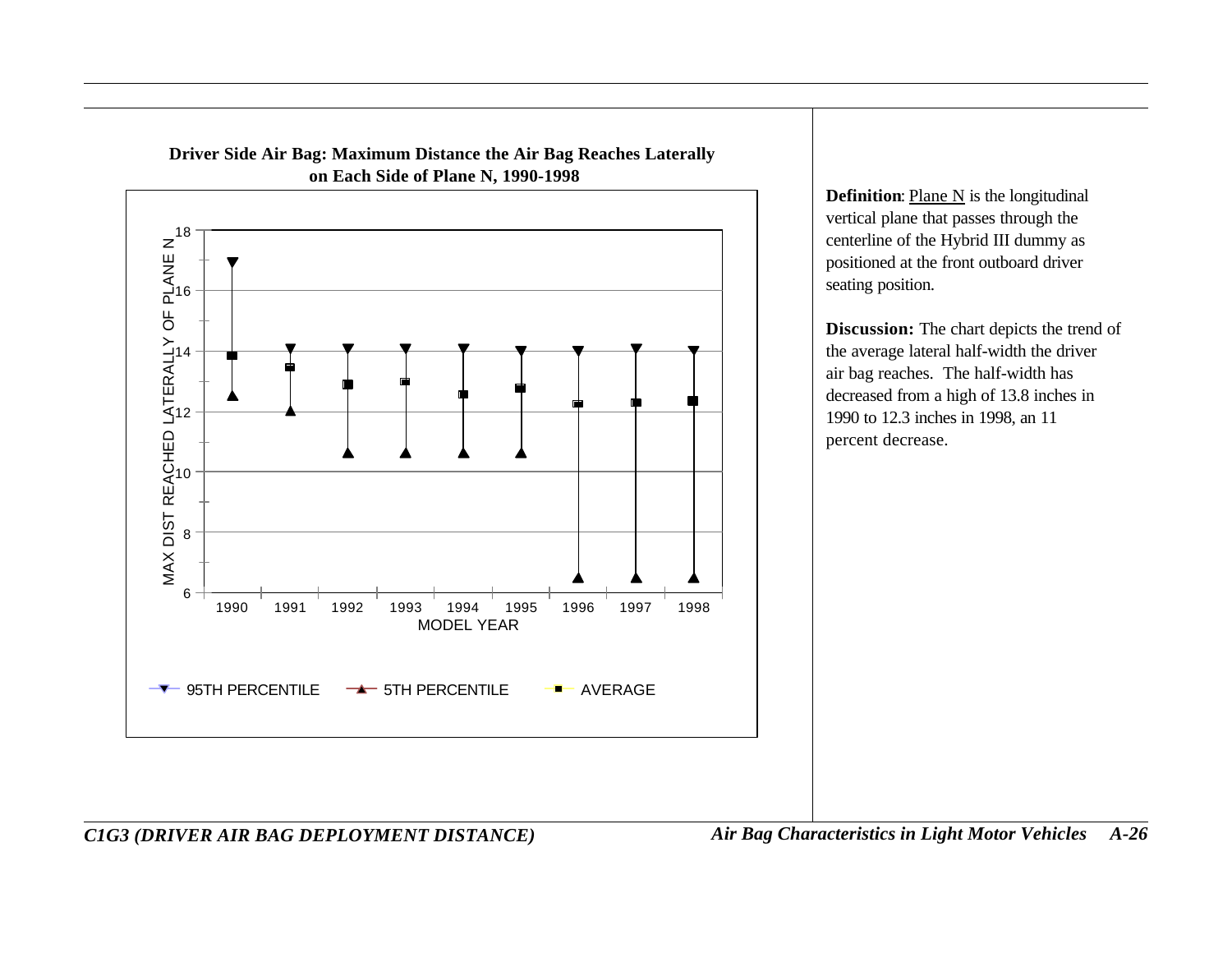





**Definition:** Plane C is the transverse vertical plane that passes through the center point of the passenger air bag cover. Plane E is the transverse vertical plane tangent to the rearmost portion of the passenger portion of the instrument panel.

**Discussion:** The average distance from Plane C to Plane E has remained relatively stable from 1993 to 1998.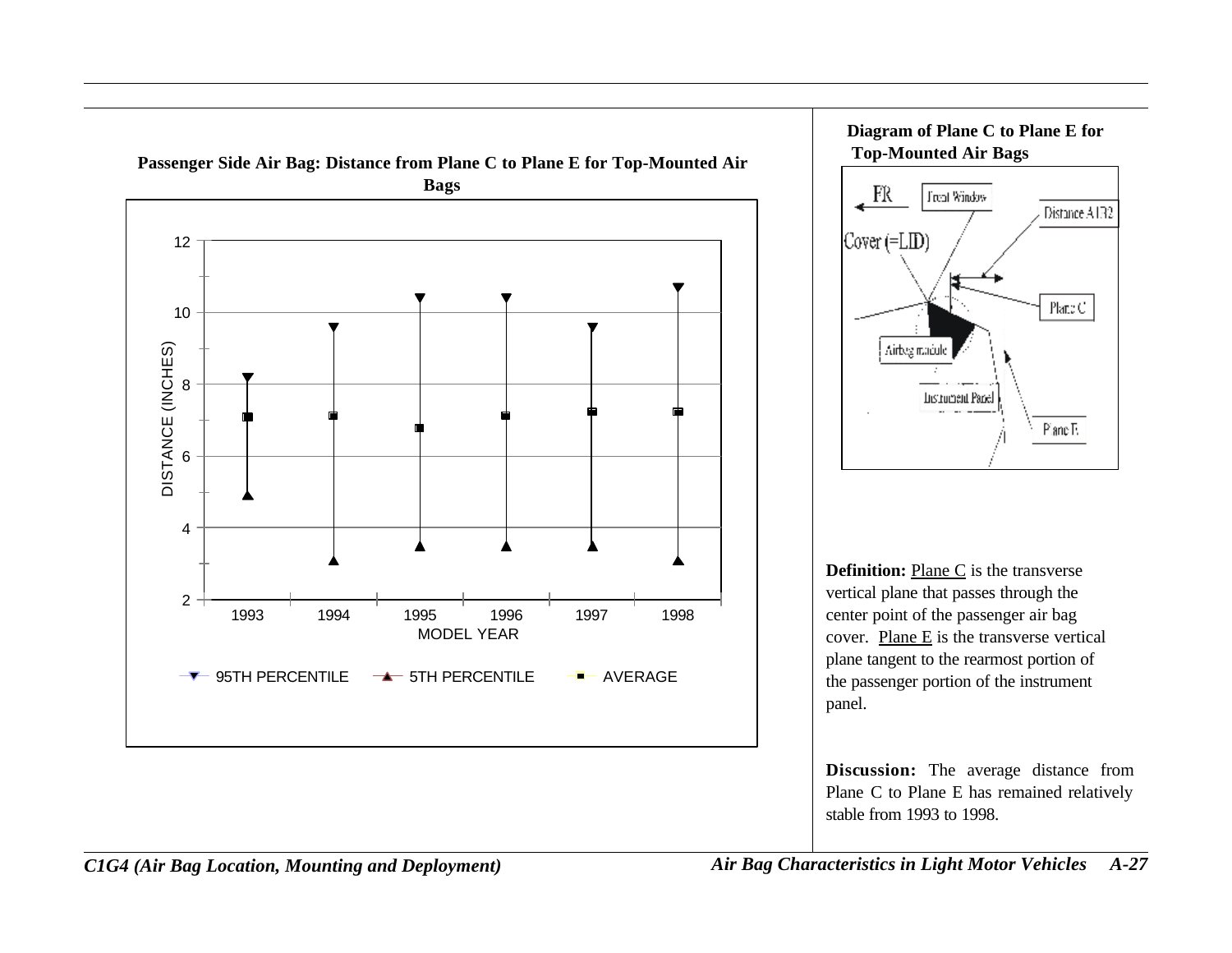



**Definitions**: Plane B is the horizontal plane tangent to the uppermost surface of the passenger portion of the instrument panel. Plane  $I$  is the horizontal plane that passes through the center point of the passenger air bag module.

**Discussion**: As depicted in the chart, the average distance between Planes B and I has fluctuated over the years. The average distance has ranged from 3.4 inches to 4.0 inches.

*C1G5 (Air Bag Location, Mounting and Deployment) Air Bag Characteristics in Light Motor Vehicles A-28*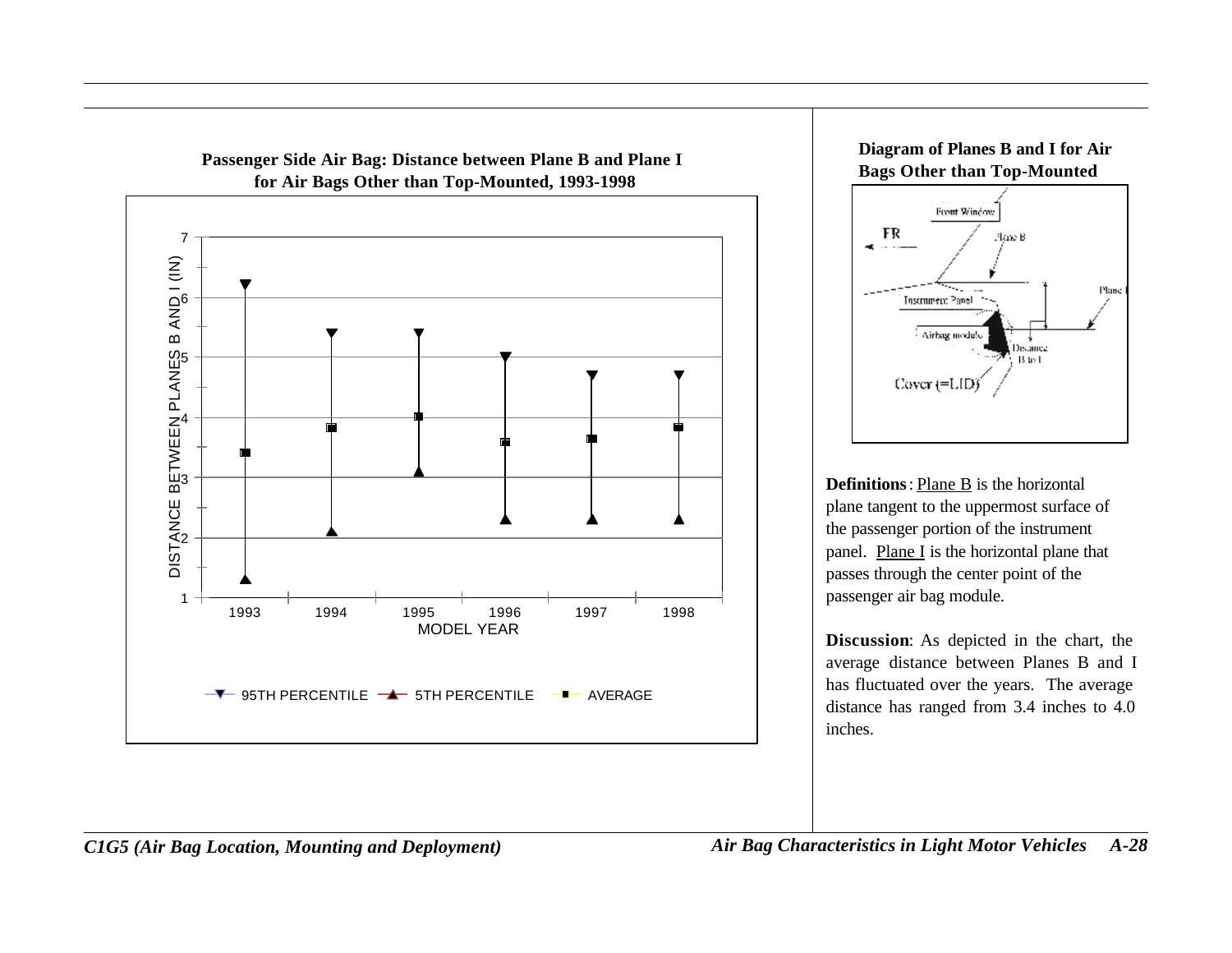





**Definition**: Plane H is the horizontal plane that passes through the seating reference point (SRP) for the front outboard passenger seating position. Plane I is the horizontal plane that passes through the center point of the passenger air bag module.

**Discussion**: The average distance between Planes H and I has ranged from 15 inches in 1993 to 13 inches in 1998 placing the air bag module slightly lower on the instrument panel.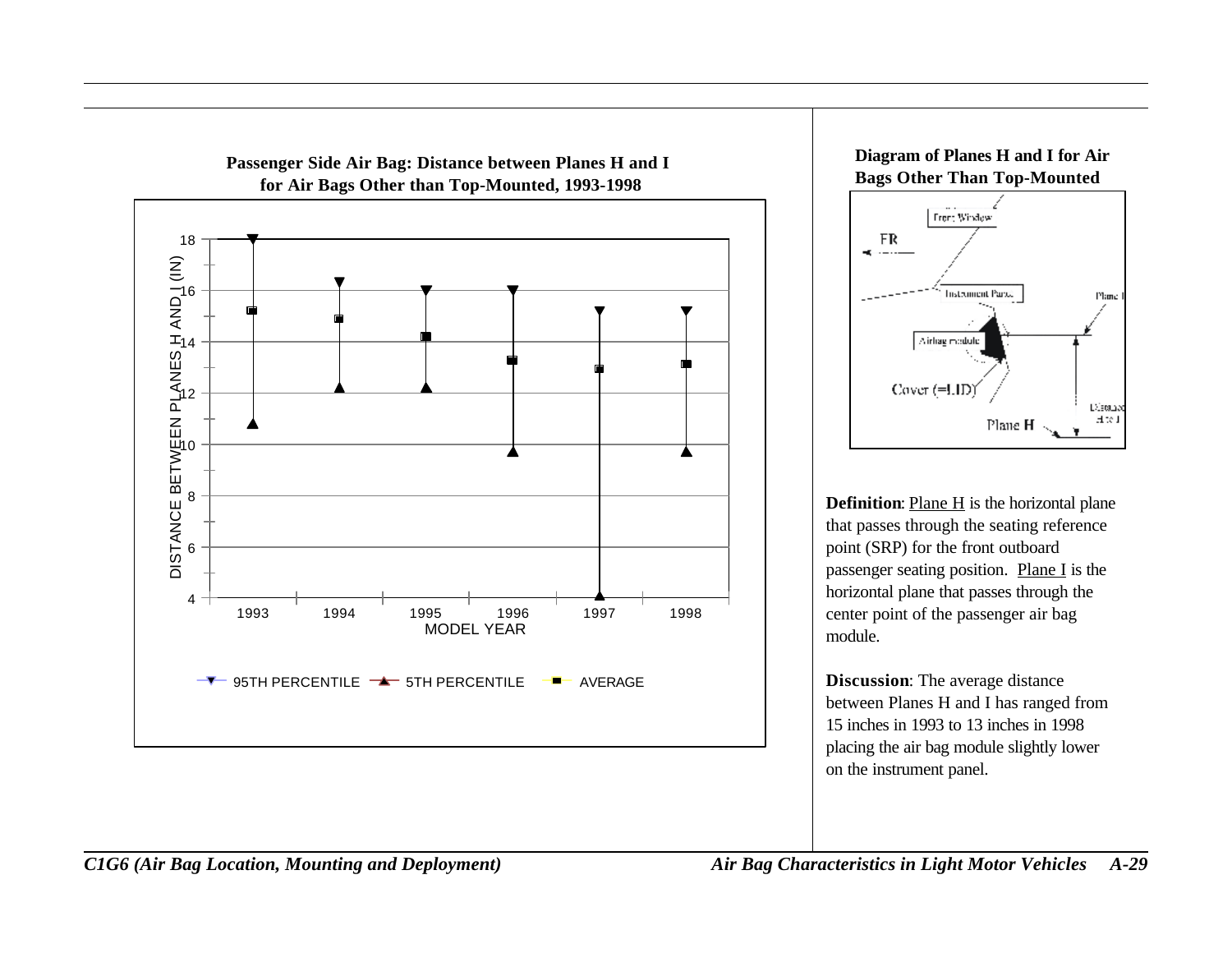



**Definition:** Plane C is the transverse vertical plane that passes through the center point of the passenger air bag cover. Plane  $\underline{L}$  is the transverse vertical plane that passes through the maximum rearward point that the passenger air bag reaches at any time during deployment.

**Discussion:** The average rearward deployment distance of the top-mounted passenger air bag has been relatively consistent since 1993.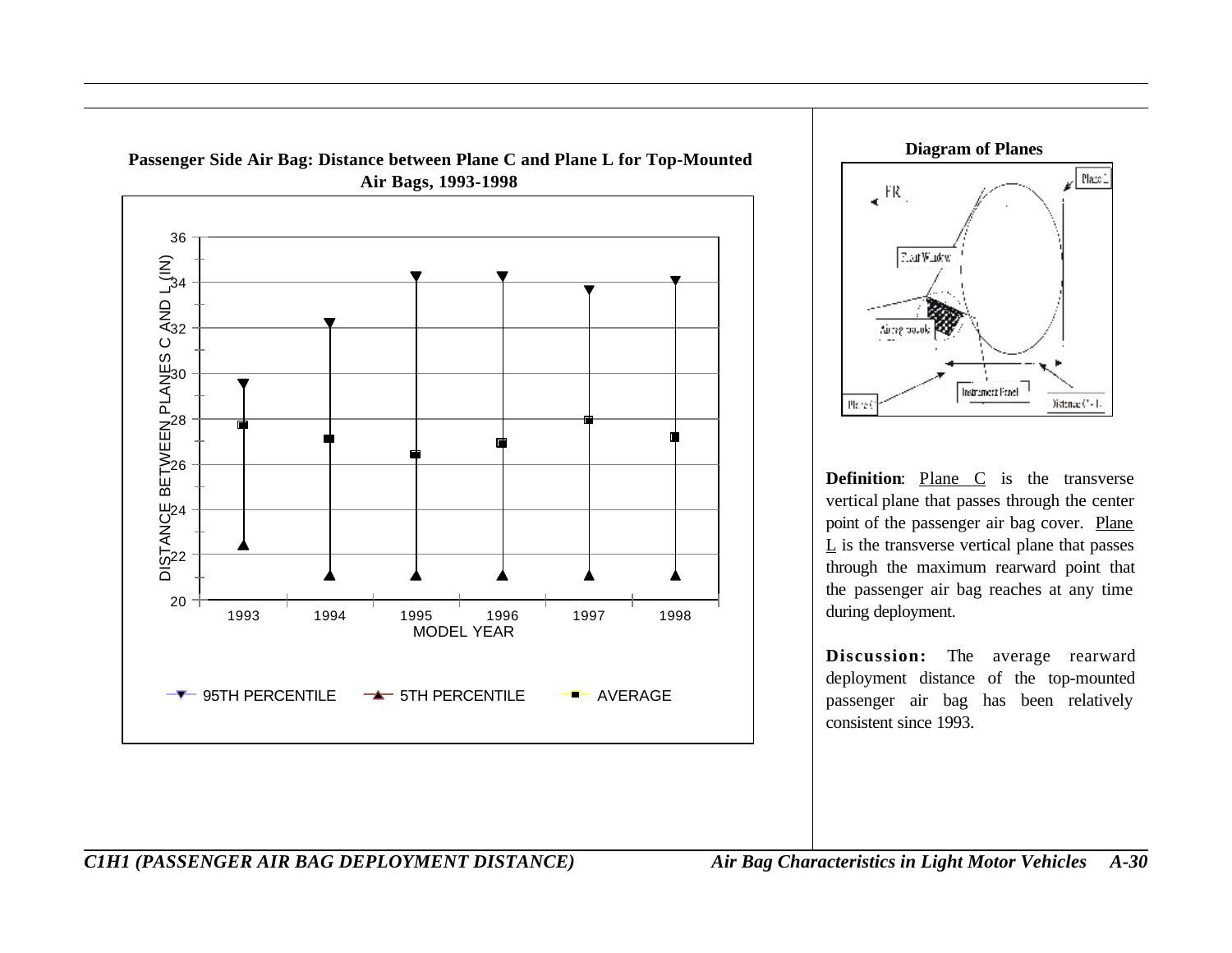



**Definition:** Plane D is the vertical plane tangent to the portion of the passenger air bag module closest to a normally seated front outboard passenger. Plane  $L$  is the transverse vertical plane that passes through the maximum rearward point that the passenger air bag reaches at any time during deployment.

**Discussion:** From 1993 to 1996, there was a substantial decrease (21 percent) in the average distance between Planes D and L. The average distance has remained basically the same since 1996.

#### *C1H2 (PASSENGER AIR BAG DEPLOYMENT DISTANCE) Air Bag Characteristics in Light Motor Vehicles A-31*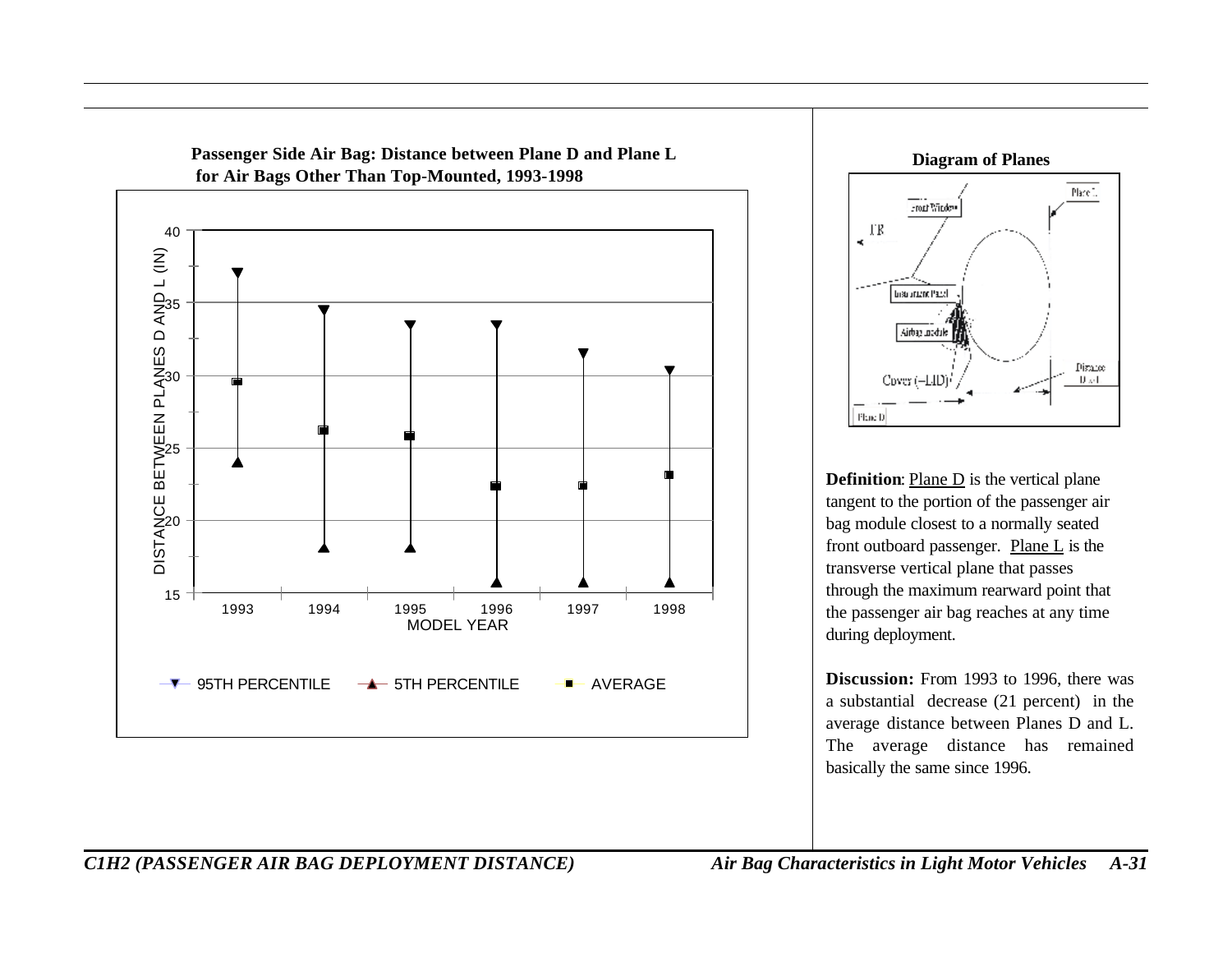

**Diagram of Planes**



**Definition**: Plane G is the transverse vertical plane that passes through the SRP for the front outboard passenger seating position. Plane L is the transverse vertical plane that passes through the maximum rearward point that the passenger air bag reaches at any time during deployment.

**Discussion:** The chart shows a dramatic increase in the average distance between Planes G and L from 1993 to 1998. Data were not reported for one-fourth of the vehicles.

## *C1H3 (PASSENGER AIR BAG DEPLOYMENT DISTANCE) Air Bag Characteristics in Light Motor Vehicles A-32*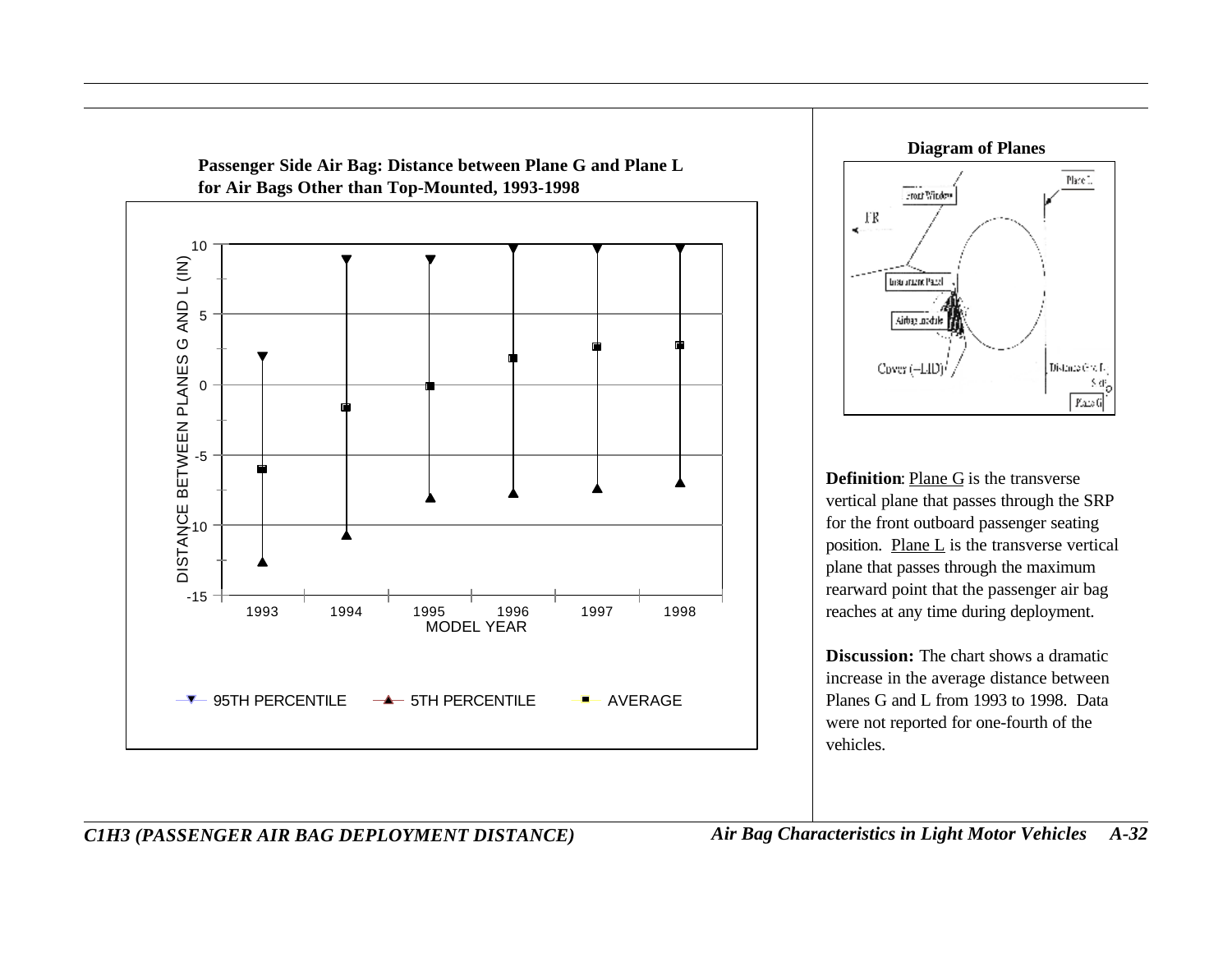

**Passenger Side Air Bag: Maximum Distance the Air Bag Reaches Laterally on Each Side of Plane M, 1993-1998 Definition**: <u>Plane M</u> is the longitudinal

vertical plane that passes through the centerline of the Hybrid III dummy as positioned at the passenger position.

**Discussion:** The chart shows a substantial decrease in the distance to which the air bag reaches laterally on either side of Plane M. Data were not reported for approximately 34 percent of the vehicles.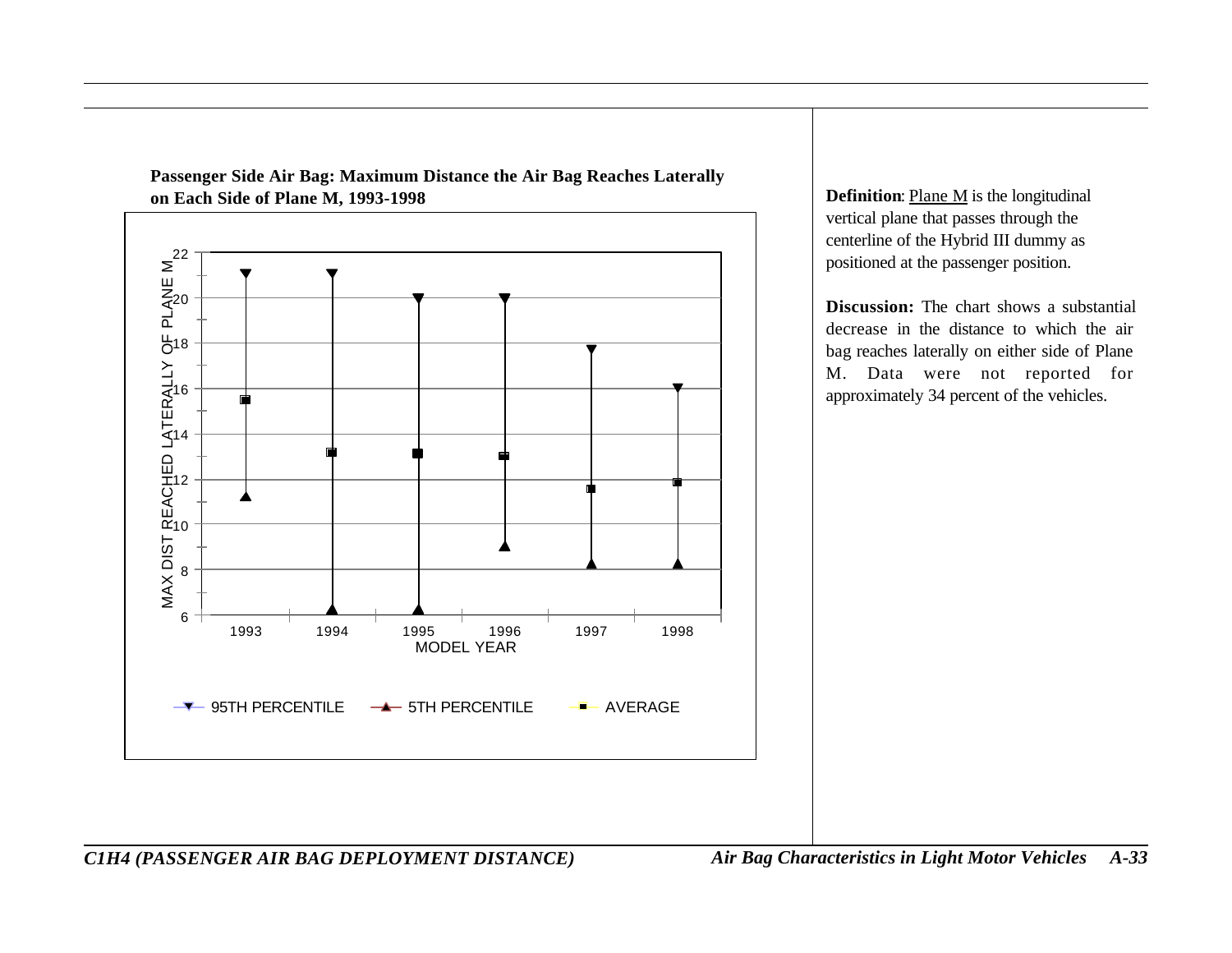

**Passenger Side Air Bag: Inflator Type, 1993-1998**



**Definition**: Air bag inflators can be broadly classified as Pyrotechnic, Compressed Gas, or Hybrid. Hybrid inflators are a combination of Pyrotechnic and Compressed Gas mechanisms.

*Driver Side***:** One hundred percent of driver side inflators were pyrotechnic devices prior to 1997. Hybrid inflators started to appear in the fleet in 1997 (0.1 percent) and 1998 (4 percent).

*Passenger Side***:** In 1993, 100 percent of the inflators in the fleet were Pyrotechnic. Hybrid inflators started to appear in 1994 (approximately 15 percent). From 1994 to 1998, there was a 31 percent increase in Hybrid inflators. Compressed gas inflators comprised a minor proportion of the inflators in 1997 and 1998.

*C2A-IT (INFLATOR INFORMATION) Air Bag Characteristics in Light Motor Vehicles A-34*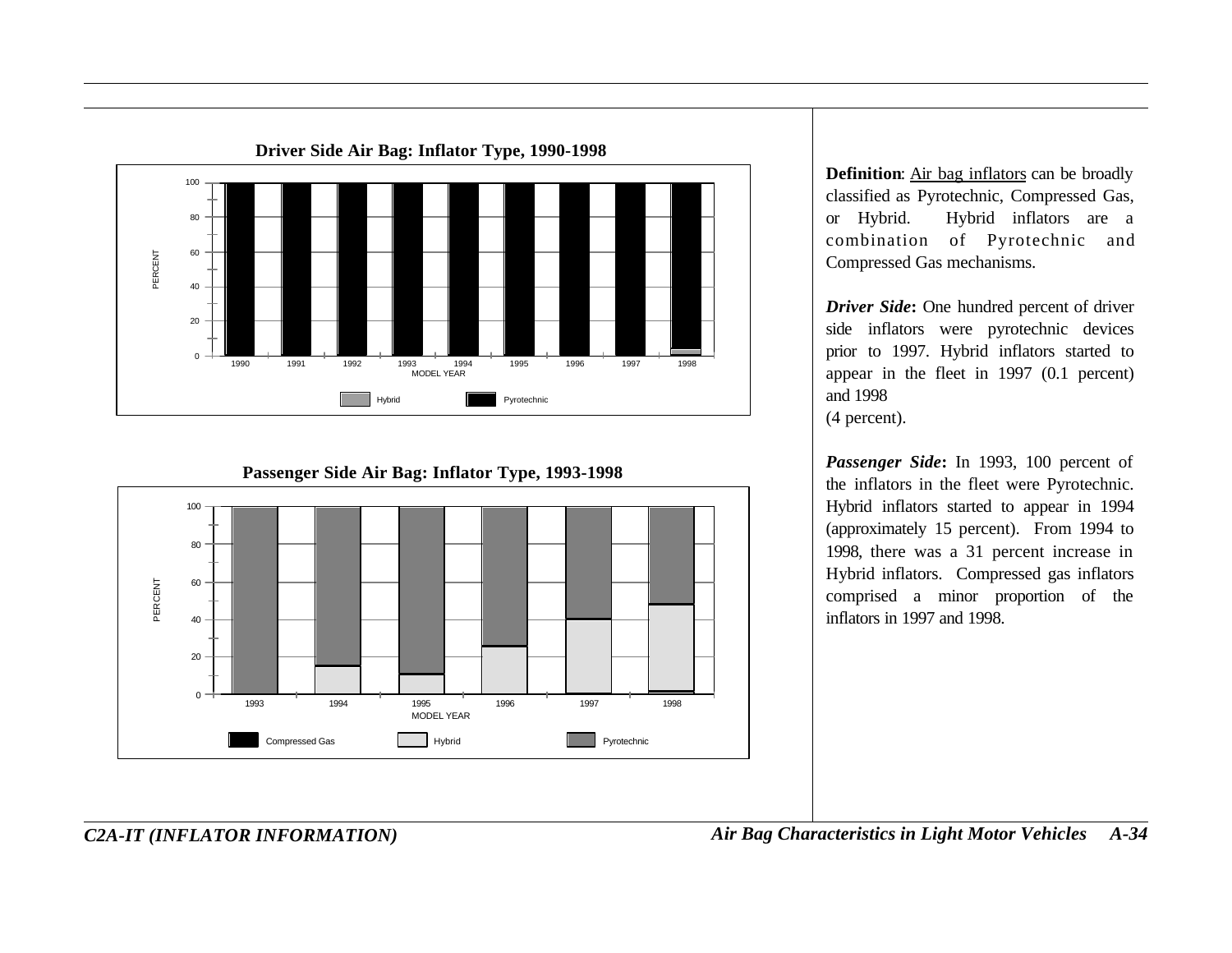

**Definition**: The inflating agent is the gas that is generated during the inflation process to fill the air bag.

*Driver Side***:** The gas generate in the driver side air bag is predominantly sodium azide. A small percentage of inflators use nitrogen as the inflating agent. In 1998, several other inflating agents such as arcite began to surface.

*Passenger Side***:** Sodium azide has been the predominant gas generant in the inflators of passenger air bags for many years. Polyvinyl chloride (PVC), argon, and other agents such as Hydrogen and Helium are showing increased presence as the gas generant in the inflators.

 $\Omega$ 20 40 60 80 100 PERCENT 1993 1994 1995 1996 1997 1998 MODEL YEAR Sodium Azide **Argon** Argon **PVC** PVC Other

#### **Passenger Side Air Bag: Inflating Agent, 1993-1998**

*C2A-IA (INFLATOR INFORMATION) Air Bag Characteristics in Light Motor Vehicles A-35*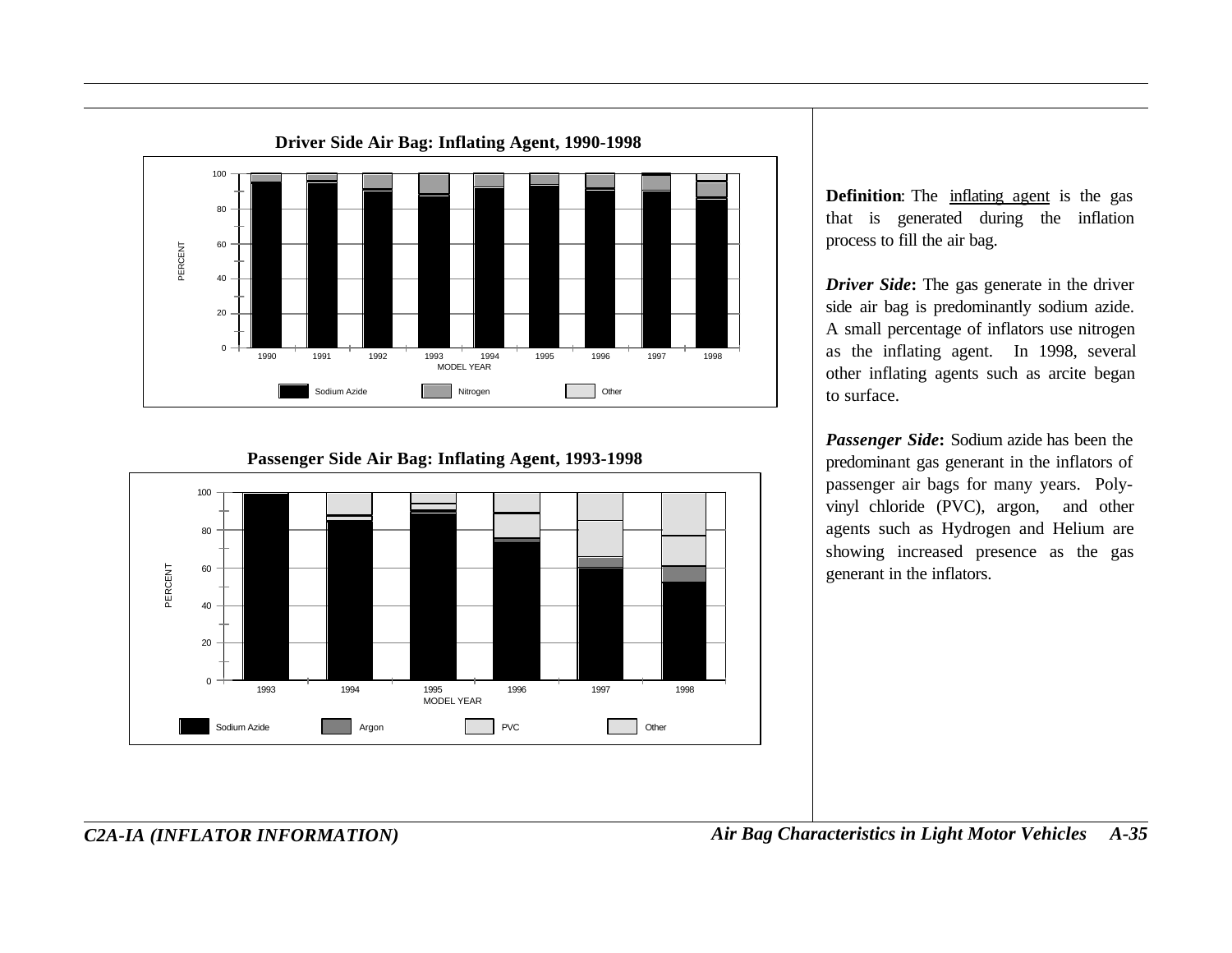### **Driver and Passenger Side Air Bag: Number of Inflation Stages, 1990-1998**

Definition: Inflation Stages can be single or multiple. Multiple Stage inflators maintain a reduced inflator output at the beginning of the inflation process and reach peak output at a later stage of deployment.

**All of the Driver Side Air Bags from 1990 to 1998 and the Passenger Side Air Bags from 1993 to 1998 in the fleet had a single stage inflation process; therefore no chart is displayed to represent the number of air bag inflation stages.**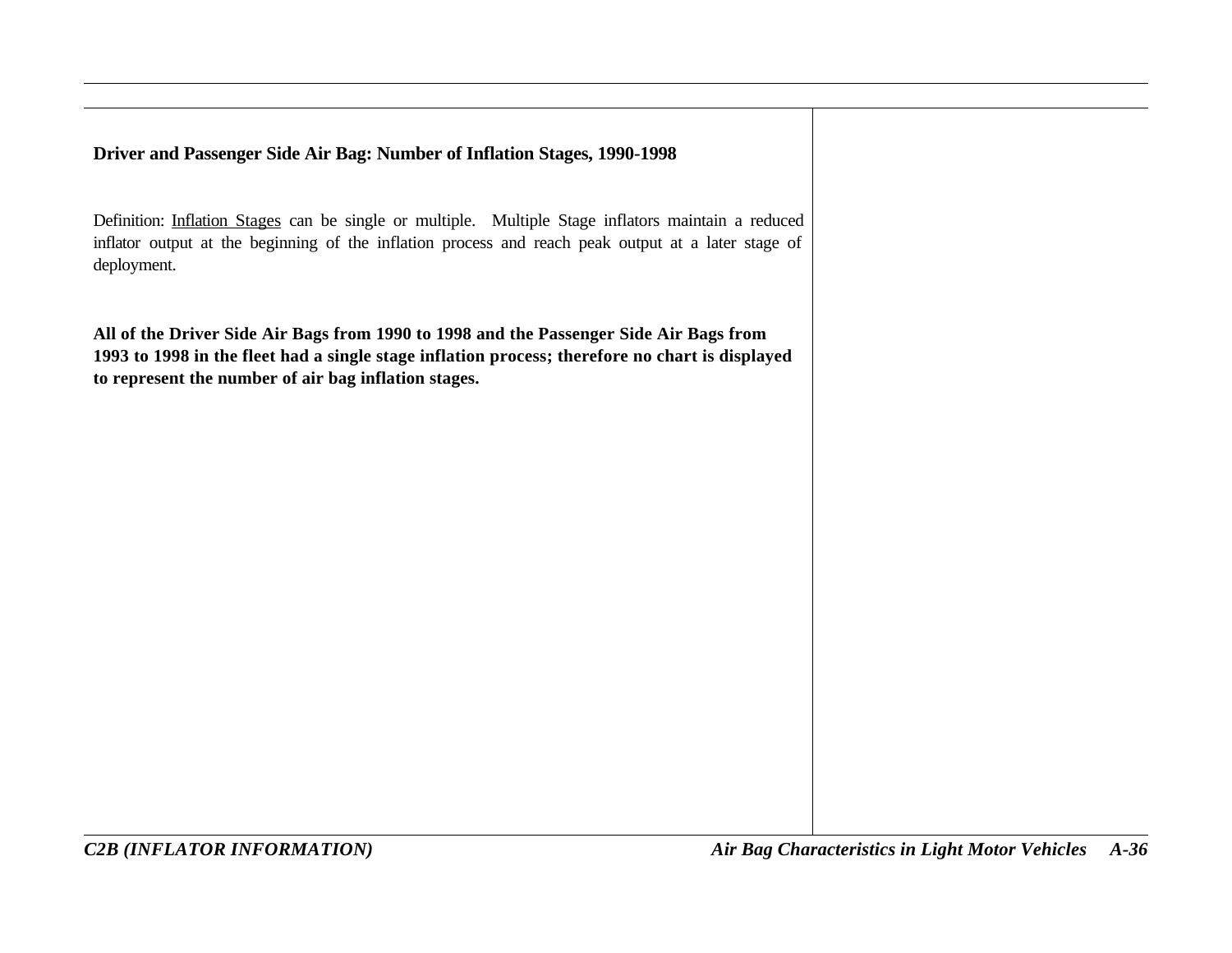



#### **Passenger Side Air Bag: Scaled Rise Rate, 1993-1998**

**Definition:** The scaled rise rate is the rate at which the air bag inflation pressure increases over time during tank tests.

Driver inflator tank test data were scaled to a 60 liter tank volume and the passenger tank test data were scaled to 100 liters using a constant PV product method.

*Driver Side***:** Although the average scaled rise rate has fluctuated over the past several years, the average scaled rise rate decreased approximately 23 percent from 1997 (7.4 kpa/ms) to 1998 (5.7 kpa/ms).

*Passenger Side***:** The average scaled rise rate in the passenger air bag has also fluctuated over the past several years. The average rise rate decreased approximately 14 percent from 1997 (8.6 kpa/ms) to 1998 (7.4 kpa/ms).

*C2C4 (INFLATOR INFORMATION) Air Bag Characteristics in Light Motor Vehicles A-37*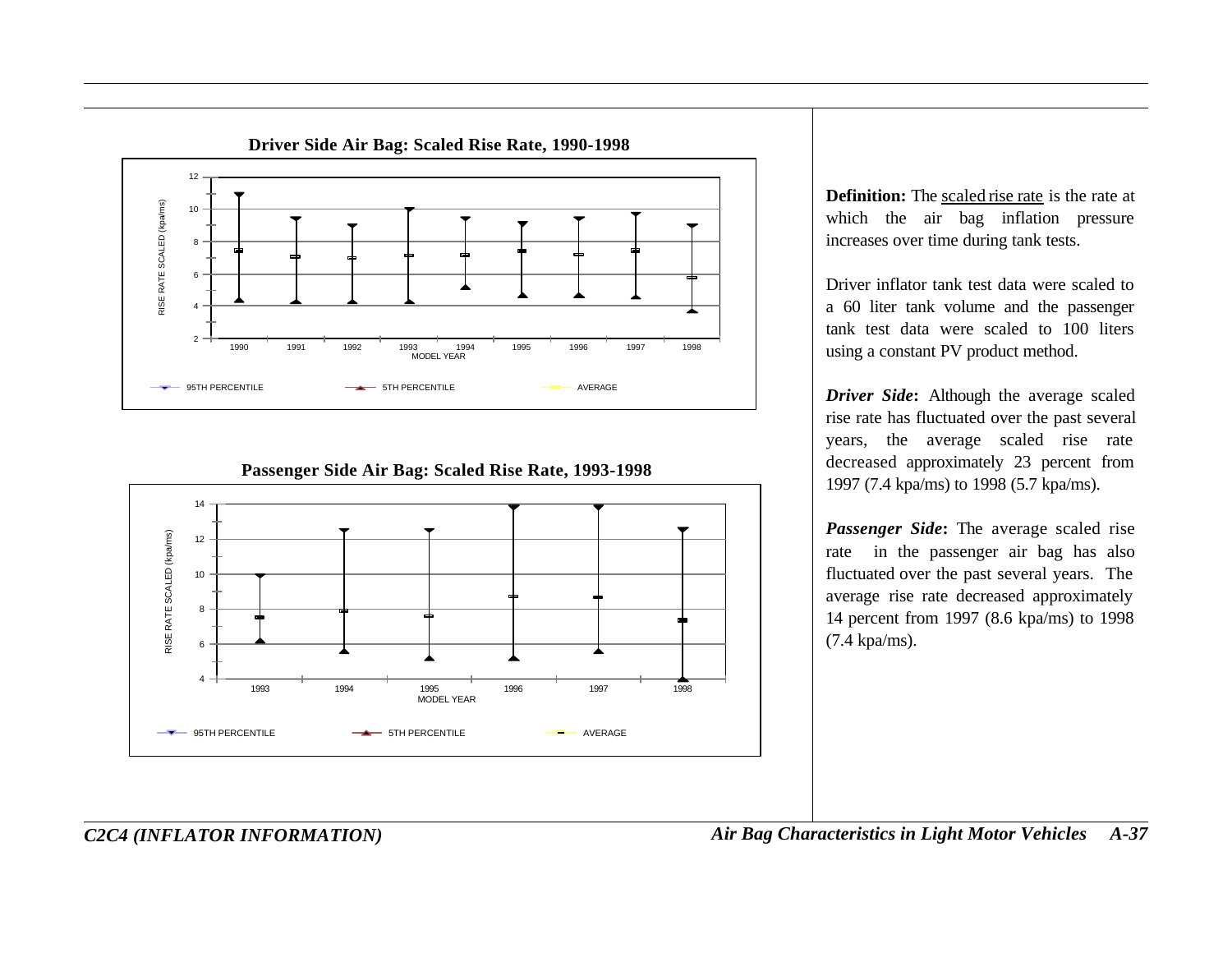

**Passenger Side Air Bag: Scaled Peak Pressure, 1993-1998**



**Definition:** The scaled peak pressure is the maximum pressure attained during the air bag inflator tank tests.

Driver inflator tank test data were scaled to a 60 liter tank volume and the passenger tank test data were scaled to 100 liters using a constant PV product method.

*Driver Side***:** The average scaled peak pressure decreased approximately 12 percent from 1997 (189 kpa) to 1998 (167 kpa).

*Passenger Side***:** The average scaled peak pressure decreased approximately 11 percent from 1997 (328 kpa) to 1998 (292 kpa).

*C2C4 (INFLATOR INFORMATION) Air Bag Characteristics in Light Motor Vehicles A-38*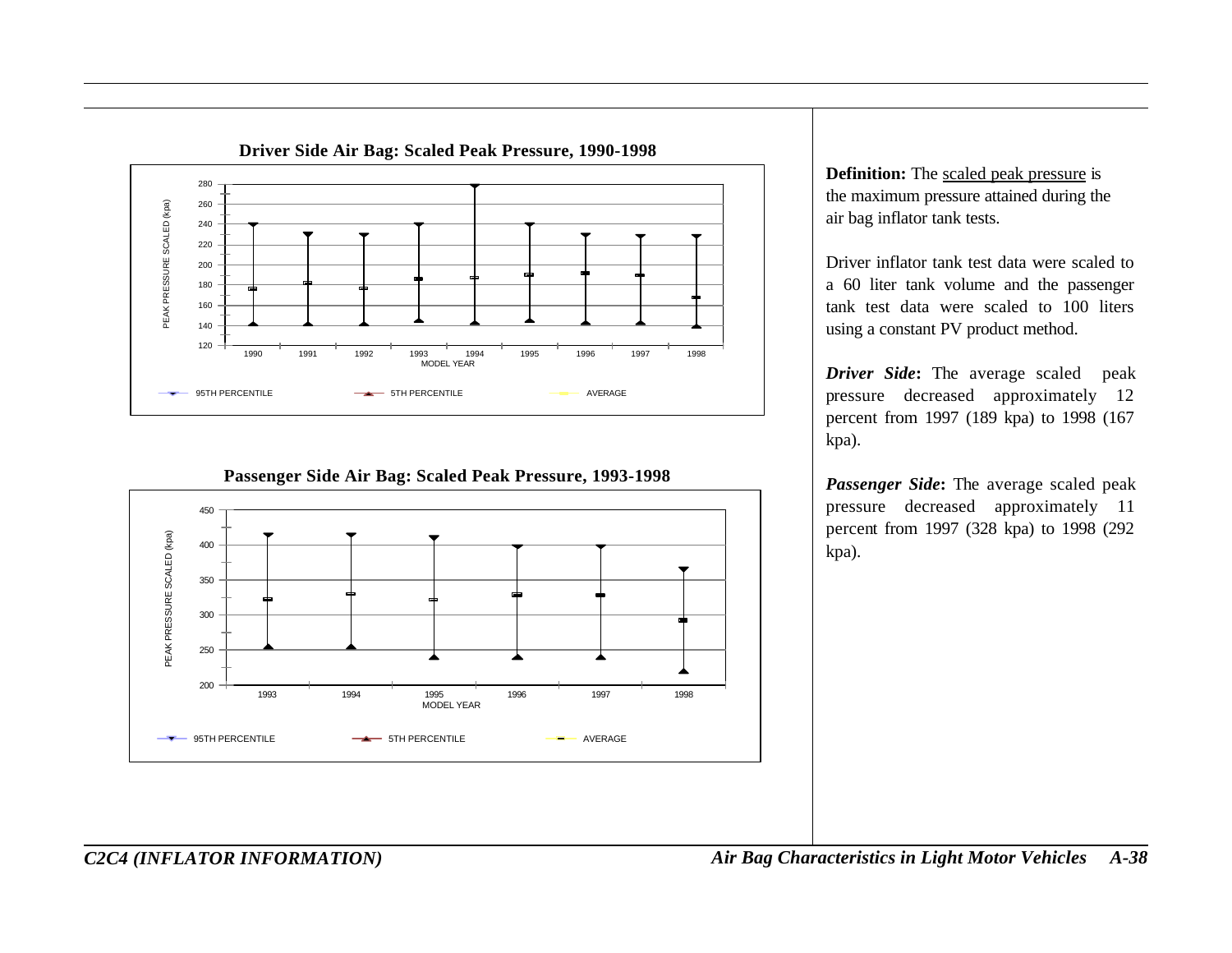

**Passenger Side Air Bag: Stiffness of the Seat Belts (force/elongation), 1993-1998**



**Definition:** The stiffness of a seat belt is the amount (in percent) a seat belt stretches when subjected to a specific force. A low percent in elongation indicates a stiffer belt.

*Driver Side***:** The average stiffness of the driver seat belt showed a steady decreasing trend from 1992 to 1997. In 1998, the driver seat belt became stiffer.

*Passenger Side***:** The average stiffness of the passenger seat belt showed a decreasing trend from 1993 to 1994. From 1994 to 1997, the stiffness remained relatively constant. The passenger seat belt became stiffer in 1998.

*D1 (SEAT BELT TECHNOLOGY) Air Bag Characteristics in Light Motor Vehicles* **A-39**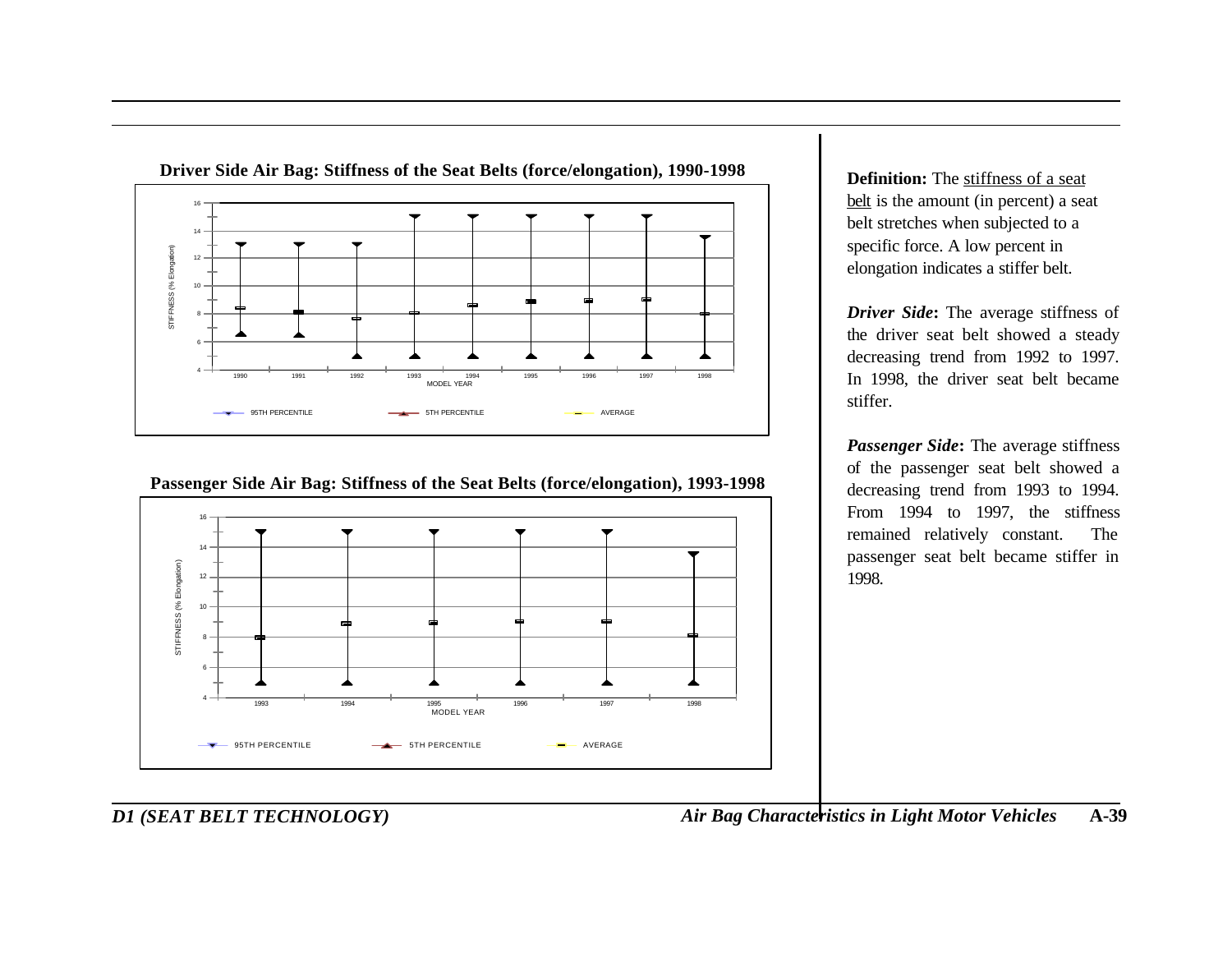

#### **Passenger Side Air Bag: Presence of Load Limiters in the Seat Belt**



**Definition:** Load limiters are devices that limit the forces imparted to the occupant by the seat belt during the crash event. The forces are prevented from exceeding a pre-determined level by allowing the seat belt webbing to yield when forces reach this level.

*Driver Side***:** In 1990, load limiters were present in just one percent of the fleet. In 1998, limiters were present in approximately 40 percent of the fleet.

*Passenger Side***:** In 1994, load limiters were present in 14 percent of the fleet, however, by 1998, the percent of limiters present in seat belts had tripled to approximately 42 percent

*D2 (SEAT BELT TECHNOLOGY) Air Bag Characteristics in Light Motor Vehicles A-40*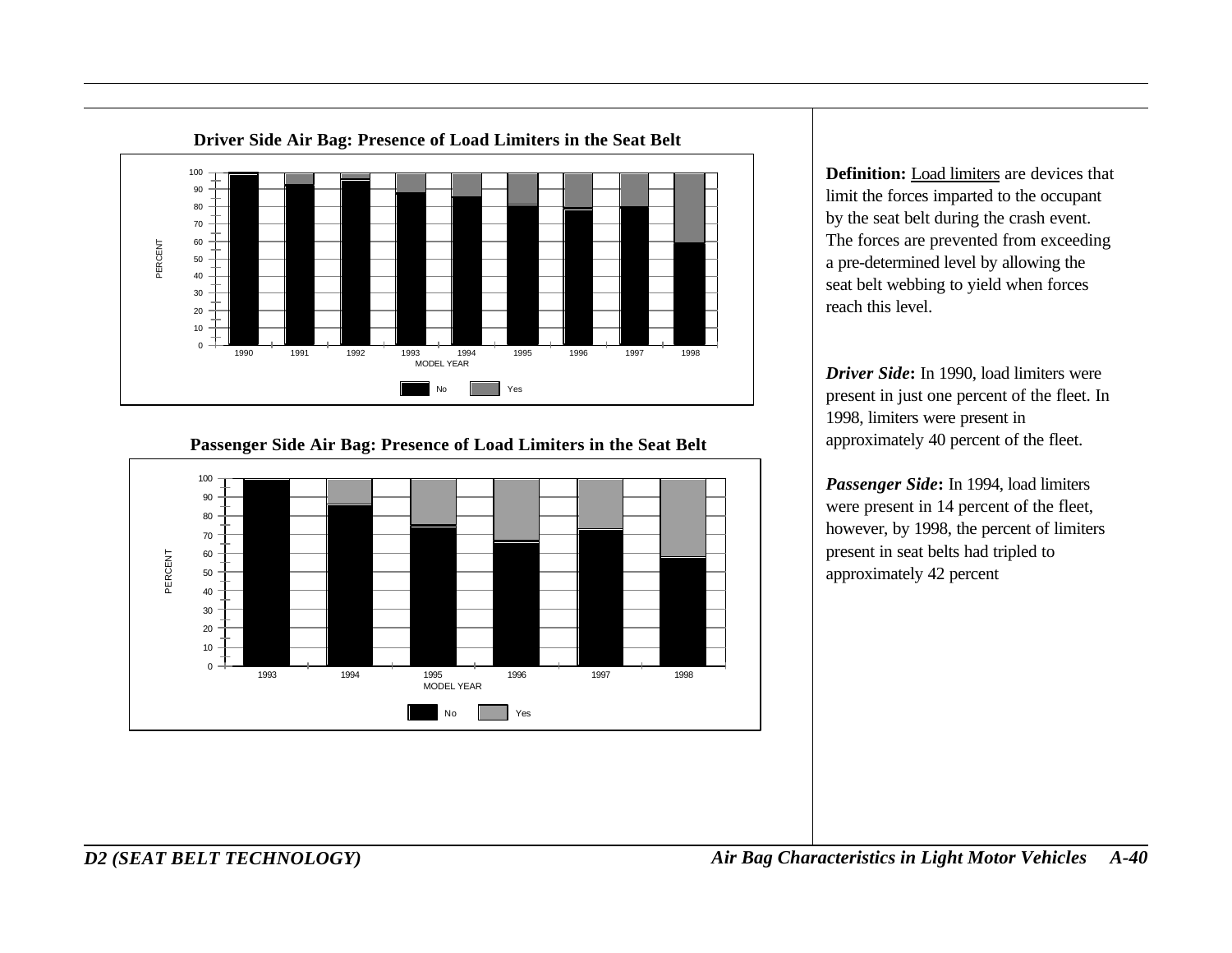



*Driver Side***:** Until 1997, pretensioners were present in a minor proportion of the vehicles. The proportion of seat belts with pretensioners increased from 4 percent in 1997 to 14 percent in 1998.

*Passenger Side***:** The proportion of passenger seat belts with pretensioners showed a decreasing trend from 1993 to 1997. From 1997 to 1998, the proportion of seat belts with pretensioners increased from 4 percent to 14 percent.



**Passenger Side Air Bag: Presence of Pretensioners in the Seat Belt**

*D3 (SEAT BELT TECHNOLOGY) Air Bag Characteristics in Light Motor Vehicles A-41*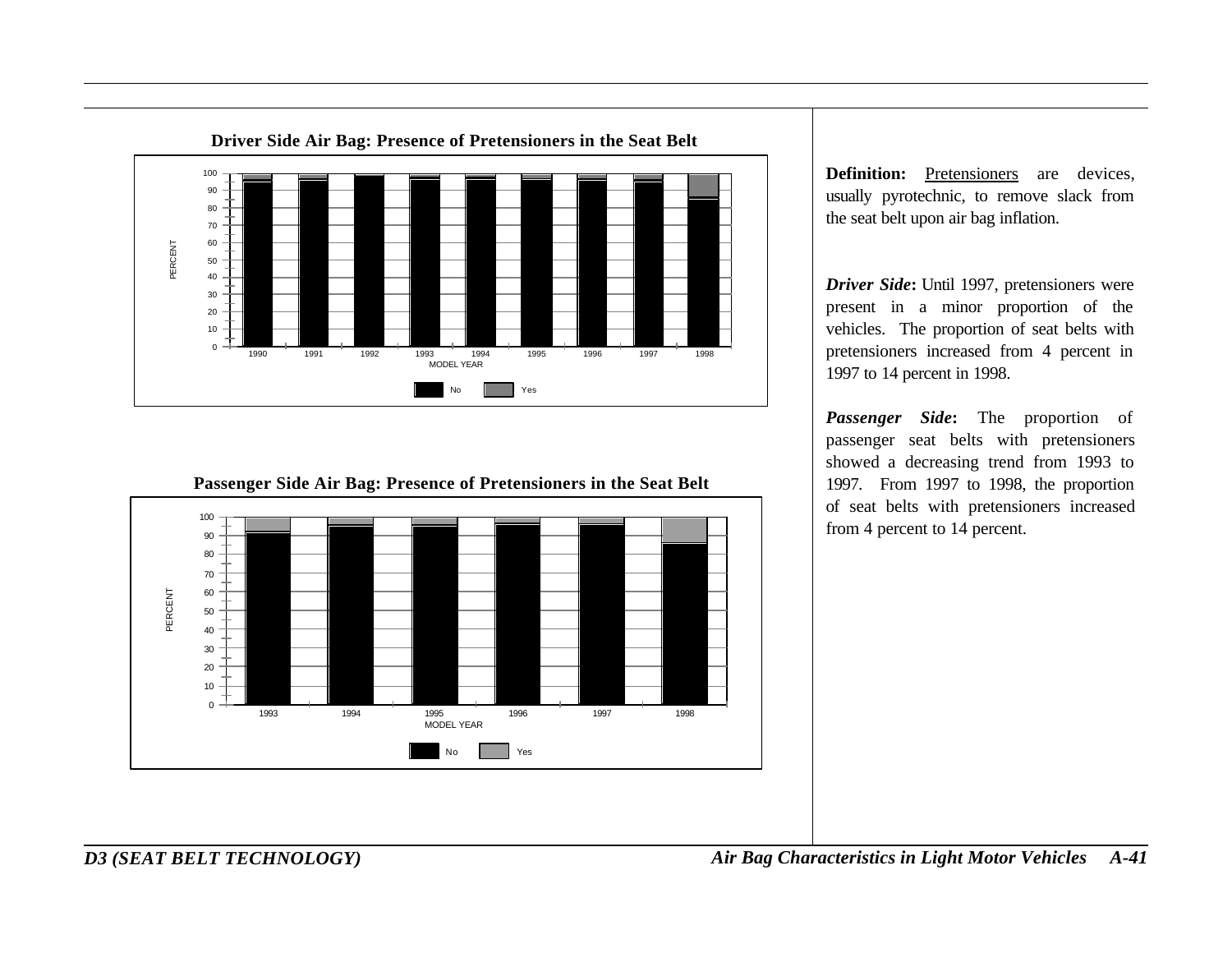

**Passenger Side Air Bag: Presence of Web Clamps in the Seat Belt, 1993-1998**



**Definition:** Web clamps are devices in the seat belt retractor that lock the webbing to prevent or minimize shoulder belt spoolout.

*Driver Side***:** The proportion of seat belts with web clamps increased considerably from 1991 to 1992. Although the presence of web clamps in seat belts fluctuated slightly from 1992 to 1994, in 1995, web clamps in seat belt systems dropped considerably and has remained on the low side.

*Passenger Side***:** The proportion of passenger seat belts with web clamps reached a high (35 percent) in 1994. In 1995, web clamps in seat belt systems dropped significantly and has remained on the low side.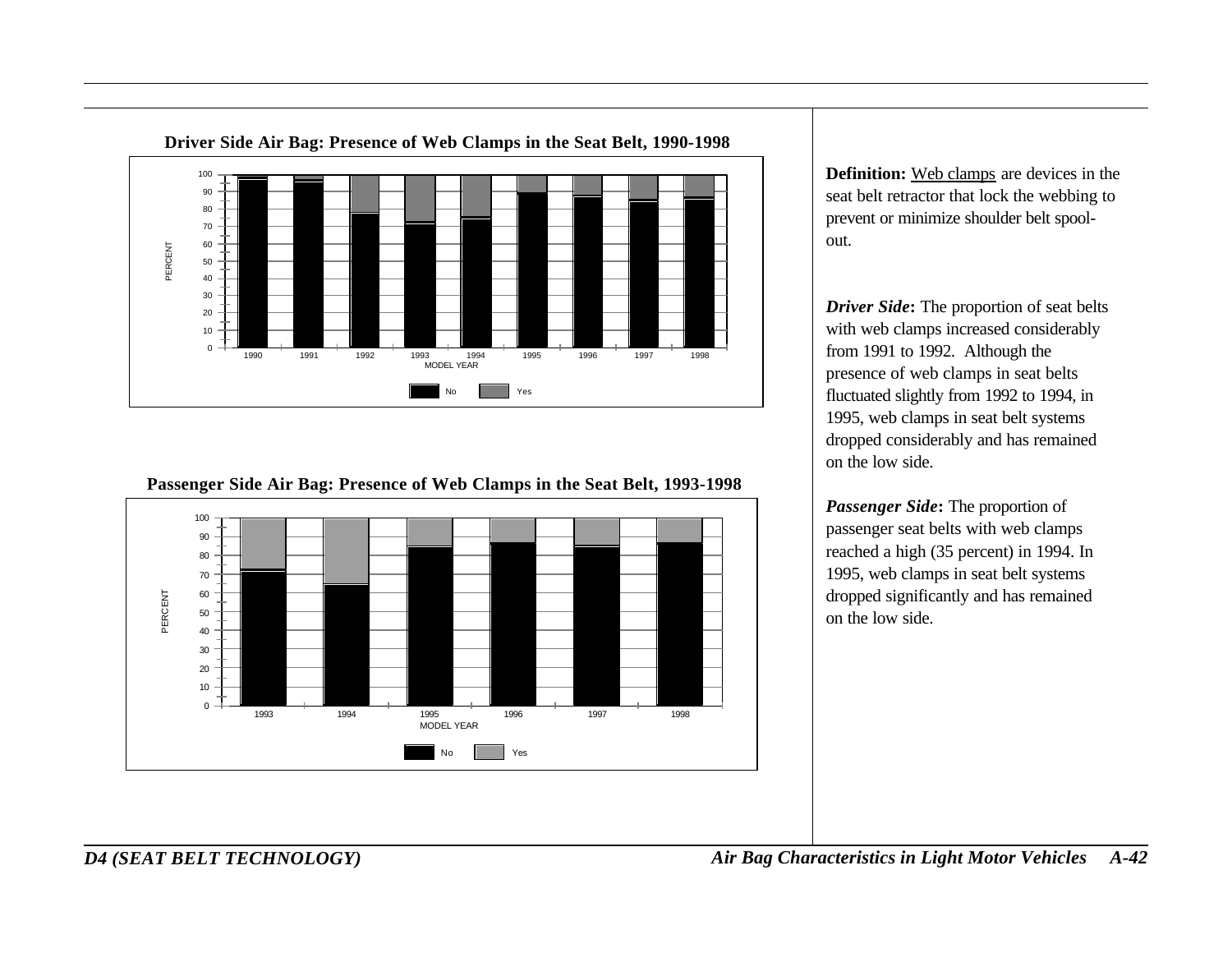

**Definition**: Sensors are devices that are designed to initiate air bag inflation upon crash impact.

#### **Discussion:**

The chart shows a trend towards a lower number of air bag sensors in vehicles. Until 1996, more than half the vehicles in the fleet had 3 or more sensors. In 1998, approximately 44 percent of the vehicles had just one sensor. The proportion of vehicles having two air bag sensors has also grown in recent years.

*E1 (SENSOR INFORMATION) Air Bag Characteristics in Light Motor Vehicles A-43*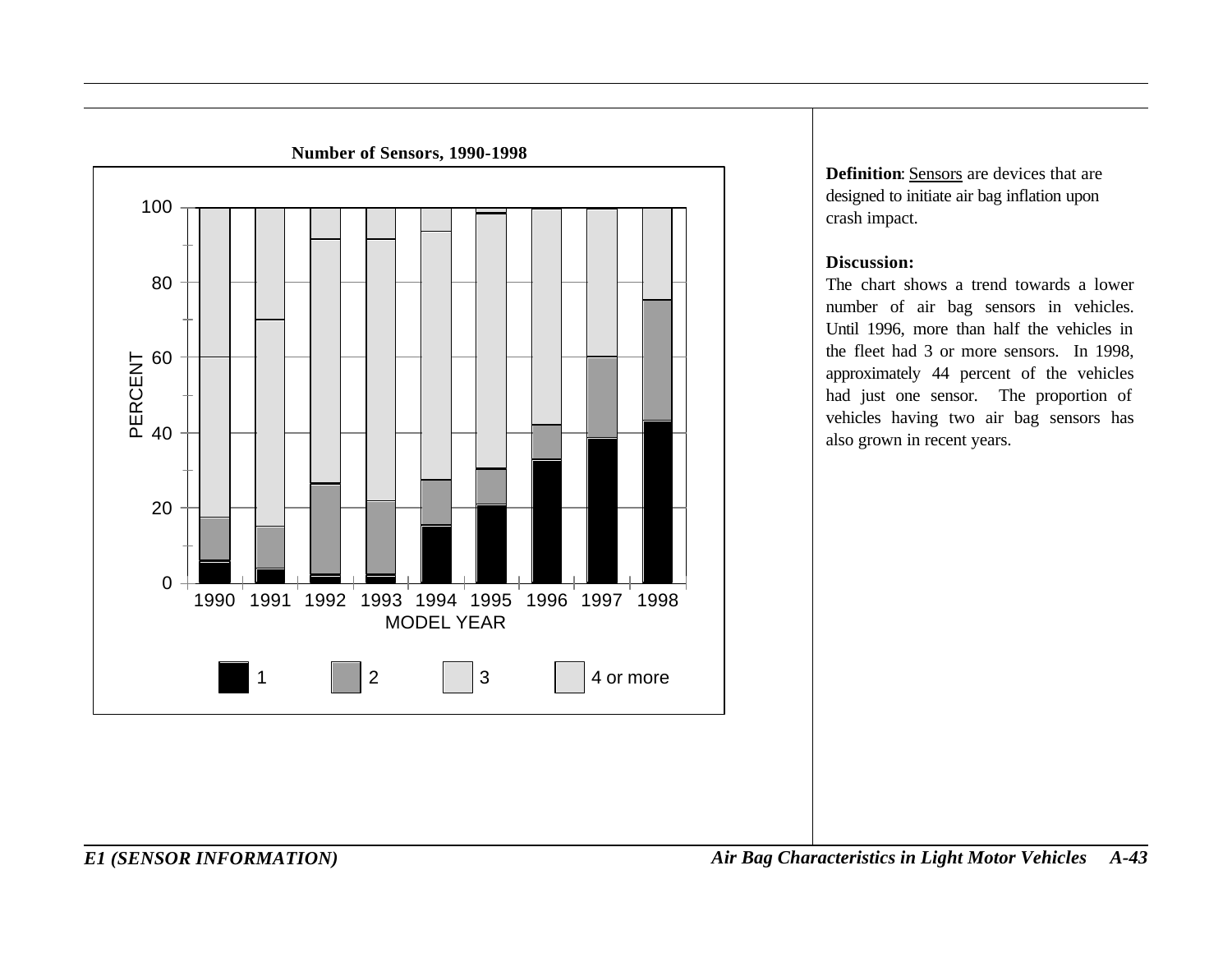

located in the: (a) Crush Zone which is approximately the front two feet of the vehicle; (b) Engine Compartment; (c) Occupant Compartment which is usually the tunnel or the console between the two front seats; or, (d) Air Bag Module (for all mechanical systems).

**Discussion:** The chart shows a trend towards the sensors being located in the occupant compartment. For the past several years, sensors located in the crush zone and occupant compartment and in the engine and occupant compartments have been decreasing. The percentage of sensors located in the crush zone only has remained about the same since 1995.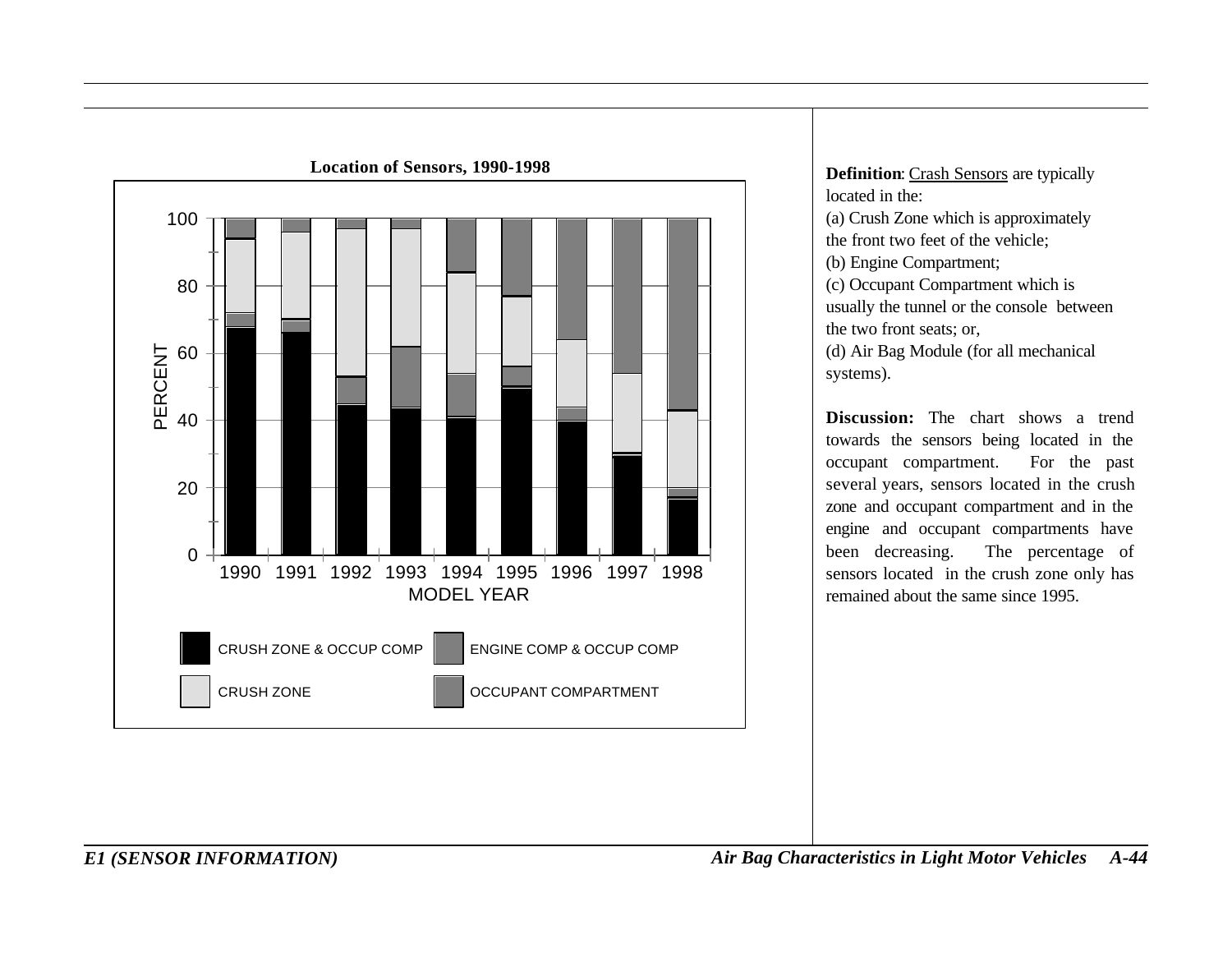

**Definition:** The type of sensors falls into four broad categories: (a) Electronic-Electromechanical which is a combination of Electronic and Electromechanical sensors; (b) Electronic Sensors; (c) Electromechanical Sensors; and (d) Mechanical Sensors.

**Discussion:** Although electromechanical air bag sensors had been the predominant sensor for many years, such sensors have begun to decrease. From 1995 to 1998, the proportion of sensors that are electronic or electronic-electromechanical has doubled. In 1998, electronic and electronicelectromechanical sensors accounted for approximately 73 percent of the sensor types.

*E1 SENSOR INFORMATION Air Bag Characteristics in Light Motor Vehicles A-45*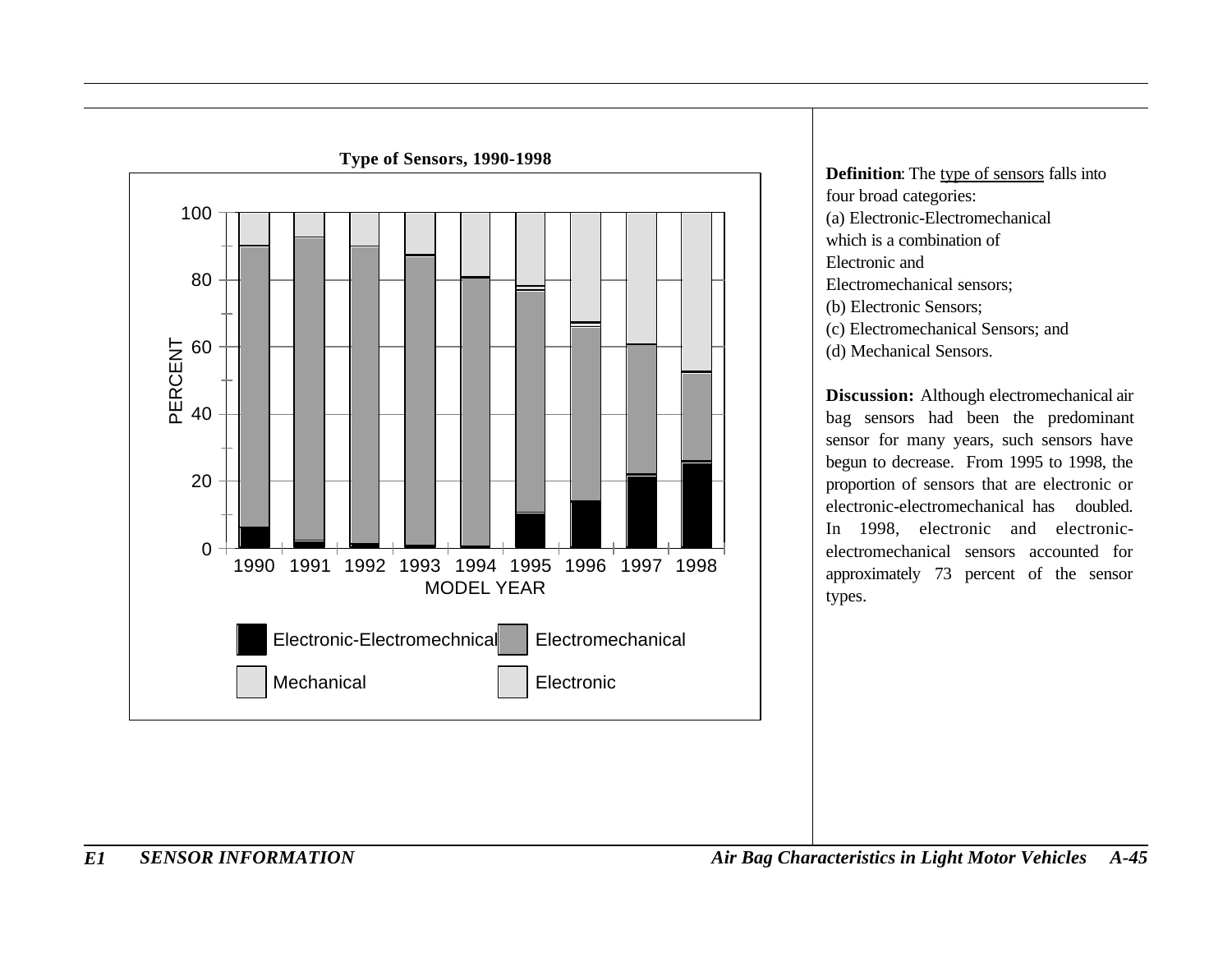# **Appendix B. Manufacturer Information Request**

#### [MANUFACTURER]

Re: Air bag technology in light passenger vehicles

Dear [Manufacturer]

As you are aware, the National Highway Traffic Safety Administration (NHTSA) plans to amend the automatic restraint requirements of Federal Motor Vehicle Safety Standard (FMVSS) No. 208, "Occupant Crash Protection," to require the installation of advanced air bags. NHTSA also continues to review the progress of air bag technology and monitor the effects of its recent rulemaking action to depower air bags (62 FR 12960; March 19, 1997). In support of these various undertakings, NHTSA hereby requires [Manufacturer] to respond to the enclosed Information Request, issued pursuant to 15 U.S.C. § 30117(a).

Subsection (a) of Section 30117 authorizes the Secretary of Transportation "to require that each manufacturer of a motor vehicle . . . provide technical information related to performance and safety required to carry out [Chapter 301 of Title 49, United States Code]." These functions have been delegated to NHTSA. 49CFR 1.50.

[Manufacturer] must respond to the enclosed Information Request, in accordance with the instructions contained therein, by February 17, 1998. Failure to respond promptly and fully to this Information Request could subject [Manufacturer] to civil penalties pursuant to 49 U.S.C. § 30163.

NHTSA is aware that the holiday period is about to begin and that many manufacturers will be shut down for some or all of that period. The agency has taken this fact into consideration in setting the 60-day deadline for responding to this Information Request.

If you have any technical questions concerning this Information Request, please contact Mr. James R. Hackney, Director, Office of Crashworthiness, at (202) 366-1740. If you have any legal questions concerning this Information Request, please contact Mr. J. Edward Glancy of the Office of Chief Counsel at (202) 366-2992.

**Sincerely** 

/s/ James R. Hackney for

L. Robert Shelton Associate Administrator For Safety Performance Standards

Enclosure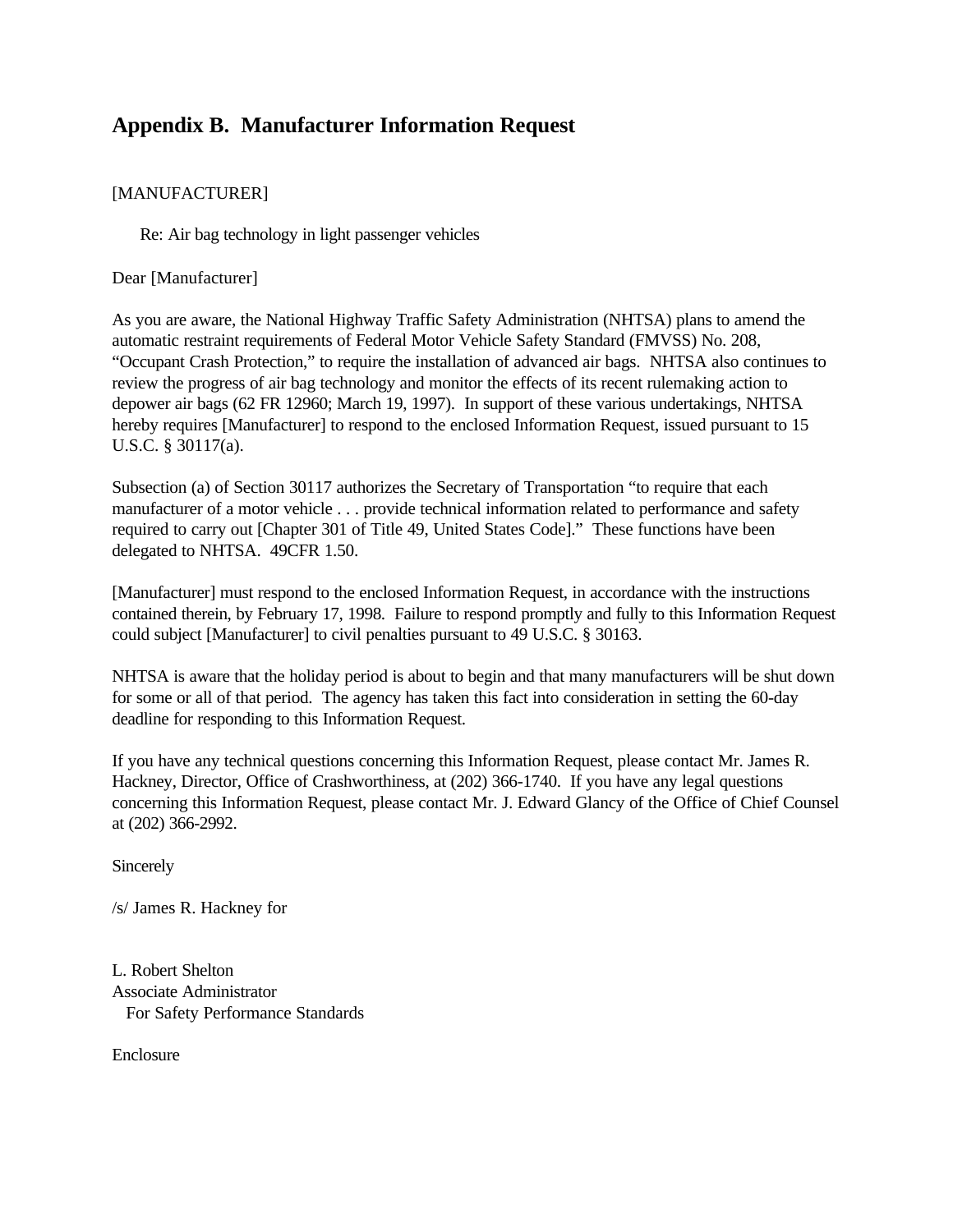#### INFORMATION REQUEST

#### Re: Air Bag Technology in Light Passenger Vehicles

To: [Manufacturer]

#### I. Instructions

- A. Each specification in this Information Request must be answered separately and fully, in writing. Above each answer, the text of the applicable specification must be provided.
- B. The information provided in response to this Information Request must be derived from any and all information which is known to, or in the possession of [Manufacturer] . [Manufacturer] is not required to conduct any tests or physical measurements to respond to the specifications in this Information Request. However, [Manufacturer] is required to perform any calculations or analyses necessary to derive responses to the specifications in this Information Request from documents or other data already in {[Manufacturer's]' possession.
- C. All documents furnished in response to this Information Request must be marked with the number of the specification to which they respond. If [Manufacturer] cannot respond to any specification or portion thereof, please state the reason why it is unable to do so.
- D. If [Manufacturer] changed product configurations or suppliers during the course of a particular model year, state the effective date of any such change and answer all applicable specifications separately for each such configuration or supplier.
- E. All measurements furnished in response to the specifications in this Information Request shall be stated in metric units.
- F. Unless otherwise specified, [Manufacturer] shall respond to the specifications of this Information Request by providing information with respect to both driver and right front passenger seating positions.
- G. If [Manufacturer] withholds any requested information from its response to this Information Request because of attorney-client or any other privilege, or for any other reason, it must furnish a description of each document or item of information withheld, and state the basis for such withholding.
- H. If [Manufacturer] claims that any of the information submitted in response to this Information Request constitutes confidential commercial material within the meaning of 5 U.S.C. § 552(b)(4), or is protected from disclosure pursuant to 18 U.S.C. § 1905, an affidavit must be provided in support of each such claim, including a statement of the competitive harm that [Manufacturer] believes would occur if the information were released to the public.
- I. [Manufacturer] must submit three copies of its response to this Information Request to this office by February 17, 1998. If [Manufacturer] considers any portion of its response to be confidential information, include that material in a separate enclosure marked "Confidential." In addition,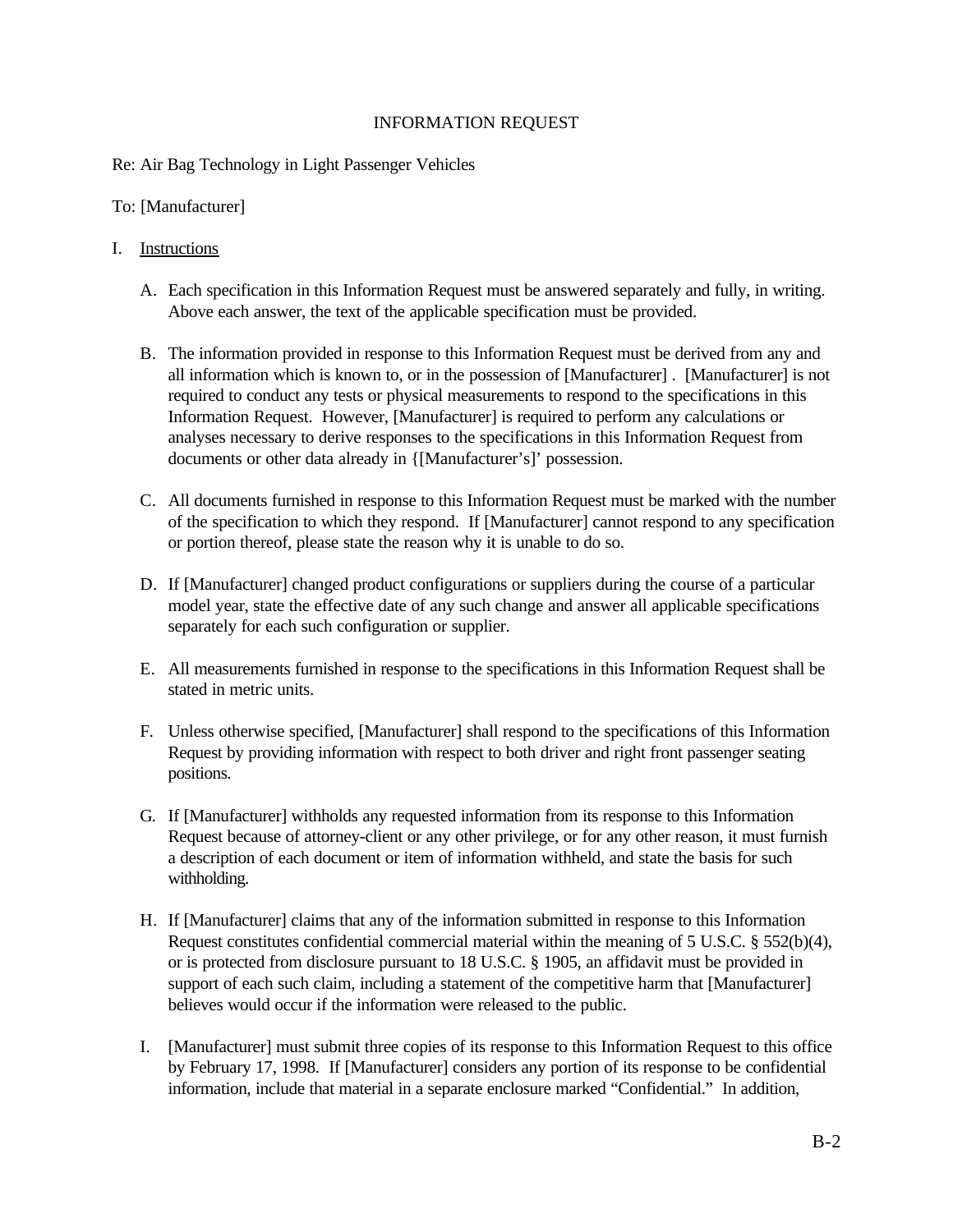[Manufacturer] must submit a copy of all such material to the Office of Chief Counsel (NCC-30), National Highway Traffic Safety Administration, 400 Seventh Street, SW, Washington, DC 20590, and comply with all other requirements for the submission of confidential business information stated in 49 CFR Part 512.

#### II. Definitions

For purposes of this Information Request, the following definitions apply:

- A. "Air bag" means an inflatable restraint installed at the driver or front outboard passenger seating position to provide occupant protection in frontal crashes.
- B. "Air bag module" means the portion of an air bag system that includes the folded air bag and inflator, but does not include the air bag cover.
- C. "[Manufacturer]" means [Manufacturer], its divisions, subsidiaries, and joint ventures, and all officers, employees, agents, contractors, and consultants, past or present, of these entities.
- D. "Longitudinal vertical plane" means a vertical plane that is parallel to the longitudinal centerline of the vehicle.
- E. "Passenger portion of the instrument panel" means that portion of the instrument panel defined by a forward projection of the widest portion of the Hybrid III dummy, as positioned at the front outboard passenger seating position for a Standard 208 barrier test.
- F. "Plane A" means the plane tangent to the face of the steering wheel rim. For the purpose of locating that plane, an adjustable steering wheel is positioned as specified for a Standard 208 barrier test.
- G. "Plane B" means the horizontal plane tangent to the uppermost surface of the passenger portion of the instrument panel.
- H. "Plane C" means the transverse vertical plan that passes through the center point of the passenger air bag cover.
- I. "Plane D" means the transverse vertical plane tangent to the portion of the passenger air bag module closest to a normally seated front outboard passenger.
- J. "Plane E" means the transverse vertical plane tangent to the rearmost portion of the passenger portion of the instrument panel.
- K. "Plane F" means the transverse vertical plane that passes through the SRP for the driver position.
- L. "Plane G" means the transverse vertical plane that passes through the SRP for the front outboard passenger seating position.
- M. "Plane H" means the horizontal plane that passes through the SRP for the front outboard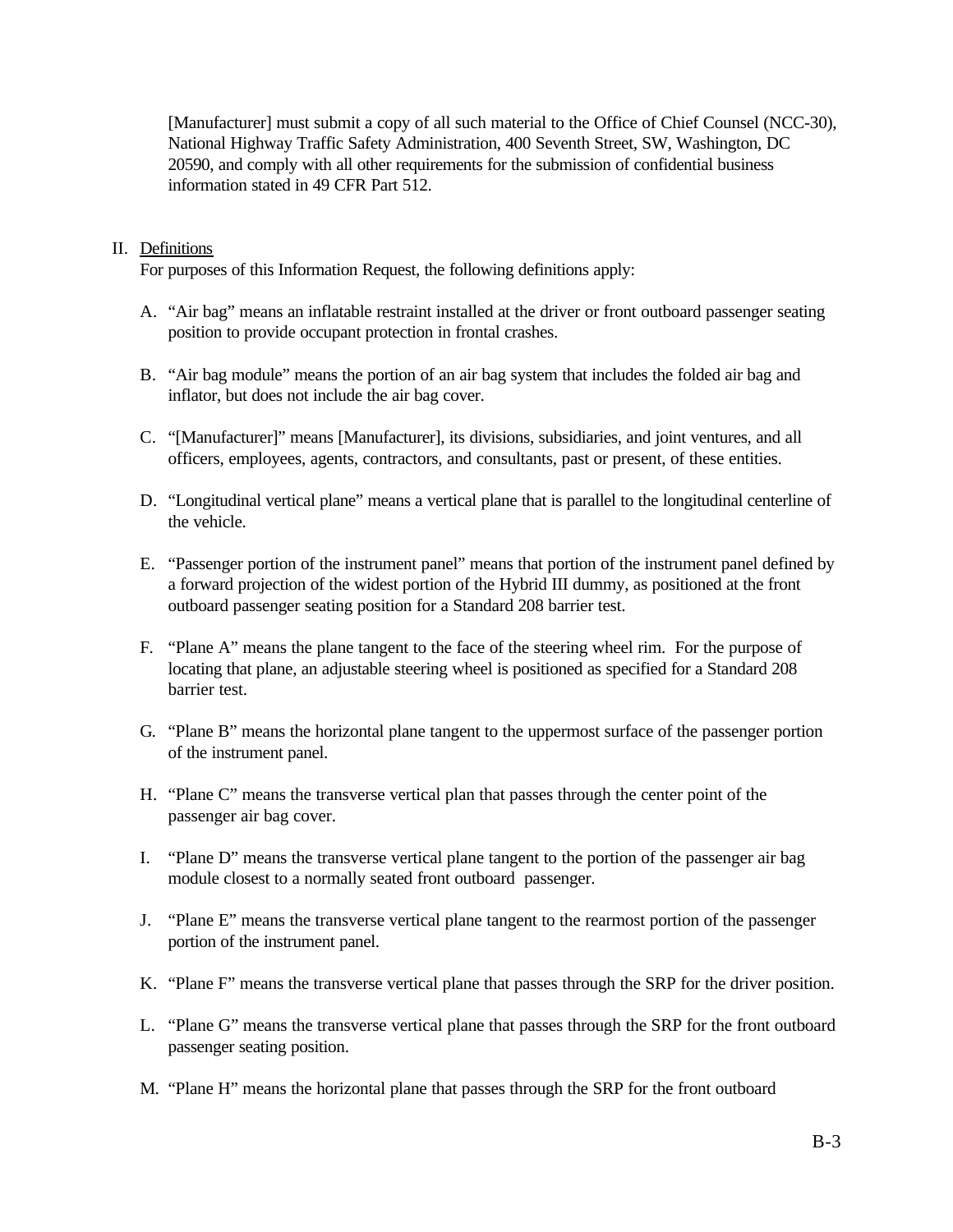passenger seating position.

- N. "Plane I" means the horizontal plane that passes through the center point of the passenger air bag module.
- O. "Plane J" means the transverse vertical plane that passes through the center point on the surface of the driver air bag cover. For the purpose of locating that plane, an adjustable steering wheel is positioned as specified for a Standard 208 barrier.
- P. "Plane K" means the transverse vertical plane that passes through the maximum rearward point that the driver air bag reaches at any time during deployment. For the purpose of locating that plane, an adjustable steering wheel is positioned as specified for Standard 208 barrier test.
- Q. "Plane L" means the transverse vertical plane that passes through the maximum rearward point that the passenger air bag reaches at any time during deployment.
- R. "Plane M" means the longitudinal vertical plane that passes through the centerline of the Hybrid III dummy, as positioned at the driver position for a Standard 208 barrier test.
- S. "Plane N" means the longitudinal vertical plane that passes through the centerline of the Hybrid III dummy, as positioned at the front outboard passenger seating position for a Standard 208 barrier test.
- T. "Record" means any and all information maintained by [Manufacturer], either in hard copy format or in electronic storage media.
- U. "Seating Reference Point" or "SRF" has the meaning specified in 49 CFR Part 571.3.
- V. "Standard 208," means Federal Motor Vehicle Safety Standard No. 208, as in effect (with applicable amendments) for vehicles manufactured during the model year covered by a response.
- W. "Transverse vertical plane" means a vertical plane that is perpendicular to the longitudinal centerline of the vehicle.

#### III. Specifications

Please provide the following information, by model year, for each vehicle make/model that [Manufacturer] manufactured in or imported into the United States, in model years 1990-1998:

- A. Information about air bag location, mounting and deployment direction:
	- 1. Location and type of mounting:
		- a. For driver air bags:
			- (1) State whether the air bag module is recessed, flush, or protruded from Plane A, relative to the driver.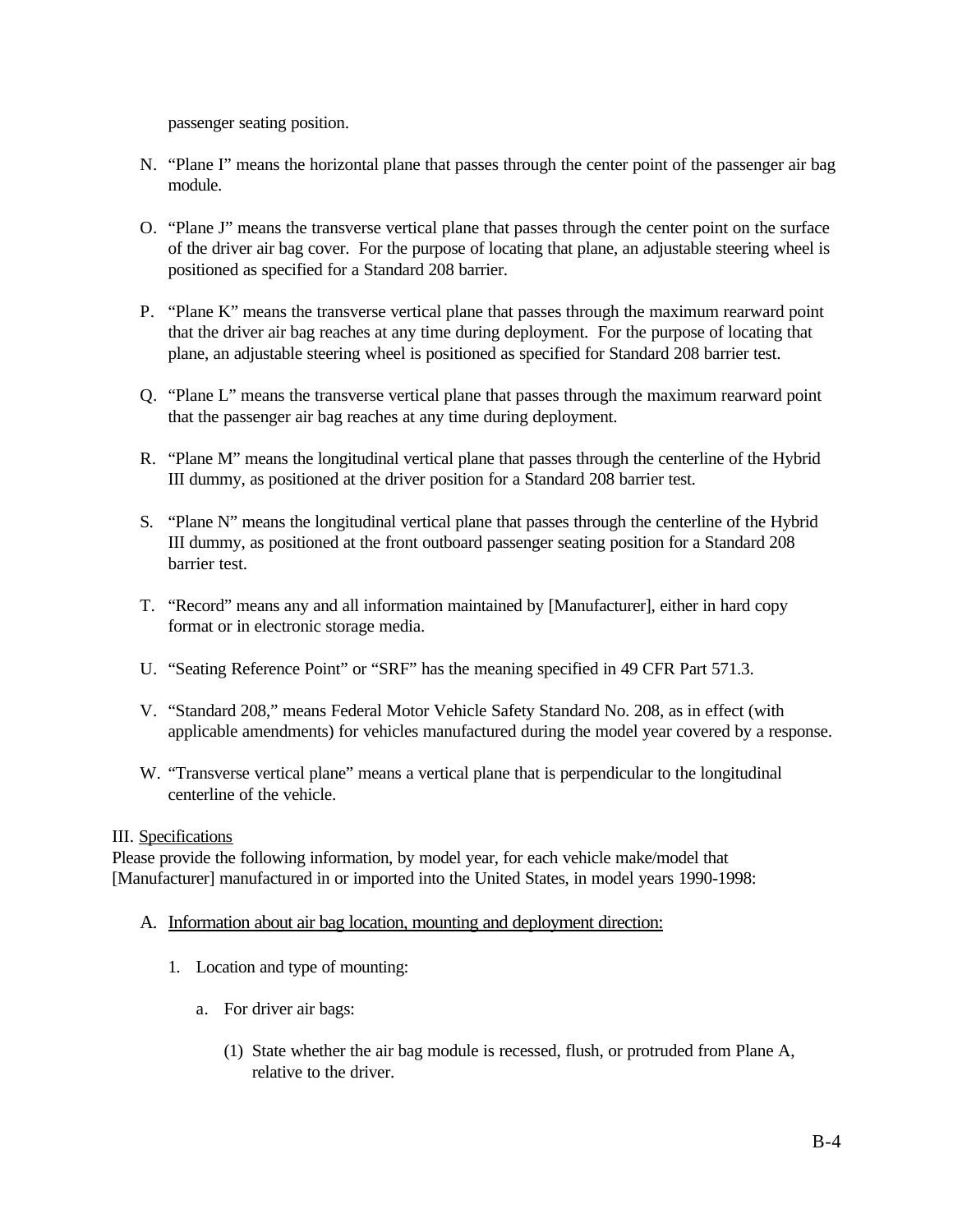- (2) Provide the closest distance from Plane A to the portion of the air bag module closest to the driver;
- (3) Indicate whether the air bag module is designed to move away from the occupant at the time of deployment and, if so, how far.
- b. For passenger air bags:
	- (1) State whether the air bag is mounted at the top, middle or bottom of the instrument panel. (If the mounting of the air bag cannot appropriately be described in this manner, please explain why and provide a verbal description of the mounting.)
	- (2) For top-mounted air bags, provide the distance from Plane C to Plane E.
	- (3) For air bags other than top-mounted air bags, provide the distance between Plane B and plane I, and between Plane H and Plane I.
	- (4) Indicate whether the air bag module is designed to move away from the occupant at time of deployment and, if so, how far.
- 2. Direction of deployment (passenger air bags only):
	- a. State the primary initial gas flow vector as measured in degrees from a horizontal plane.
	- b. Describe the primary initial direction of deployment, e.g., vertical, horizontal or the approximate number of degrees from a horizontal plane.
- B. Information about air bag cover configuration and opening during deployment.
	- 1. State the size of the opening, providing both the dimensions of the opening and the area of the surface of the cover.
	- 2. State the minimum breakout pressure.
	- 3. State the mass of the cover.
	- 4. Provide a verbal description and/or an illustration of the tear pattern.

#### C. Information about air bag system components.

- 1. Air bag
	- a. State the number of chambers
	- b. Provide a verbal description and/or an illustration of the fold pattern.
	- c. State the material of the bag and the total mass of that material.
	- d. State the inflation time, from initiation of inflation until full inflation.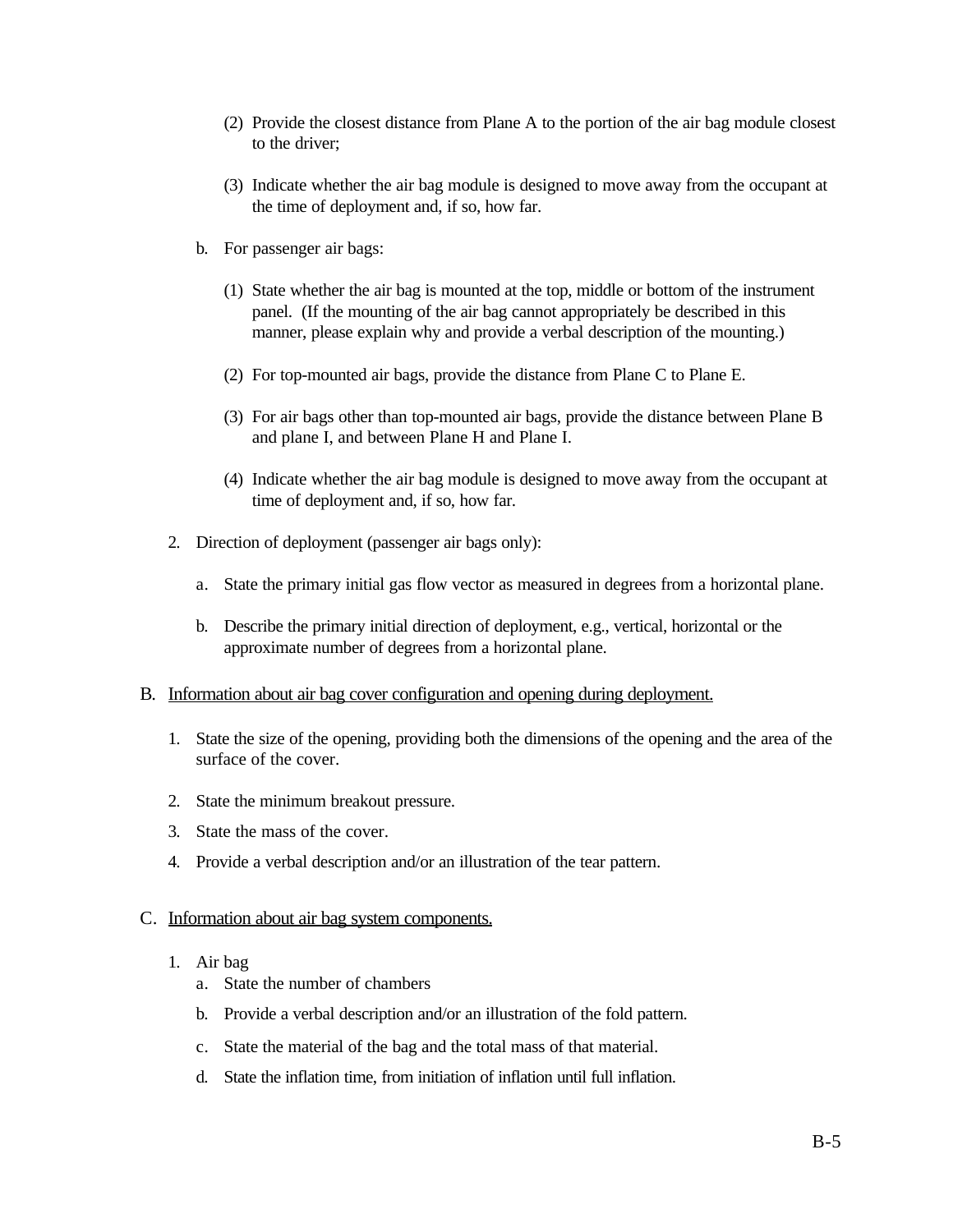- e. State the volume of the fully inflated air bag.
- f. State the number and the location of the tethers.
- g. Driver air bag deployment distance:
	- (1) State the distance between Plane J and Plane K.
	- (2) State the distance between Plane F and Plane K, and indicate which plane is forward of the other.
	- (3) State the maximum distance the air bag reaches, laterally on each side of Plane N, at any time during deployment.
- h. Passenger air bag deployment distance:
	- (1) For top-mounted air bags, state the distance between Plane C and Plane L.
	- (2) For air bags other than top-mounted air bags, state the distance between Plane D and Plane L.
	- (3) For all passenger air bags, state the distance between Plane G and Plane L, and indicate which plane is forward of the other.
	- (4) For all passenger air bags, state the maximum distance the air bag reaches, laterally on each side of Plane M, at any time during deployment.
- 2. Information about the inflator
	- a. State (answer yes or no to each) whether the inflator is (1) pyrotechnic, (2) compressed gas, or (3) hybrid, and specify the gas generant.
	- b. State the number of inflation stages.
	- c. Provide the following information with regard to inflator characteristics during a tank test to measure inflator performance.
		- (1) Tank volume.
		- (2) Initial absolute pressure in tank (pre-firing).
		- (3) Temperature (pre-firing).
		- (4) Tank pressure versus time.
	- d. Identify (name and address) the supplier of the inflator.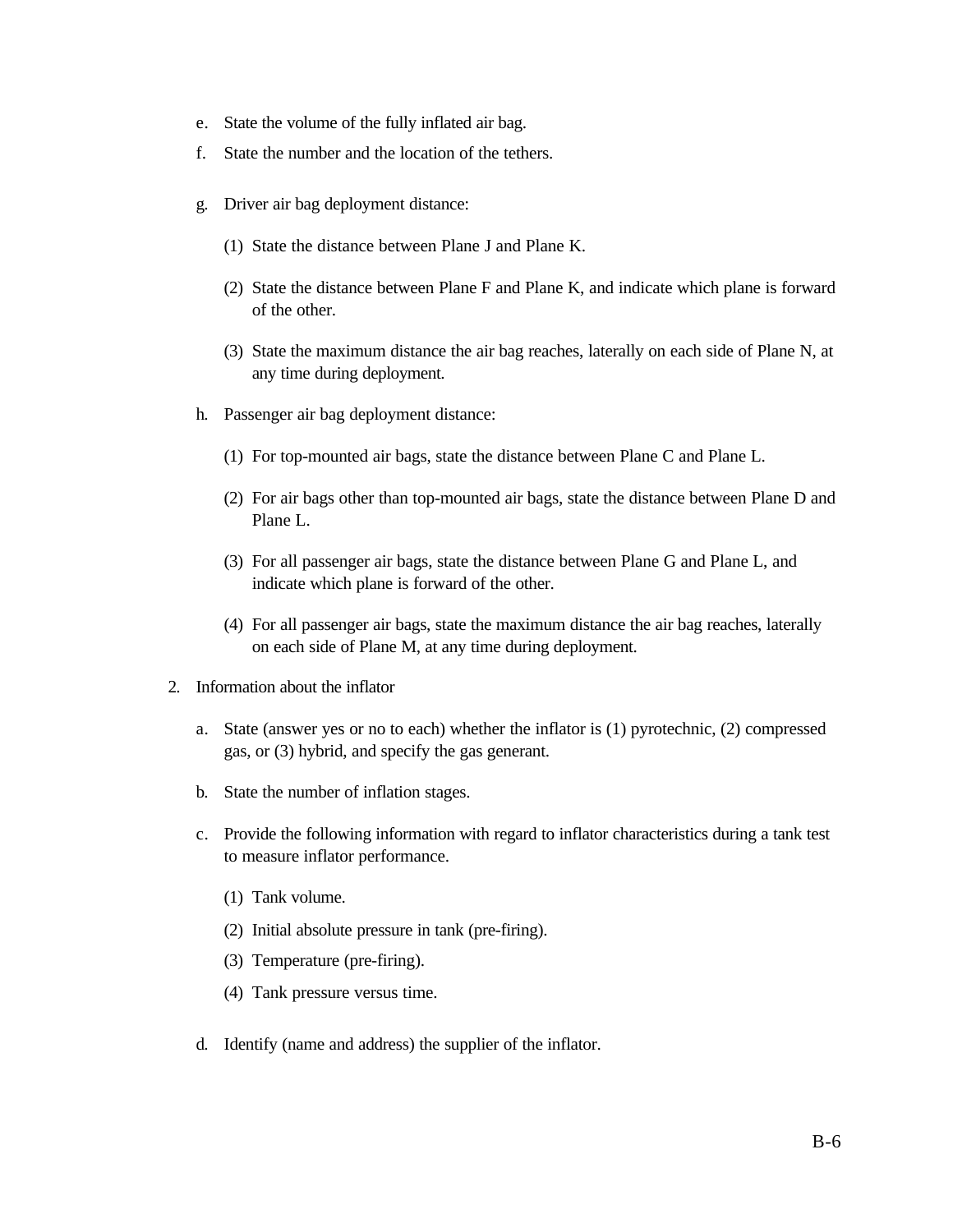#### D. Information about the seat belts.

- 1. Describe the stiffness of the seat belts, i.e., the force/elongation characteristics.
- 2. State whether load limiters are present or absent. If present, state the load limiting force level.
- 3. State whether there are pretensioners. If so, state the number and type of pretensioners used and describe their location relative to the belt system.
- 4. State whether there is a web clamp.
- E. Information about the crash sensors and crash sensor control logic.
	- 1. State the number of sensors in each vehicle, and describe the location of each, e.g., occupant compartment, firewall, or crush zone.
	- 2. Describe the type of sensors used, i.e., electromechanical, electronic, or other. If other, please identify and describe.
	- 3. Identify (name and address) the supplier(s) of the sensors.
	- 4. Identify (name and address) the supplier of the algorithm.
	- 5. State the engineering specifications provided to suppliers for development of the algorithm. Define the crash conditions and time-to-fire requirements used to develop the algorithm, including, at a minimum, the nominal deployment threshold for each crash condition; the nofire point for each crash condition; and the all-fire point for each crash condition.

#### F. Other system elements.

- 1. State whether the system contains any of the following components:
	- a. weight sensor
	- b. buckle sensor
	- c. child seat sensor
	- d. seat position sensor
	- e. on/off switch
	- f. inflatable knee bolster
	- g. pre-crash sensor
- 2. Identify (name and address) the supplier of every component identified in response to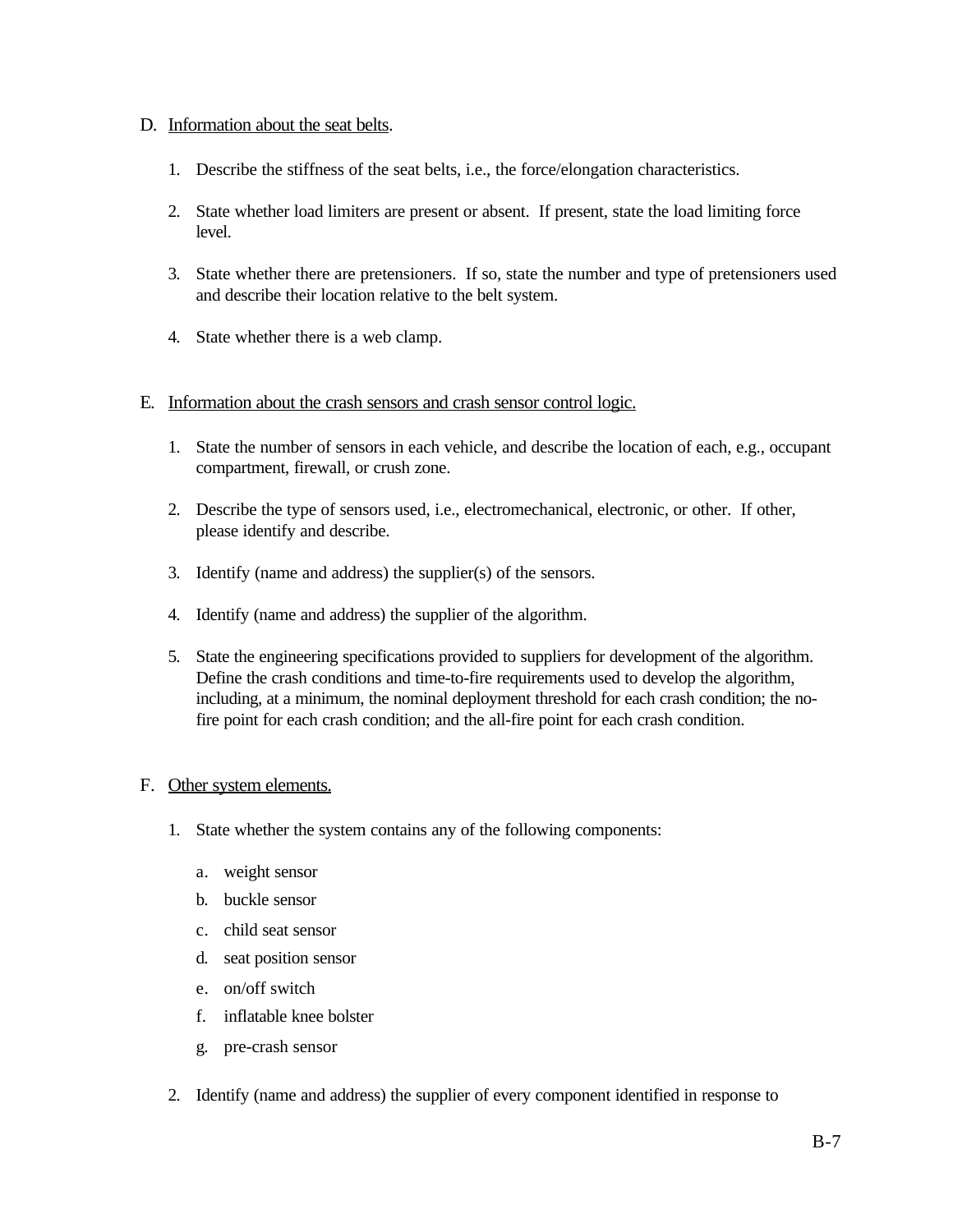Specification F.1.

#### G. System performance evaluations

- 1. For each of the following tests, provide the test speeds, and the head, neck, chest, and femur responses:
	- a. All belted/unbelted rigid barrier crash tests conducted to ensure compliance with Standard 208.
	- b. All tests conducted to ensure compliance with the Standard 208 alternative sled test.
	- c. All belted/unbelted rigid barrier crash tests conducted under test procedures substantially similar to those of Standard 208.
- 2. For each out-of-position (dummy) test, including but not limited to ISO tests and pendulum tests, state the test conditions and procedures and provide the head, neck, chest and femur responses.
- 3. For each offset crash test, state the test conditions and procedures and provide the head, neck, chest, and femur responses.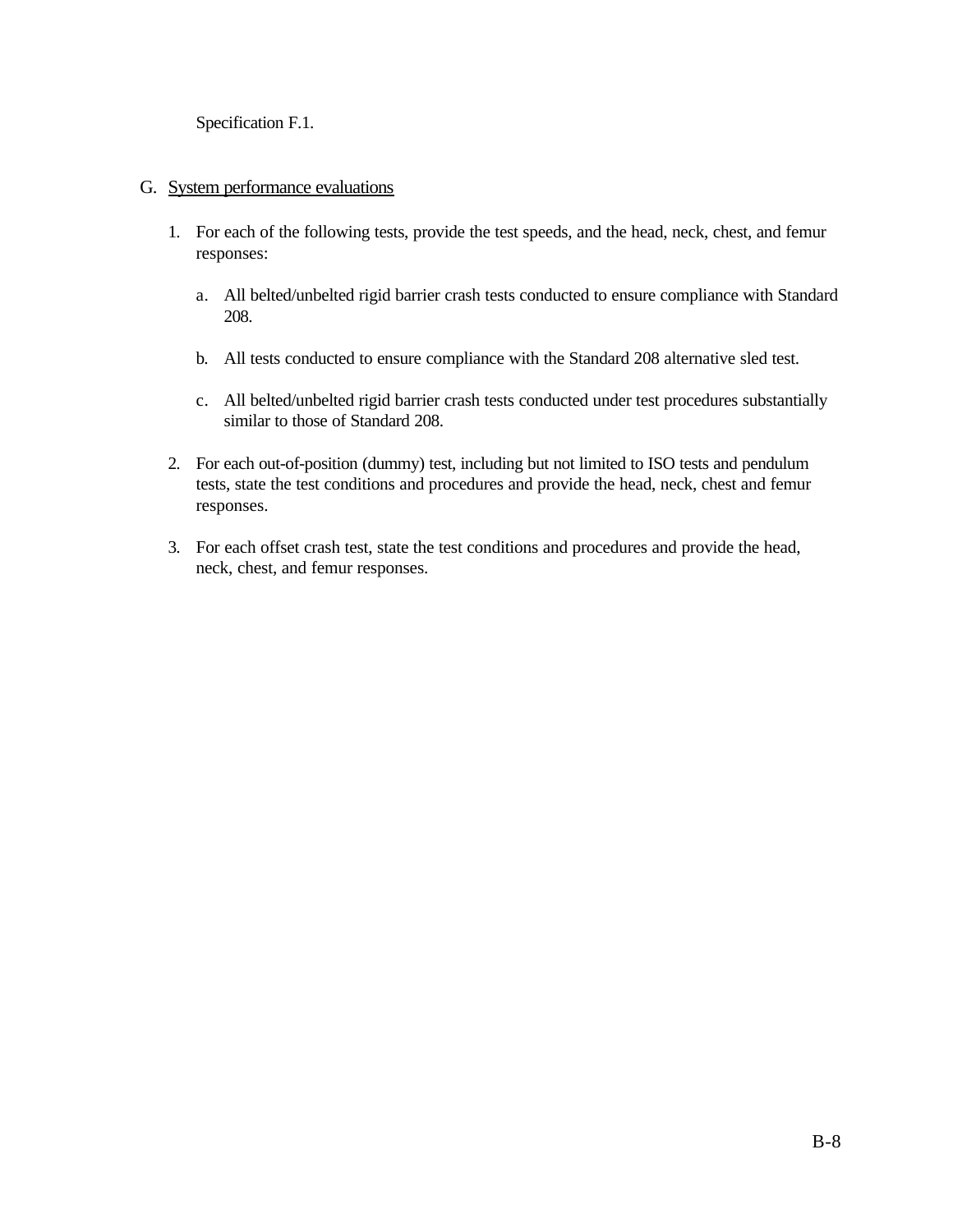**Appendix C. Tank Test Vessel**

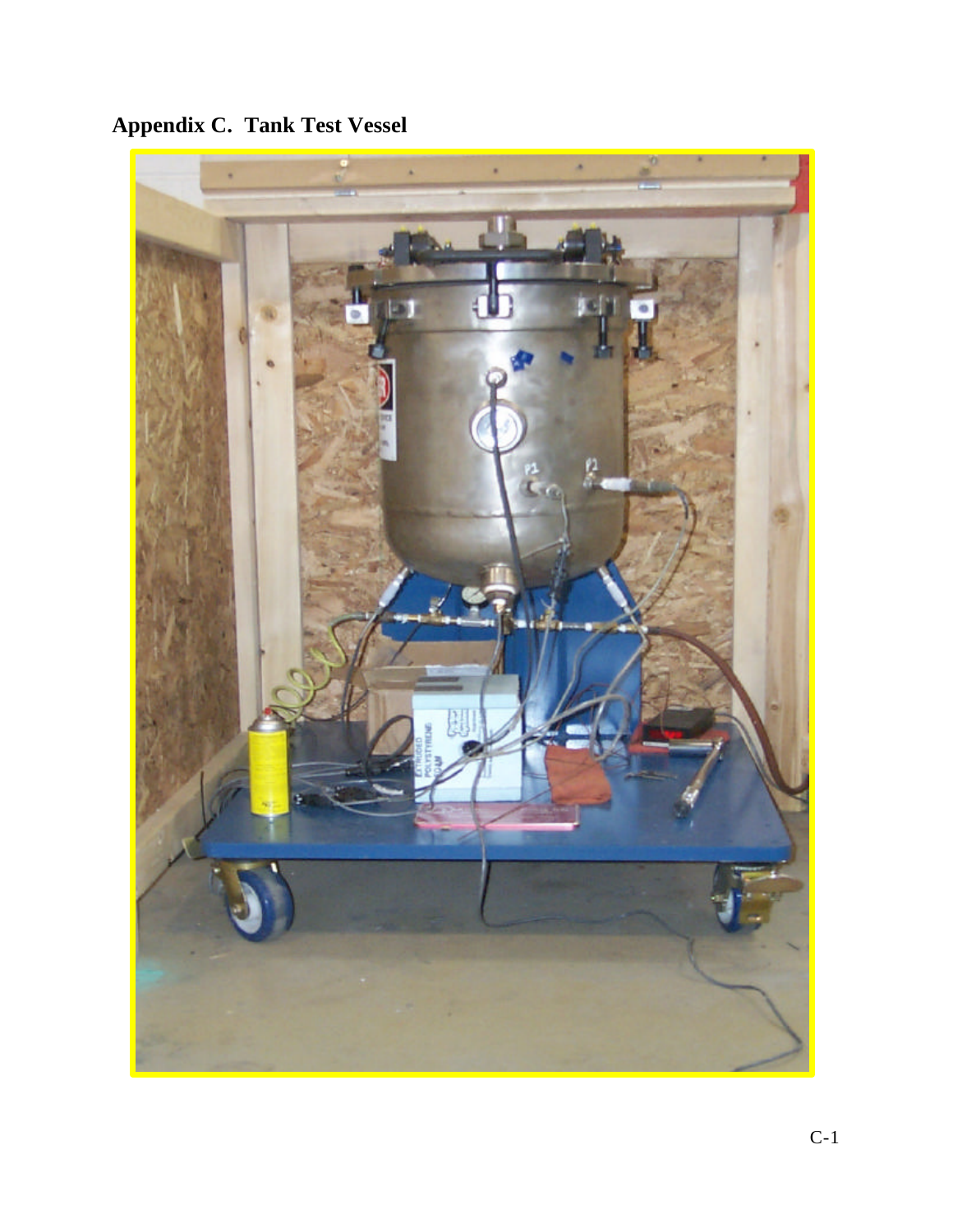# **Appendix D. Supporting Data for the Out-of-Position and Barrier Testing**

## **Out-Of-Position Dummy Set Up**

**Driver Air Bag Tests:** As shown in Figure D-1, Position 1 for the adult dummy places the chin just above the air bag module; while Position 2 centers the sternum on the module. The Position 1 tests for adult dummies are intended to maximize loading to the head and neck, resulting in higher risk of neck injuries. The Position 2 tests are intended to maximize loading to the chest, resulting in higher risk of thoracic injuries.



**Figure D-1. Dummy Positioning for Driver Side Out-of-Position Testing with 5th Percentile Female Dummy**.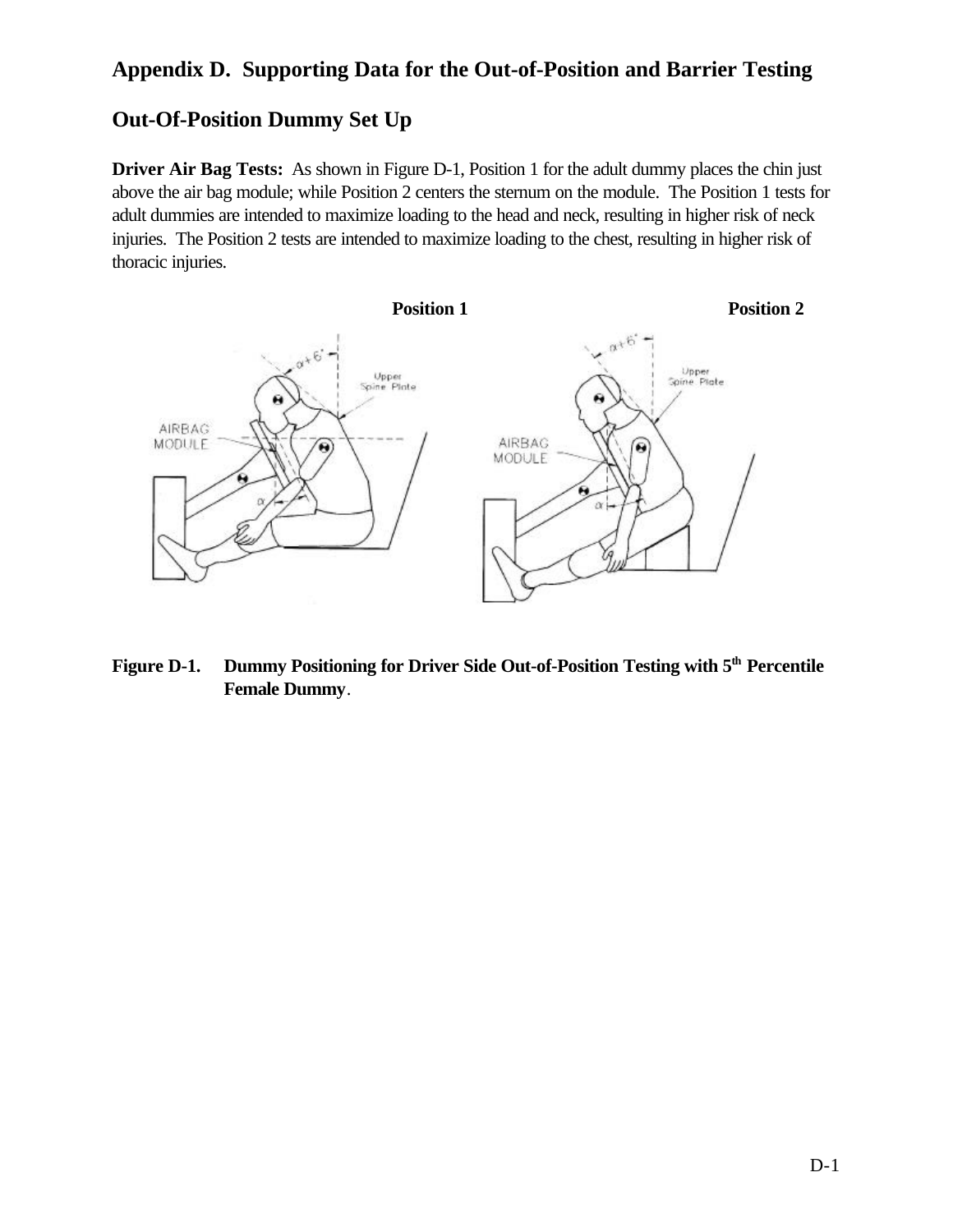**Passenger Air Bag Tests:** As shown in Figure D-2, Position 1 for the child dummy places the chest against the middle section of the dash, while Position 2 places the head between the middle and upper portions of the dash. The Position 1 tests for the child dummies are intended to maximize loading to the chest, resulting in higher risk of thoracic injuries. The Position 2 tests are intended to maximize loading to the head and neck, resulting in higher risk of neck injuries.



**Figure D-2. Dummy Positioning for Passenger Side Out-of-Position Testing with 6-Year-Old Child Dummy**.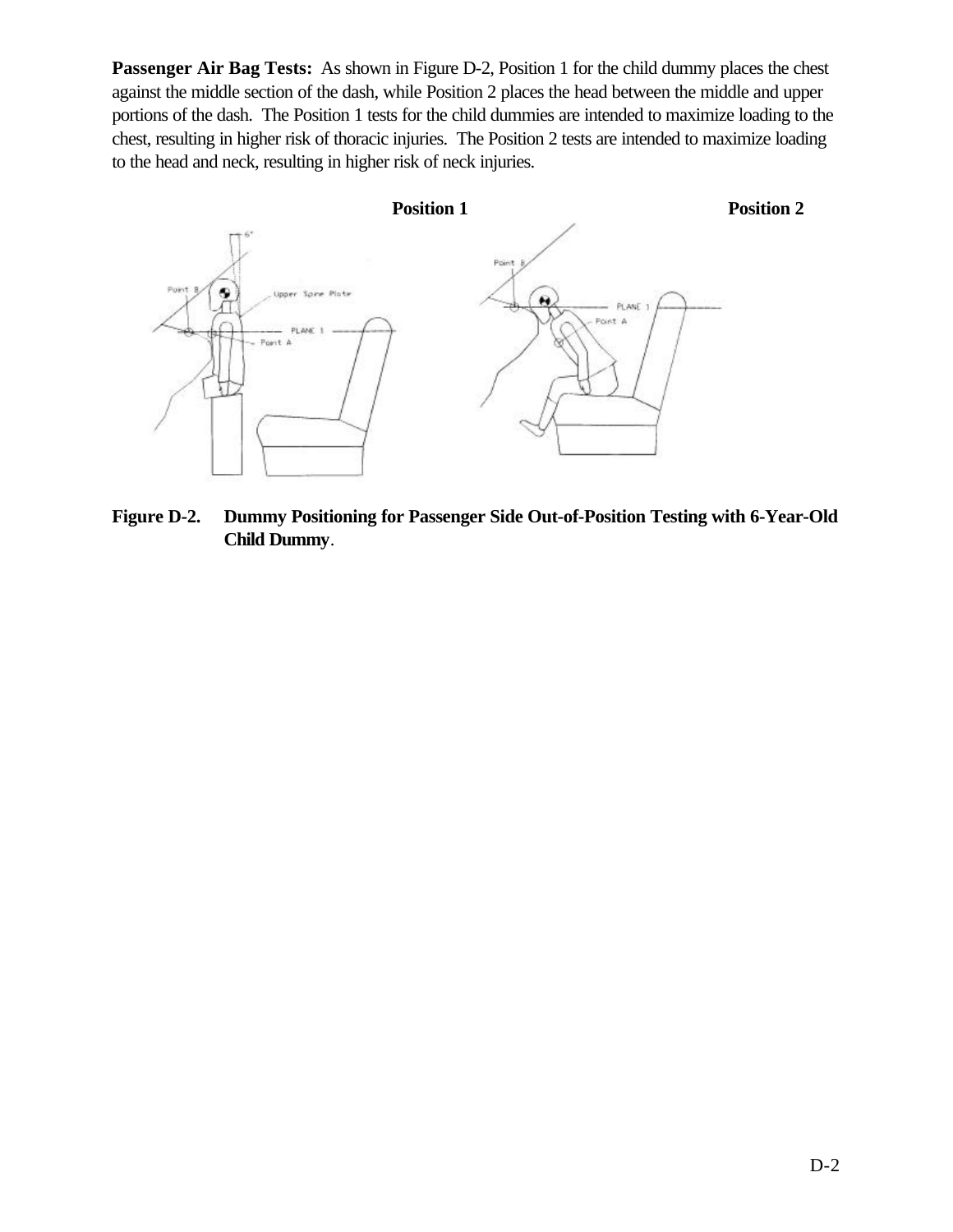# **Out-Of-Position Test Data**

# **Driver Air Bag Test Data**

| Table D-1. Results for Driver Side Out-of-Position Testing with 5 <sup>th</sup> Percentile Female<br><b>Dummy--Position 1</b> |     |      |                                                |                                 |  |
|-------------------------------------------------------------------------------------------------------------------------------|-----|------|------------------------------------------------|---------------------------------|--|
| <b>Model</b>                                                                                                                  |     |      | 15 ms HIC SNPRM Nij Chest Acceleration<br>(Gs) | <b>Chest Deflection</b><br>(mm) |  |
| <b>IARV</b>                                                                                                                   | 700 | 1.00 | 60.0                                           | 53.0                            |  |
| 96 Camry                                                                                                                      | 70  | 0.71 | 16.3                                           | 19.5                            |  |
| 96 Neon                                                                                                                       | 69  | 2.12 | 28.4                                           | 29.6                            |  |
| 96 Taurus                                                                                                                     | 136 | 1.01 | 24.0                                           | 30.2                            |  |
| 96 Explorer                                                                                                                   | 85  | 2.79 | 25.0                                           | 27.6                            |  |
| 96 Average                                                                                                                    | 90  | 1.66 | 23.4                                           | 26.7                            |  |
| 98 Accord                                                                                                                     | N/A | 1.28 | 15.0                                           | 18.6                            |  |
| 98 Camry                                                                                                                      | 30  | 1.30 | 15.1                                           | 19.4                            |  |
| 98 Neon                                                                                                                       | 32  | 1.77 | 23.6                                           | 26.3                            |  |
| 98 Taurus                                                                                                                     | 33  | 1.64 | 15.4                                           | 16.7                            |  |
| 98 Explorer                                                                                                                   | 16  | 1.23 | 14.3                                           | 18.6                            |  |
| 98 Average                                                                                                                    | 28  | 1.44 | 16.7                                           | 19.9                            |  |
| 99 Saturn SL                                                                                                                  | 28  | 0.27 | 20.2                                           | 26.2                            |  |
| 99 Toyota PU Buck                                                                                                             | 107 | 1.16 | 22.0                                           | 22.5                            |  |
| 99 Econoline Van                                                                                                              | 13  | 0.97 | 13.5                                           | 22.3                            |  |
| 99 Acura RL                                                                                                                   | 220 | 1.32 | 17.7                                           | 29.9                            |  |
| 99 Expedition                                                                                                                 | 8   | 0.98 | 11.1                                           | 19.9                            |  |
| 99 Intrepid Buck                                                                                                              | 24  | 0.70 | 24.4                                           | 27.3                            |  |
| 99 Average                                                                                                                    | 67  | 0.90 | 18.2                                           | 24.7                            |  |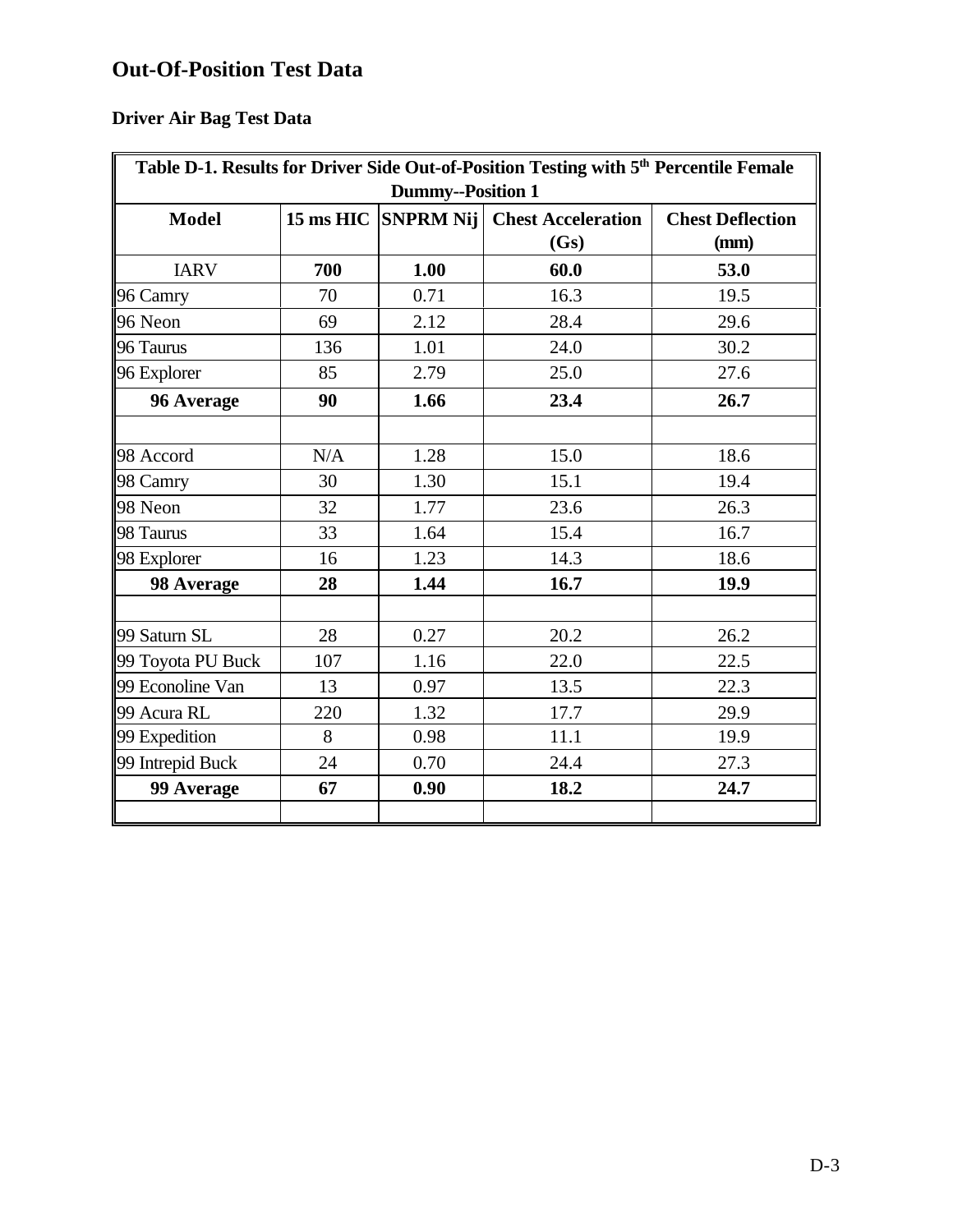| Table D-2. Results for Driver Side Out-of-Position Testing with 5 <sup>th</sup> Percentile Female<br><b>Dummy--Position 2</b> |           |      |                                                |                                 |  |
|-------------------------------------------------------------------------------------------------------------------------------|-----------|------|------------------------------------------------|---------------------------------|--|
| <b>Model</b>                                                                                                                  |           |      | 15 ms HIC SNPRM Nij Chest Acceleration<br>(Gs) | <b>Chest Deflection</b><br>(mm) |  |
| <b>IARV</b>                                                                                                                   | 700       | 1.00 | 60.0                                           | 53.0                            |  |
| 96 Camry                                                                                                                      | 28        | 0.76 | 18.0                                           | 29.4                            |  |
| 96 Neon                                                                                                                       | 160       | 2.30 | 31.6                                           | 43.3                            |  |
| 96 Taurus                                                                                                                     | <b>NA</b> | 1.14 | 20.9                                           | 1.7                             |  |
| 96 Explorer                                                                                                                   | 32        | 2.22 | 36.4                                           | 39.8                            |  |
| 96 Average                                                                                                                    | 73        | 1.60 | 26.7                                           | 28.5                            |  |
| 98 Accord                                                                                                                     | 60        | 0.68 | 26.2                                           | 45.1                            |  |
| 98 Camry                                                                                                                      | 28        | 0.82 | 31.7                                           | 32.9                            |  |
| 98 Neon                                                                                                                       | 25        | 0.56 | 34.1                                           | 34.4                            |  |
| 98 Taurus                                                                                                                     | 14        | 1.00 | 27.6                                           | 38.7                            |  |
| 98 Explorer                                                                                                                   | 8         | 1.08 | 14.0                                           | 22.3                            |  |
| 98 Average                                                                                                                    | 27        | 0.83 | 26.7                                           | 34.7                            |  |
| 99 Econoline Van                                                                                                              | 8         | 0.29 | 24.9                                           | 33.0                            |  |
| 99 Saturn SL                                                                                                                  | 61        | 0.37 | 22.9                                           | 36.4                            |  |
| 99 Toyota PU Buck                                                                                                             | 59        | 0.65 | 30.2                                           | 31.3                            |  |
| 99 Intrepid Buck                                                                                                              | 10        | 0.57 | 40.0                                           | 47.3                            |  |
| 99 Acura RL                                                                                                                   | 40        | 0.62 | 26.4                                           | 29.0                            |  |
| 99 Expedition                                                                                                                 | 9         | 0.34 | 32.2                                           | 37.0                            |  |
| 99 Average                                                                                                                    | 31        | 0.47 | 29.4                                           | 35.7                            |  |
|                                                                                                                               |           |      |                                                |                                 |  |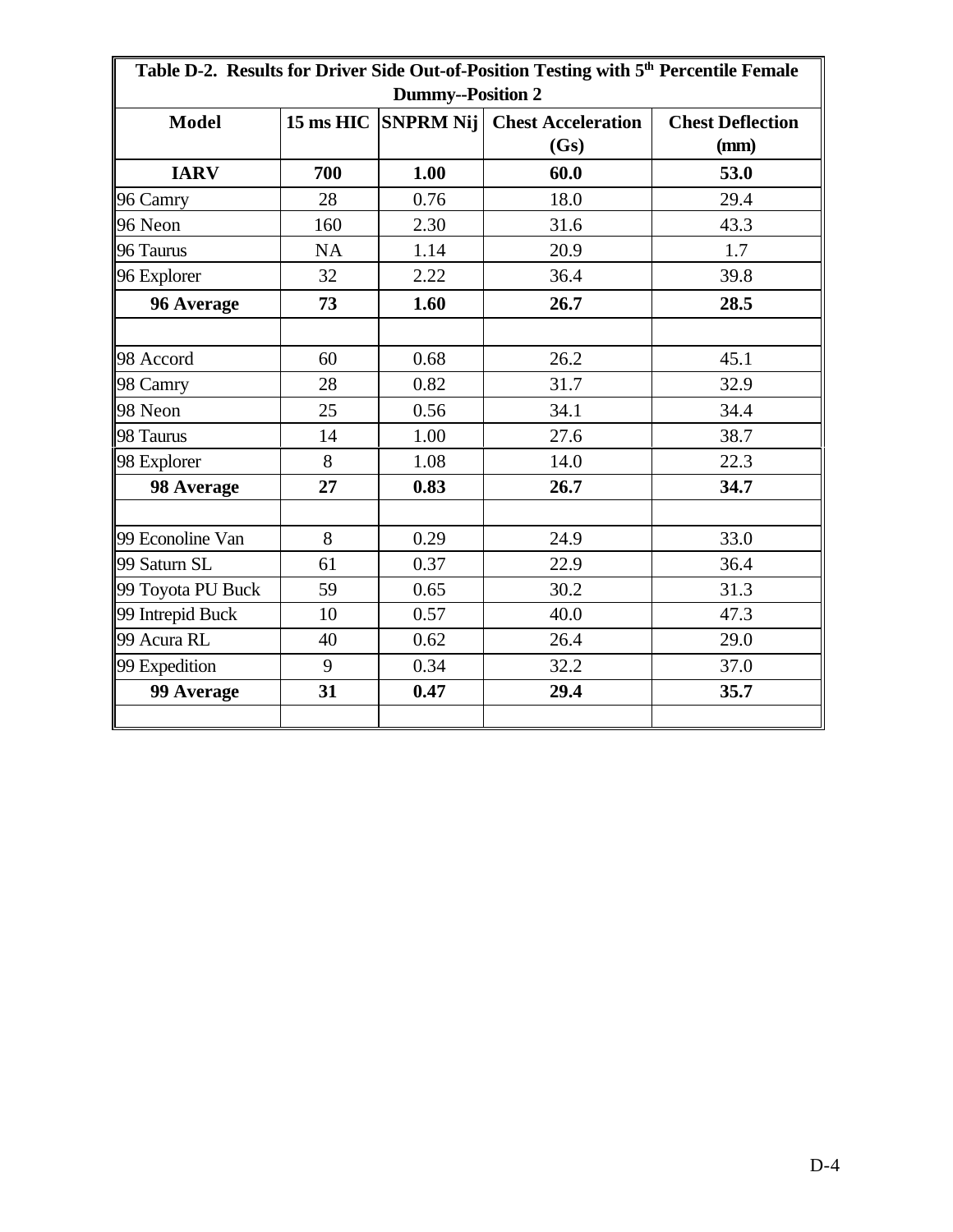| <b>Dummy--Position 1</b> |                         |           |               |                                |                              |  |
|--------------------------|-------------------------|-----------|---------------|--------------------------------|------------------------------|--|
| <b>Model</b>             | <b>Distance</b>         | 15 ms HIC | <b>MaxNij</b> | <b>Chest Acceleration (Gs)</b> | <b>Chest Deflection (mm)</b> |  |
| <b>IARV</b>              |                         | 700       | 1.00          | 60.0                           | 40.0                         |  |
| 99 Acura RL              | $\boldsymbol{0}$        | 101       | 1.26          | 19.5                           | 10.7                         |  |
| 99 Acura RL              | $\boldsymbol{0}$        | 87        | 0.91          | 19.4                           | 6.9                          |  |
| 99 Intrepid              | $\boldsymbol{0}$        | 149       | 2.78          | 58.9                           | 42.1                         |  |
| 99 Econoline             | $\boldsymbol{0}$        | 428       | 2.66          | 50.3                           | 45.1                         |  |
| 99 Expedition            | $\boldsymbol{0}$        | 42        | 1.02          | 39.2                           | 49.8                         |  |
| 99 Saturn                | $\boldsymbol{0}$        | 35        | 0.89          | 23.1                           | 44.2                         |  |
| 99 Tacoma PU             | $\boldsymbol{0}$        | 145       | 3.31          | 17.9                           | 21.9                         |  |
| Average                  |                         | 141       | 1.83          | 32.6                           | 31.5                         |  |
|                          |                         |           |               |                                |                              |  |
| 98 Accord                | $\boldsymbol{0}$        | 132       | 2.05          | 37.0                           | 40.1                         |  |
| 98 Camry                 | $\boldsymbol{0}$        | 213       | 3.64          | 32.8                           | 11.3                         |  |
| 98 Caravan               | $\boldsymbol{0}$        | 493       | 3.30          | 30.7                           | 50.6                         |  |
| 98 Explorer              | $\boldsymbol{0}$        | 210       | 5.91          | 50.2                           | $50.2\,$                     |  |
| 98 Neon                  | $\boldsymbol{0}$        | 172       | 2.65          | 22.3                           | 41.8                         |  |
| 98 Taurus                | $\boldsymbol{0}$        | 1854      | 2.81          | 64.0                           | 50.5                         |  |
| Average                  |                         | 512       | 3.39          | 39.5                           | 40.7                         |  |
|                          |                         |           |               |                                |                              |  |
| 96 Camry                 | $\boldsymbol{0}$        | 1020      | 8.67          | 64.6                           | 45.4                         |  |
| 96 Caravan               | $\boldsymbol{0}$        | 1207      | NA            | 82.9                           | 50.0                         |  |
| 96 Explorer              | $\boldsymbol{0}$        | 276       | 2.91          | 42.5                           | 63.0                         |  |
| 96 Explorer              | $\boldsymbol{0}$        | 278       | 3.58          | 37.5                           | 60.2                         |  |
| 96 Neon                  | $\boldsymbol{0}$        | 377       | 3.13          | 35.7                           | 43.8                         |  |
| 96 Taurus                | $\boldsymbol{0}$        | 2471      | 3.69          | 53.8                           | 28.0                         |  |
| Average                  |                         | 938       | 4.40          | 52.9                           | 48.4                         |  |
|                          |                         |           |               |                                |                              |  |
| 98 Accord                | $\overline{\mathbf{4}}$ | 142       | 1.53          | 28.1                           | 27.4                         |  |
| 98 Camry                 | $\overline{4}$          | 1436      | 1.27          | 38.4                           | 7.5                          |  |
| 98 Caravan               | $\overline{4}$          | 91        | 0.69          | 32.9                           | 25.2                         |  |
| 98 Explorer              | $\overline{4}$          | 16        | 0.40          | 16.7                           | 35.2                         |  |
| 98 Neon                  | $\overline{4}$          | 176       | 2.39          | 28.0                           | 21.6                         |  |
| 98 Taurus                | $\overline{4}$          | 1431      | 2.21          | 32.5                           | 15.1                         |  |
| Average                  |                         | 549       | 1.42          | 29.4                           | 22.0                         |  |
|                          |                         |           |               |                                |                              |  |
| 96 Camry                 | $\overline{4}$          | 1131      | 6.22          | 54.8                           | 38.6                         |  |
| 96 Caravan               | $\overline{4}$          | 697       | 1.36          | 50.9                           | 49.6                         |  |
| 96 Explorer              | $\overline{4}$          | 300       | 2.62          | 34.0                           | 41.7                         |  |
| 96 Explorer              | $\overline{4}$          | 375       | 1.67          | 54.0                           | 53.0                         |  |
| 96 Neon                  | $\overline{4}$          | 236       | 3.19          | 27.5                           | 30.2                         |  |
| 96 Taurus                | $\overline{4}$          | 525       | 2.09          | 18.4                           | 9.9                          |  |
| Average                  |                         | 544       | 2.86          | 39.9                           | 37.2                         |  |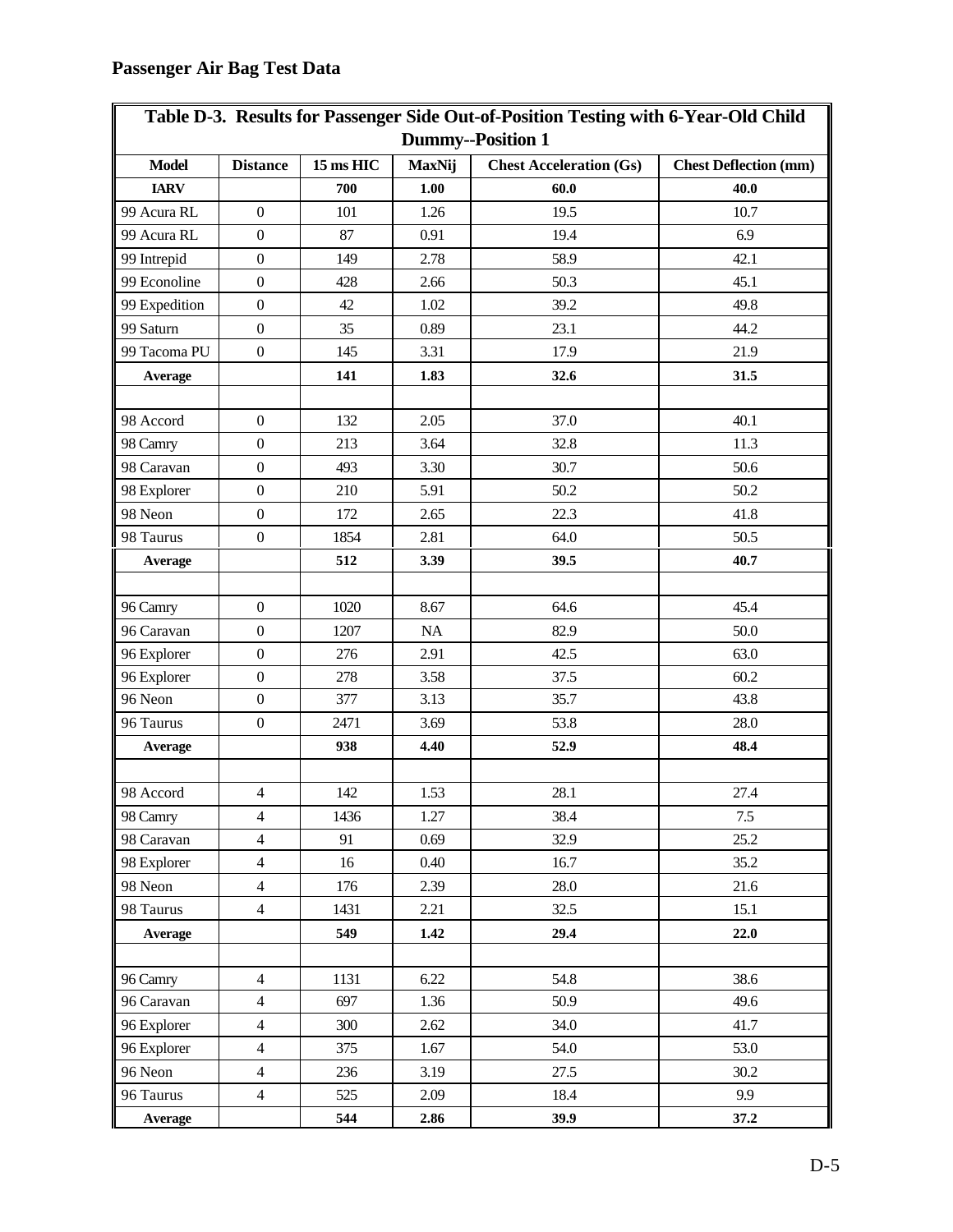| Table D-3. Results for Passenger Side Out-of-Position Testing with 6-Year-Old Child |                 |           |        |                                |                              |  |
|-------------------------------------------------------------------------------------|-----------------|-----------|--------|--------------------------------|------------------------------|--|
| <b>Dummy--Position 1</b>                                                            |                 |           |        |                                |                              |  |
| <b>Model</b>                                                                        | <b>Distance</b> | 15 ms HIC | MaxNij | <b>Chest Acceleration (Gs)</b> | <b>Chest Deflection (mm)</b> |  |
| <b>IARV</b>                                                                         |                 | 700       | 1.00   | 60.0                           | 40.0                         |  |
|                                                                                     |                 |           |        |                                |                              |  |
| 98 Accord                                                                           | 8               | 66        | 0.92   | 16.0                           | 19.7                         |  |
| 98 Camry                                                                            | 8               | 395       | 2.31   | 28.1                           | 30.4                         |  |
| 98 Caravan                                                                          | 8               | 77        | 0.87   | 30.0                           | 13.2                         |  |
| 98 Explorer                                                                         | 8               | 73        | 0.86   | 20.2                           | 11.9                         |  |
| 98 Neon                                                                             | 8               | 495       | 0.70   | 16.2                           | 10.0                         |  |
| 98 Taurus                                                                           | 8               | 250       | 0.60   | 20.0                           | 8.7                          |  |
| <b>Average</b>                                                                      |                 | 226       | 1.04   | 21.8                           | 15.7                         |  |
|                                                                                     |                 |           |        |                                |                              |  |
| 96 Camry                                                                            | 8               | 656       | 3.09   | 42.1                           | N/A                          |  |
| 96 Caravan                                                                          | 8               | 480       | 1.04   | 53.7                           | 32.8                         |  |
| 96 Explorer                                                                         | 8               | 111       | 0.86   | 25.6                           | 40.3                         |  |
| 96 Neon                                                                             | 8               | 873       | 2.35   | 25.2                           | 24.1                         |  |
| 96 Taurus                                                                           | 8               | 321       | 0.62   | 20.9                           | 5.4                          |  |
| <b>Average</b>                                                                      |                 | 488       | 1.59   | 33.5                           | 25.7                         |  |

| Table D-4. Results for Passenger Side Out-of-Position Testing with 6-Year-Old Child<br><b>Dummy--Position 2</b> |                 |                     |               |                                |                              |
|-----------------------------------------------------------------------------------------------------------------|-----------------|---------------------|---------------|--------------------------------|------------------------------|
| <b>Model</b>                                                                                                    | <b>Distance</b> | $15 \text{ ms}$ HIC | <b>MaxNij</b> | <b>Chest Acceleration (Gs)</b> | <b>Chest Deflection (mm)</b> |
| <b>IARV</b>                                                                                                     |                 | 700.0               | 1.00          | 60.0                           | 40.0                         |
|                                                                                                                 |                 |                     |               |                                |                              |
| 99 Acura RL                                                                                                     | $\Omega$        | 101                 | 0.83          | 17.7                           | 3.0                          |
| 99 Acura RL                                                                                                     | $\Omega$        | 113                 | 0.94          | 16.0                           | 9.0                          |
| 99 Intrepid                                                                                                     | $\theta$        | 627                 | 3.27          | 68.8                           | 39.7                         |
| 99 Expedition                                                                                                   | $\Omega$        | 131                 | 2.27          | 85.5                           | 45.0                         |
| 99 Econoline                                                                                                    | $\Omega$        | 429                 | 2.22          | 65.0                           | 34.3                         |
| 99 Saturn                                                                                                       | $\Omega$        | 76                  | 1.97          | 44.6                           | 43.4                         |
| 99 Tacoma PU                                                                                                    | $\Omega$        | 246                 | 2.54          | 41.0                           | 18.3                         |
| Average                                                                                                         |                 | 246                 | 2.01          | 48.4                           | 27.5                         |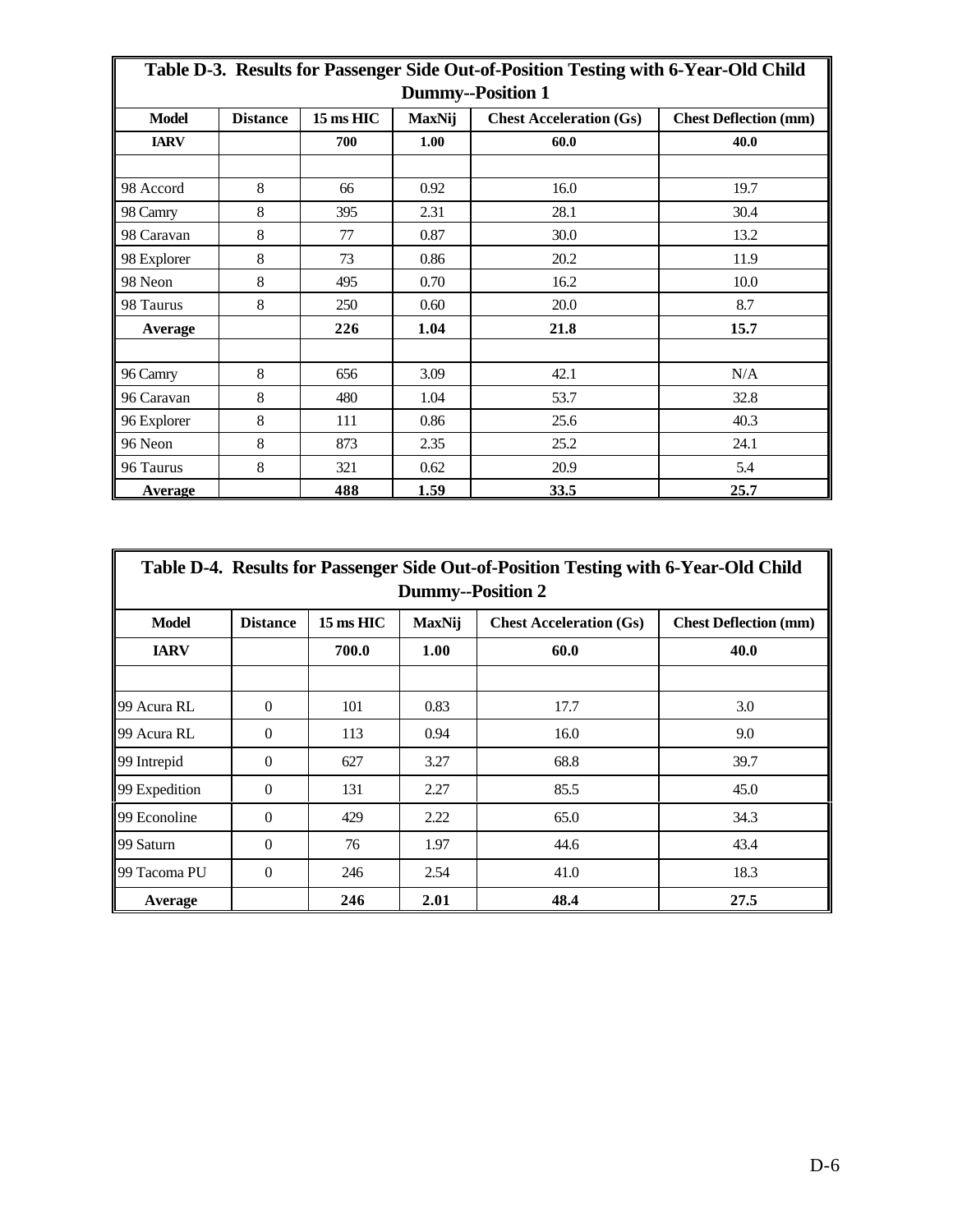# **30 MPH Rigid Barrier Testing**

# **Driver Air Bag Test Results**

The test results for the 50<sup>th</sup> percentile male driver dummy are found in Figures D-3 through D-7. The driver dummy in the MY 1999 Acura RL exceeded the maximum femur load requirement. This was the only IARV exceeded for the driver dummy in these tests. It should be noted that the injury measures for the chest displacement, head injury criterion, and neck injury criterion were below 90 percent of the IARVs for each of the thirteen tested vehicles, with most below the 80 percent level. However, for chest Gs, two vehicles (i.e., the MY 1999 Dodge Intrepid and Acura RL) were within 90 to 100 percent of the IARV.



**Figure D-3. Driver Head Injury Criterion in 30 mph Unbelted Barrier Test.**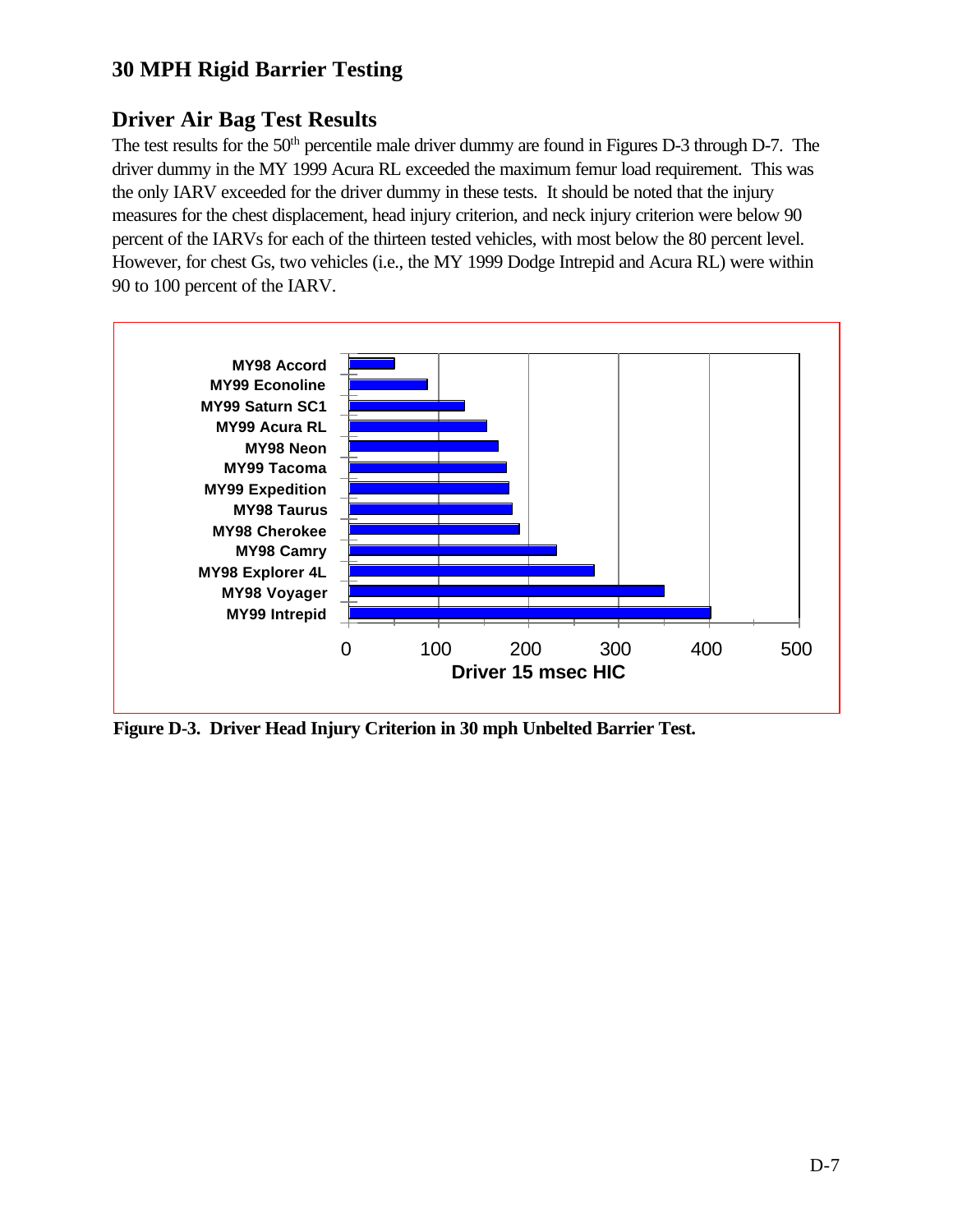

**Figure D-4. Driver Neck Injury Criteria in 30 mph Unbelted Barrier Test.**



**Figure D-5. Driver Chest Acceleration in 30 mph Unbelted Barrier Test.**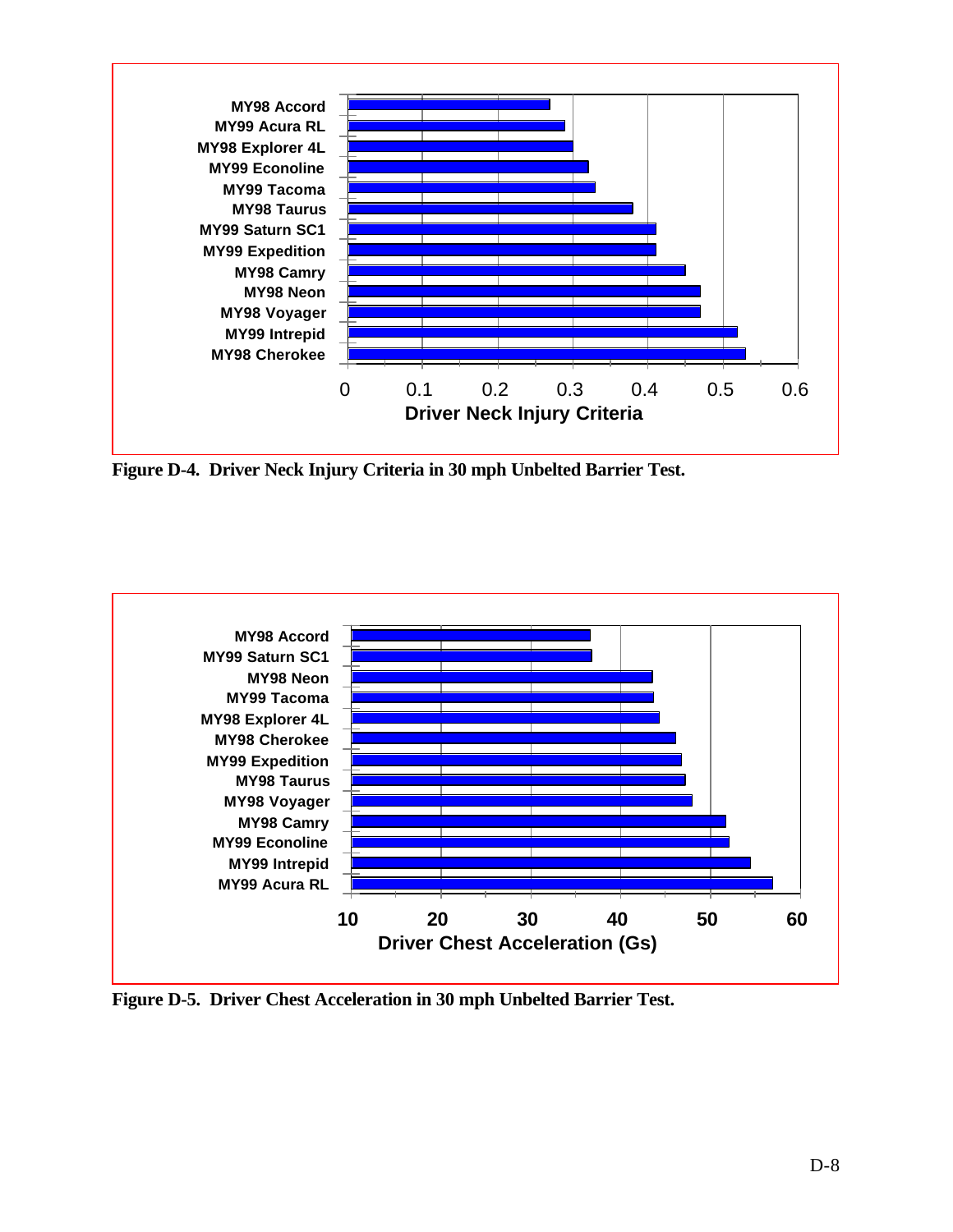

**Figure D-6. Driver Chest Deflection in 30 mph Unbelted Barrier Test.**



**Figure D-7. Driver Maximum Femur Load in 30 mph Unbelted Barrier Test.**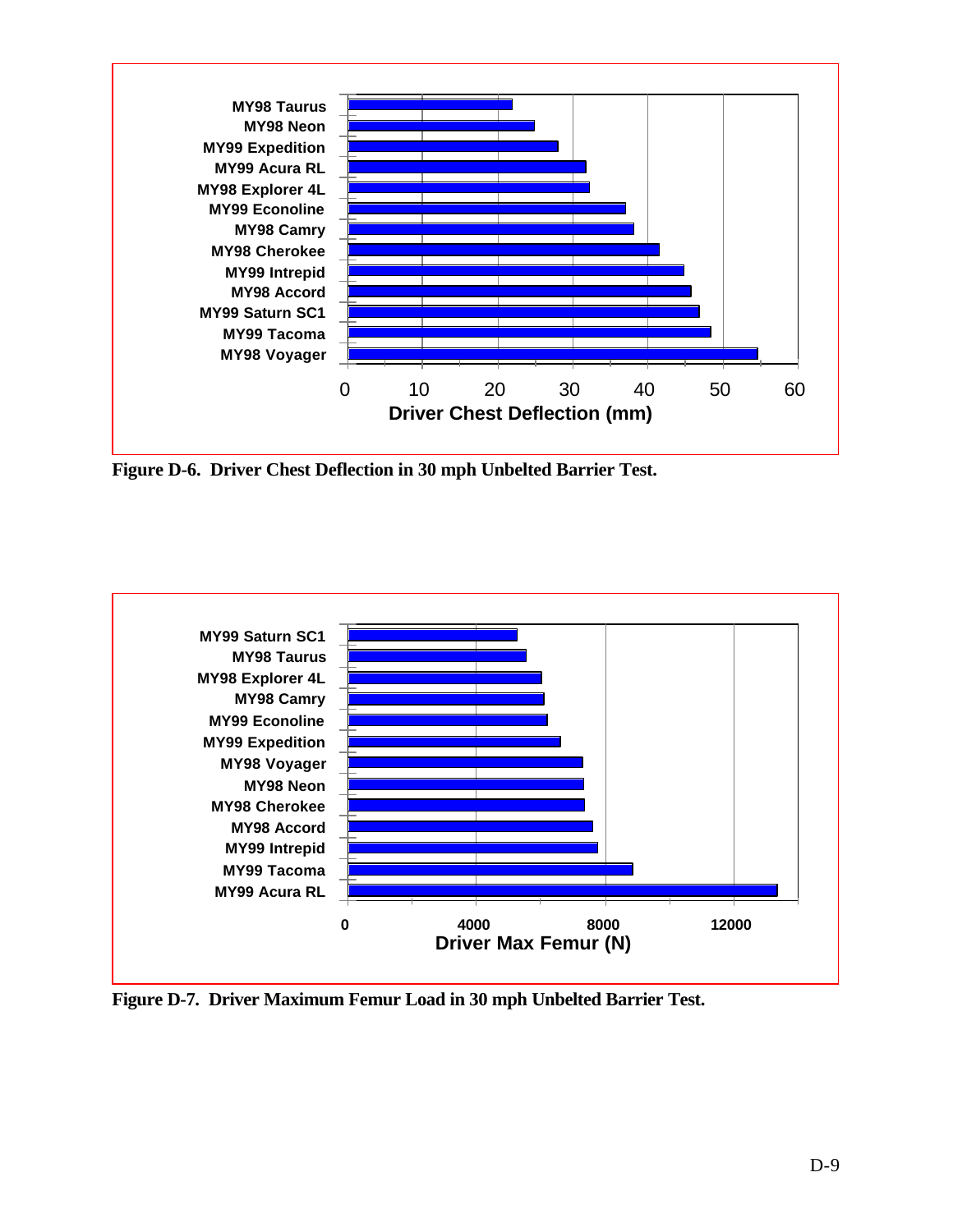## **Passenger Air Bag Test Results**

The test results for the 50<sup>th</sup> percentile male passenger dummy are found in Figures D-8 through D-12. The passenger dummy in the MY 1998 Dodge Neon exceeded the IARV for chest Gs. This was the only IARV exceeded for the passenger dummy in these tests. The injury measures for the chest displacement, head injury criterion, neck injury criterion, and femur load requirement were all below 90 percent of the IARVs for each of the thirteen tested vehicles, again with most below the 80 percent level. However, for chest Gs, one vehicle (i.e., the MY 1999 Dodge Intrepid) was within 90 to 100 percent of the IARV.



**Figure D-8. Passenger Head Injury Criterion in 30 mph Unbelted Barrier Test.**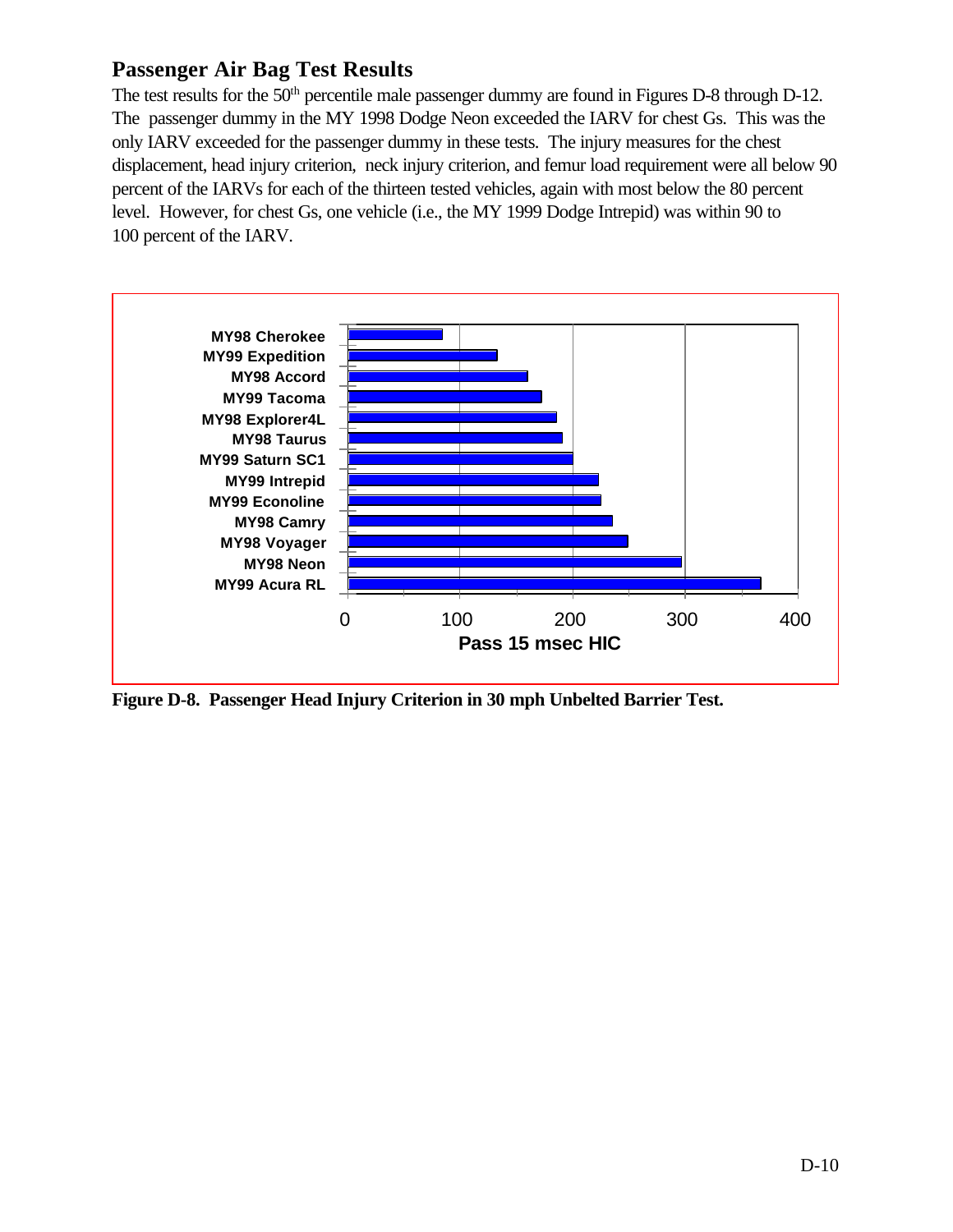

**Figure D-9. Passenger Neck Injury Criteria in 30 mph Unbelted Barrier Test.**



**Figure D-10. Passenger Chest Acceleration in 30 mph Unbelted Barrier Test.**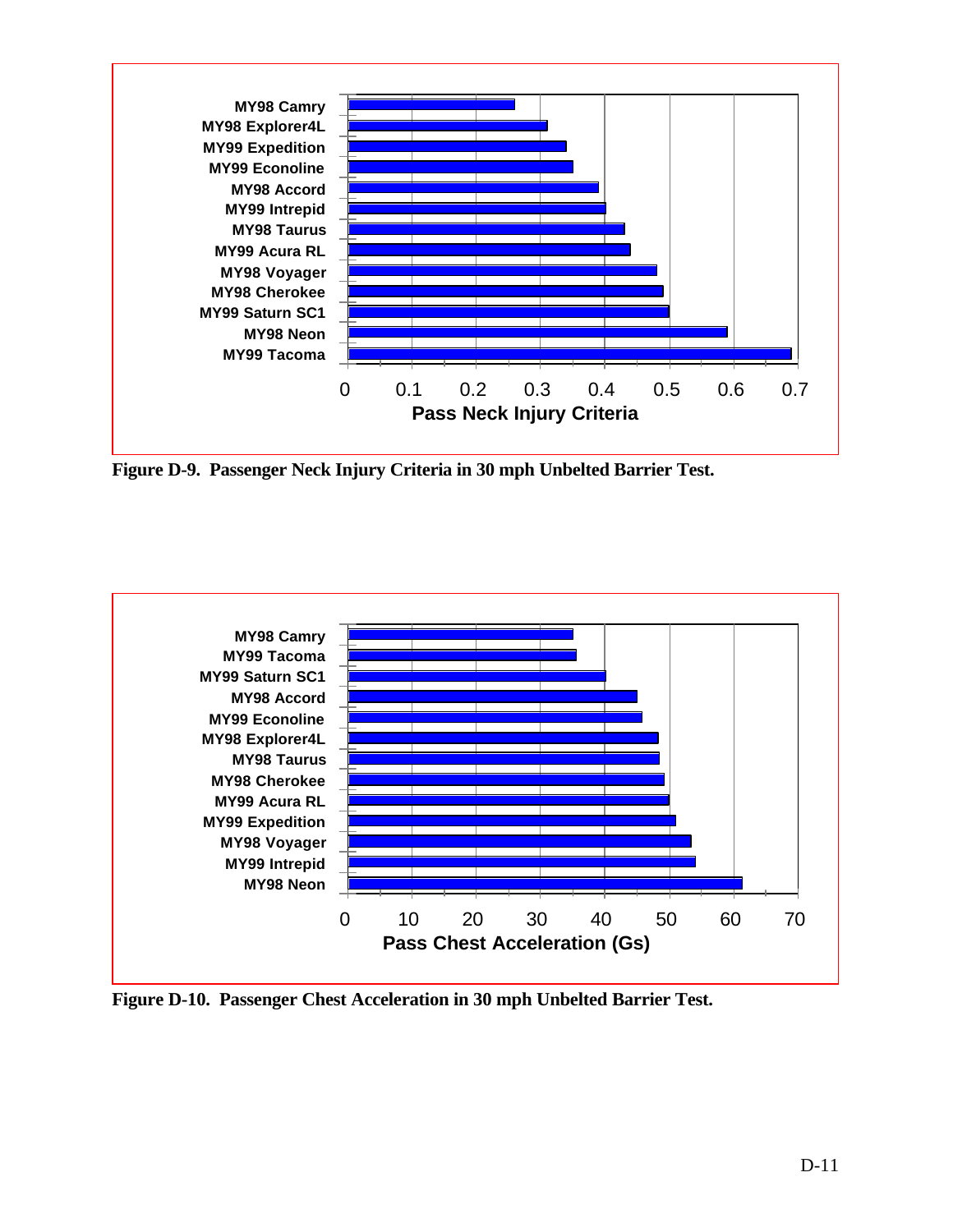

**Figure D-11. Passenger Chest Deflection in 30 mph Unbelted Barrier Test.**



**Figure D-12. Passenger Maximum Femur Load in 30 mph Unbelted Barrier Test.**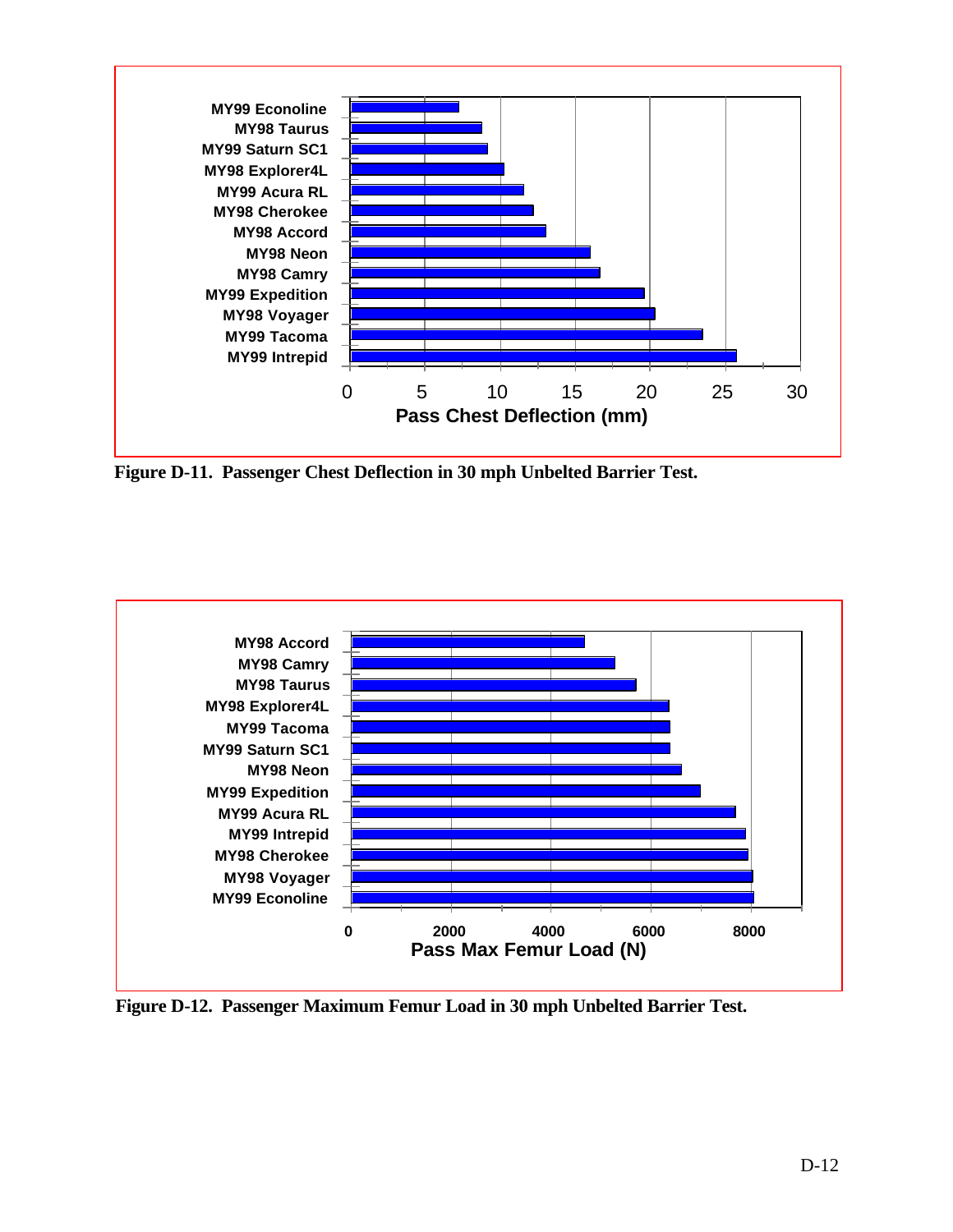|                      |                     |       |                                 | TABLE D-5. Unbelted Driver 50 <sup>th</sup> Percentile Male. |                              |                            |                                                  |  |
|----------------------|---------------------|-------|---------------------------------|--------------------------------------------------------------|------------------------------|----------------------------|--------------------------------------------------|--|
|                      |                     | Test# | <b>Chest G</b><br>$IARV = 60.0$ | Chest disp.<br>$IARV = 63.0$<br>mm                           | <b>HIC15</b><br>$IARV = 700$ | Nij ver. 9<br>$IARV = 1.0$ | <b>Maximum Femur</b><br>(N)<br>$IARV = 10,008$ N |  |
|                      | MY99 Intrepid       | V3126 | 54.4                            | 44.8                                                         | 403                          | 0.52                       | 7,786(R)                                         |  |
|                      | MY99 Tacoma         | V3128 | 43.7                            | 48.4                                                         | 176                          | 0.33                       | 8,839 (L)                                        |  |
|                      | MY99 Acura RL       | V3125 | 56.9                            | 31.8                                                         | 154                          | 0.29                       | $13,349$ (L)                                     |  |
|                      | MY99 Saturn SC1     | V3127 | 36.8                            | 46.8                                                         | 128                          | 0.41                       | $5,288$ (R)                                      |  |
|                      | MY99 Econoline      | V3123 | 52.1                            | 37.1                                                         | 87                           | 0.32                       | $6,198$ (L)                                      |  |
|                      | MY99 Expedition     | V3124 | 46.7                            | 28.1                                                         | 178                          | 0.41                       | 6,612(R)                                         |  |
| 30 mph               | <b>MY99 Average</b> |       | 48.4                            | 39.5                                                         | 207                          | 0.38                       | 8,012                                            |  |
| <b>Rigid Barrier</b> |                     |       |                                 |                                                              |                              |                            |                                                  |  |
|                      | MY98 Taurus         | V2832 | 47.2                            | 21.9                                                         | 181                          | 0.38                       | $5,556$ (L)                                      |  |
|                      | MY98 Neon           | V2838 | 43.5                            | 24.9                                                         | 166                          | 0.47                       | 7,336(R)                                         |  |
|                      | MY98 Camry          | V2837 | 51.8                            | 38.1                                                         | 231                          | 0.45                       | 6,115(L)                                         |  |
|                      | MY98 Accord         | V2836 | 36.7                            | 45.8                                                         | 51                           | 0.27                       | 7,623(R)                                         |  |
|                      | MY98 Explorer 4L    | V2839 | 44.4                            | 32.3                                                         | 272                          | 0.30                       | 6,033(R)                                         |  |
|                      | MY98 Voyager        | V2773 | 48.0                            | 54.7                                                         | 350                          | 0.47                       | $7,309$ (L)                                      |  |
|                      | MY98 Cherokee       | V2830 | 46.1                            | 41.6                                                         | 189                          | 0.53                       | $7,366$ (L)                                      |  |
|                      | <b>MY98</b> Average |       | 45.4                            | 37.0                                                         | 205                          | 0.41                       | 6,763                                            |  |

# **Driver and Passenger 30 MPH Unbelted Rigid Barrier Test Data for MY 1998 and 1999 Vehicles**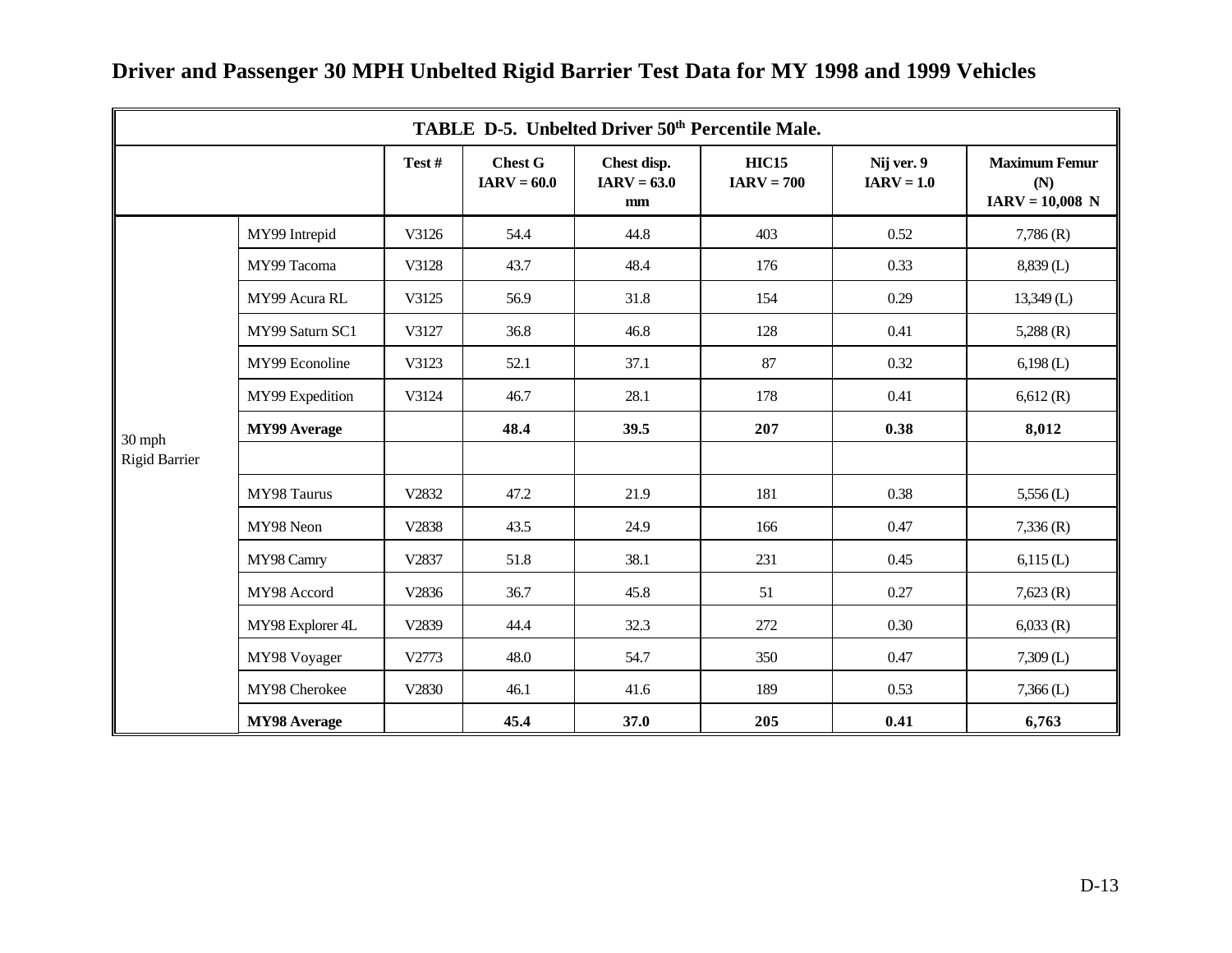|                      |                     |       |                                 |                                            | Table D-6. Unbelted Passenger 50 <sup>th</sup> Percentile Male. |                               |                                                  |  |
|----------------------|---------------------|-------|---------------------------------|--------------------------------------------|-----------------------------------------------------------------|-------------------------------|--------------------------------------------------|--|
|                      |                     | Test# | <b>Chest G</b><br>$IARV = 60.0$ | Chest disp.<br>(mm)<br>$IARV = 63.0$<br>mm | <b>HIC15</b><br>$IARV = 700$                                    | Nij ver. 9<br><b>IARV 1.0</b> | <b>Maximum Femur</b><br>(N)<br>$IARY = 10,008 N$ |  |
|                      | MY99 Intrepid       | V3126 | 54.1                            | 25.7                                       | 223                                                             | 0.40                          | 7,890(R)                                         |  |
|                      | MY99 Tacoma         | V3128 | 35.6                            | 23.5                                       | 173                                                             | 0.69                          | 6,372(R)                                         |  |
|                      | MY99 Acura RL       | V3125 | 49.8                            | 11.6                                       | 367                                                             | 0.44                          | 7,676(R)                                         |  |
|                      | MY99 Saturn SC1     | V3127 | 40.2                            | 9.2                                        | 200                                                             | 0.50                          | $6,374$ (L)                                      |  |
|                      | MY99 Econoline      | V3123 | 45.8                            | 7.3                                        | 226                                                             | 0.35                          | 8,039(R)                                         |  |
|                      | MY99 Expedition     | V3124 | 51.0                            | 19.6                                       | 132                                                             | 0.34                          | 6,975(R)                                         |  |
| 30 mph               | <b>MY99 Average</b> |       | 46.1                            | 20.1                                       | 220                                                             | 0.57                          | 7,221                                            |  |
| <b>Rigid Barrier</b> |                     |       |                                 |                                            |                                                                 |                               |                                                  |  |
|                      | MY98 Taurus         | V2832 | 48.5                            | 8.8                                        | 191                                                             | 0.43                          | $5,697$ (L)                                      |  |
|                      | MY98 Neon           | V2838 | 61.4                            | 16.0                                       | 297                                                             | 0.59                          | $6,606$ (L)                                      |  |
|                      | MY98 Camry          | V2837 | 35.1                            | 16.7                                       | 236                                                             | 0.26                          | 5,273(R)                                         |  |
|                      | MY98 Accord         | V2836 | 45.0                            | 13.1                                       | 160                                                             | 0.39                          | $4,677$ (L)                                      |  |
|                      | MY98 Explorer4L     | V2839 | 48.2                            | 10.3                                       | 186                                                             | 0.31                          | 6,341(R)                                         |  |
|                      | MY98 Voyager        | V2773 | 53.4                            | 20.3                                       | 249                                                             | 0.48                          | 8,025(R)                                         |  |
|                      | MY98 Cherokee       | V2830 | 49.2                            | 12.2                                       | 84                                                              | 0.49                          | 7,921 $(R)$                                      |  |
|                      | <b>MY98</b> Average |       | 48.7                            | 13.9                                       | 200                                                             | 0.46                          | 6,363                                            |  |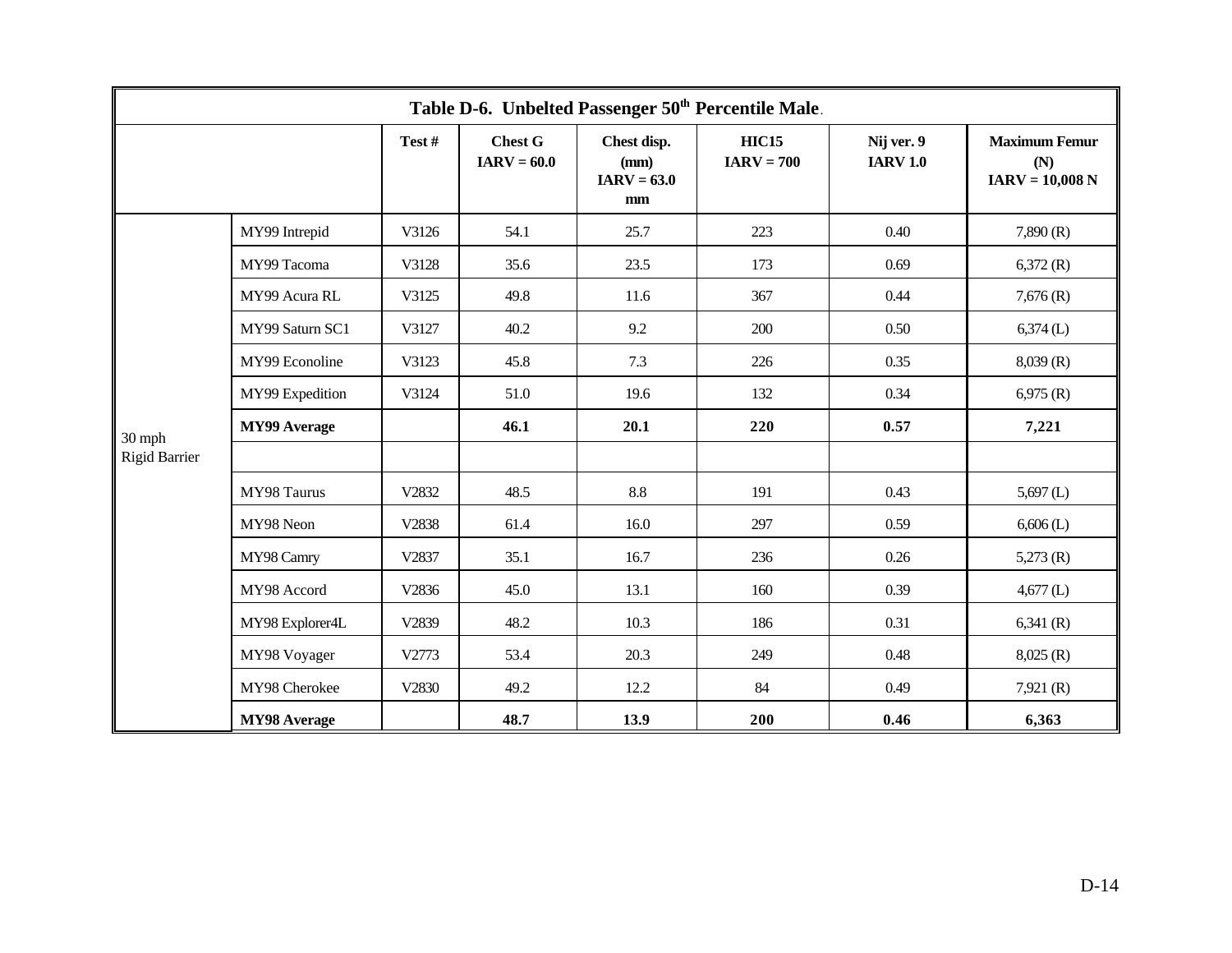**Appendix E. SCI Supporting Data**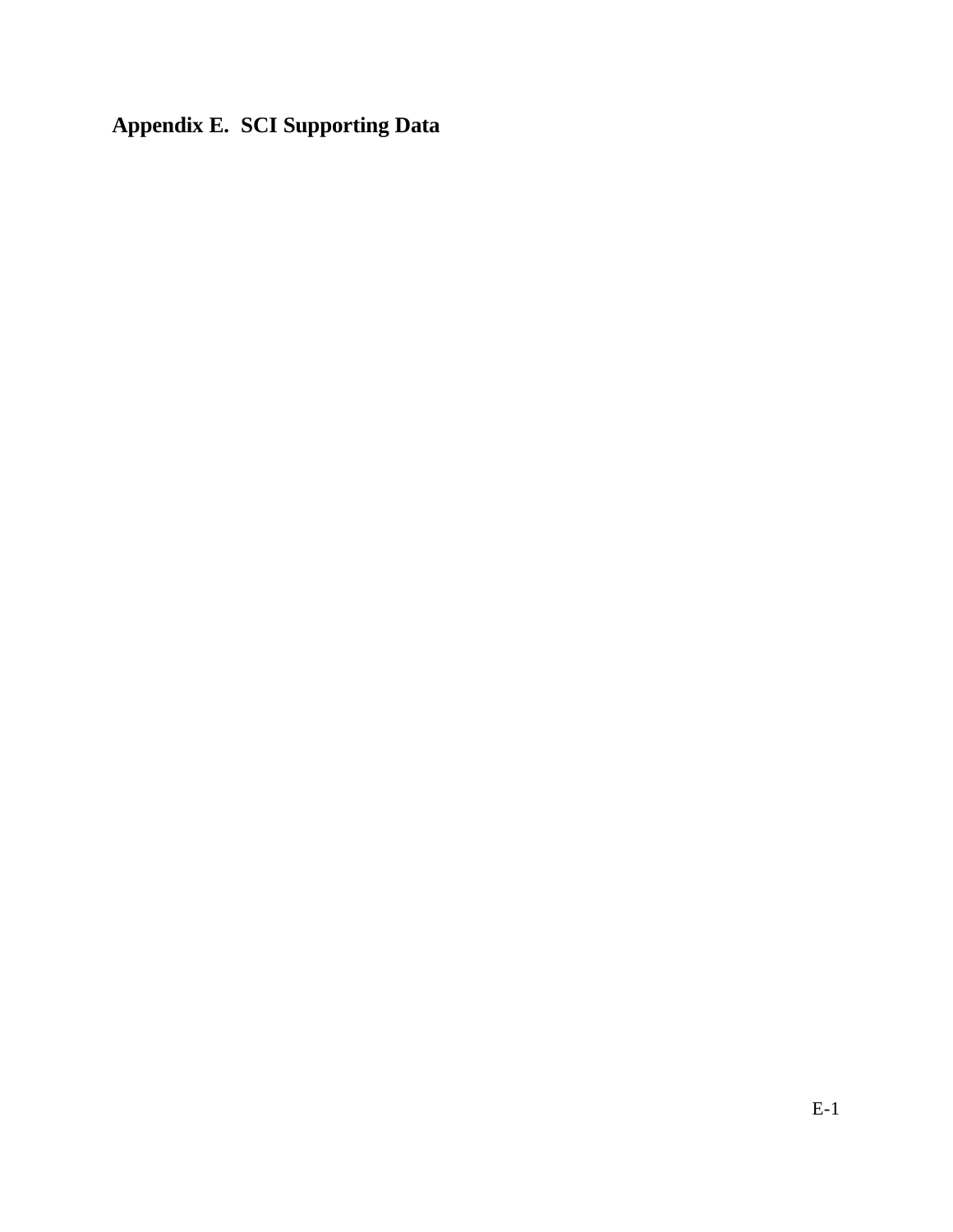#### SPECIAL CRASH INVESTIGATIONS NORMALIZED RATE OF SCI FATALITIES FATAL DRIVERS Confirmed and Unconfirmed **September 1, 1999**

Vehicle Model Year (in millions of vehicles)

|                                                                                        |  |  | 1988  1989  1990  1991  1992  1993  1994  1995  1996  1997 |  |   | 1998  1999 | Total   |  |
|----------------------------------------------------------------------------------------|--|--|------------------------------------------------------------|--|---|------------|---------|--|
| New Registered 0.246 0.802 2.756 3.183 4.395 5.709 10.82 12.45 13.55 15.06 15.84 15.48 |  |  |                                                            |  |   |            | 100.316 |  |
| Driver Air Bag                                                                         |  |  |                                                            |  | 6 |            |         |  |
| Equipped                                                                               |  |  |                                                            |  |   |            |         |  |
| Vehicles                                                                               |  |  |                                                            |  |   |            |         |  |

#### Vehicle Model Year

| <b>Crash Date</b>                          | 1988 | 1989 | 1990 1991 |                | 1992 |   | 1993 1994      | 1995 | 1996 1997 |   |                | 1998 1999                                                                                       | Total          | <b>Fatalities/ Million</b><br>Vehicle Years |       |
|--------------------------------------------|------|------|-----------|----------------|------|---|----------------|------|-----------|---|----------------|-------------------------------------------------------------------------------------------------|----------------|---------------------------------------------|-------|
| Sep 87 to Aug 88                           |      |      |           |                |      |   |                |      |           |   |                |                                                                                                 | 0              | 0.000                                       | 87-88 |
| Sep 88 to Aug 89                           |      |      |           |                |      |   |                |      |           |   |                |                                                                                                 | $\overline{0}$ | 0.000                                       | 88-89 |
| Sep 89 to Aug 90                           |      |      |           |                |      |   |                |      |           |   |                |                                                                                                 |                | 0.263                                       | 89-90 |
| Sep 90 to Aug 91                           |      |      |           | 3              |      |   |                |      |           |   |                |                                                                                                 | 4              | 0.572                                       | 90-91 |
| Sep 91 to Aug 92                           |      |      |           |                |      |   |                |      |           |   |                |                                                                                                 |                | 0.088                                       | 91-92 |
| Sep 92 to Aug 93                           |      |      |           | $\overline{2}$ |      |   |                |      |           |   |                |                                                                                                 | 4              | 0.234                                       | 92-93 |
| Sep 93 to Aug 94                           |      |      |           | 2              |      |   | 3              |      |           |   |                |                                                                                                 |                | 0.251                                       | 93-94 |
| Sep 94 to Aug 95                           |      |      | 3         |                |      |   |                |      |           |   |                |                                                                                                 | 4              | 0.099                                       | 94-95 |
| Sep 95 to Aug 96                           |      |      |           |                |      |   | $\overline{2}$ |      |           |   |                |                                                                                                 | 5              | 0.093                                       | 95-96 |
| Sep 96 to Aug 97                           |      |      |           |                |      | 3 | 5              |      | 5         | 3 |                |                                                                                                 | 18             | 0.261                                       | 96-97 |
| Sep 97 to Aug 98                           |      |      |           | 2              |      |   | 2              | 4    | 3         |   |                |                                                                                                 | 15             | 0.177                                       | 97-98 |
| Sep 98 to Aug 99                           |      |      |           |                |      |   |                |      |           |   | 2              |                                                                                                 | 5              | 0.050                                       | 98-99 |
| Sep 99 to Aug<br>2000                      |      |      |           |                |      |   |                |      |           |   |                |                                                                                                 |                |                                             |       |
| Total                                      |      |      | 7         | 13             | 5    | 5 | 12             | 5    | 8         | 5 | $\overline{2}$ | 0                                                                                               | 64             |                                             |       |
| <b>Fatalities/Million</b><br>Vehicle Years |      |      |           |                |      |   |                |      |           |   |                | $[0.339]$ 0.113 $[0.254]$ 0.454 $[0.142]$ 0.125 $[0.185]$ 0.080 $[0.148]$ 0.111 $[0.063]$ 0.000 |                |                                             |       |